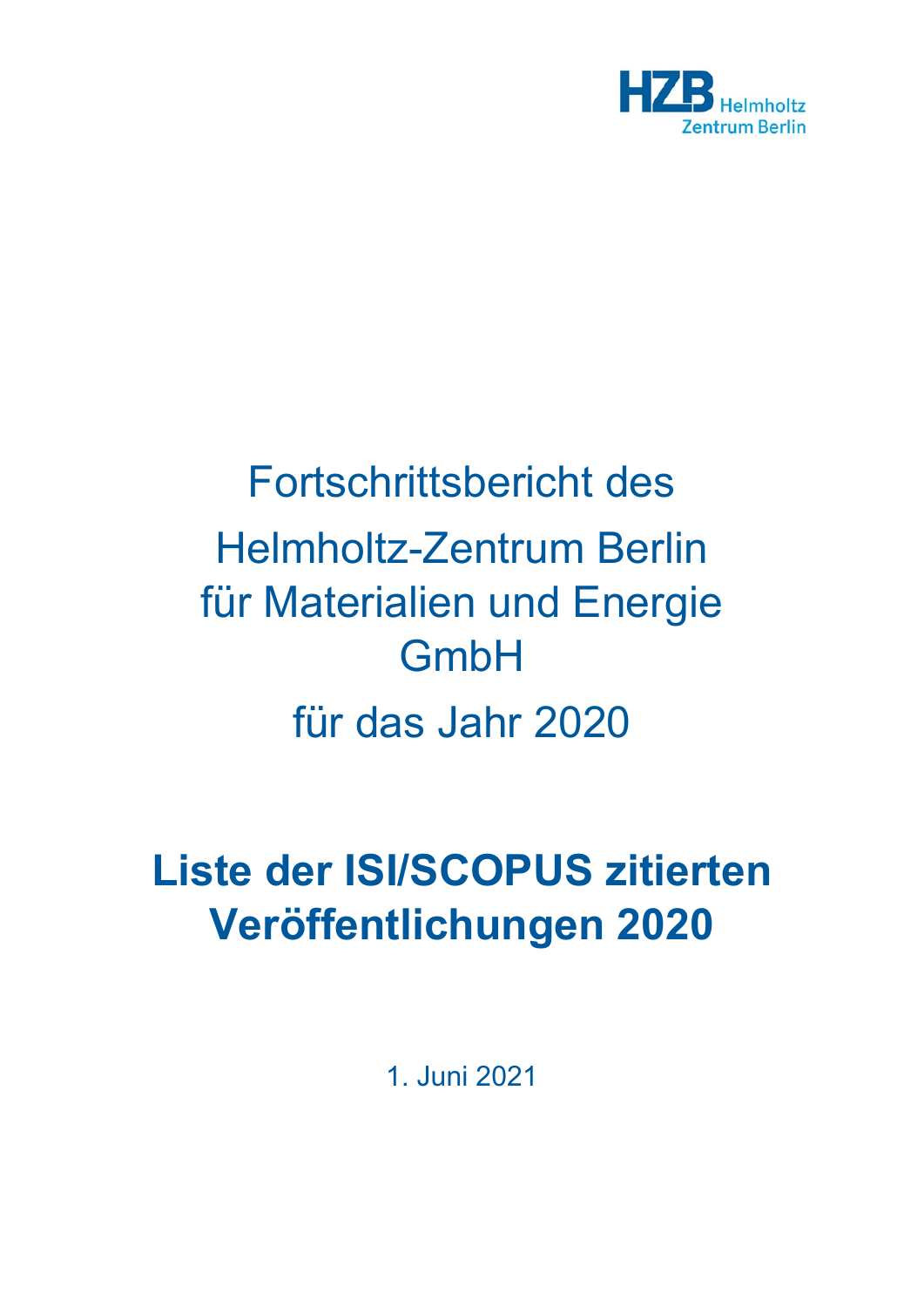Abdi, F.F.; Gutierrez Perez, R.R.; Haussener, S., *Mitigating voltage losses in photoelectrochemical cell scale-up*, Sustain. Energ. Fuels **4**, 2734-2740 (2020), 10.1039/d0se00246a

Abdullayev, A.; Kamm, P. H.; Bekheet, M. F.; Gurlo, A., *Fabrication and Characterization of Ice Templated Membrane Supports from Portland Cement*, Membr. **10**, 93/1-13 (2020), 10.3390/membranes10050093

Abouserie, A.; El-Nagar, G.A.; Heyne, B.; Gunter, C.; Schilde, U.; Mayer, M.T.; Stojkovikj, S.; Roth, C.; Taubert, A., *Facile Synthesis of Hierarchical CuS and CuCo2S4 Structures from an Ionic Liquid Precursor for Electrocatalysis Applications*, ACS Appl. Mat. Interfaces **12**, 52560-52570 (2020), 10.1021/acsami.0c13927

Absmeier, E.; Santos, K.F.; Wahl, M.C., *Molecular Mechanism Underlying Inhibition of Intrinsic ATPase Activity in a Ski2-like RNA Helicase*, Struc. **28**, 236-243.e3 (2020), 10.1016/j.str.2019.11.014

Acierno, A.; Toman, J.; Kimes, K.; Mostafaei, A.; Boin, M.; Wimpory, R.; Chmielus, M., *Grain growth, porosity, and hardness changes in sintered and annealed binder-jet 3D printed Ni-Mn-Ga magnetic shape memory alloys*, Micro. Microanal. **26**, 3082-3085 (2020), 10.1017/s1431927620023764

Adamson, A.; Väli, R.; Paalo, M.; Aruväli, J.; Koppel, M.; Palm, R.; Härk, E.; Nerut, J.; Romann, T.; Lust, E.; Jänes, A., *Peat-derived hard carbon electrodes with superior capacity for sodium-ion batteries*, RSC Adv. **10**, 20145-20154 (2020), 10.1039/d0ra03212c

Agostini, P.; Barbieri, G.; Coppola, R.; Moncada, M.; Ohms, C.; Wimpory, R.C., *Stress Distributions in P91 Martensitic Steel and in AISI 316LN Steel Welds for Gen IV Nuclear Applications*, J. Surf. Invest. **14**, S25-S30 (2020), 10.1134/s1027451020070022

Ahiboz, D.; Manley, P.; Becker, C., *Adjustable large-area dielectric metasurfaces for near-normal oblique incident excitation*, OSA Cont. **3**, 971-981 (2020), 10.1364/OSAC.391940

Akrivos, V.; Wimpory, R.C.; Hofmann, M.; Stewart, B.; Muransky, O.; Smith, M.C.; Bouchard, J., *Neutron diffraction measurements of weld residual stresses in three-pass slot weld (Alloy 600/82) and assessment of the measurement uncertainty*, J. Appl. Crystallogr. **53**, 1181-1194 (2020), 10.1107/s1600576720009140

Al-Ashouri, A.; Köhnen, E.; Bor, L.; Magomedov, A.; Hempel, H.; Caprioglio, P.; Márquez, J.; Morales Vilches, A.B.; Kasparavicius, E.; Smith, J.A.; Phung, N.; Menzel, D.; Grischek, M.; Kegelmann, L.; Skroblin, D.; Gollwitzer, C.; Malinauskas, T.; Jošt, M., *Monolithic perovskite/silicon tandem solar cell with >29% efficiency by enhanced hole extraction*, Science **370**, 1300-1309 (2020), 10.1126/science.abd4016

Al-Hada, M.; Gregoratti, L.; Amati, M.; Neeb, M., *Pristine and oxidised Ag-nanoparticles on freestanding graphene as explored by X-ray photoelectron and Auger spectroscopy*, Surf. Sci. **693**, 121533/1-6 (2020), 10.1016/j.susc.2019.121533

Ali, H.; Golnak, R.; Seidel, R.; Winter, B.; Xiao, J., *In-Situ X-ray Spectroscopy of the Electric Double Layer around TiO2 Nanoparticles Dispersed in Aqueous Solution: Implications for H2 Generation*, ACS App. Nano Mat. **3**, 264-273 (2020), 10.1021/acsanm.9b01939

Al-Temimy, A.; Anasori, B.; Mazzio, K.A.; Kronast, F.; Seredych, M.; Kurra, N.; Mawass, M.A.; Raoux, S.; Gogotsi, Y.; Petit, T., *Enhancement of Ti3C2 MXene Pseudocapacitance after Urea Intercalation Studied by Soft X-ray Absorption Spectroscopy*, J. Phys. Chem. C **124**, 5079-5086 (2020), 10.1021/acs.jpcc.9b11766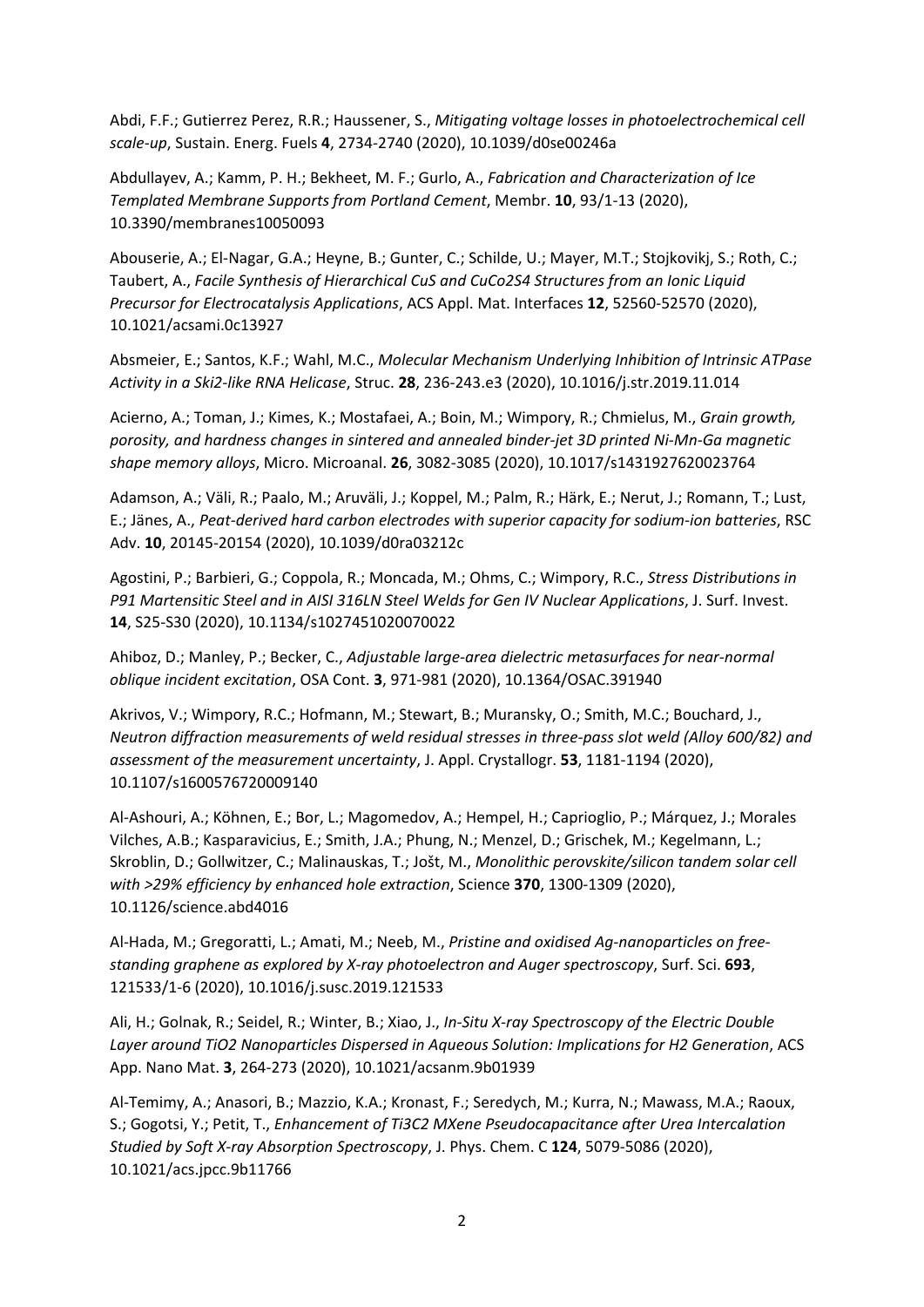Al-Temimy, A.; Prenger, K.; Golnak, R.; Lounasvuori, M.; Naguib, M.; Petit, T., *Impact of Cation Intercalation on the Electronic Structure of Ti3C2Tx MXenes in Sulfuric Acid*, ACS Appl. Mat. Interfaces **12**, 15087-15094 (2020), 10.1021/acsami.9b22122

Al-Temimy, A.; Kronast, F.; Mawass, M.A.; Mazzio, K.A.; Prenger, K.; Naguib, M.; Petit, T.; Raoux, S., *Spatially resolved X-ray absorption spectroscopy investigation of individual cation-intercalated multilayered Ti3C2Tx MXene particles*, Appl. Surf. Sci. **530**, 147157/1-7 (2020), 10.1016/j.apsusc.2020.147157

Amorese, A.; Marino, A.; Sundermann, M.; Chen, K.; Hu, Z.; Willers, T.; Choukani, F.; Ohresser, P.; Herrero-Martin, J.; Agrestini, S.; Chen, C.T.; Lin, H.J.; Haverkort, M.W.; Seiro, S.; Geibel, C.; Steglich, F.; Tjeng, L.H.; Zwicknagl, G.; Severing, A., *Possible multiorbital ground state in CeCu2Si2*, Phys. Rev. B **102**, 245146/1-8 (2020), 10.1103/physrevb.102.245146

Apel, D.; Genzel, M.; Meixner, M.; Boin, M.; Klaus, M.; Genzel, C., *EDDIDAT: a graphical user interface for the analysis of energy-dispersive diffraction data*, J. Appl. Crystallogr. **53**, 1130-1137 (2020), 10.1107/s1600576720005506

Arlt, T.; Liebert, M.; Paulisch, M.; Lüdeking, I.; Bergbreiter, C.; Jörissen, L.; Manke, I., *Multi-scale Analysis and Phase Segmentation of FIB and X-ray Tomographic Data of Electrolyzer Electrodes Using Machine Learning Algorithms*, ECS Trans. **97**, 639-649 (2020), 10.1149/09707.0639ecst

Arrozi, U.S.F.; Bon, V.; Krause, S.; Lübken, T.; Weiss, M.S.; Senkovska, I.; Kaskel, S., *In Situ Imine-Based Linker Formation for the Synthesis of Zirconium MOFs: A Route to CO2 Capture Materials and Ethylene Oligomerization Catalysts*, Inorg. Chem. **59**, 350-359 (2020), 10.1021/acs.inorgchem.9b02517

Arvind, M.; Tait, C.E.; Guerrini, M.; Krumland, J.; Valencia, A.M.; Cocchi, C.; Mansour, A.E.; Koch, N.; Barlow, S.; Marder, S.R.; Behrends, J.; Neher, D., *Quantitative Analysis of Doping-Induced Polarons and Charge-Transfer Complexes of Poly(3-hexylthiophene) in Solution*, J. Phys. Chem. B **124**, 7694- 7708 (2020), 10.1021/acs.jpcb.0c03517

Awino, C.; Barasa, G.O.; Odari, V.; Kegelmann, L.; Dittrich, T., *Corrigendum: Light induced degradation of the transport length of CH3NH3PbI3 studied by modulated surface photovoltage spectroscopy after Goodman*, Org. Electr. **87**, 105930/1 (2020), 10.1016/j.orgel.2020.105930

Badaczewski, F.M.; Loeh, M.O.; Pfaff, T.; Wallacher, D.; Clemens, D.; Smarsly, B.M., *An advanced structural characterization of templated meso-macroporous carbon monoliths by small- and wideangle scattering techniques*, Beilstein J. Nanotechnol. **11**, 310-322 (2020), 10.3762/bjnano.11.23

Badaczewski, F.M.; Loeh, M.O.; Pfaff, T.; Wallacher, D.; Clemens, D.; Smarsly, B.M., *Correction: An advanced structural characterization of templated meso-macroporous carbon monoliths by smalland wide-angle scattering techniques*, Beilstein J. Nanotechnol. **11**, 678-679 (2020), 10.3762/bjnano.11.54

Baez, M.L.; Goihl, M.; Haferkamp, J.; Bermejo-Vega, J.; Gluza, M.; Eisert, J., *Dynamical structure factors of dynamical quantum simulators*, Proc. Nat. Acad. Sci. USA **117**, 26123-26134 (2020), 10.1073/pnas.2006103117

Bagschik, K.; Schneider, M.; Wagner, J.; Buss, R.; Riepp, M.; Philippi-Kobs, A.; Muller, L.; Roseker, W.; Trinter, F.; Hoesch, M.; Viefhaus, J.; Eisebitt, S.; Grubel, G.; Oepen, H.P.; Fromter, R., *Enabling timeresolved 2D spatial-coherence measurements using the Fourier-analysis method with an integrated curved-grating beam monitor*, Opt. Lett. **45**, 5591-5594 (2020), 10.1364/ol.402264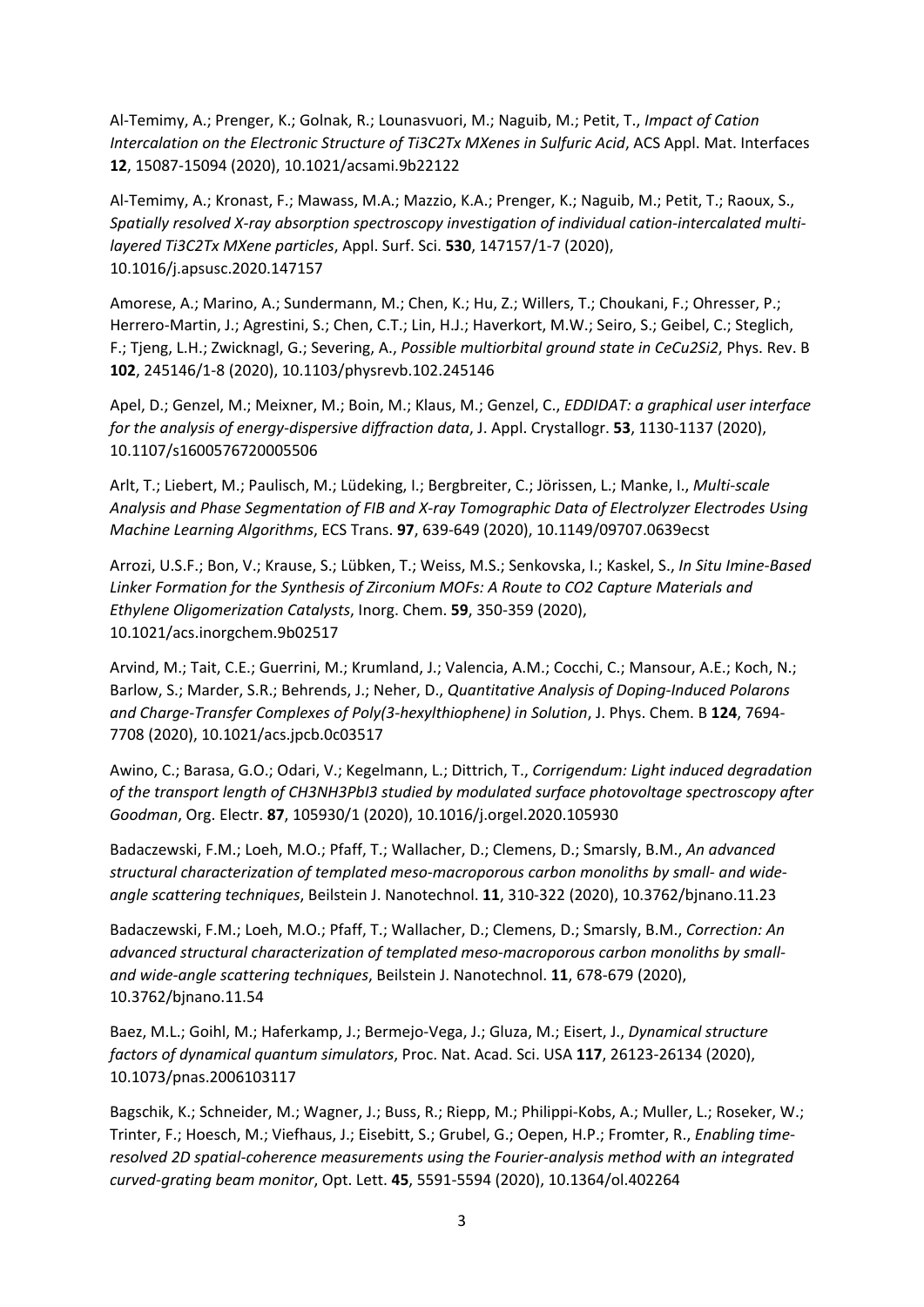Bagschik, K.; Wagner, J.; Buß, R.; Riepp, M.; Philippi-Kobs, A.; Müller, L.; Buck, J.; Trinter, F.; Scholz, F.; Seltmann, J.; Hoesch, M.; Viefhaus, J.; Grübel, G.; Oepen, H.P.; Frömter, R., *Direct 2D spatialcoherence determination using the Fourier-analysis method: Multi-parameter characterization of the P04 beamline at PETRA III*, Opt. Express **28**, 7282-7301 (2020), 10.1364/oe.382608

Baran, S.; Tyvanchuk, Yu.; Penc, B.; Kalychak, Y.; Hoser, A.; Szytula, A., *Crystal structure and complex magnetic properties of R11Pd4In9 compounds (R = Y, Gd-Er)*, Interm. **123**, 106837/1-12 (2020), 10.1016/j.intermet.2020.106837

Baran, S.; Kurzydlo, P.; Tyvanchuk, Yu.; Hoser, A.; Szytula, A, *Magnetic properties and magnetic structures in R3Ni2In4 (R = Tb-Tm)*, J. Alloy. Compd. **832**, 154926/1-9 (2020), 10.1016/j.jallcom.2020.154926

Barthel, A.; Sayre, L.; Lang, F.; Kusch, G.; Bundesmann, J.; Denker, A.; Oliver, R.; Hirst, L., *Cathodoluminescence Study of 68 MeV Proton-Irradiated Ultra-Thin GaAs Solar Cells*, **0**, 1070-1074 (2020), 10.1109/pvsc45281.2020.9300748

Bartkowiak, M.; Prokeš, K.; Fromme, M.; Budack, A.; Dirlick, J.; Prokhnenko, O., *EXEQ and InEXEQ: software tools for experiment planning at the Extreme Environment Diffractometer*, J. Appl. Crystallogr. **53**, 1613-1619 (2020), 10.1107/S1600576720011942

Basbus, J.F.; Arce, M.D.; Napolitano, F.R.; Troiani, H.E.; Alonso, J.A.; Saleta, M.E.; González, M.A.; Cuello, G.J.; Fernández-Díaz, M.T.; Sainz, M.P.; Bonanos, N.; Jimenez, C.E.; Giebeler, L.; Figueroa, S.J.A.; Caneiro, A.; Serquis, A.C.; Mogni, L.V., *Revisiting the Crystal Structure of BaCe0.4Zr0.4Y0.2O3 delta Proton Conducting Perovskite and Its Correlation with Transport Properties*, ACS Appl. En. Mat. **3**, 2881-2892 (2020), 10.1021/acsaem.9b02498

Bassi, P.S.; Xi, F.; Koelbach, M.; Gunder, R.; Ahmet, I.; van de Krol, R.; Fiechter, S., *Pulsed Laser Deposited Fe2TiO5 Photoanodes for Photoelectrochemical Water Oxidation*, J. Phys. Chem. C **124**, 19911-19921 (2020), 10.1021/acs.jpcc.0c04396

Bauer, L.J.; Mustafa, H.A.; Zaslansky, P.; Mantouvalou, I., *Chemical mapping of teeth in 2D and 3D: Xray fluorescence reveals hidden details in dentine surrounding fillings*, Acta Biom. **109**, 142-152 (2020), 10.1016/j.actbio.2020.04.008

Baumgaertl, K.; Gräfe, J.; Che, P.; Mucchietto, A.; Förster, J.; Träger, N.; Bechtel, M.; Weigand, M.; Schütz, G.; Grundler, D., *Nanoimaging of ultrashort magnon emission by ferromagnetic grating couplers at GHz frequencies*, Nano Lett. **20**, 7281-7286 (2020), 10.1021/acs.nanolett.0c02645

Bayrak Pehlivan, I.; Malm, U.; Neretnieks, P.; Glüsen, A.; Müller, M.; Welter, K.; Haas, S.; Calnan, S.; Canino, A.; Milazzo, R. G.; Privitera, S. M. S.; Lombardo, S. A.; Stolt, L.; Edoff, M.; Edvinsson, T., *The climatic response of thermally integrated photovoltaic–electrolysis water splitting using Si and CIGS combined with acidic and alkaline electrolysis*, Sustain. Energ. Fuels **4**, 6011-6022 (2020), 10.1039/D0SE01207F

Bermel, P.; Saive, R.; Jäger, K.; Yoo, S., *Feature issue introduction: Optical Devices and Materials for Solar Energy and Solid-state Lighting (PVLED) 2019*, Opt. Express **28**, 16027-16029 (2020), 10.1364/OE.392718

Bernardo, V.; Leon, J.M. de; Pinto, J.; Schade, U.; Rodriguez-Perez, M.A., *On the interaction of infrared radiation and nanocellular polymers: First experimental determination of the extinction coefficient*, Colloids Surf A: Physicochem Eng. Aspects **600**, 124937/1-8 (2020), 10.1016/j.colsurfa.2020.124937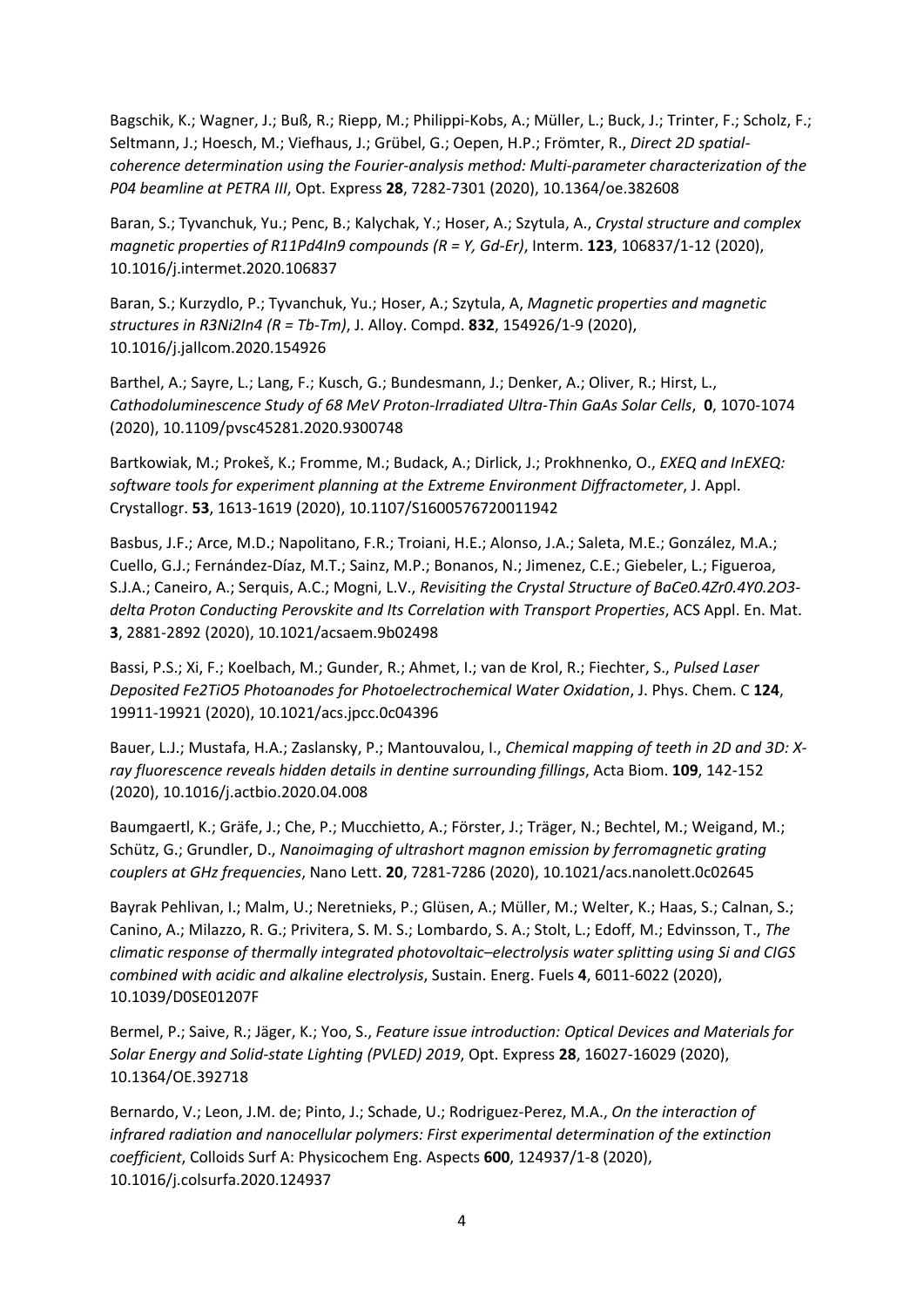Betto, D.; Bluschke, M.; Putzky, D.; Schierle, E.; Amorese, A.; Fürsich, K.; Blanco-Canosa, S.; Christiani, G.; Logvenov, G.; Keimer, B.; Minola, M., *Imprint of charge and oxygen orders on Dy ions in DyBa2Cu3O6+x thin films probed by resonant x-ray scattering*, Phys. Rev. B **102**, 195149/1-9 (2020), 10.1103/physrevb.102.195149

Beyer, P.; Meister, E.; Florian, T.; Generalov, A.; Brütting, W.; Koch, N.; Opitz, A., *Fermi level pinned molecular donor/acceptor junctions: Reduction of induced carrier density by interfacial charge transfer complexes*, J. Mater. Chem. C **8**, 15199-15207 (2020), 10.1039/d0tc02774j

Bhattacharyya, R.; Dhar, J.; Dastidar, S.G.; Chakrabarti, P.; Weiss, M.S., *The susceptibility of disulfide bonds towards radiation damage may be explained by S center dot center dot center dot O interactions*, IUCrJ **7**, 825-834 (2020), 10.1107/s2052252520008520

Biglione, C.; Glitscher, E.A.; Arora, S.; Klemke, B.; Giulbudagian, M.; Laux, P.; Luch, A.; Bergueiro, J.; Calderón, M., *Galvanic Replacement as a Synthetic Tool for the Construction of Anisotropic Magnetoplasmonic Nanocomposites with Synergistic Phototransducing and Magnetic Properties*, ACS Appl. Mat. Interfaces **12**, 56839-56849 (2020), 10.1021/acsami.0c18096

Biglione, C.; Bergueiro, J.; Wedepohl, S.; Klemke, B.; Strumia, M.C.; Calderón, M., *Revealing the NIRtriggered chemotherapy therapeutic window of magnetic and thermoresponsive nanogels*, Nanoscale **12**, 21635-21646 (2020), 10.1039/d0nr02953j

Birch, M.T.; Cortés-Ortuño, D.; Turnbull, L.A.; Wilson, M.N.; Groß, F.; Träger, N.; Laurenson, A.; Bukin, N.; Moody, S..H; Weigand, M.; Schütz, G.; Popescu, H.; Fan, R.; Steadman, P.; Verezhak, J.A.T.; Balakrishnan, G.; Loudon, J.C.; Twitchett-Harrison, A, *Real-space imaging of confined magnetic skyrmion tubes*, Nat. Commun. **11**, 1726/1-8 (2020), 10.1038/s41467-020-15474-8

Biswas, S.; Förg, B.; Ortmann, L.; Schötz, J.; Schweinberger, W.; Zimmermann, T.; Pi, L.; Baykusheva, D.; Masood, H.A.; Liontos, I.; Kamal, A.M.; Kling, N.G.; Alharbi, A.F.; Alharbi, M.; Azzeer, A.M.; Hartmann, G.; Wörner, H.J.; Landsman, A.S.; Kling, M.F, *Probing molecular environment through photoemission delays*, Nat. Phys. **16**, 778-783 (2020), 10.1038/s41567-020-0887-8

Böhme, M.; Jochim, A.; Rams, M.; Lohmiller, T.; Suckert, S.; Schnegg, A.; Plass, W.; Näther, C., *Variation of the Chain Geometry in Isomeric 1D Co(NCS)2 Coordination Polymers and Their Influence on the Magnetic Properties*, Inorg. Chem. **59**, 5325-5338 (2020), 10.1021/acs.inorgchem.9b03357

Bokai, K.A.; Tarasov, A.V.; Shevelev, V.O.; Vilkov, O.Y.; Makarova, A.A.; Marchenko, D.; Petukhov, A.E.; Muntwiler, M.; Fedorov, A.V.; Voroshnin, V.Y.; Yashina, L.V.; Laubschat, C.; Vyalikh, D.V.; Usachov, D.Y., *Hybrid h-BN-Graphene Monolayer with B-C Boundaries on a Lattice-Matched Surface*, Chem. Mater. **32**, 1172-1181 (2020), 10.1021/acs.chemmater.9b04207

Bombsch, J.; Avancini, E.; Carron, R.; Handick, E.; Garcia-Diez, R.; Hartmann, C.; Félix, R.; Ueda, S.; Wilks, R.G.; Bär, M., *NaF/RbF-Treated Cu(In,Ga)Se2 Thin-Film Solar Cell Absorbers: Distinct Surface Modifications Caused by Two Different Types of Rubidium Chemistry*, ACS Appl. Mat. Interfaces **12**, 34941-34948 (2020), 10.1021/acsami.0c08794

Bontapalle, S.; Opitz, A.; Schlesinger, R.; Marder, S.R.; Varughese, S.; Koch, N., *Electrode Work Function Reduction by Polyethylenimine Interlayers: Choice of Solvent and Residual Solvent Removal for Superior Functionality*, Adv. Mater. Interfaces **7**, 2000291/1-6 (2020), 10.1002/admi.202000291

Borgwardt, M.; Mahl, J.; Roth, F.; Wenthaus, L.; Brauße, F.; Blum, M.; Schwarzburg, K.; Liu, G.; Toma, F.M.; Gessner, O., *Photoinduced Charge Carrier Dynamics and Electron Injection Efficiencies in Au*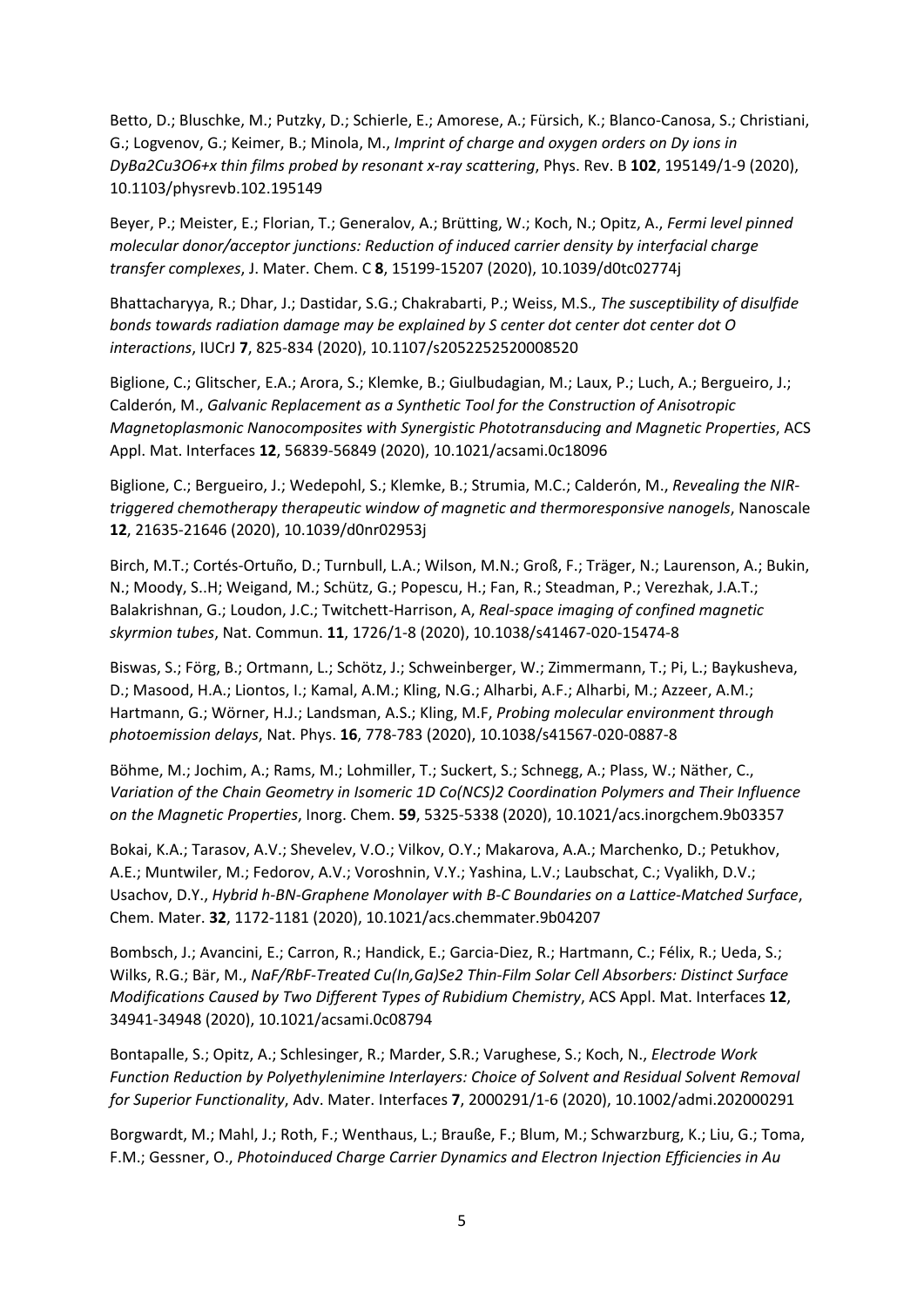*Nanoparticle-Sensitized TiO2 Determined with Picosecond Time-Resolved X-ray Photoelectron Spectroscopy*, J. Phys. Chem. Lett. **11**, 5476-5481 (2020), 10.1021/acs.jpclett.0c00825

Borisenko, S.; Bezguba, V.; Fedorov, A.; Kushnirenko, Y.; Voroshnin, V.; Sturza, M.; Aswartham, S.; Yaresko, A., *Strongly correlated superconductor with polytypic 3D Dirac points*, npj Quant. Mat. **5**, 67/1-8 (2020), 10.1038/s41535-020-00268-4

Bossi, A.; Waluk, J.; Yivlialin, R.; Penconi, M.; Campione, M.; Bussetti, G., *Porphycene Protonation: A Fast and Reversible Reaction Enabling Optical Transduction for Acid Sensing*, ChemPhotoChem **4**, 5264-5270 (2020), 10.1002/cptc.202000142

Bozheyev, F.; Xi, F.; Ahmet, I.; Höhn, C.; Ellmer, K., *Evaluation of Pt, Rh, SnO2, (NH4)2Mo3S13, BaSO4 protection coatings on WSe2 photocathodes for solar hydrogen evolution*, Int. J. Hydrogen Energ. **45**, 19112-19120 (2020), 10.1016/j.ijhydene.2020.04.251

Bragaglia, V.; Ramsteiner, M.; Schick, D.; Boschker, J.E.; Mitzner, R.; Calarco, R.; Holldack, K., *Phonon anharmonicities and ultrafast dynamics in epitaxial Sb2Te3*, Sci. Rep. **10**, 12962/1-9 (2020), 10.1038/s41598-020-69663-y

Brandi, F.; Bäumel, M.; Molinari, V.; Shekova, I.; Lauermann, I.; Heil, T.; Antonietti, M.; Al-Naji, M., *Nickel on nitrogen-doped carbon pellets for continuous-flow hydrogenation of biomass-derived compounds in water*, Green Chem. **22**, 2755-2766 (2020), 10.1039/c9gc03826d

Breen, A.J.; Stephenson, L.T.; Sun, B.; Li, Y.; Kasian, O.; Raabe, D.; Herbig, M.; Gault, B., *Solute hydrogen and deuterium observed at the near atomic scale in high-strength steel*, Acta Mat. **188**, 108- 120 (2020), 10.1016/j.actamat.2020.02.004

Breternitz, J.; Lehmann, F.; Barnett, S.A.; Nowell, H.; Schorr, S., *Role of the Iodide-Methylammonium Interaction in the Ferroelectricity of CH3NH3PbI3*, Angew. Chem. Int. Ed. **59**, 424-428 (2020), 10.1002/anie.201910599

Breternitz, J.; Tovar, M.; Schorr, S., *Twinning in MAPbI3 at room temperature uncovered through Laue neutron diffraction*, Sci. Rep. **10**, 16613/1-8 (2020), 10.1038/s41598-020-73487-1

Brzhezinskaya, M.; Svechnikov, N.Yu.; Stankevich, V.G.; Lebedev, A.M.; Sukhanov, L.P.; Menshikov, K.A., *Characterization of amorphous hydrocarbon CDx films (x similar to 0.5) for energy storage applications*, Full. Nano. and Carb. Nanostr. **28**, 173–178 (2020), 10.1080/1536383X.2019.1686616

Brzhezinskaya, M.; Kapitanova, O.O.; Kononenko, O.V.; Koveshnikov, S.; Korepanov, V.; Roshchupkin, D., *Large-scalable graphene oxide films with resistive switching for non-volatile memory applications*, J. Alloy. Compd. **849**, 156699/1-9 (2020), 10.1016/j.jallcom.2020.156699

Buchanan, C.; Garvey, C.J.; Puskar, L.; Perlmutter, P.; Mechler, A., *Coordination crosslinking of helical substituted oligoamide nanorods with Cu(II)*, Supram. Chem. **32**, 222-232 (2020), 10.1080/10610278.2020.1730839

Burmeister, D.; Ahrens, L.; Opitz, A.; Ligorio, G.; Hermerschmidt, F.; Jänsch, D.; Freudenberg, J.; Bunz, U.H.F.; Müllen, K.; List-Kratochvil, E.J.W., *Utilizing Diels-Alder click chemistry to functionalize the organic-organic interface of semiconducting polymers*, J. Mater. Chem. C **8**, 3302-3307 (2020), 10.1039/c9tc06180k

Busch, M.; Hofmann, T.; Frick, B.; Embs, J.P.; Dyatkin, B.; Huber, P., *Ionic liquid dynamics in nanoporous carbon: A pore-size- and temperature-dependent neutron spectroscopy study on*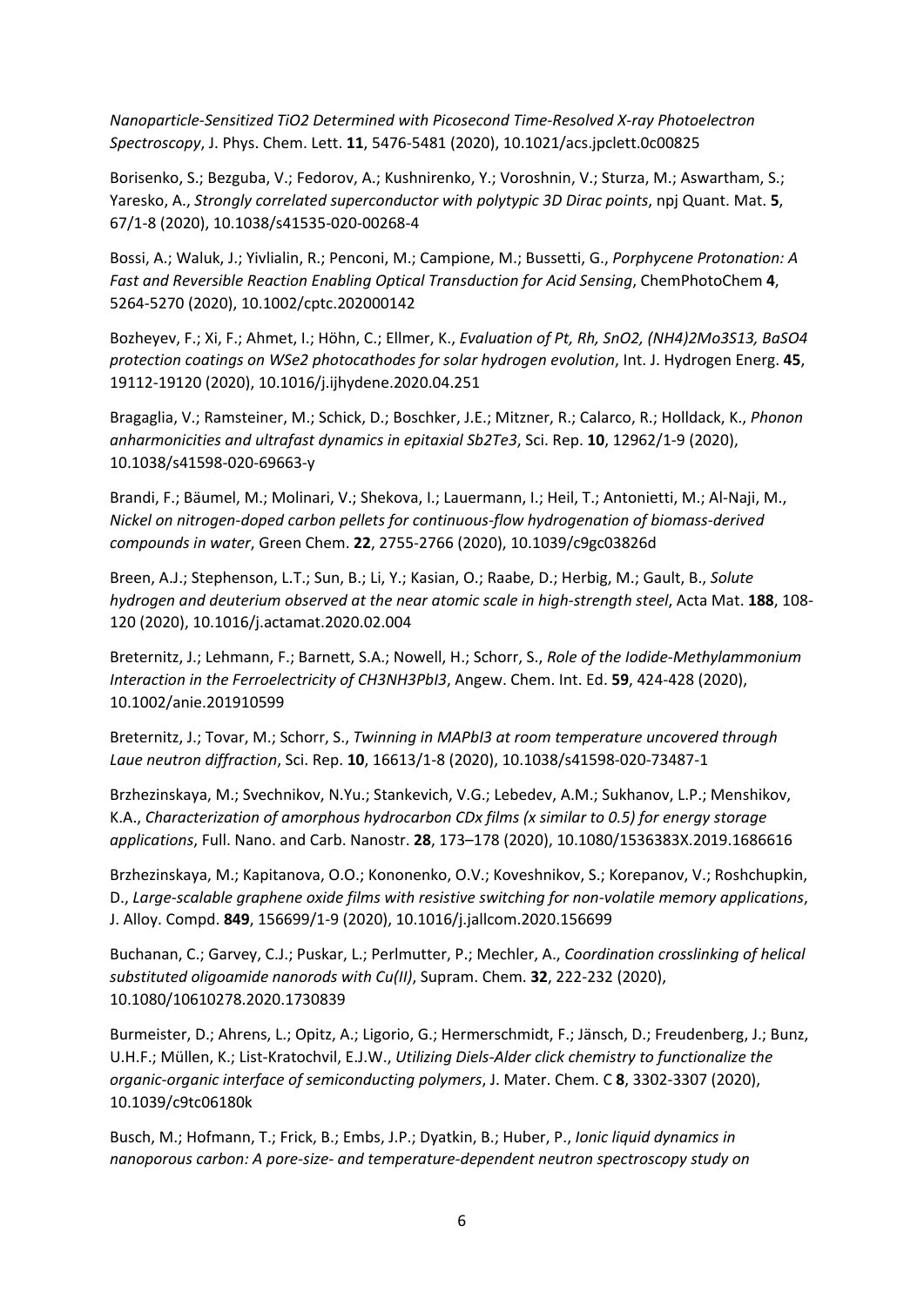*supercapacitor materials*, Phys. Rev. Mat. **4**, 055401/1-12 (2020), 10.1103/physrevmaterials.4.055401

Busse, P.; Yin, Z.; Mierwaldt, D.; Scholz, J.; Kressdorf, B.; Glaser, L.; Miedema, P.; Rothkirch, A.; Viefhaus, J.; Jooss, C.; Techert, S.; Risch, M., *Probing the Surface of La0.6Sr0.4MnO3 in Water Vapor by In Situ Photon-In / Photon-Out Spectroscopy*, J. Phys. Chem. C **124**, 7893-7902 (2020), 10.1021/acs.jpcc.0c00840

Bussetti, G.; Campione, M.; Bossi, A.; Yivlialin, R.; Duò, L.; Ciccacci, F., *Anion intercalated graphite: a combined electrochemical and tribological investigation by in situ AFM*, J. of Microsc. **280**, 222-228 (2020), 10.1111/jmi.12927

Buttersack, T.; Mason, P.E.; Jungwirth, P.; Schewe, H.C.; Winter, B.; Seidel, R.; McMullen, R.S.; Bradforth, S.E., *Deeply cooled and temperature controlled microjets: Liquid ammonia solutions released into vacuum for analysis by photoelectron spectroscopy*, Rev. Sci. Instrum. **91**, 043101/1-9 (2020), 10.1063/1.5141359

Buttersack, T.; Mason, P.E.; McMullen, R.S.; Schewe, H. C.; Martinek, T.; Brezina, K.; Crhan, M.; Gomez, A.; Hein, D.; Wartner, G.; Seidel, R.; Ali, H.; Thürmer, S.; Marsalek, O.; Winter, B.; Bradforth, S.E.; Jungwirth, P., *Photoelectron spectra of alkali metal–ammonia microjets: From blue electrolyte to bronze metal*, Science **368**, 1086-1091 (2020), 10.1126/science.aaz7607

Buttner, F.; Mawass, M.A.; Bauer, J.; Rosenberg, E.; Caretta, L.; Avci, C.O.; Graefe, J.; Finizio, S.; Vaz, C.A.F.; Novakovic, N.; Weigand, M.; Litzius, K.; Foerster, J.; Traeger, N.; Gross, F.; Suzuki, D.; Huang, M.; Bartell, J.; Kronast, F.; Raabe, J.;, *Thermal nucleation and high-resolution imaging of submicrometer magnetic bubbles in thin thulium iron garnet films with perpendicular anisotropy*, Phys. Rev. Mat. **4**, 011401/1-7 (2020), 10.1103/physrevmaterials.4.011401

Caicedo-Dávila, S.; Gunder, R.; Márquez, J.A.; Levcenco, S.; Schwarzburg, K.; Unold, T.; Abou-Ras, D., *Effect of Post-deposition Annealing on the Luminescence of Mixed-phase CsPb2Br5/CsPbBr3 Thin Films*, J. Phys. Chem. C **124**, 19514-19521 (2020), 10.1021/acs.jpcc.0c06955

Çaklr, ; Dias, E.; Priolkar, K.R.; Hoser, A.; Farle, M.; Acet, M., *Heterogeneous magnetism and kinetic arrest in antiperovskite Mn3-xNixGaC compounds with Ni2MnGa Heusler insertions*, Phys. Rev. B **102**, 024431/1-8 (2020), 10.1103/physrevb.102.024431

Cambon, C.; Rouquette, S.; Bendaoud, I.; Bordreuil, C.; Wimpory, R.; Soulie, F., *Thermo-mechanical simulation of overlaid layers made with wire + arc additive manufacturing and GMAW-cold metal transfer*, Weld. World **64**, 1427–1435 (2020), 10.1007/s40194-020-00951-x

Camus, C.; Kaspari, C.; Rappich, J.; Blank, V.; Nickel, N., *Going beyond Alchemy: In-situ Analysis of Perovskite Growth by Optical Reflectance*, **0**, 1212-1216 (2020), 10.1109/pvsc45281.2020.9300415

Cao, H.; Dong, Z.; Qiu, Y.; Li, J.; Wang, Y.; Li, Z.; Yang, L.; Yin, S., *Inverted-Structure Perovskite Solar Cells*, ACS Appl. Mat. Interfaces **12**, 41303-41311 (2020), 10.1021/acsami.0c10379

Cao, Y.; Lin, K.; Liu, Z.; Hu, J.; Wang, C.W.; Liu, X.; Tereshina-Chitrova, E.; Kato, K.; Li, Q.; Deng, J.; Chen, J.; Zhang, H.; Xing, X., *Manipulating Spin Alignments of (Y,Lu)(1.7)Fe-17 Intermetallic Compounds via Unusual Thermal Pressure*, Inorg. Chem. **59**, 5247-5251 (2020), 10.1021/acs.inorgchem.9b03570

Caprioglio, P.; Wolff, C.M.; Sandberg, O.J.; Armin, A.; Rech, B.; Albrecht, S.; Neher, D.; Stolterfoht, M., *On the Origin of the Ideality Factor in Perovskite Solar Cells*, Adv. Energy Mat. **10**, 2000502/1-10 (2020), 10.1002/aenm.202000502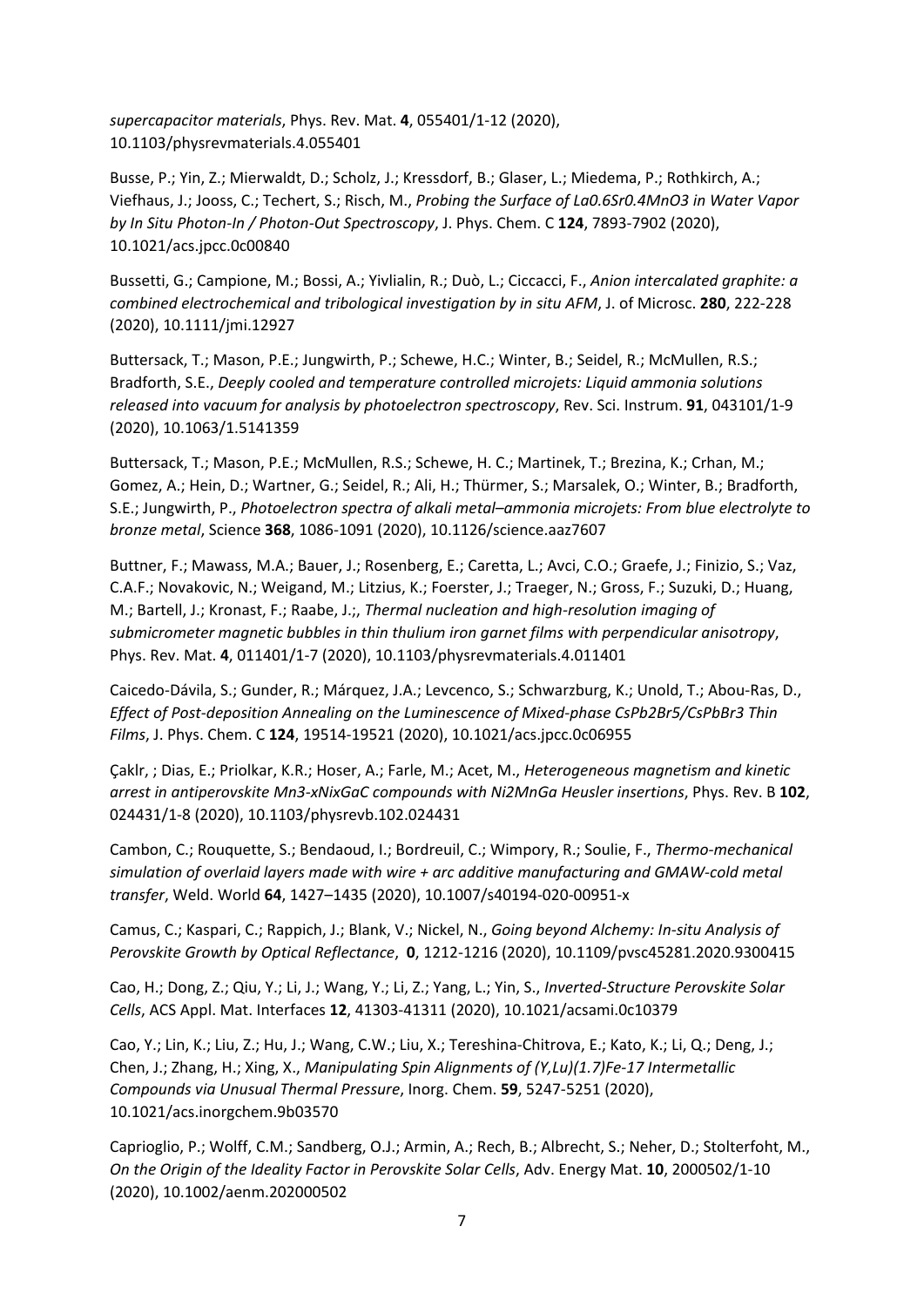Carbonio, E.A.; Velasco-Velez, J.J.; Schlögl, R.; Knop-Gericke, A., *Perspective-Outlook on Operando Photoelectron and Absorption Spectroscopy to Probe Catalysts at the Solid-Liquid Electrochemical Interface*, J. Electrochem. Soc. **167**, 054509/1-5 (2020), 10.1149/1945-7111/ab68d2

Caron, L., *Magnetocaloric effect in transition metal-based compounds*, **0**, 111-166 (2020), 10.1016/bs.hmm.2020.09.003

Chen, J.; Wang, X.; Hu, Z.; Tjeng, L.H.; Agrestini, S.; Valvidares, M.; Chen, K.; Nataf, L.; Baudelet, F.; Nagao, M.; Inaguma, Y.; Belik, A.A.; Tsujimoto, Y.; Matsushita, Y.; Kolodiazhnyi, T.; Sereika, R.; Tanaka, M.; Yamaura, K., *Enhanced magnetization of the highest- TC ferrimagnetic oxide Sr2CrOsO6*, Phys. Rev. B **102**, 184418/1-13 (2020), 10.1103/physrevb.102.184418

Chen, K.; Luo, C.; Chen, B. B.; Abrudan, R. M.; Koster, G.; Mishra, S. K.; Radu, F., *Charge-transferinduced interfacial ferromagnetism in La0.7Sr0.3MnO3/NdNiO3*, Phys. Rev. Mat. **4**, 054408/1-8 (2020), 10.1103/physrevmaterials.4.054408

Chen, K.; Lott, D.; Philippi-Kobs, A.; Weigand, M.; Luo, C.; Radu, F., *Observation of compact ferrimagnetic skyrmions in DyCo(3) film*, Nanoscale **12**, 18137-18143 (2020), 10.1039/d0nr02947e

Chen, T.; Chen, Y.; Tam, D.W.; Gao, B.; Qiu, Y.; Schneidewind, A.; Radelytskyi, I.; Prokes, K.; Chi, S.; Matsuda, M.; Broholm, C.; Dai, P., *Anisotropic effect of a magnetic field on the neutron spin resonance in FeSe*, Phys. Rev. B **101**, 140504(R)/1-7 (2020), 10.1103/physrevb.101.140504

Chernyavskii, I.O.; Nikitin, S.E.; Onykiienko, Y.A.; Inosov, D.S.; Stahl, Q.; Geck, J.; Hong, X.C.; Hess, C.; Gass, S.; Wolter, A.U.B.; Wolf, D.; Lubk, A.; Efremov, D.V.; Yokaichiya, F.; Aswartham, S.; Büchner, B.; Morozov, I.V., *Incommensurate magnet iron monophosphide FeP: Crystal growth and characterization*, Phys. Rev. Mat. **4**, 083403/1-9 (2020), 10.1103/physrevmaterials.4.083403

Chikina, A.; Fedorov, A.; Bhoi, D.; Voroshnin, V.; Haubold, E.; Kushnirenko, Y.; Kim, K.H.; Borisenko, S., *Turning charge-density waves into Cooper pairs*, npj Quant. Mat. **5**, 22.01.2005 (2020), 10.1038/s41535-020-0225-5

Chikina, A.; Fedorov, A.; Bhoi, D.; Voroshnin, V.; Haubold, E.; Kushnirenko, Y.; Kim, K.H.; Borisenko, S., *Publisher Correction: Turning charge-density waves into Cooper pairs*, npj Quant. Mat. **5**, 25.Jan (2020), 10.1038/s41535-020-0231-7

Chillal, S.; Iqbal, Y.; Jeschke, H.O.; Rodriguez-Rivera, J.A.; Bewley, R.; Manuel, P.; Khalyavin, D.; Steffens, P.; Thomale, R.; Islam, A. T. M. N.; Reuther, J.; Lake, B., *Evidence for a three-dimensional quantum spin liquid in PbCuTe2O6*, Nat. Commun. **11**, 2348 (2020), 10.1038/s41467-020-15594-1

Chillal, S.; Islam, N.A.T.M.; Luetkens, H.; Canevet, E.; Skourski, Y.; Khalyavin, D.; Lake, B., *Magnetic structure of the quantum magnet SrCuTe2O6*, Phys. Rev. B **102**, 224424/1-11 (2020), 10.1103/PhysRevB.102.224424

Chillal, S.; Schierle, E.; Weschke, E.; Yokaichiya, F.; Hoffmann, J.- U.; Volkova, O.S.; Vassiliev, A.N.; Sinchenko, A.A.; Lejay, P.; Hadj-Ajjem, A.; Monceau, P.; Lake, B., *Strongly coupled charge, orbital, and spin order in TbTe3*, Phys. Rev. B **102**, 241110(R)/1-6 (2020), 10.1103/PhysRevB.102.241110

Chistiakova, G.; Macco, B.; Korte, L., *Low-Temperature Atomic Layer Deposited Magnesium Oxide as a Passivating Electron Contact for c-Si-Based Solar Cells*, IEEE J. Photovolt, **10**, 398-406 (2020), 10.1109/jphotov.2019.2961603

Chistiakova, G.; Korte, L., *Implementation of ALD-grown MgO layers as electron-selective contact for silicon solar cells*, **0**, 1632-1634 (2020), 10.1109/pvsc45281.2020.9300974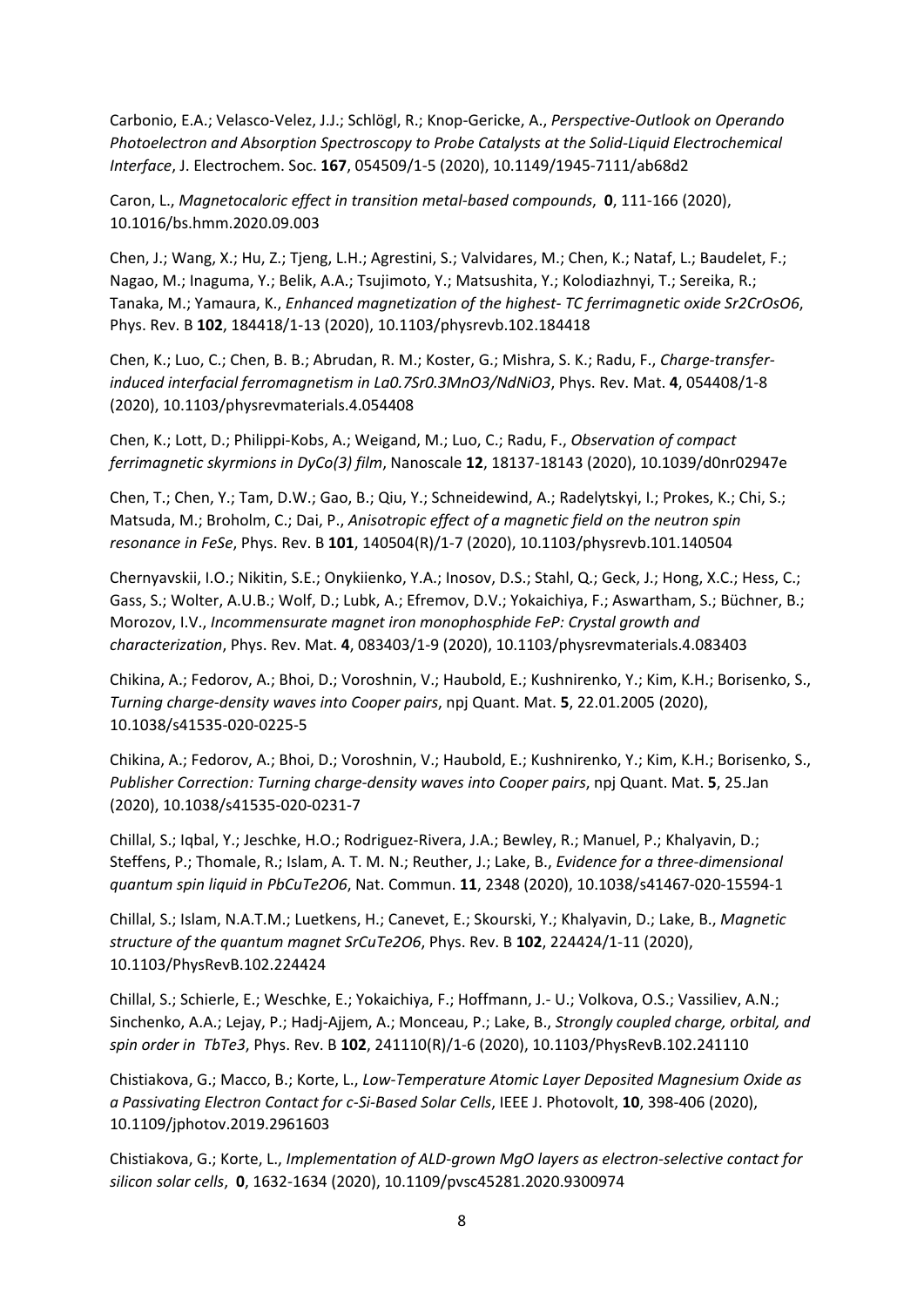Choubrac, L.; Bär, M.; Kozina, X.; Félix, R.; Wilks, R.G.; Brammertz, G.; Levcenko, S.; Arzel, L.; Barreau, N.; Harel, S.; Meuris, M.; Vermang, B., *Sn Substitution by Ge: Strategies to Overcome the Open-Circuit Voltage Deficit of Kesterite Solar Cells*, ACS Appl. En. Mat. **3**, 5830-5839 (2020), 10.1021/acsaem.0c00763

Ciprian, R.; Lamperti, A.; Capasso, L.; Motti, F.; Cianci, E.; Weschke, E.; Torelli, P.; Debernardi, A., *Magnetic behavior of Fe-doped zirconia studied by synchrotron radiation measurements and firstprinciples simulations*, Phys. Rev. Mat. **4**, 054417/1-14 (2020), 10.1103/physrevmaterials.4.054417

Coles, S.W.; Park, C.; Nikam, R.; Kanduc, M.; Dzubiella, J.; Rotenberg, B., *Correlation Length in Concentrated Electrolytes: Insights from All-Atom Molecular Dynamics Simulations*, J. Phys. Chem. B **124**, 1778-1786 (2020), 10.1021/acs.jpcb.9b10542

Connolley, T.; Magdysyuk, O.V.; Michalik, S.; Allan, P.K.; Klaus, M.; Kamm, P.H.; Garcia-Moreno, F.; Nelson, J.A.; Wilson, C. V.; Wilson, M. d., *An operando spatially resolved study of alkaline battery discharge using a novel hyperspectral detector and X-ray tomography*, J. Appl. Crystallogr. **53**, 01.Okt (2020), 10.1107/S1600576720012078

Couto, R.C.; Kjellsson, L.; Ågren, H.; Carravetta, V.; Sorensen, S.L.; Kubin, M.; Bülow, C.; Timm, M.; Zamudio-Bayer, V.; Von Issendorff, B.; Lau, J.T.; Söderström, J.; Rubensson, J.E.; Lindblad, R., *The carbon and oxygen K-edge NEXAFS spectra of CO+*, Phys. Chem. Chem. Phys. **22**, 16215-16223 (2020), 10.1039/d0cp02207a

Crovetto, A.; Hempel, H.; Rusu, M.; Choubrac, L.; Kojda, D.; Habicht, K.; Unold, T., *Water Adsorption Enhances Electrical Conductivity in Transparent P-Type CuI*, ACS Appl. Mat. Interfaces **12**, 48741- 48747 (2020), 10.1021/acsami.0c11040

Crovetto, A.; Kim, S.; Fischer, M.; Stenger, N.; Walsh, A.; Chorkendorff, I.; Vesborg, P.C.K., *Assessing the defect tolerance of kesterite-inspired solar absorbers*, En. Envir. Science **13**, 3489-3503 (2020), 10.1039/d0ee02177f

Crovetto, A.; Xing, Z.; Fischer, M.; Nielsen, R.; Savory, C.N.; Rindzevicius, T.; Stenger, N.; Scanlon, D.O.; Chorkendorff, I.; Vesborg, P.C.K., *Experimental and First-Principles Spectroscopy of Cu2SrSnS4 and Cu2BaSnS4 Photoabsorbers*, ACS Appl. Mat. Interfaces **12**, 50446-50454 (2020), 10.1021/acsami.0c14578

Cruz, A.; Ruske, F.; Eljarrat, A.; Michalowski, P.P.; Morales-Vilches, A.B.; Neubert, S.; Wang, E.-C.; Koch, C.T.; Szyszka, B.; Schlatmann, R.; Stannowski, B., *Influence of Silicon Layers on the Growth of ITO and AZO in Silicon Heterojunction Solar Cells*, IEEE J. Photovolt, **10**, 703-709 (2020), 10.1109/JPHOTOV.2019.2957665

Czub, J.; Shtender, V.; Przewoznik, J.; Zarzecka, A.; Hoser, A.; Gondek, L., *On the properties of the novel CeMgNi2T2 (T = Co, Cu) alloys and their hydrides*, J. Alloy. Compd. **814**, 152244/1-7 (2020), 10.1016/j.jallcom.2019.152244

Dai, L.; Niu, G.; Zhao, J.; Zhao, H.; Liu, Y.; Wang, Y.; Zhang, Y.; Wu, H.; Wang, L.; Pfützenreuter, D.; Schwarzkopf, J.; Dubourdieu, C.; Schroeder, T.; Ye, Z.-G.; Xie, Y.-H.; Ren, W., *Toward van der Waals epitaxy of transferable ferroelectric barium titanate films via a graphene monolayer*, J. Mater. Chem. C **8**, 3445-3451 (2020), 10.1039/C9TC06454K

Danilovich, I.L.; Deeva, E.B.; Bukhteev, K.Y.; Vorobyova, A.A.; Morozov, I.V.; Volkova, O.S.; Zvereva, E.A.; Maximova, O.V.; Solovyev, I.V.; Nikolaev, S.A.; Phuyal, D.; Abdel-Hafiez, M.; Wang, Y.C.; Lin, J.Y.;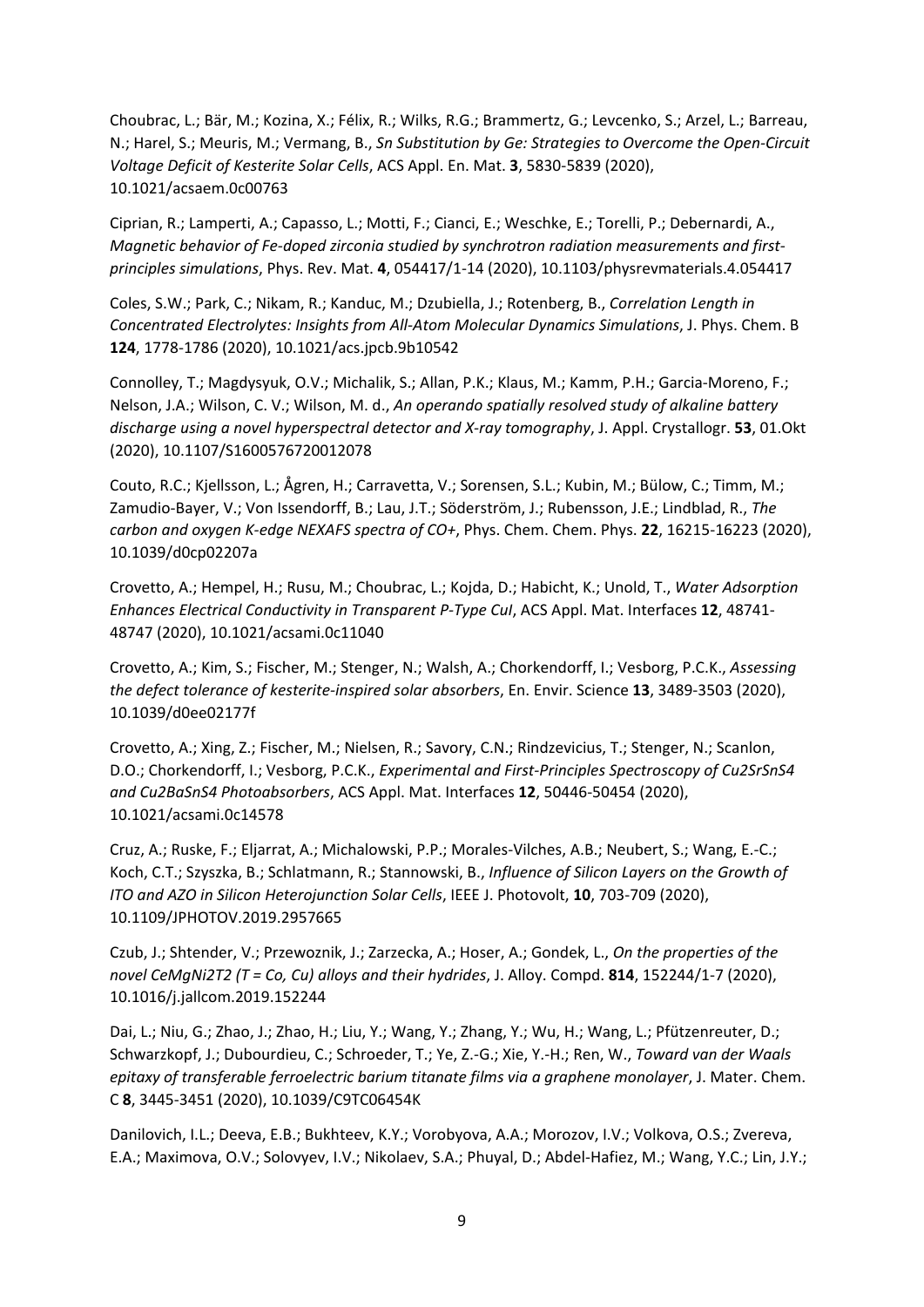Chen, J.M.; Gorbunov, D.I.; Puzniak, K.; Lake, *Co(NO3)(2) as an inverted umbrella-type chiral noncoplanar ferrimagnet*, Phys. Rev. B **102**, 094429/1-7 (2020), 10.1103/physrevb.102.094429

David, T.W.; Anizelli, H.; Jacobsson, T.J.; Gray, C.; Teahan, W.; Kettle, J., *Enhancing the stability of organic photovoltaics through machine learning*, Nano Energy **78**, 105342/1-10 (2020), 10.1016/j.nanoen.2020.105342

D'Avino, G.; Duhm, S.; Della Valle, R.G.; Heimel, G.; Oehzelt, M.; Kera, S.; Ueno, N.; Beljonne, D.; Salzmann, I., *Electrostatic Interactions Shape Molecular Organization and Electronic Structure of Organic Semiconductor Blends*, Chem. Mater. **32**, 1261–1271 (2020), 10.1021/acs.chemmater.9b04763

De Oliveira, L.P.; Souza, A.P.S.; Yokaichiya, F.; Genezini, F.A.; Franco, M.K.K.D., *Monte Carlo simulations of the S-shaped neutron guide*, J. Instrum. **15**, (2020), 10.1088/1748-0221/15/01/p01012

De Rosa, S.; Branchini, P.; Yivlialin, R.; Duò, L.; Bussetti, G.; Tortora, L., *Disclosing the Graphite Surface Chemistry in Acid Solutions for Anion Intercalation*, ACS App. Nano Mat. **3**, 691-698 (2020), 10.1021/acsanm.9b02220

De Sousa, J.; Bejarano, F.; Gutiérrez, D.; Leroux, Y.; Nowik-Boltyk, E.; Junghoefer, T.; Giangrisostomi, E.; Ovsyannikov, R.; Casu, M.; Veciana, J.; Mas-Torrent, M.; Fabre, B.; Rovira, C.; Crivillers, N., *Exploiting the versatile alkyne-based chemistry for expanding the applications of a stable triphenylmethyl organic radical on surfaces*, Chem. Sci. **11**, 516-524 (2020), 10.1039/c9sc04499j

Dehlinger, A.; Seim, C.; Stiel, H.; Twamley, S.; Ludwig, A.; Kördel, M.; Grötzsch, D.; Rehbein, S.; Kanngießer, B., *Laboratory Soft X-Ray Microscopy with an Integrated Visible-Light Microscope-Correlative Workflow for Faster 3D Cell Imaging*, Micro. Microanal. **26**, 1124-1132 (2020), 10.1017/s1431927620024447

Deinert, S.; Schrodt, A.; Hartmann, G.; Achner, A.; Artemyev, A.N.; Ehresmann, A.; Hans, A.; Ilchen, M.; Glaser, L.; Scholz, F.; Seltmann, J.; Viefhaus, J.; Demekhin, P.V.; Knie, A., *Interatomic resonant Auger effect in N2O*, J. Phys. B **53**, 224003/1-5 (2020), 10.1088/1361-6455/abbd2f

Deli shen, ; Wu, W.; Li, Y.; Abate, A.; Wei, M., *2-Methylimidazole as an interlayer for the enhancement of the open-circuit voltage in perovskite solar cells*, J. Power Sourc. **450**, 227714/1-7 (2020), 10.1016/j.jpowsour.2020.227714

Deng, X.; Chao, A.W.; Feikes, J.; Huang, W. H.; Ries, M.; Tang, C.X., *Single-particle dynamics of microbunching*, Phys. Rev Accel. Beams **23**, 044002/1-18 (2020), 10.1103/PhysRevAccelBeams.23.044002

Deng, X.; Klein, R.; Chao, A.W.; Hoehl, A.; Huang, W.H.; Li, J.; Kubeck, J.; Petenev, Y.; Ries, M.; S., I.; Tang, C.X.; Feikes, J., *Widening and distortion of the particle energy distributionby chromaticity in quasi-isochronous rings*, Phys. Rev Accel. Beams **23**, 044001/1-6 (2020), 10.1103/PhysRevAccelBeams.23.044001

Dhiman, I.; Ziesche, R.; Rilk, L.; Manke, I.; Hilger, A.; Radhakrishnan, B.; Burress, T.; Treimer, W.; Kardjilov, N., *Visualization of magnetic domain structure in FeSi based highpermeability steel plates by neutron Imaging*, Mater. Lett. **259**, 126816/1-6 (2020), 10.1016/j.matlet.2019.126816

Di Girolamo, D.; Phung, N.; Kosasih, F.U.; Di Giacomo, F.; Matteocci, F.; Smith, J.A.; Flatken, M.A.; Köbler, H.; Turren Cruz, S.H.; Mattoni, A.; Cinà, L.; Rech, B.; Latini, A.; Divitini, G.; Ducati, C.; Di Carlo, A.; Dini, D.; Abate, A., *Ion Migration-Induced Amorphization and Phase Segregation as a Degradation*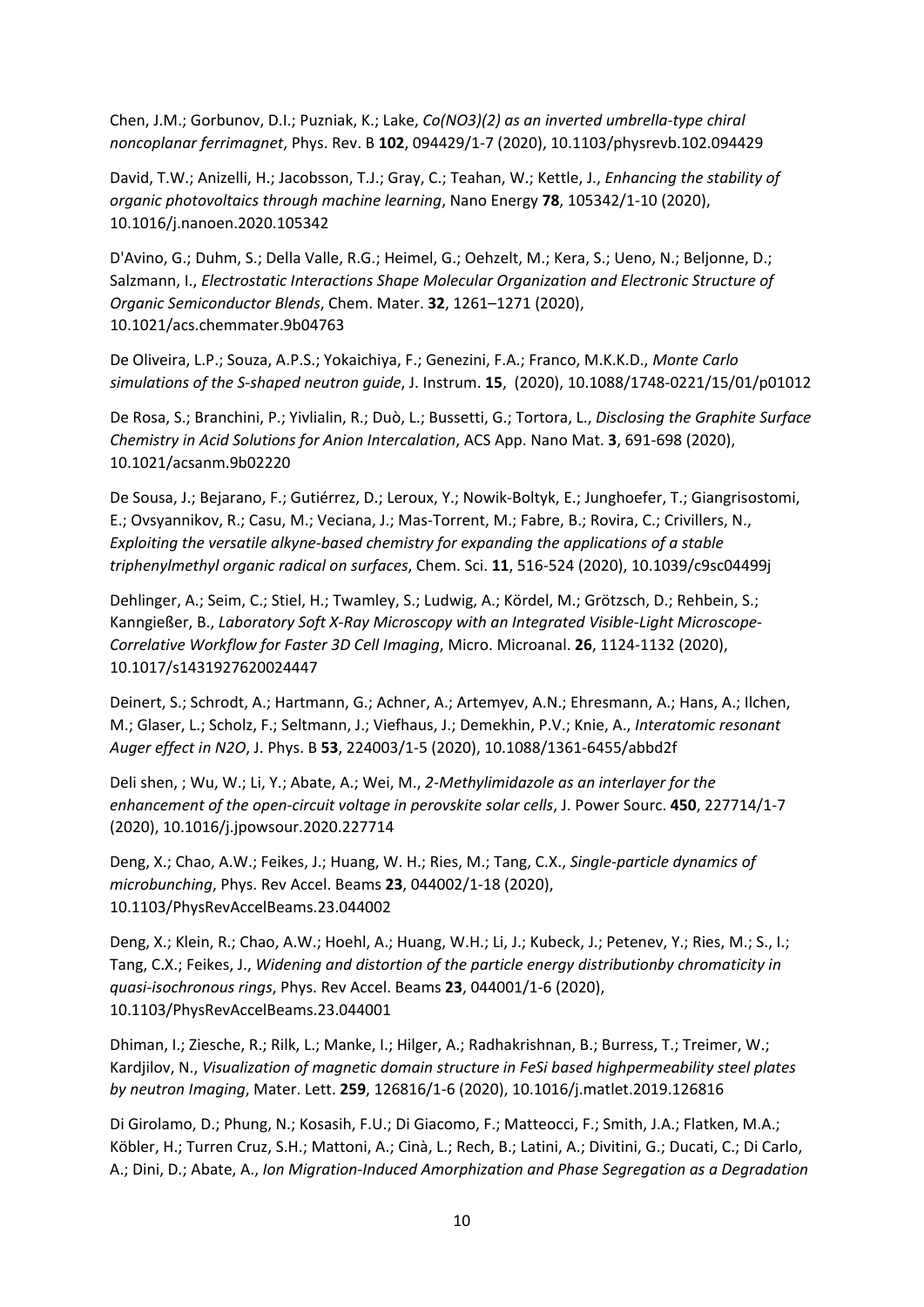*Mechanism in Planar Perovskite Solar Cells*, Adv. Energy Mat. **10**, 2000310/1-11 (2020), 10.1002/aenm.202000310

Digernes, E.; Leliaert, J.; Weigand, M.; Folven, E.; Van Waeyenberge, B., *Direct observation of temperature dependent vortex dynamics in aLa0.7Sr0.3MnO3 micromagnet*, Phys. Rev. Res. **2**, 043429/1-7 (2020), 10.1103/PhysRevResearch.2.043429

Ding, F.; Zhao, C.; Zhou, D.; Meng, Q.; Xiao, D.; Zhang, Q.; Niu, Y.; Li, Y.; Rong, X.; Lu, Y.; Chen, L.; Hu, Y.S., *A Novel Ni-rich O3-Na[Ni0.60Fe0.25M0.15]O2 Cathode for Na-ion Batteries*, En. Stor. Mat. **30**, 420-430 (2020), 10.1016/j.ensm.2020.05.013

Ding, Y.; Gu, Q.; Klyushin, A.; Huang, X.; Choudhury, S.H.; Spanos, I.; Song, F.; Mom, R.; Düngen, P.; Mechler, A.K.; Schlögl, R.; Heumann, S., *Dynamic carbon surface chemistry: Revealing the role of carbon in electrolytic water oxidation*, J. of Energy Chem. **47**, 155-159 (2020), 10.1016/j.jechem.2019.12.006

Dislaki, E.; Cialone, M.; Celegato, F.; Rizzi, P.; Tiberto, P.; Vadilonga, S.; Többens, D.; Sort, J.; Pellicer, E., *Unraveling the properties of sharply defined submicron scale FeCu and FePd magnetic structures fabricated by electrodeposition onto electron-beam-lithographed substrates*, Mater. Design **193**, 108826/1-12 (2020), 10.1016/j.matdes.2020.108826

Dobrovolsky, A.; Merdasa, A.; Li, J.; Hirselandt, K.; Unger, E.L.; Scheblykin, I.G., *Relating Defect Luminescence and Nonradiative Charge Recombination in MAPbI(3) Perovskite Films*, J. Phys. Chem. Lett. **11**, 1714–1720 (2020), 10.1021/acs.jpclett.9b03878

Driver, T.; Li, S.; Champenois, E.G.; Duris, J.; Ratner, D.; Lane, T.J.; Rosenberger, P.; Al-Haddad, A.; Averbukh, V.; Barnard, T.; Berrah, N.; Bostedt, C.; Bucksbaum, P.H.; Coffee, R.; Dimauro, L.F.; Fang, L.; Garratt, D.; Gatton, A.; Guo, Z.; Hartmann,, *Attosecond transient absorption spooktroscopy: a ghost imaging approach to ultrafast absorption spectroscopy*, Phys. Chem. Chem. Phys. **22**, 2704-2712 (2020), 10.1039/c9cp03951a

Durmus, Y.E.; Zhang, H.; Baakes, F.; Desmaizieres, G.; Hayun, H.; Yang, L.; Kolek, M.; Küpers, V.; Janek, J.; Mandler, D.; Passerini, S.; Ein-Eli, Y., *Side by Side Battery Technologies with Lithium-Ion Based Batteries*, Adv. Energy Mat. **10**, 2000089/1-5 (2020), 10.1002/aenm.202000089

Dziarzhytski, S.; Biednov, M.; Dicke, B.; Wang, A.; Miedema, P.S.; Engel, R.Y.; Schunck, J.O.; Redlin, H.; Weigelt, H.; Siewert, F.; Behrens, C.; Sinha, M.; Schulte, A.; Grimm-Lebsanft, B.; Chiuzbaian, S. G.; Wurth, W.; Beye, M.; Rübhausen, M.; Brenner, G, *The TRIXS end-station for femtosecond timeresolved resonant inelastic x-ray scattering experiments at the soft x-ray free-electron laser FLASH*, Str. Dyn. **7**, 054301/1-12 (2020), 10.1063/4.0000029

Eckhoff, M.; Schönewald, F.; Risch, M.; Volkert, C.A.; Blöchl, P.; Behler, J., *Closing the gap between theory and experiment for lithium manganese oxide spinels using a high-dimensional neural network potential*, Phys. Rev. B **102**, 174102/1-19 (2020), 10.1103/PhysRevB.102.174102

Eisert, J.; Hangleiter, D.; Walk, N.; Roth, I.; Markham, D.; Parekh, R.; Chabaud, U.; Kashefi, E., *Quantum certification and benchmarking*, Nat. Rev. Phys. **2**, 382-390 (2020), 10.1038/s42254-020- 0186-4

Elia, G.A.; Greco, G.; Kamm, P.H.; Garcia-Moreno, F.; Raoux, S.; Hahn, R., *Simultaneous X-Ray Diffraction and Tomography Operando Investigation of Aluminum/Graphite Batteries*, Adv. Funct. Mater. **30**, 2003913/1-9 (2020), 10.1002/adfm.202003913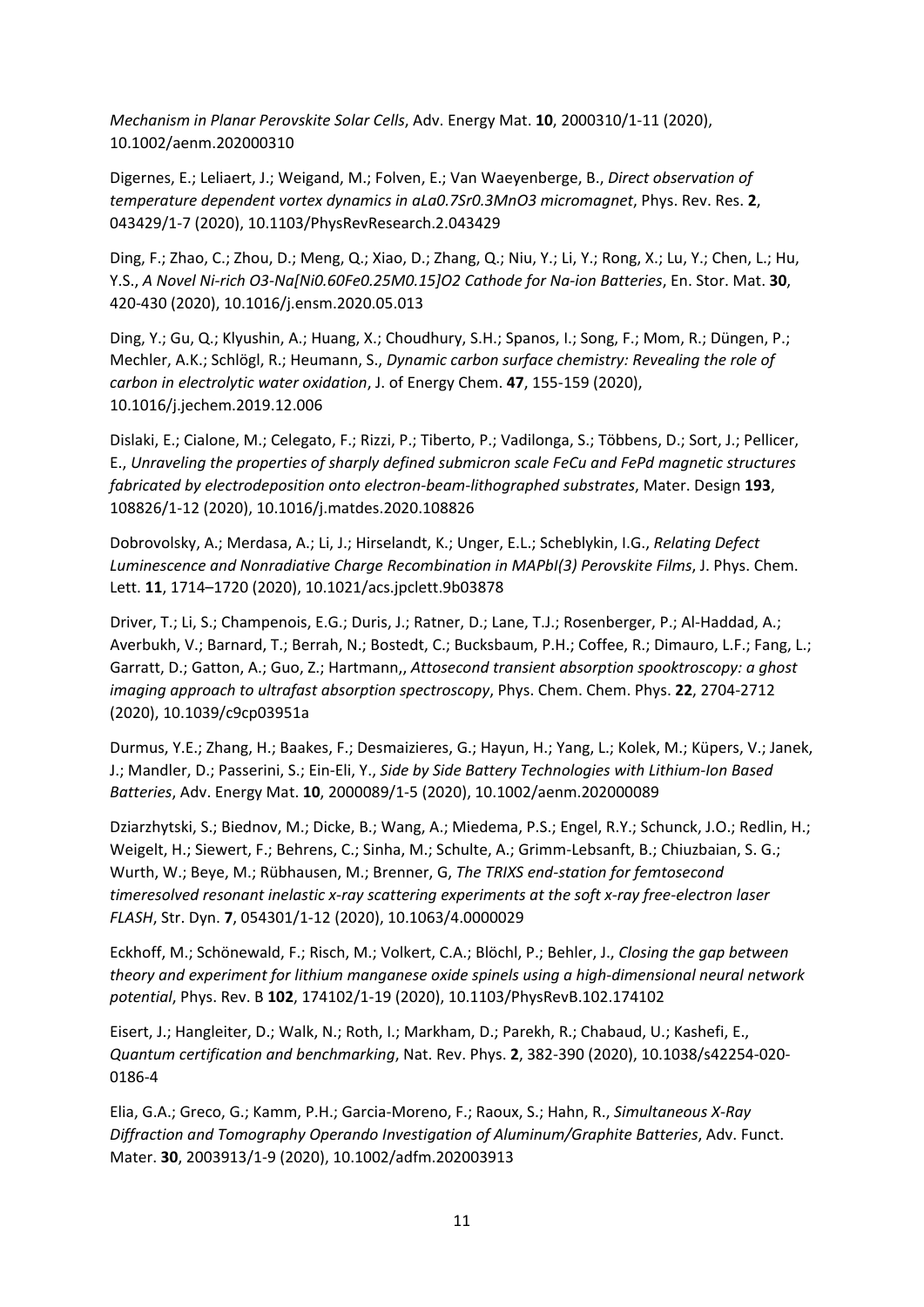Elizabeth, A.; Conradi, H.; Sahoo, S.K.; Kodalle, T.; Kaufmann, C.A.; Kühne, T.D.; Mirhosseini, H.; Abou-Ras, D.; Mönig, H., *Correlating facet orientation, defect-level density and dipole layer formation at the surface of polycrystalline CuInSe2 thin films*, Acta Mat. **200**, 463-470 (2020), 10.1016/j.actamat.2020.09.028

Emmel, D.; Hofmann, J.D.; Arlt, T.; Manke, I.; Wehinger, G.D.; Schröder, D., *Understanding the Impact of Compression on the Active Area of Carbon Felt Electrodes for Redox Flow Batteries*, ACS Appl. En. Mat. **3**, 4384-4393 (2020), 10.1021/acsaem.0c00075

Engel, J.; Gross, M.; Koss, G.; Lishilin, O.; Loisch, G.; Philipp, S.; Richter, D.; Stephan, F., *Polymer foil windows for gas-vacuum separation in accelerator applications*, AIP Adv. **10**, 025224/1-5 (2020), 10.1063/1.5143258

Engel, R.Y.; Miedema, P.S.; Turenne, D.; Vaskivskyi, I.; Brenner, G.; Dziarzhytski, S.; Kuhlmann, M.; Schunck, J.O.; Döring, F.; Styervoyedov, A.; Parkin, S.S.P.; David, C.; Schüßler-Langeheine, C.; Dürr, H.A.; Beye, M., *Parallel Broadband Femtosecond Reflection Spectroscopy at a Soft X-Ray Free-Electron Laser*, App. Sci. **10**, 08.01.6947 (2020), 10.3390/app10196947

Ennaceri, H.; Fischer, K.; Hanus, K.; Chemseddine, A.; Prager, A.; Griebel, J.; Kühnert, M.; Schulze, A.; Abel, B., *Effect of morphology on the photoelectrochemical activity of TiO2 self-organized nanotube arrays*, Cat. **10**, 279/1-15 (2020), 10.3390/catal10030279

Erfurt, D.; Koida, T.; Heinemann, M.D.; Li, C.; Bertram, T.; Nishinaga, J.; Szyszka, B.; Shibata, H.; Klenk, R.; Schlatmann, R., *Impact of rough substrates on hydrogen-doped indium oxides for the application in CIGS devices*, Solar Energy Mat Solar Cells **0**, (2020), 10.1016/j.solmat.2019.110300

Falke, S.; Feiler, C.; Chapman, H.; Sarrou, I., *Crystal structures of native cytochrome c(6) from Thermosynechococcus elongatus in two different space groups and implications for its oligomerization*, Acta Crystallogr. F **76**, 444-452 (2020), 10.1107/s2053230x20010249

Fantin, A.; Lepore, G.O.; Manzoni, A.M.; Kasatikov, S.; Scherb, T.; Huthwelker, T.; d'Acapito, F.; Schumacher, G., *Short-range chemical order and local lattice distortion in acompositionally complex alloy*, Acta Mat. **193**, 329-337 (2020), 10.1016/j.actamat.2020.04.034

Farias-Basulto, G.A.; Reyes-Figueroa, P.; Ulbrich, C.; Szyszka, B.; Schlatmann, R.; Klenk, R., *Validation of a multiple linear regression model for CIGSSe photovoltaic module performance and Pmpp prediction*, Sol. Energy **208**, 859–865 (2020), 10.1016/j.solener.2020.08.040

Feiler, C.G.; Weiss, M.S.; Blankenfeldt, W., *The hypothetical periplasmic protein PA1624 from Pseudomonas aeruginosa folds into a unique two-domain structure*, Acta Crystallogr. F **76**, 609-615 (2020), 10.1107/s2053230x20014612

Feiler, T.; Bhattacharya, B.; Michalchuk, A.A.L.; Schröder, V.; List-Kratochvil, E.; Emmerling, F., *Mechanochemical Syntheses of Isostructural Luminescent Cocrystals of 9-Anthracenecarboxylic Acid with two Dipyridines Coformers*, Cryst. **10**, 889/1-14 (2020), 10.3390/cryst10100889

Feng, H.L.; Chen, J.; Hu, Z.; Wang, X.; Reehuis, M.; Adler, P.; Hoser, A.; Wu, M.X.; Agrestini, S.; Vasili, H.B.; Herrero-Martin, J.; Nataf, L.; Baudelet, F.; Chen, K.; Matsushita, Y.; Li, M.R.; Tjeng, L.H.; Felser, C.; Jansen, M.; Yamaura, K., *From antiferromagnetism to high-T-c weak ferromagnetism manipulated by atomic rearrangement in Ba3NiOs2O9*, Phys. Rev. Mat. **4**, 064420/1-9 (2020), 10.1103/physrevmaterials.4.064420

Fengler, S.; Kriegel, H.; Schieda, M.; Gutzmann, H.; Klassen, T.; Wollgarten, M.; Dittrich, T., *Charge Transfer in c-Si(n(++))/TiO2(ALD) at the Amorphous/Anatase Transition: A Transient Surface*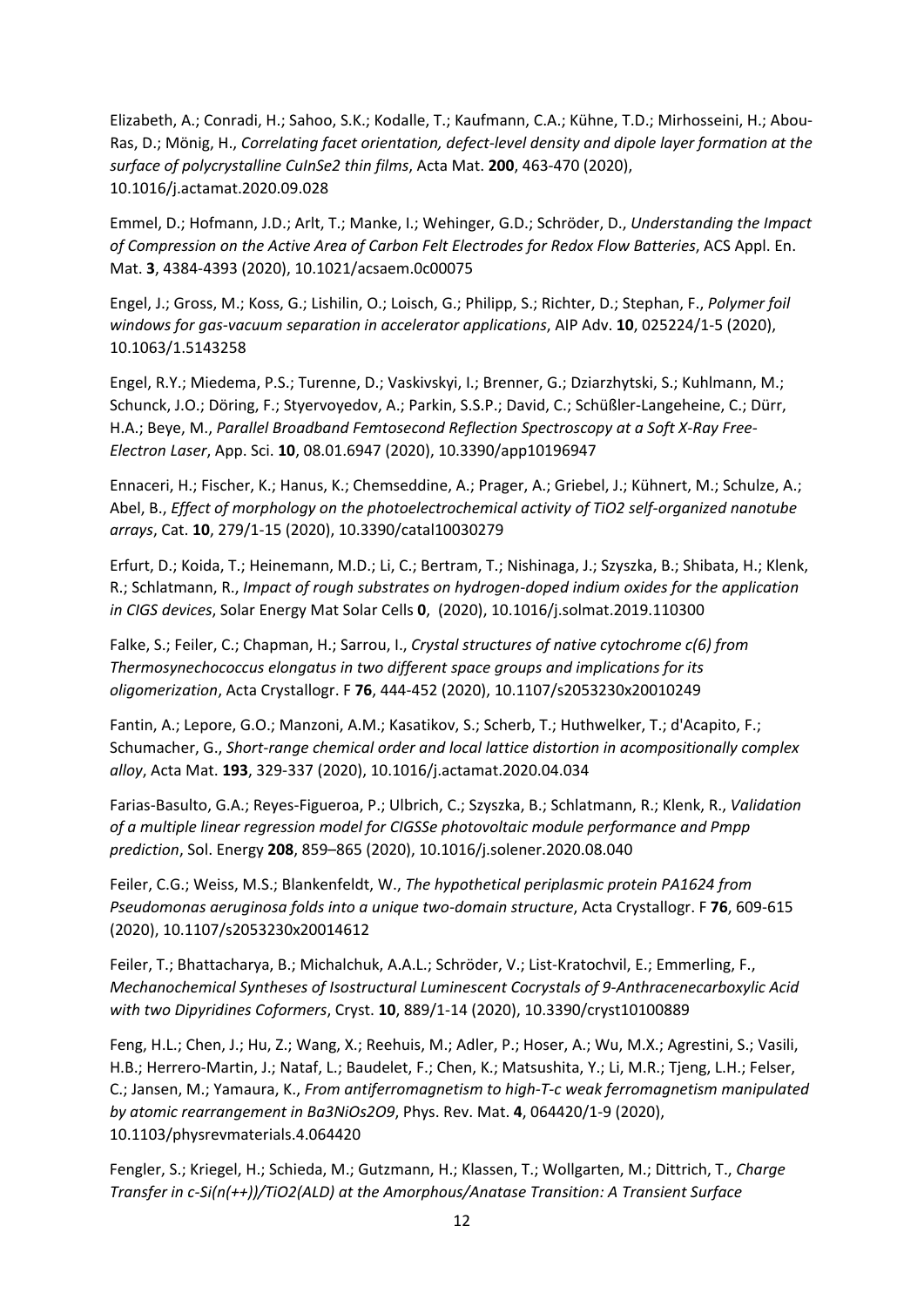*Photovoltage Spectroscopy Study*, ACS Appl. Mat. Interfaces **12**, 3140-3149 (2020), 10.1021/acsami.9b17592

Filnov, S.O.; Klimovskikh, I.I.; Estyunin, D.A.; Fedorov, A.V.; Voroshnin, V.Y.; Koroleva, A.V.; Rybkin, A.G.; Shevchenko, E.V.; Aliev, Z.S.; Babanly, M.B.; Amiraslanov, I.R.; Mamedov, N.T.; Schwier, E.F.; Miyamoto, K.; Okuda, T.; Kumar, S.; Kimura, A.; M, *Probe-dependent Dirac-point gap in the gadolinium-doped thallium-based topological insulator TlBi0.9Gd0.1Se2*, Phys. Rev. B **102**, 085149/1- 7 (2020), 10.1103/physrevb.102.085149

Flisgen, T.; Gjonaj, E.; Glock, H.W.; Tsakanian, A., *Generalization of coupled S -parameter calculation to compute beam impedances in particle accelerators*, Phys. Rev Accel. Beams **23**, 034601/1-13 (2020), 10.1103/physrevaccelbeams.23.034601

Fogh, E.; Kihara, T.; Toft-Petersen, R.; Bartkowiak, M.; Narumi, Y.; Prokhnenko, O.; Miyake, A.; Tokunaga, M.; Oikawa, K.; Sørensen, M.K.; Dyrnum, J.C.; Grimmer, H.; Nojiri, H.; Christensen, N.B., *Magnetic structures and quadratic magnetoelectric effect in LiNiPO4 beyond 30 T*, Phys. Rev. B **101**, 024403/1-12 (2020), 10.1103/physrevb.101.024403

Förster, J.-D.; Gurk, C.; Lamneck, M.; Tong, H.; Ditas, F.; Steimer, S.S.; Alpert, P.A.; Ammann, M.; Raabe, J.; Weigand, M.; Watts, B.; Pöschl, U.; Andreae, M.O.; Pöhlker, C., *MIMiX: a Multipurpose In situ Microreactor system for X-ray microspectroscopy to mimic atmospheric aerosol processing*, Atm. Meas. Techn. **13**, 3717–3729 (2020), 10.5194/amt-13-3717-2020

Franco, M.K.K.D.; Sepulveda, A.F.; Vigato, A.A.; Oshiro, A.; Machado, I.P.; Kent, B.; Clemens, D.; Yokaichiya, F.; de Araujo, D.R., *Supramolecular Structure of Temperature-Dependent Polymeric Hydrogels Modulated by Drug Incorporation*, Chem. Sel. **5**, 12853-12861 (2020), 10.1002/slct.202001116

Franz, A.; Többens, D.M.; Lehmann, F.; Kärgell, M.; Schorr, S., *The influence of deuteration on the crystal structure of hybrid halide perovskites: a temperature-dependent neutron diffraction study of FAPbBr3*, Acta Crystallogr. B **76**, 267-274 (2020), 10.1107/s2052520620002620

Freitas Mariano, K.; Monteiro do Nascimento, M.; Querobino, S.; Ramos Campos, E.; de Oliveira, J.; Yokaichiya, F.; Franco, M.; Alberto-Silva, C.; de Paula, E.; Lombello, C.; de Lima, R.; Fraceto, L.; de Araujo, D., *Influence of chitosan-tripolyphosphate nanoparticles on thermosensitive polymeric hydrogels: structural organization, drug release mechanisms and cytotoxicity*, Int. J. Polym. Mater. **69**, 592-603 (2020), 10.1080/00914037.2019.1596909

Frijnts, T.; Pellegrino, C.; Gall, S.; Neitzert, H.C., *Proton induced degradation of liquid phase crystallized poly-Si thin-film solar cells*, **0**, 2683-2687 (2020), 10.1109/pvsc45281.2020.9300392

Frolov, A. S.; Sánchez-Barriga, J.; Callaert, C.; Hadermann, J.; Fedorov, A. V.; Usachov, D. Yu.; Chaika, A.; Walls, B.; Zhussupbekov, K.; Shvets, I. V.; Muntwiler, M.; Varykhalov, A.; Rader, O.; Yashina, L. V., *Atomic and electronic structure of multidomain GeTe crystal surface*, ACS Nano **14**, 16576–16589 (2020), 10.1021/acsnano.0c05851

Fu, Z.; Qin, L.; Sun, K.; Hao, L.; Zheng, Y.Z.; Lohstroh, W.; Günther, G.; Russina, M.; Liu, Y.; Xiao, Y.; Jin, W.; Chen, D., *Low-temperature spin dynamics of ferromagnetic molecular ring {Cr8Y8}*, npj Quant. Mat. **5**, 32/1-6 (2020), 10.1038/s41535-020-0234-4

Funk, H.; Shargaieva, O.; Eljarrat, A.; Unger, E.L.; Koch, C.T.; Abou-Ras, D., *In Situ TEM Monitoring of Phase-Segregation in Inorganic Mixed Halide Perovskite*, J. Phys. Chem. Lett. **11**, 4945–4950 (2020), 10.1021/acs.jpclett.0c01296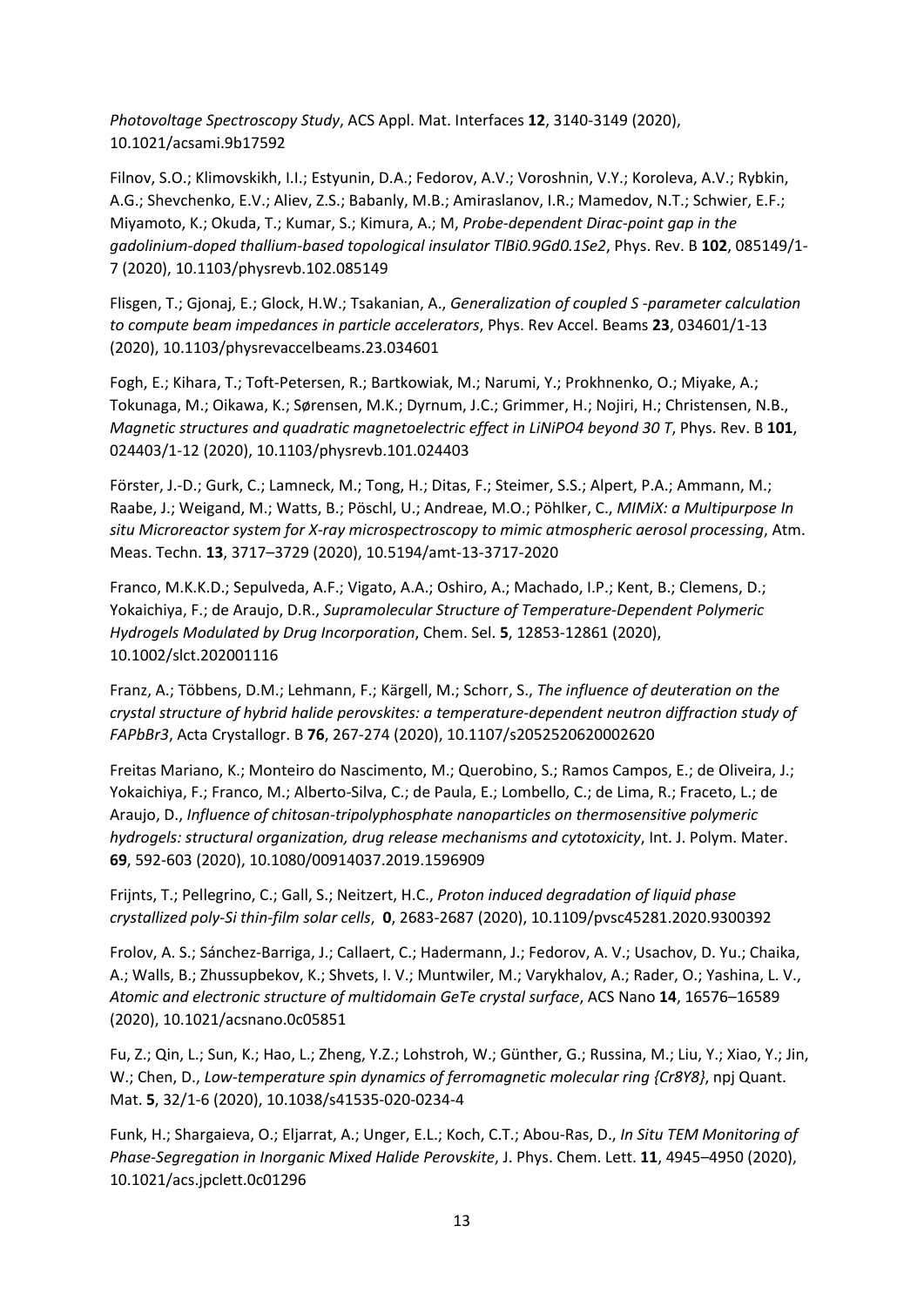Furchner, A.; Kratz, C.; Ogieglo, W.; Pinnau, I.; Rappich, J.; Hinrichs, K., *Ultrasensitive broadband infrared 4x4 Mueller-matrix ellipsometry for studies of depolarizing and anisotropic thin films*, J. Vacuum Sc. Techn. B **38**, 014003/1-11 (2020), 10.1116/1.5129800

Gabani, S.; Flachbart, K.; Siemensmeyer, K.; Mori, T., *Magnetism and superconductivity of rare earth borides*, J. Alloy. Compd. **821**, 153201/1-21 (2020), 10.1016/j.jallcom.2019.153201

Gabáni, S.; Takácová, I.; Orendác, M.; Pristás, G.; Gazo, E.; Siemensmeyer, K.; Bogach, A.; Sluchanko, N.; Shitsevalova, N.; Prokleska, J.; Sechovský, V.; Flachbart, K., *Spin, charge and lattice dynamics of magnetization processes in frustrated Shastry-Sutherland system TmB4*, Solid State Sci. **105**, 106210/1-4 (2020), 10.1016/j.solidstatesciences.2020.106210

Gai, C.; Wang, J.; Wang, Y.; Li, J., *The low-dimensional three-dimensional tin halide perovskite: Film characterization and device performance*, Energ. **13**, 02.01.2026 (2020), 10.3390/en13010002

Gao, D.; Yang, S.; Xi, L.; Risch, M.; Song, L.; Lv, Y.; Li, C.; Li, C.; Chen, G., *External and internal interface-controlled trimetallic PtCuNi nanoframes with high defect-density for enhanced electrooxidation of liquid fuels*, Chem. Mater. **32**, 1581-1594 (2020), 10.1021/acs.chemmater.9b04789

Gao, R.; Zhou, D.; Ning, D.; Zhang, W.; Huang, L.; Sun, F.; Schuck, G.; Schumacher, G.; Hu, Z.; Liu, X., *Probing the Self-Boosting Catalysis of LiCoO2 in Li–O2 Battery with Multiple In Situ/Operando Techniques*, Adv. Funct. Mater. **30**, 2002223/1-9 (2020), 10.1002/adfm.202002223

Gao, R.; Chen, Q.; Zhang, W.; Zhou, D.; Ning, D.; Schumacher, G.; Smirnov, D.; Sun, L.; Liu, X., *Oxygen defects-engineered LaFeO3-x nanosheets as efficient electrocatalysts for lithium-oxygen battery*, J. Catal. **384**, 199-207 (2020), 10.1016/j.jcat.2020.02.024

Garai, B.; Bon, V.; Krause, S.; Schwotzer, F.; Gerlach, M.; Senkovska, I.; Kaskel, S., *Tunable Flexibility and Porosity of the Metal-Organic Framework DUT-49 through Postsynthetic Metal Exchange*, Chem. Mater. **32**, 889-896 (2020), 10.1021/acs.chemmater.9b04769

Garai, B.; Bon, V.; Efimova, A.; Gerlach, M.; Senkovska, I.; Kaskel, S., *Reversible switching between positive and negative thermal expansion in a metal-organic framework DUT-49*, J. Mater. Chem. A **8**, 20420-20428 (2020), 10.1039/d0ta06830f

Garcia-Moreno, F.; Jürgens, M.; Banhart, J., *Temperature dependence of film rupture and internal structural stability in liquid aluminium alloy foams*, Acta Mat. **196**, 325-337 (2020), 10.1016/j.actamat.2020.06.054

Garcia-Moreno, F.; Radtke, L.A.; Neu, T.R.; Kamm, P. H.; Klaus, M.; Schlepütz, C.M.; Banhart, J., *The Influence of Alloy Composition and Liquid Phase on Foaming of Al–Si–Mg Alloys*, Metals **10**, 189/1-18 (2020), 10.3390/met10020189

Garud, S.; Trinh, C.T.; Abou-Ras, D.; Stannowski, B.; Schlatmann, R.; Rech, B.; Amkreutz, D., *Toward High Solar Cell Efficiency with Low Material Usage: 15% Efficiency with 14 % mikro m Polycrystalline Silicon on Glass*, Sol. RRL **4**, 2000058/1-8 (2020), 10.1002/solr.202000058

Garud, S.; Bokalic, M.; Trinh, C.T.; Rech, B.; Amkreutz, D.; Topic, M., *Analysis of Surface Passivation and Laser Firing on Thin-Film Silicon Solar Cells via Light-Beam Induced Current*, IEEE J. Photovolt, **10**, 1246-1253 (2020), 10.1109/jphotov.2020.3001908

Gebhard, M.; Schnucklake, M.; Hilger, A.; Röhe, M.; Osenberg, M.; Krewer, U.; Manke, I.; Roth, C., *X-Ray-Computed Radiography and Tomography Study of Electrolyte Invasion and Distribution inside*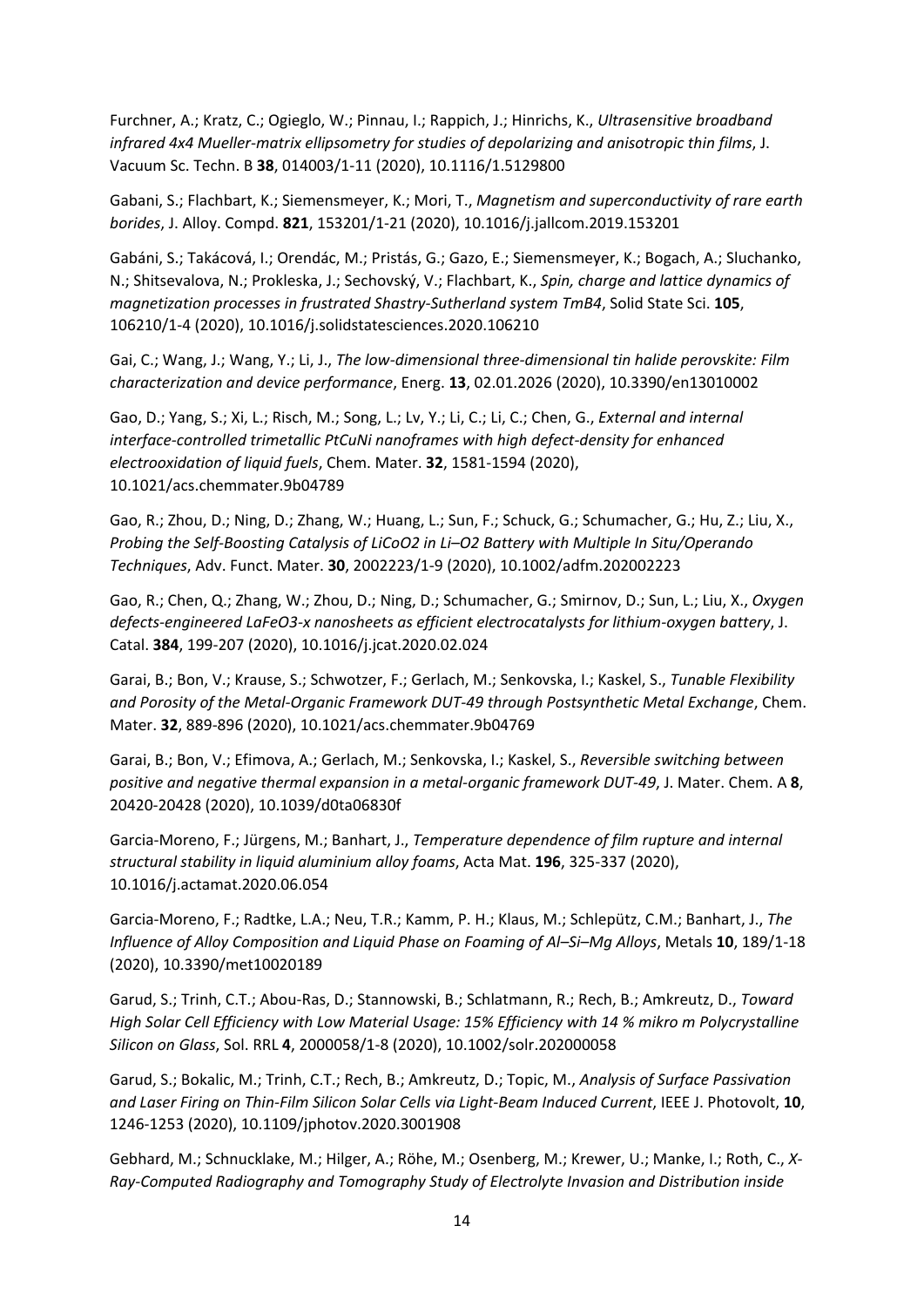*Pristine and Heat-Treated Carbon Felts for Redox Flow Batteries*, En. Techn. **8**, 1901214/1-8 (2020), 10.1002/ente.201901214

Gebhard, M.; Tichter, T.; Franzen, D.; Paulisch, M. C.; Schutjajew, K.; Turek, T.; Manke, I.; Roth, C., *Improvement of Oxygen-Depolarized Cathodes in Highly Alkaline Media by Electrospinning of Poly(vinylidene fluoride) Barrier Layers*, ChemElectroChem **7**, 830-837 (2020), 10.1002/celc.201902115

Gebhard, M.; Tichter, T.; Schneider, J.; Mayer, j:; Hilger, A.; Osenberg, M.; Rahn, M.; Manke, I.; Roth, C., *On the stability of bismuth in modified carbon felt electrodes for vanadium redox flow batteries: An in-operando X-ray computed tomography study*, J. Power Sourc. **478**, 228695/1-9 (2020), 10.1016/j.jpowsour.2020.228695

Geiger, J.; Sprik, M.; May, M.M., *Band positions of anatase (001) and (101) surfaces in contact with water from density functional theory*, J. Chem. Phys. **152**, 194706/1-6 (2020), 10.1063/5.0004779

Georgalas, C.; Samartzis, A.; Biniskos, N.; Syskakis, E., *Effects of Cr-doping on the Jahn-Teller, the orthorhombic to rhombohedral, and the magnetic transitions in LaMn1-xCrxO3 compounds*, Phy. B **586**, 412101/1-8 (2020), 10.1016/j.physb.2020.412101

Gericke, Eicke; Melskens, J.; Wendt, R.; Wollgarten, M.; Hoell, A.; Lips, K., *Quantification of Nanoscale Density Fluctuations in Hydrogenated Amorphous Silicon*, Phys. Rev. Lett. **125**, 185501/1-6 (2020), 10.1103/PhysRevLett.125.185501

Gittinger, M.; Höflich, K.; Smirnov, V.; Kollmann, H.; Lienau, C.; Silies, M., *Strongly coupled, highquality plasmonic dimer antennas fabricated using a sketch-and-peel technique*, Nanophot. **9**, 401– 412 (2020), 10.1515/nanoph-2019-0379

Gómez, A.; Wang, Q.; Goñi, A.R.; Campoy-Quiles, M.; Abate, A., *Reply to the "Comment on the publication 'Ferroelectricity-free lead halide perovskites' by Gomez et al." by Colsmann et al.*, En. Envir. Science **13**, 1892-1895 (2020), 10.1039/D0EE00880J

Gorbunov, D.I.; Andreev, A.V.; Ishii, I.; Prokes, K.; Suzuki, T.; Zherlitsyn, S.; Wosnitza, J., *Acoustic signatures of the phase transitions in the antiferromagnet U2Rh2Sn*, Phys. Rev. B **101**, 014408/1-6 (2020), 10.1103/physrevb.101.014408

Gostkowska-Lekner, N.; Trawinski, B.; Kosonowski, A.; Bochentyn, B.; Lapinski, M.; Miruszewski, T.; Wojciechowski, K.; Kusz, B., *New synthesis route of highly porous InxCo4Sb12 with strongly reduced thermal conductivity*, J. Mater. Sci. **55**, 13658–13674 (2020), 10.1007/s10853-020-04952-5

Gostkowska-Lekner, N.; Wallacher, D.; Grimm, N.; Habicht, K.; Hofmann, T., *A novel electrochemical anodization cell for the synthesis of mesoporous silicon*, Rev. Sci. Instrum. **91**, 105113/1-6 (2020), 10.1063/5.0008536

Gottesman, R.; Song, A.; Levine, I.; Krause, M.; Islam, A.T.M.N.; Abou-Ras, D.; Dittrich, T.; van de Krol, R.; Chemseddine, A., *Pure CuBi2O4 Photoelectrodes with Increased Stability by Rapid Thermal Processing of Bi2O3/CuO Grown by Pulsed Laser Deposition*, Adv. Funct. Mater. **30**, 1910832/1-13 (2020), 10.1002/adfm.201910832

Gozem, S.; Seidel, R.; Hergenhahn, U.; Lugovoy, E.; Abel, B.; Winter, B.; Krylov, A.I.; Bradforth, S.E., *Probing the Electronic Structure of Bulk Water at the Molecular Length Scale with Angle-Resolved Photoelectron Spectroscopy*, J. Phys. Chem. Lett. **11**, 5162-5170 (2020), 10.1021/acs.jpclett.0c00968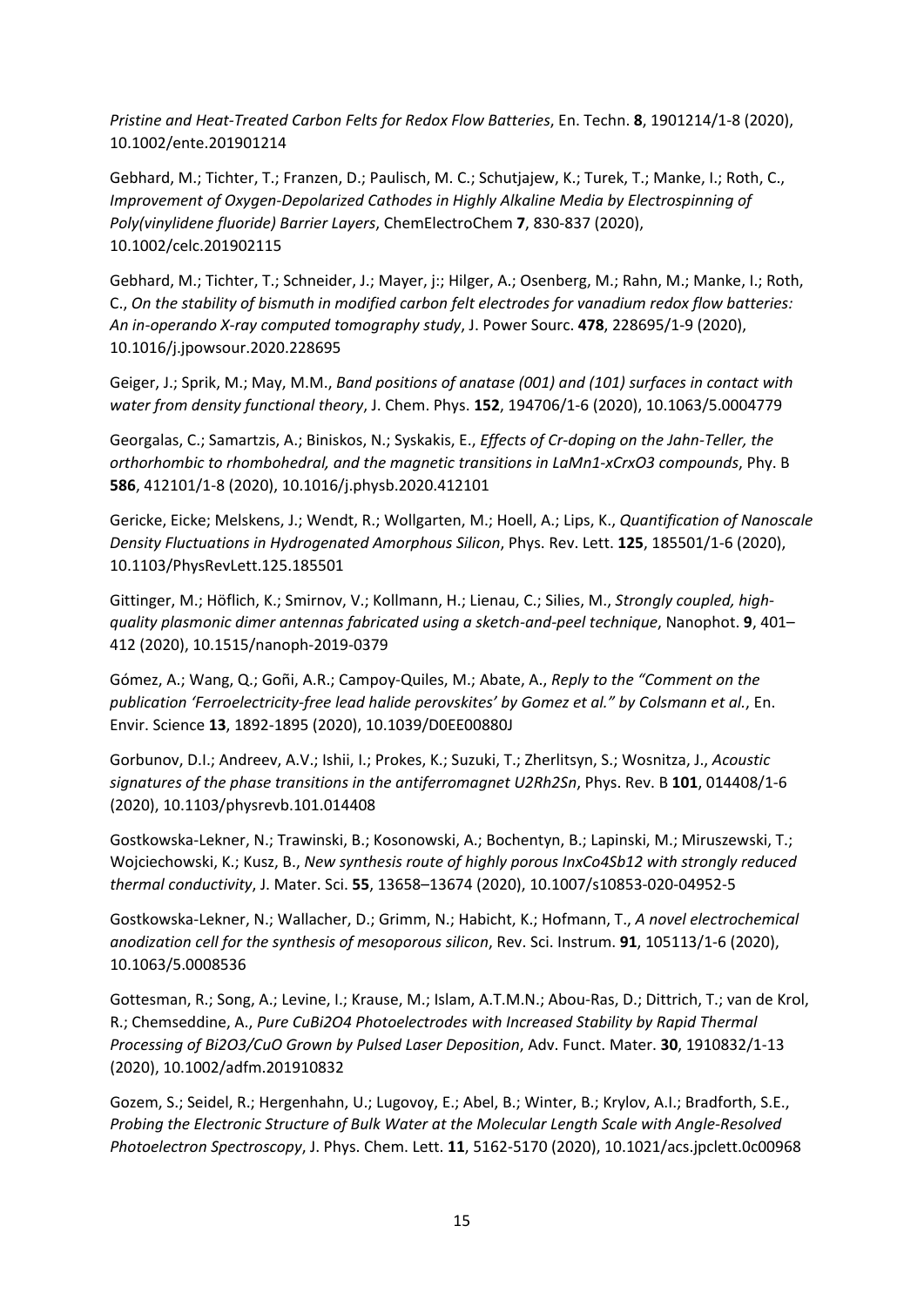Graefe, J.; Gruszecki, P.; Zelent, M.; Decker, M.; Keskinbora, K.; Noske, M.; Gawronski, P.; Stoll, H.; Weigand, M.; Krawczyk, M.; Back, C.H.; Goering, E.J.; Schuetz, G., *Direct observation of spin-wave focusing by a Fresnel lens*, Phys. Rev. B **102**, 024420/1-10 (2020), 10.1103/physrevb.102.024420

Greco, G.; Passerini, S., *Sodium induced morphological changes of carbon coated TiO2 anatase nanoparticles - High-performance materials for na-ion batteries*, MRS Adv. **5**, 2221-2229 (2020), 10.1557/adv.2020.259

Greening, D.; Weaver, B.; Pettipher, A.J.; Walke, D.J.; Larsen, E.W.; Pmarangos, J.; Gtisch, J.W., *Generation and measurement of isolated attosecond pulses with enhanced flux using a two colour synthesized laser field*, Opt. Express **28**, 23329-23337 (2020), 10.1364/oe.396927

Greulich, K.; Belser, A.; Bölke, S.; Grüninger, P.; Karstens, R.; Sättele, M.S.; Ovsyannikov, R.; Giangrisostomi, E.; Basova, T.V.; Klyamer, D.; Chassé, T.; Peisert, H., *Charge Transfer from Organic Molecules to Molybdenum Disulfide: Influence of the Fluorination of Iron Phthalocyanine*, J. Phys. Chem. C **124**, 16990-16999 (2020), 10.1021/acs.jpcc.0c03862

Groß, F.; Zelent, M.; Träger, N.; Förster, J.; Sanli, U.T.; Sauter, R.; Decker, M.; Back, C.H.; Weigand, M.; Keskinbora, K.; Schütz, G.; Krawczyk, M.; Gräfe, J., *Building blocks for magnon optics: Emission and conversion of short spin waves*, ACS Nano **14**, 17184-17193 (2020), 10.1021/acsnano.0c07076

Grosse, M.; Schillinger, B.; Trtik, P.; Kardjilov, N.; Steinbrück, M., *Investigation of the 3D hydrogen distribution in zirconium alloys by means of neutron tomography*, Int. J. Mat. Res. **111**, 40-46 (2020), 10.3139/146.111863

Grube, T.; Reul, J.; Reuß, M.; Calnan, S.; Monnerie, N.; Schlatmann, R.; Sattler, C.; Robinius, M.; Stolten, D., *A techno-economic perspective on solar-tohydrogen concepts through 2025*, Sustain. Energ. Fuels **4**, 5818-5834 (2020), 10.1039/D0SE00896F

Grzimek, V.; Kuchar, J., *Synthesis, properties and crystal structure of novel Copper(II) ammine complex with [Pd(CN)(4)](2-) building blocks*, Z. Kristallogr. **235**, 459–463 (2020), 10.1515/zkri-2020-0033

Gu, S.; Risse, S.; Lu, Y.; Ballauff, M., *Mechanism of the Oxidation of 3,3 ',5,5 '-Tetramethylbenzidine Catalyzed by Peroxidase-Like Pt Nanoparticles Immobilized in Spherical Polyelectrolyte Brushes: A Kinetic Study*, ChemPhysChem **21**, 450-458 (2020), 10.1002/cphc.201901087

Gubarev, V.M.; Yakovlev, V.Y.; Sertsu, M.G.; Yakushev, O.F.; Krivtsun, V.M.; Gladush, Y.G.; Ostanin, I.A.; Sokolov, A.; Schäfers, F.; Medvedev, V.V.; Nasibulin, A.G., *Corrigendum to Single-walled carbon nanotube membranes for optical applications in the extreme ultraviolet rang*, Carbon **156**, 576/1 (2020), 10.1016/j.carbon.2019.10.007

Guc, M.; Kodalle, T.; Raghupathy, R.K.M.; Mirhosseini, H.; Kuehne, T.D.; Becerril-Romero, I.; Pérez-Rodríguez, A.; Kaufmann, C.A.; Izquierdo-Roca, V., *Vibrational Properties of RbInSe2: Raman Scattering Spectroscopy and First-Principle Calculations*, J. Phys. Chem. C **124**, 1285-1291 (2020), 10.1021/acs.jpcc.9b08781

Guo, H.; Li, Z.W.; Chang, C.F.; Hu, Z.; Kuo, C.Y.; Perring, T.G.; Schmidt, W.; Piovano, A.; Schmalzl, K.; Walker, H.C.; Lin, H.J.; Chen, C.T.; Blanco-Canosa, S.; Schlappa, J.; Schüßler-Langeheine, C.; Hansmann, P.; Khomskii, D.I.; Tjeng, L.H.; Komarek, A., *Charge disproportionation and nano phase separation in RSrNiO4*, Sci. Rep. **10**, 18012/1-11 (2020), 10.1038/s41598-020-74884-2

Gurieva, G.; Marquez, J.A.; Franz, A.; Hages, C.J.; Levcenko, S.; Unold, T.; Schorr, S., *Effect of Ag incorporation on structure and optoelectronic properties of (Ag1-xCux)(2)ZnSnSe4 solid solutions*, Phys. Rev. Mat. **4**, 054602/1-8 (2020), 10.1103/physrevmaterials.4.054602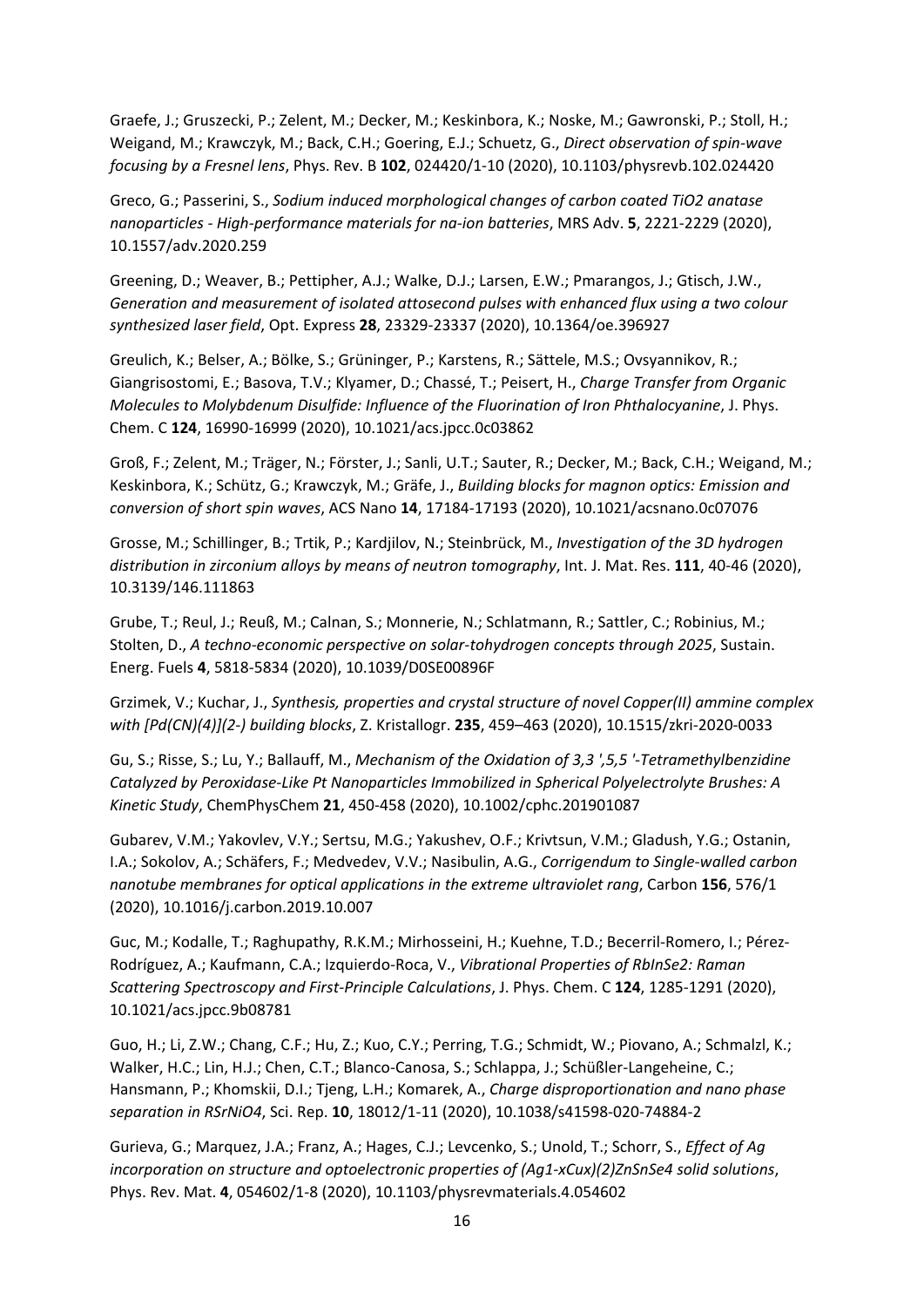Gurieva, G.; Többens, D.M.; Levcenco, S.; Unold, T.; Schorr, S., *Cu/Zn disorder in stoichiometric Cu2ZnSn(S1-xSex)4 semiconductors: A complementary neutron and anomalous X-ray diffraction study*, J. Alloy. Compd. **846**, 156304/1-8 (2020), 10.1016/j.jallcom.2020.156304

Haferkamp, J.; Hangleiter, D.; Bouland, A.; Fefferman, B.; Eisert, J.; Bermejo-Vega, J., *Closing Gaps of a Quantum Advantage with Short-Time Hamiltonian Dynamics*, Phys. Rev. Lett. **125**, 250501/1-7 (2020), 10.1103/physrevlett.125.250501

Hagedorn, S.; Walde, S.; Susilo, N.; Netzel, C.; Tillner, N.; Unger, R.-S.; Manley, P.; Ziffer, E.; Wernicke, T.; Becker, C.; Lugauer, H. - J.; Kneissel, M.; Weyers, M., *Improving AlN crystal quality and strain management on nano-patterned sapphire substrates by high temperature annealing for UVC-LEDs*, Phys. Status Solidi A **217**, 1900796/1-7 (2020), 10.1002/pssa.201900796

Haltenhof, T.; Kotte, A.; De Bortoli, F.; Schiefer, S.; Meinke, S.; Emmerichs, A.-K.; Petermann, K. K.; Timmermann, B.; Imhof, P.; Franz, A.; Loll, B.; Wahl, M.C.; Preussner, M.; Heyd, F., *A Conserved Kinase-Based Body-Temperature Sensor Globally Controls Alternative Splicing and Gene Expression*, Mol. Cell **78**, 57-69.e4 (2020), 10.1016/j.molcel.2020.01.028

Handwerg, M.; Mitdank, R.; Levcenco, S.; Schorr, S.; Fischer, S.F., *Thermal and electrical conductivity of single crystalline kesterite Cu2ZnSnS4*, Mat. Res. Expr. **7**, 105908/1-7 (2020), 10.1088/2053- 1591/abc276

Hangleiter, D.; Roth, I.; Nagaj, D.; Eisert, J., *Easing the Monte Carlo sign problem*, Sci. Adv. **6**, eabb8341/1-9 (2020), 10.1126/sciadv.abb8341

Härk, E.; Ballauff, M., *Carbonaceous Materials Investigated by Small-Angle X-ray and Neutron Scattering*, JCI Ins. **6**, 82/1-18 (2020), 10.3390/c6040082

Hartmann, C.; Gupta, S.; Bendikov, T.; Kozina, X.; Kunze, T.; Félix, R.; Hodes, G.; Wilks, R.G.; Cahen, D.; Bär, M., *Impact of SnF2 addition on the chemical and electronic surface structure of CsSnBr3*, ACS Appl. Mat. Interfaces **12**, 12353-12361 (2020), 10.1021/acsami.9b22967

Hassa, A.; Sturm, C.; Kneiss, M.; Splith, D.; von Wenckstern, H.; Schultz, T.; Koch, N.; Lorenz, M.; Grundmann, M., *Solubility limit and material properties of a kappa-(Al(x)Ga1-x)(2)O-3 thin film with a lateral cation gradient on (00.1)Al2O3 by tin-assisted PLD*, APL Mater. **8**, 021103/1-6 (2020), 10.1063/1.5141041

He, Y.; Fecher, G.H.; Kroder, J.; Borrmann, H.; Wang, X.; Zhang, L.; Kuo, C.Y.; Liu, C.E.; Chen, C.T.; Chen, K.; Choueikani, F.; Ohresser, P.; Tanaka, A.; Hu, Z.; Felser, C., *Easy-cone magnetic structure in (Cr0.9B0.1)Te*, Appl. Phys. Lett. **116**, 102404/1-4 (2020), 10.1063/5.0002118

Heim, K.; Ershov, A.; Rack, A.; Banhart, J.; Garcia-Moreno, F., *Motion of liquid and stabilising particles in individual liquid aluminium alloy films*, J. Mater. Sci. **55**, 14125-14136 (2020), 10.1007/s10853-020- 05007-5

Hein, D.; Wartner, G.; Bergmann, A.; Bernal, M.; Cuenya, B.R.; Seidel, R., *Reversible water-induced phase changes of cobalt oxide nanoparticles*, ACS Nano **14**, 15450-15457 (2020), 10.1021/acsnano.0c06066

Hein, S.; Danner, T.; Westhoff, D.; Prifling, B.; Scurtu, R.; Kremer, L.; Hoffmann, A.; Hilger, A.; Osenberg, M.; Manke, I.; Wohlfahrt-Mehrens, M.; Schmidt, V.; Latz, A., *Influence of Conductive Additives and Binder on the Impedance ofLithium-Ion Battery Electrodes: Effect of Morphology*, J. Electrochem. Soc. **167**, 013546/1-14 (2020), 10.1149/1945-7111/ab6b1d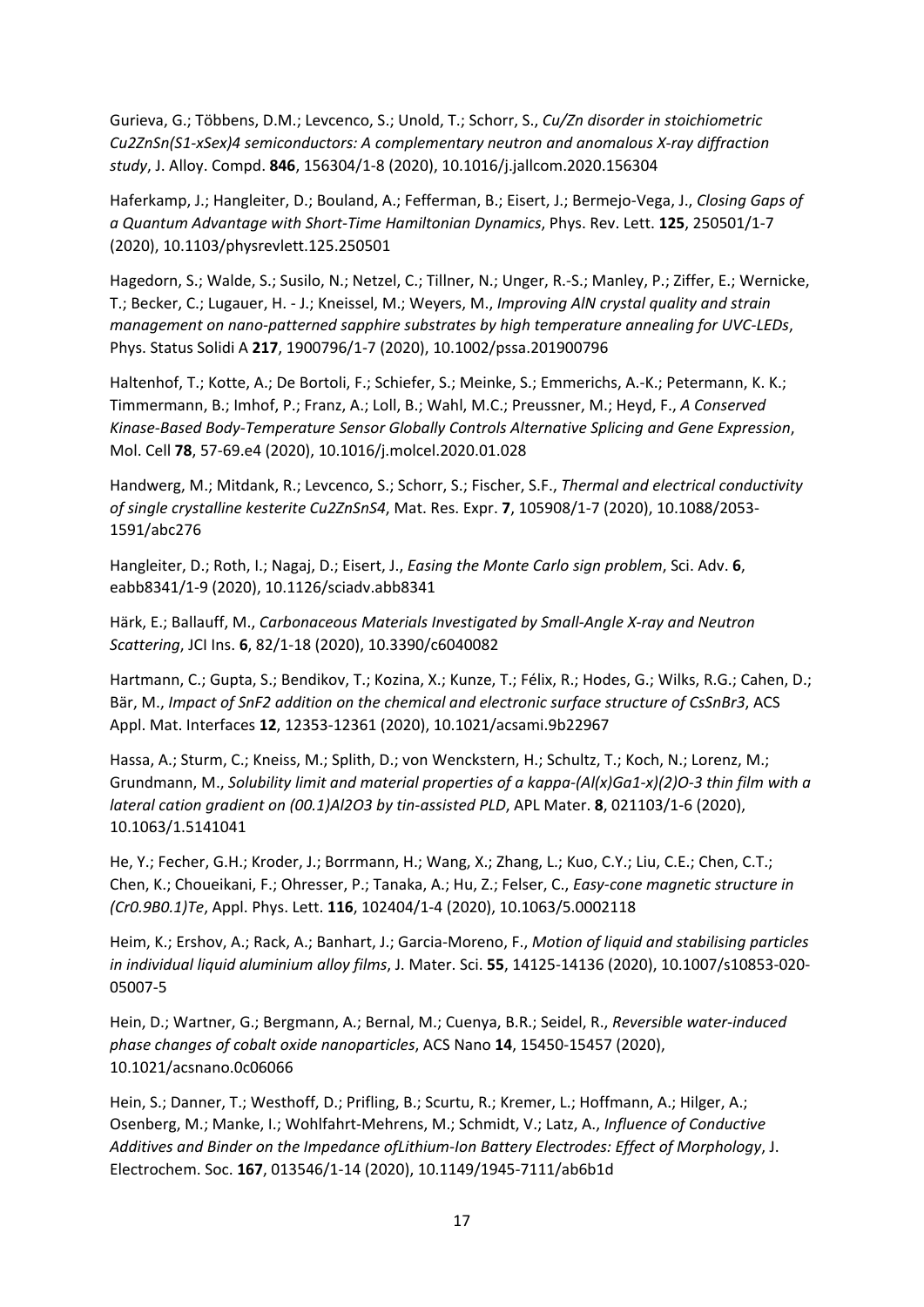Held, G.; Venturini, F.; Grinter, D.C.; Ferrer, P.; Arrigo, R.; Deacon, L.; Quevedo Garzon, W.; Roy, K.; Large, A.; Stephens, C.; Watts, A.; Larkin, P.; Hand, M.; Wang, H.; Pratt, L.; Mudd, J.J.; Richardson, T.; Patel, S.; Hillman, M.; Scott, S., *Ambient-pressure endstation of the Versatile Soft X-ray (VerSoX) beamline at Diamond Light Source*, J. Synchrot. Radiat. **27**, 1153-1166 (2020), 10.1107/s1600577520009157

Hempel, C.; Kapishnikov, S.; Perez-Berna, A.J.; Werner, S.; Guttmann, P.; Pereiro, E.; Qvortrup, K.; Andresen, T.L., *The need to freeze - dehydration during specimen preparation for electron microscopy collapses the endothelial glycocalyx regardless of fixation method*, Microc. **27**, e12643/1-11 (2020), 10.1111/micc.12643

Hennes, M.; Merhe, A.; Liu, X.; Weder, D.; Von Korff Schmising, C.; Schneider, M.; Günther, C.M.; Mahieu, B.; Malinowski, G.; Hehn, M.; Lacour, D.; Capotondi, F.; Pedersoli, E.; Nikolov, I.P.; Chardonnet, V.; Jal, E.; Lüning, J.; Vodungbo, B., *Laser-induced ultrafast demagnetization and perpendicular magnetic anisotropy reduction in a Co88Tb12 thin film with stripe domains*, Phys. Rev. B **102**, 174437/1-12 (2020), 10.1103/physrevb.102.174437

Henning, R.; Liebig, F.; Prietzel, C.; Klemke, B.; Koetz, J., *Gold nanotriangles with magnetite satellites*, Colloids Surf A: Physicochem Eng. Aspects **600**, 124913/1-7 (2020), 10.1016/j.colsurfa.2020.124913

Hermerschmidt, F.; Mathies, F.; Schröder, V.R.F.; Rehermann, C.; Zorn Morales, N.; Unger, E.L.; List-Kratochvil, E., *Finally, inkjet-printed metal halide perovskite LEDs – utilizing seed crystal templating of salty PEDOT:PSS*, Mater. Horizons **7**, 1773-1781 (2020), 10.1039/D0MH00512F

Herrmann, H.; Hlawenka, P.; Siemensmeyer, K.; Weschke, E.; Sánchez-Barriga, J.; Varykhalov, A.; Shitsevalova, N. Y.; Dukhnenko, A. V.; Filipov, V. B.; Flachbart, K.; Gabáni, S.; Rader, O.; Sterrer, M.; Rienks, E. D. L., *Contrast Reversal in Scanning Tunneling Microscopy and Its Implications for the Topological Classification of SmB6*, Adv. Mat. **32**, 1906725/1-5 (2020), 10.1002/adma.201906725

Heyl, M.; Burmeister, D.; Schultz, T.; Pallasch, S.; Ligorio, G.; Koch, N.; List-Kratochvil, E.J.W., *Thermally Activated Gold-Mediated Transition Metal Dichalcogenide Exfoliation and a Unique Gold-Mediated Transfer*, Phys. Status Solidi RRL **14**, 2000408/1-5 (2020), 10.1002/pssr.202000408

Hidalgo, J.; Perini, C.A.R.; Castro-Mendez, A.F.; Jones, D.; Köbler, H.; Lai, B.; Li, R.; Sun, S.; Abate, A.; Correa-Baena, J.P., *Moisture-Induced Crystallographic Reorientations and Effects on Charge Carrier Extraction in Metal Halide Perovskite Solar Cells*, ACS En. Lett. **5**, 3526-3534 (2020), 10.1021/acsenergylett.0c01964

Hinrichs, K.; Rappich, J.; Shaykhutdinov, T., *Field Manipulation of Infrared Absorption Properties in Thin Films*, Phys. Status Solidi B **257**, 1900490/1-6 (2020), 10.1002/pssb.201900490

Hinte, C.; Barienti, K.; Steinbrücker, J.; Hartmann, J.M.; Gerstein, G.; Herbst, S.; Piorunek, D.; Frenzel, J.; Fantin, A.; Maier, H.J., *The Effect of Increasing Chemical Complexity on the Mechanical and Functional Behavior of NiTi-Related Shape Memory Alloys*, Shape Memory Superel. **6**, 181-190 (2020), 10.1007/s40830-020-00284-0

Hirst, J.; Müller, S.; Peeters, D.; Sadlo, A.; Mai, L.; Reyes, O.; Friedrich, D.; Mitoraj, D.; Devi, A.; Beranek, R.; Eichberger, R., *Comparative Study of Photocarrier Dynamics in CVD-deposited CuWO4, CuO, and WO3 Thin Films for Photoelectrocatalysis*, Z. Phys. Chem. **234**, 699-717 (2020), 10.1515/zpch-2019-1485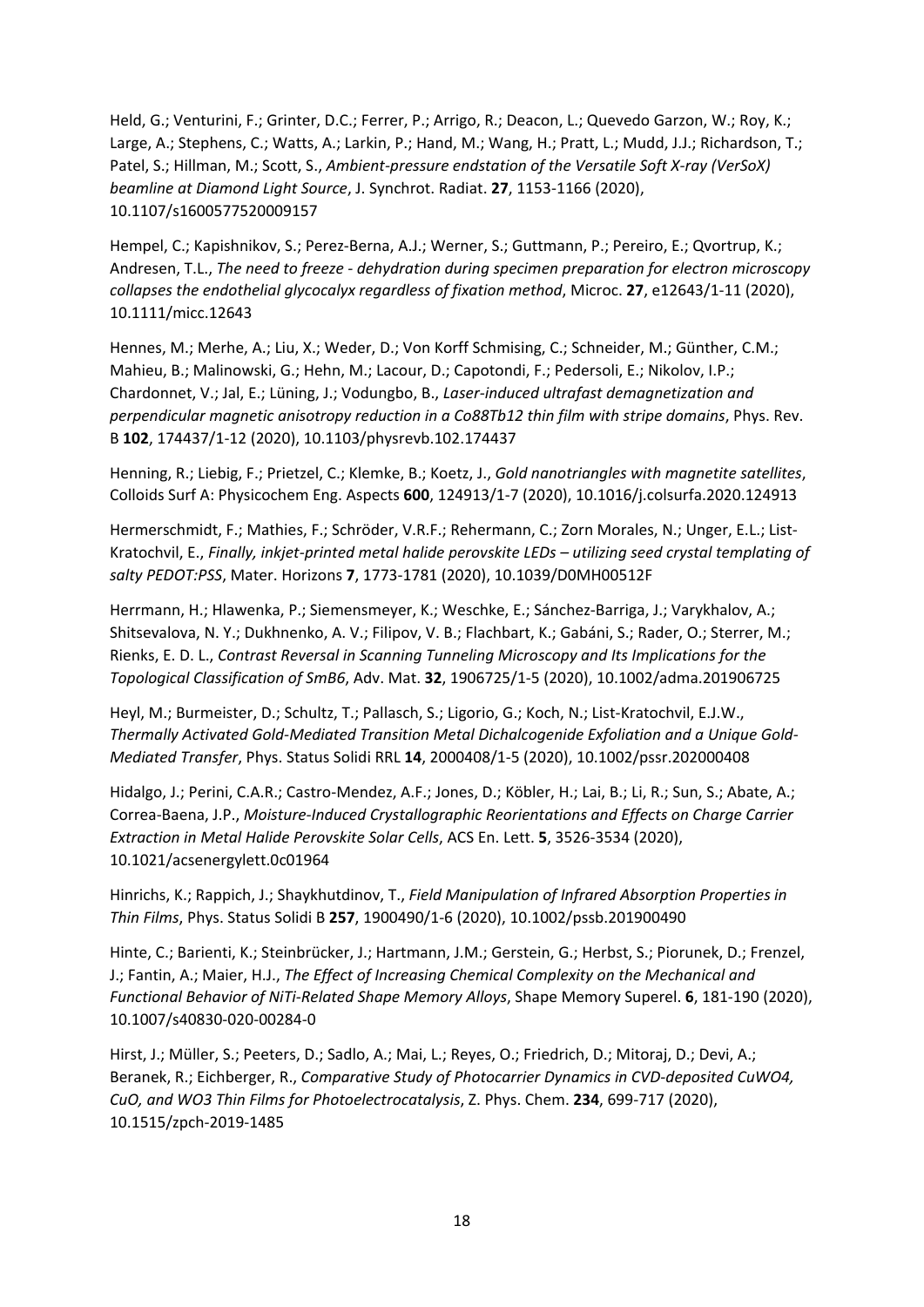Hoell, A.; Raghuwanshi, V.S.; Bocker, C.; Herrmann, A.; Rüssel, C.; Höche, T., *Crystallization of BaF2 from droplets of phase separated glass - evidence of a core-shell structure by ASAXS*, CRYSTENGCOMM **22**, 5031-5039 (2020), 10.1039/c9ce02003a

Hoenicke, P.; Andrle, A.; Kayser, Y.; Nikolaev, K.; Probst, J.; Scholze, F.; Soltwisch, V.; Weimann, T.; Beckhoff, B., *Grazing incidence-x-ray fluorescence for a dimensional and compositional characterization of well-ordered 2D and 3D nanostructures*, Nanotechnology **31**, 505709/1-8 (2020), 10.1088/1361-6528/abb557

Holldack, K.; Schüssler-Langeheine, C.; Goslawski, P.; Pontius, N.; Kachel, T.; Armborst, F.; Ries, M.; Schälicke, A.; Scheer, M.; Frentrup, W.; Bahrdt, J., *Flipping the helicity of X-rays from an undulator at unprecedented speed*, Comm. Phys. **3**, 61/1-8 (2020), 10.1038/s42005-020-0331-5

Holzapfel, X.; Schrodt, A.; Hartmann, G.; Marder, L.; Schmidt, P.; Ozga, C.; Reiß, P.; Wiegandt, F.; Ehresmann, A.; Hans, A.; Knie, A., *Determination of Mean Cluster Sizes by Fluorescence Detection upon Site-Specific Photoexcitation*, J. Phys. Chem. A **124**, 5352-5358 (2020), 10.1021/acs.jpca.0c02726

Horio, M.; Kramer, K.P.; Wang, Q.; Zaidan, A.; Von Arx, K.; Sutter, D.; Matt, C.E.; Sassa, Y.; Plumb, N.C.; Shi, M.; Hanff, A.; Mahatha, S.K.; Bentmann, H.; Reinert, F.; Rohlf, S.; Diekmann, F.K.; Buck, J.; Kalläne, M.; Rossnagel, K.; Rienks, E.; Granata,, *Oxide Fermi liquid universality revealed by electron spectroscopy*, Phys. Rev. B **102**, 245153/1-7 (2020), 10.1103/physrevb.102.245153

Hu, J.; Aghdassi, N.; Bhagat, S.; Garmshausen, Y.; Wang, R.; Koch, N.; Hecht, S.; Duhm, S.; Salzmann, I., *Dipolar Substitution Impacts Growth and Electronic Properties of Para-Sexiphenyl Thin Films*, Adv. Mater. Interfaces **7**, 1901707/1-8 (2020), 10.1002/admi.201901707

Huang, Q.; Kozhevnikov, I.; Sokolov, A.; Zhuang, Y.; Li, T.; Feng, J.; Siewert, F.; Viefhaus, J.; Zhang, Z.; Wang, Z., *Theoretical analysis and optimization of highly efficient multilayer-coated blazed gratings with high fix-focus constant for the tender X-ray region*, Opt. Express **28**, 821-845 (2020), 10.1364/OE.28.000821

Huang, Y.-H.; Hilal, T.; Loll, B.; Buerger, J.; Mielke, T.; Boettcher, C.; Said, N.; Wahl, M.C., *Structure-Based Mechanisms of a Molecular RNA Polymerase/Chaperone Machine Required for Ribosome Biosynthesis*, Mol. Cell **79**, 1024-1036.e5 (2020), 10.1016/j.molcel.2020.08.010

Hunvik, K.W.B.; Loch, P.; Cavalcanti, L.P.; Seljelid, K.K.; Røren, P.M.; Rudic, S.; Wallacher, D.; Kirch, A.; Knudsen, K.D.; Rodrigues Miranda, C.; Breu, J.; Bordallo, H.N.; Fossum, J.O., *CO2 Capture by Nickel Hydroxide Interstratified in the Nanolayered Space of a Synthetic Clay Mineral*, J. Phys. Chem. C **124**, 26222–26231 (2020), 10.1021/acs.jpcc.0c07206

Hwang, J.-G.; Miyajima, T.; Honda, Y.; Kim, E.-S., *Measurement of bunch length and temporal distribution using accelerating radio frequency cavity in low-emittance injector*, Sci. Rep. **10**, 18905/1- 10 (2020), 10.1038/s41598-020-76054-w

Hwang, J.-G.; Abo-Bakr, M.; Matveenko, A.; Kourkafas, G.; Kamps, T., *Radiation Generation with an Existing Demonstrator of an Energy-Recovery Continuous-Wave Superconducting RF Accelerator*, J. the Korean Phys. Soc. **77**, 337–343 (2020), 10.3938/jkps.77.337

Hwang, Ji-G.; Abo-Bakr, M.; Atkinson, T.; Goslawski, P.; Jankowiak, A.; Klemz, G.; Müller, R.; Ries, M.; Schlälicke, A.; Schiwietz, G., *Generation of intense and coherent sub-femtosecond X-ray pulses in electron storage rings*, Sci. Rep. **10**, 10093/1-7 (2020), 10.1038/s41598-020-67027-0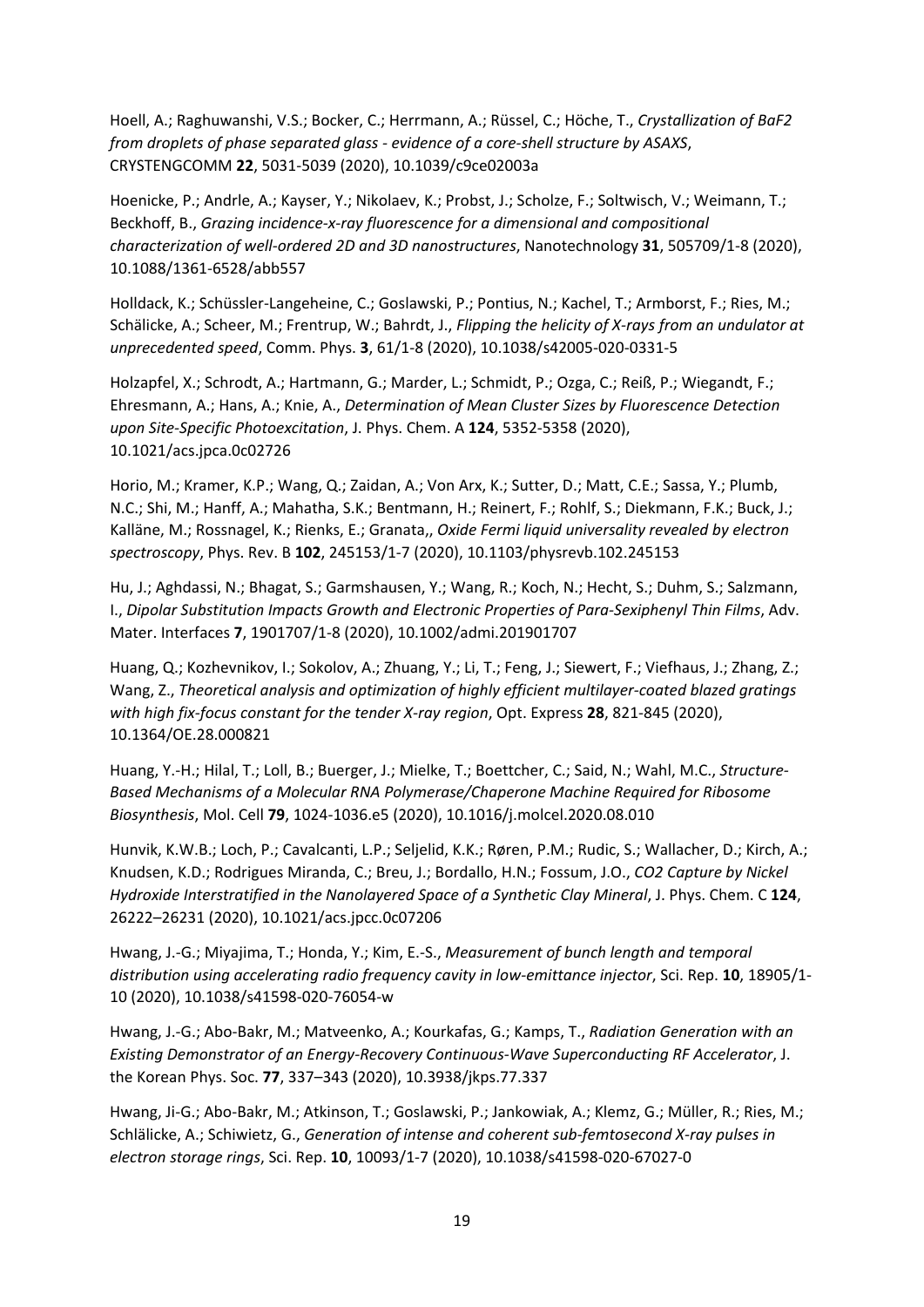Ince, U.U.; Markötter, H.; Ge, N.; Klages, M.; Haußmann, J.; Göbel, M.; Scholta, J.; Bazylak, A.; Manke, I., *3D classification of polymer electrolyte membrane fuel cell materials from in-situ X-ray tomographic datasets*, Int. J. Hydrogen Energ. **45**, 12161-12169 (2020), 10.1016/j.ijhydene.2020.02.136

Irani, R.; Ahmet, I.Y.; Jang, J.-W.; Berglund, S.P.; Plate, P.; Hoehn, C.; Boettger, R.; Schmitt, S.W.; Dubourdieu, C.; Lardhi, S.; Cavallo, L.; Harb, M.; Bogdanoff, P.; van de Krol, R.; Abdi, F.F., *Nature of Nitrogen Incorporation in BiVO4 Photoanodes through Chemical and Physical Methods*, Sol. RRL **4**, 1900290/1-11 (2020), 10.1002/solr.201900290

Irani, R.; Plate, P.; Hoehn, C.; Bogdanoff, P.; Wollgarten, M.; Hoeflich, K.; van de Krol, R.; Abdi, F.F., *The role of ultra-thin MnOx co-catalysts on the photoelectrochemical properties of BiVO4 photoanodes*, J. Mater. Chem. A **8**, 5508-5516 (2020), 10.1039/d0ta00939c

Jacobsson, T. J.; Hultqvist, A.; Svanstrom, S.; Riekehr, L.; Cappel, U.B.; Unger, E.; Rensmo, H.; Johansson, E.M.J.; Edoff, M.; Boschloo, G., *2-Terminal CIGS-perovskite tandem cells: A layer by layer exploration*, Sol. Energy **207**, 270-288 (2020), 10.1016/j.solener.2020.06.034

Jafta, C.J.; Hilger, A.; Sun, X.-G.; Geng, L.; Li, M.; Risse, S.; Belharouak, I.; Manke, I., *A Multidimensional Operando Study Showing the Importance of theElectrode Macrostructure in Lithium Sulfur Batteries*, ACS Appl. En. Mat. **3**, 6965-6976 (2020), 10.1021/acsaem.0c01027

Jäger, K.; Tillmann, P.; Becker, C., *Detailed illumination model for bifacial solar cells*, Opt. Express **28**, 4751-4762 (2020), 10.1364/OE.383570

Jäger, K.; Tillmann, P.; Katz, E.A.; Becker, C., *Simulating bifacial perovskite/silicon tandem solar cells in large PV fields*, , PvTh1G.3/1-2 (2020), 10.1364/PVLED.2020.PvTh1G.3

Jäger, R.; Teppor, P.; Härk, E.; Härmas, M.; Adamson, A.; Paalo, M.; Volobujeva, O.; Kikas, A.; Kochovski, Z.; Romann, T.; Harmas, R.; Lust, E., *Cobalt and Nitrogen Co-Doped Peat Derived Carbon Based Catalysts for Oxygen Reduction*, ECS Trans. **97**, 605-613 (2020), 10.1149/09707.0605ecst

Jasiunas, R.; Gegevicius, R.; Franckevicius, M.; Phung, N.; Abate, A.; Gulbinas, V., *Suppression of Electron Trapping in MAPbI3 Perovskite by Sr2+ Doping*, Phys. Status Solidi RRL **14**, 2000307/1-5 (2020), 10.1002/pssr.202000307

Jay, R.M.; Eckert, S.; Mitzner, R.; Fondell, M.; Föhlisch, A., *Quantitative evaluation of transient valence orbital occupations in a 3d transition metal complex as seen from the metal and ligand perspective*, Chem. Phys. Lett **754**, 137681/1-5 (2020), 10.1016/j.cplett.2020.137681

Jay, R.M.; Vaz da Cruz, V.; Eckert, S.; Fondell, M.; Mitzner, R.; Föhlisch, A., *Probing Solute-Solvent Interactions of Transition Metal Complexes Using L-Edge Absorption Spectroscopy*, J. Phys. Chem. B **124**, 5636-5645 (2020), 10.1021/acs.jpcb.0c00638

Jia, H.; Friebe, C.; Schubert, U.; Zhang, X.; Quan, T.; Lu, Y.; Gohy, J., *Core-Shell Nanoparticles with a Redox Polymer Core and a Silica Porous Shell as High-Performance Cathode Material for Lithium-Ion Batteries*, En. Techn. **8**, 1901040/1-8 (2020), 10.1002/ente.201901040

Jia, J.; Absmeier, E.; Holton, N.; Pietrzyk-Brzezinska, A.J.; Hackert, P.; Bohnsack, K.E.; Bohnsack, M.T.; Wahl, M.C., *The interaction of DNA repair factors ASCC2 and ASCC3 is affected by somatic cancer mutations*, Nat. Commun. **11**, 13.01.5535 (2020), 10.1038/s41467-020-19221-x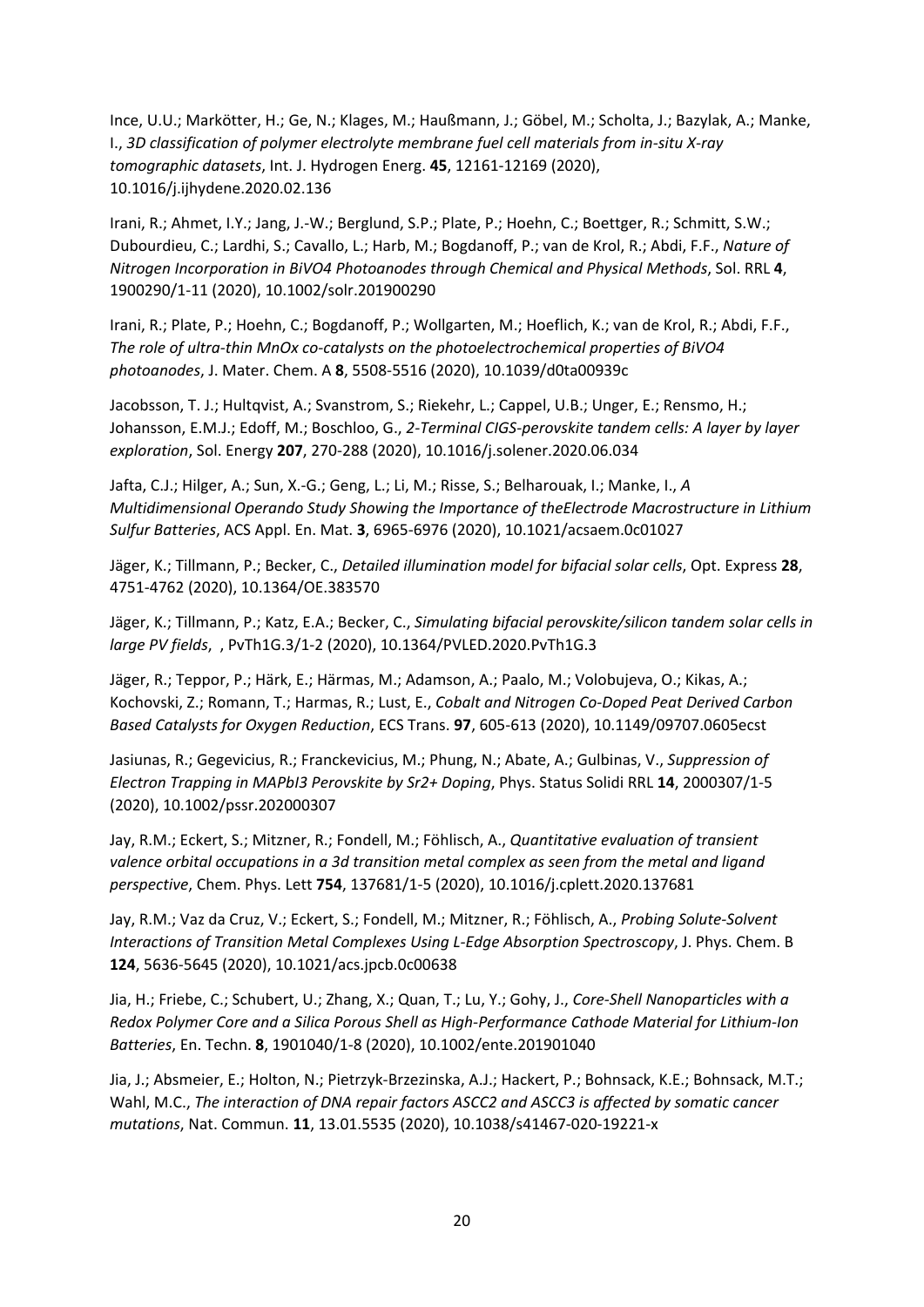Jia, J.; Ganichkin, O.M.; Preussner, M.; Absmeier, E.; Alings, C.; Loll, B.; Heyd, F.; Wahl, M.C., *A Snu114-GTP-Prp8 module forms a relay station for efficient splicing in yeast*, Nuc. Acids Res. **48**, 4572–4584 (2020), 10.1093/nar/gkaa182

Jimenez, K.; Nicolosi, P.; Juschkin, L.; Ahmed, N.; Gaballah, A.E.H.; Cattaruzza, E.; Sertsu, M.G.; Gerardino, A.; Giglia, A.; Mussler, G.; Zuppella, P., *Extreme ultraviolet free-standing transmittance filters for high brilliance sources, based on Nb/Zr and Zr/Nb thin films on Si3N4 membranes: Design, fabrication, optical and structural characterization*, Thin Solid Films **695**, 137739/1-9 (2020), 10.1016/j.tsf.2019.137739

Jochim, A.; Lohmiller, T.; Rams, M.; Böhme, M.; Ceglarska, M.; Schnegg, A.; Plass, W.; Näther, C., *Influence of the Coligand onto the Magnetic Anisotropy and the Magnetic Behavior of One-Dimensional Coordination Polymers*, Inorg. Chem. **59**, 8971–8982 (2020), 10.1021/acs.inorgchem.0c00815

Johansson, F.O.L.; Cappel, U.B.; Fondell, M.; Han, Y.; Gorgoi, M.; Leifer, K.; Lindblad, A., *Tailoring ultra-fast charge transfer in MoS2*, Phys. Chem. Chem. Phys. **22**, 10335-10342 (2020), 10.1039/D0CP00857E

Jonas, A.; Dammer, K.; Stiel, H.; Kanngiesser, B.; Sánchez-De-Armas, R.; Mantouvalou, I., *Transient Sub-nanosecond Soft X-ray NEXAFS Spectroscopy on Organic Thin Films*, Anal. Chem. **92**, 15611-15615 (2020), 10.1021/acs.analchem.0c03845

Jost, M.; Al-Ashouri, A.; Lipovsek, B.; Bertram, T.; Schlatmann, R.; Kaufmann, C.A.; Topic, M.; Albrecht, S., *Perovskite/CIGS tandem solar cells - Can they catch up with perovskite/c-Si tandems?*, **0**, 0763-0766 (2020), 10.1109/pvsc45281.2020.9300726

Jošt, M.; Lipovšek, B.; Glažar, B.; Al-Ashouri, A.; Brecl, K.; Matič, G.; Magomedov, A.; Getautis, V.; Topič, M.; Albrecht, S., *Perovskite Solar Cells go Outdoors: Field Testing and Temperature Effects on Energy Yield*, Adv. Energy Mat. **10**, 2000454/1-11 (2020), 10.1002/aenm.202000454

Jošt, M.; Kegelmann, L.; Korte, L.; Albrecht, S., *Monolithic Perovskite Tandem Solar Cells: A Review of the Present Status and Advanced Characterization Methods Toward 30% Efficiency*, Adv. Energy Mat. **10**, 1904102/1-43 (2020), 10.1002/aenm.201904102

Junghoefer, T.; Nowik-Boltyk, E.M.; De Sousa, J.A.; Giangrisostomi, E.; Ovsyannikov, R.; Chass, T.; Veciana, J.; Mas-Torrent, M.; Rovira, C.; Crivillers, N.; Casu, M.B., *Stability of radical-functionalized gold surfaces by self-assembly and on-surface chemistry*, Chem. Sci. **11**, 9162-9172 (2020), 10.1039/d0sc03399e

Kagerer, P.; Fornari, C.I.; Buchberger, S.; Morelhão, S.L.; Vidal, R.C.; Tcakaev, A.; Zabolotnyy, V.; Weschke, E.; Hinkov, V.; Kamp, M.; Büchner, B.; Bentmann, H.; Reinert, F., *Molecular beam epitaxy of antiferromagnetic (MnBi2Te4)(Bi2Te3) thin films on BaF2 (111)*, J. Appl. Phys. **128**, 135303/1-7 (2020), 10.1063/5.0025933

Kamimura, J.; Budde, M.; Bogdanoff, P.; Tschammer, C.; Abdi, F.F.; van de Krol, R.; Bierwagen, O.; Riechert, H.; Geelhaar, L., *Protection Mechanism against Photocorrosion of GaN Photoanodes Provided by NiO Thin Layers*, Sol. RRL **4**, 2000568/1-5 (2020), 10.1002/solr.202000568

Kandu¿, M.; Kim, W.K.; Roa, R.; Dzubiella, J., *Modeling of stimuli-responsive nanoreactors: rational rate control towards the design of colloidal enzymes*, Mol. Syst. Design Eng. **5**, 602-619 (2020), 10.1039/c9me00106a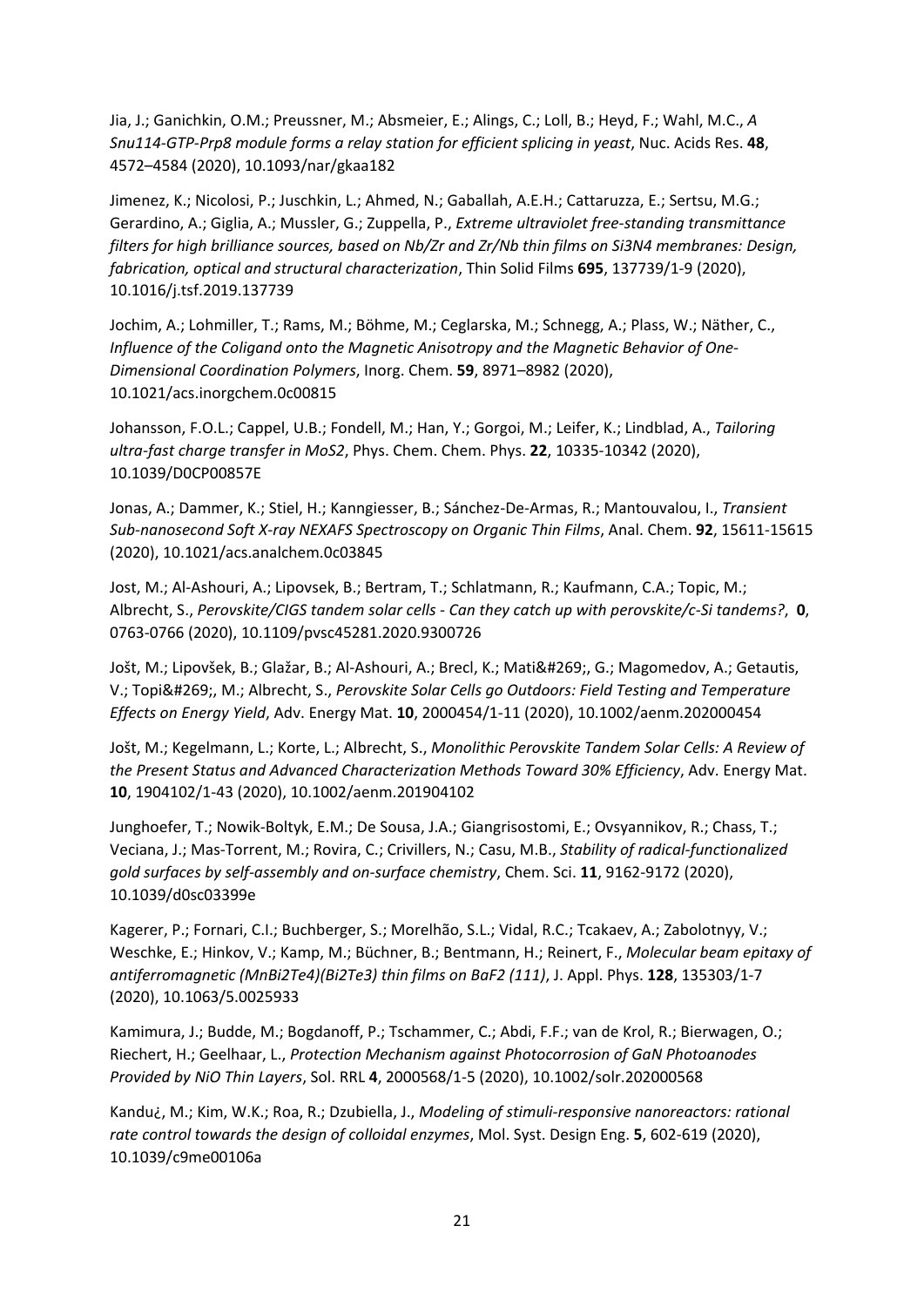Katsikini, M.; Proiou, E.; Vouroutzis, N.; Pinakidou, F.; Paloura, E.C.; Smirnov, D.; Brzhezinskaya, M.; Ves, S, *Crystalline and amorphous calcium carbonate as structural components of the Calappa granulata exoskeleton*, J. Struct. Biol. **211**, 107557/1-9 (2020), 10.1016/j.jsb.2020.107557

Kay, A.; Fiegenbaum-Raz, M.; Müller, S.; Eichberger, R.; Dotan, H.; van de Krol, R.; Abdi, F.F.; Rothschild, A.; Friedrich, D.; Grave, D.A., *Effect of Doping and Excitation Wavelength on Charge Carrier Dynamics in Hematite by Time-Resolved Microwave and Terahertz Photoconductivity*, Adv. Funct. Mater. **30**, 1901590/1-10 (2020), 10.1002/adfm.201901590

Kemppainen, E.; Aschbrenner, S.; Bao, F.; Luxa, A.; Schary, C.; Bors, R.; Janke, S.; Dorbandt, I.; Stannowski, B.; Schlatmann, R.; Calnan, S., *Effect of the ambient conditions on the operation of a large-area integrated photovoltaic-electrolyser*, Sustain. Energ. Fuels **4**, 4831-4847 (2020), 10.1039/D0SE00921K

Kepsutlu, B.; Wycisk, V.; Achazi, K.; Kapishnikov, S.; Perez-Berna, A.; Guttmann, P.; Cossmer, A.; Pereiro, E.; Ewers, H.; Ballauff, M.; Schneider, G.; McNally, J., *Cells Undergo Major Changes in the Quantity of Cytoplasmic Organelles after Uptake of Gold Nanoparticles with Biologically Relevant Surface Coatings*, ACS Nano **14**, 2248-2264 (2020), 10.1021/acsnano.9b09264

Kepsutlu, B.; McNally, J., *Similarities and Differences in Cellular Processing of Biologically Relevant Nanoparticles*, Micro. Microanal. **26**, 3010-3012 (2020), 10.1017/s1431927620023521

Kesavan, J.K.; Mosca, D.F.; Sanna, S.; Borgatti, F.; Schuck, G.; Tran, P.M.; Woodward, P.M.; Mitrović, V.F.; Franchini, C.; Boscherini, F., *Doping Evolution of the Local Electronic and Structural Properties of the Double Perovskite Ba2Na1–xCaxOsO6*, J. Phys. Chem. C **124**, 16577-16585 (2020), 10.1021/acs.jpcc.0c04807

Khenkin, M.V.; Katz, E.A.; Abate, A.; Bardizza, G.; Berry, J.J.; Brabec, C.; Brunetti, F.; Bulović, V.; Burlingame, Q.; Di Carlo, A.; Cheacharoen, R.; Cheng, Y.B.; Colsmann, A.; Cros, S.; Domanski, K.; Dusza, M.; Fell, C.J.; Forrest, S.R.; Galagan, Y, *Consensus statement for stability assessment and reporting for perovskite photovoltaics based on ISOS procedures*, Nat. Energy **5**, 35-49 (2020), 10.1038/s41560-019-0529-5

Khenkin, M.V.; Anoop, K.M.; Visoly-Fisher, I.; Di Giacomo, F.; Dogan, I.; Patil, B.R.; Turkovic, V.; Madsen, M.; Galagan, Y.; Ulbrich, C.; Katz, E.A., *Peculiarities of perovskite photovoltaics degradation and how to account for them in stability studies*, **0**, 0305-0308 (2020), 10.1109/pvsc45281.2020.9300576

Khodeir, M.; Jia, H.; Antoun, S.; Friebe, C.; Schubert, U.S.; Lu, Y.; Van Ruymbeke, E.; Gohy, J.-F., *Synthesis and Characterization of Hydrogels Containing Redox-Responsive 2,2,6,6- Tetramethylpiperidinyloxy Methacrylate and Thermo-Responsive N-Isopropylacrylamide*, J. Poly. Sci. **58**, 1553-1563 (2020), 10.1002/pol.20200172

Khomchenko, V.; Karpinsky, D.; Bushinsky, M.; Zhaludkevich, D.; Franz, A.; Silibin, M., *Effect of Mn substitution on the crystal and magnetic structure of Bi1-xCaxFeO3-x/2 multiferroics*, Mater. Lett. **266**, 127470/1-3 (2020), 10.1016/j.matlet.2020.127470

Khomchenko, V.A.; Silibin, M.V.; Bushinsky, M.V.; Latushka, S.I.; Wisniewski, P.; Lukowiak, A.; Franz, A.; Karpinsky, D.V., *Increased Low-Temperature Magnetization and Spin-Reorientational Transition in the Polar Phase of (Ca, Mn)-Doped Bismuth Ferrites*, Phys. Status Solidi B **257**, 2000121/1-6 (2020), 10.1002/pssb.202000121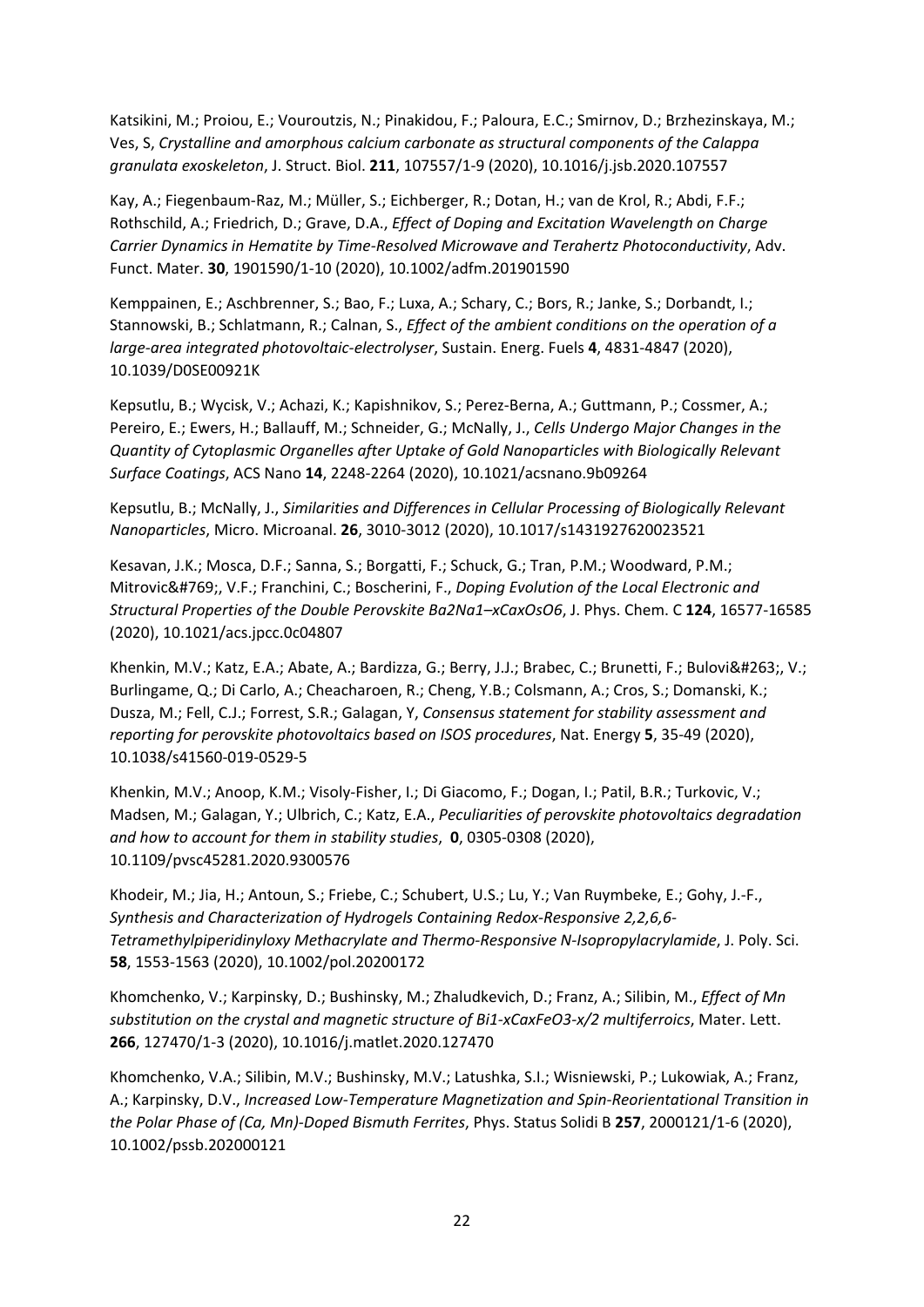Kiener, J.; Bundesmann, J.; Deloncle, I.; Denker, A.; Tatischeff, V.; Gostojic, A.; Hamadache, C.; Röhrich, J.; Benhabiles, H.; Bougaoub, I.; Coc, A.; Hammache, F.; Peyré, J., *Gamma-ray emission in alpha-particle reactions with C, Mg, Si, Fe*, J. Phys. Conf. **1555**, 012011/1-6 (2020), 10.1088/1742- 6596/1555/1/012011

Kiligaridis, A.; Merdasa, A.; Rehermann, C.; Unger, E.L.; Scheblykin, I.G., *Excitation wavelength dependence of photoluminescence flickering in degraded MAPbI(3) perovskite and its connection to lead iodide formation*, J. of Lumin. **222**, 117129/1-6 (2020), 10.1016/j.jlumin.2020.117129

Kim, J. Y.; Park, J.; Ha, J.; Jung, M.; Wallacher, D.; Franz, A.; Balderas-Xicohténcatl, R.; Hirscher, M.; Kang, S. G.; Park, J.; Oh, I.H.; Moon, H. R.; Oh, H., *Specific Isotope-Responsive Breathing Transition in Flexible Metal-Organic Frameworks*, J. Am. Chem. Soc. **142**, 13278-13282 (2020), 10.1021/jacs.0c04277

Kim, S.; Lim, J.; Sahu, R.; Kasian, O.; Stephenson, L.; Scheu, C.; Gault, B., *Direct Imaging of Dopant and Impurity Distributions in 2D MoS2*, Adv. Mat. **32**, 1907235/1-6 (2020), 10.1002/adma.201907235

Kim, S.; Márquez, J.A.; Unold, T.; Walsh, A., *Upper limit to the photovoltaic efficiency of imperfect crystals from first principles*, En. Envir. Science **13**, 1481-1491 (2020), 10.1039/d0ee00291g

Kim, W.K.; Chudoba, R.; Milster, S.; Roa, R.; Kanduc, M.; Dzubiella, J., *Tuning the selective permeability of polydisperse polymer networks*, Soft Matter **16**, 8144-8154 (2020), 10.1039/d0sm01083a

Kinner, L.; List-Kratochvil, E.J.W.; Dimopoulos, T., *Gentle plasma process for embedded silvernanowire flexible transparent electrodes on temperature-sensitive polymer substrates*, Nanotechnology **31**, 365303/1-11 (2020), 10.1088/1361-6528/ab97aa

Kinner, L.; Hermerschmidt, F.; Dimopoulos, T.; List-Kratochvil, E.J.W., *Implementation of Flexible Embedded Nanowire Electrodes in Organic Light-Emitting Diodes*, Phys. Status Solidi RRL **14**, 2000305/1-6 (2020), 10.1002/pssr.202000305

Kirchartz, T.; Márquez, J.A.; Stolterfoht, M.; Unold, T., *Photoluminescence-Based Characterization of Halide Perovskites for Photovoltaics*, Adv. Energy Mat. **10**, 1904134/1-21 (2020), 10.1002/aenm.201904134

Klicpera, M.; Vlásková, K.; Colman, R.H.; Proschek, P.; Hoser, A., *Spin-Glass State in Defect-Fluorite Er2Zr2O7*, Acta Phys. Pol. A **137**, 750-752 (2020), 10.12693/aphyspola.137.750

Klimovskikh, I.I.; Otrokov, M.M.; Estyunin, D.; Eremeev, S.V.; Filnov, S.O.; Koroleva, A.; Shevchenko, E.; Voroshnin, V.; Rybkin, A.G.; Rusinov, I.P.; Blanco-Rey, M.; Hoffmann, M.; Aliev, Z.S.; Babanly, M.B.; Amiraslanov, I.R.; Abdullayev, N.A.; Zverev, V, *Tunable 3D/2D magnetism in the (MnBi2Te4)(Bi2Te3)(m) topological insulators family*, npj Quant. Mat. **5**, 54/1-9 (2020), 10.1038/s41535-020-00255-9

Kluza, A.; Wojdyla, Z.; Mrugala, B.; Kurpiewska, K.; Porebski, P.J.; Niedzialkowska, E.; Minor, W.; Weiss, M.S.; Borowski, T., *Regioselectivity of hyoscyamine 6 beta-hydroxylase-catalysed hydroxylation as revealed by high-resolution structural information and QM/MM calculations*, Dalton Trans. **49**, 4454-4469 (2020), 10.1039/d0dt00302f

Knaflic, T.; Jeglic, P.; Komelj, M.; Zorko, A.; Biswas, P. K.; Ponomaryov, A. N.; Zvyagin, S. A.; Reehuis, M.; Hoser, A.; Geiss, M.; Janek, J.; Adler, P.; Felser, C.; Jansen, M.; Arcon, D., *Spin-dimer ground state driven by consecutive charge and orbital ordering transitions in the anionic mixed-valence compound Rb4O6*, Phys. Rev. B **101**, 024419/1-13 (2020), 10.1103/PhysRevB.101.024419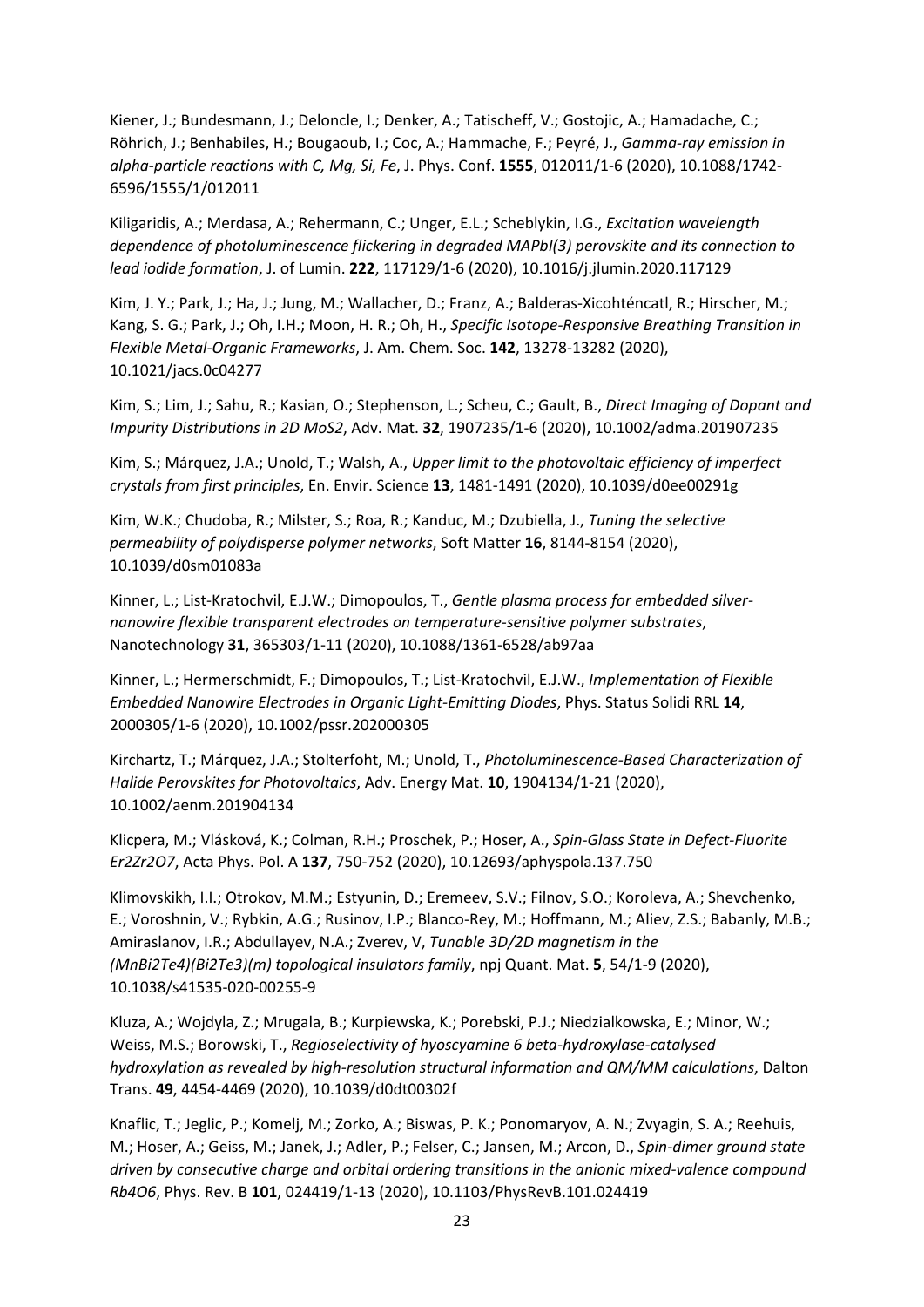Knittel, P.; Buchner, F.; Hadzifejzovic, E.; Giese, C.; Quellmalz, P.; Seidel, R.; Petit, T.; Iliev, B.; Schubert, T.J.S.; Nebel, C.E.; Foord, J.S., *Nanostructured Boron Doped Diamond Electrodes with Increased Reactivity for Solar-Driven CO2 Reduction in Room Temperature Ionic Liquids*, ChemCatChem **12**, 5548-5557 (2020), 10.1002/cctc.202000938

Kochovski, Z.; Chen, G.; Yuan, J.; Lu, Y., *Cryo-Electron microscopy for the study of self-assembled poly(ionic liquid) nanoparticles and protein supramolecular structures*, Colloid Polym. Sci. **298**, 707– 717 (2020), 10.1007/s00396-020-04657-w

Kodalle, T.; Yetkin, H.A.; Bertram, T.; Schlatmann, R.; Kaufmann, C.A., *Setting up a Device Model for Rb-Conditioned Chalcopyrite Solar Cells*, **0**, 1156-1162 (2020), 10.1109/pvsc45281.2020.9301015

Koelbach, M.; Harbauer, K.; Ellmer, K.; van de Krol, R., *Elucidating the Pulsed Laser Deposition Process of BiVO4 Photoelectrodes for Solar Water Splitting*, J. Phys. Chem. C **124**, 4438-4447 (2020), 10.1021/acs.jpcc.9b11265

Kohlmann, H.; Rauchmaul, A.; Keilholz, S.; Franz, A., *Crystal structure and thermal behavior of SbC2O4OH and SbC2O4OD*, Inorg. **8**, 21.01.2010 (2020), 10.3390/inorganics8030021

Kölbach, M.; Hempel, H.; Harbauer, K.; Schleuning, M.; Petsiuk, A.; Höflich, K.; Deinhart, V.; Friedrich, D.; Eichberger, R.; Abdi, F.F.; van de Krol, R., *Grain Boundaries Limit the Charge Carrier Transport in Pulsed Laser Deposited alpha-SnWO4 Thin Film Photoabsorbers*, ACS Appl. En. Mat. **3**, 4320-4330 (2020), 10.1021/acsaem.0c00028

Koopman, W.; Sarhan, R.M.; Stete, F.; Schmitt, C.N.Z.; Bargheer, M., *Decoding the kinetic limitations of plasmon catalysis: the case of 4-nitrothiophenol dimerization*, Nanoscale **12**, 24411-24418 (2020), 10.1039/d0nr06039a

Korzhovska, I.; Deng, H.; Zhao, L.; Chen, Z.; Konczykowski, M.; Zhao, S.; Raoux, S.; Krusin-Elbaum, L., *Spin memory of the topological material under strong disorder*, npj Quant. Mat. **5**, 39/1-7 (2020), 10.1038/s41535-020-0241-5

Kot, M.; Kegelmann, L.; Köbler, H.; Vorokhta, M.; Escudero, C.; Kús, P.; Smíd, B.; Tallarida, M.; Albrecht, S.; Abate, A.; Matolínová, I.; Schmeißer, D.; Flege, J.I., *In situ Near-Ambient Pressure X-ray Photoelectron Spectroscopy Reveals the Influence of Photon Flux and Water on the Stability of Halide Perovskite*, ChemSusChem **13**, 5722-5730 (2020), 10.1002/cssc.202001527

Kovalchuk, S.; Harats, M.; López-Polín, G.; Kirchhof, J.N.; Höflich, K.; Bolotin, K., *Neutral and charged excitons interplay in non-uniformly strain-engineered WS2*, 2D Mat. **7**, 035024/1-7 (2020), 10.1088/2053-1583/ab8caa

Kramer, F.; Kugeler, O.; Köszegi, J.-M.; Knobloch, J., *Impact of geometry on flux trapping and the related surface resistance in a superconducting cavity*, Phys. Rev Accel. Beams **23**, 123101/1-11 (2020), 10.1103/PhysRevAccelBeams.23.123101

Krasikov, K.; Glushkov, V.; Demishev, S.; Khoroshilov, A.; Bogach, A.; Voronov, V.; Shitsevalova, N.; Filipov, V.; Gabáni, S.; Flachbart, K.; Siemensmeyer, K.; Sluchanko, N., *Suppression of indirect exchange and symmetry breaking in the antiferromagnetic metal HoB12 with dynamic charge stripes*, Phys. Rev. B **102**, 214435/1-6 (2020), 10.1103/physrevb.102.214435

Kratz, C.; Furchner, A.; Sun, G.; Rappich, J.; Hinrichs, K., *Sensing and structure analysis by in situ IR spectroscopy: from mL flow cells to microfluidic application*, J. Phys.: Condens. Matter **32**, 393002/1- 16 (2020), 10.1088/1361-648X/ab8523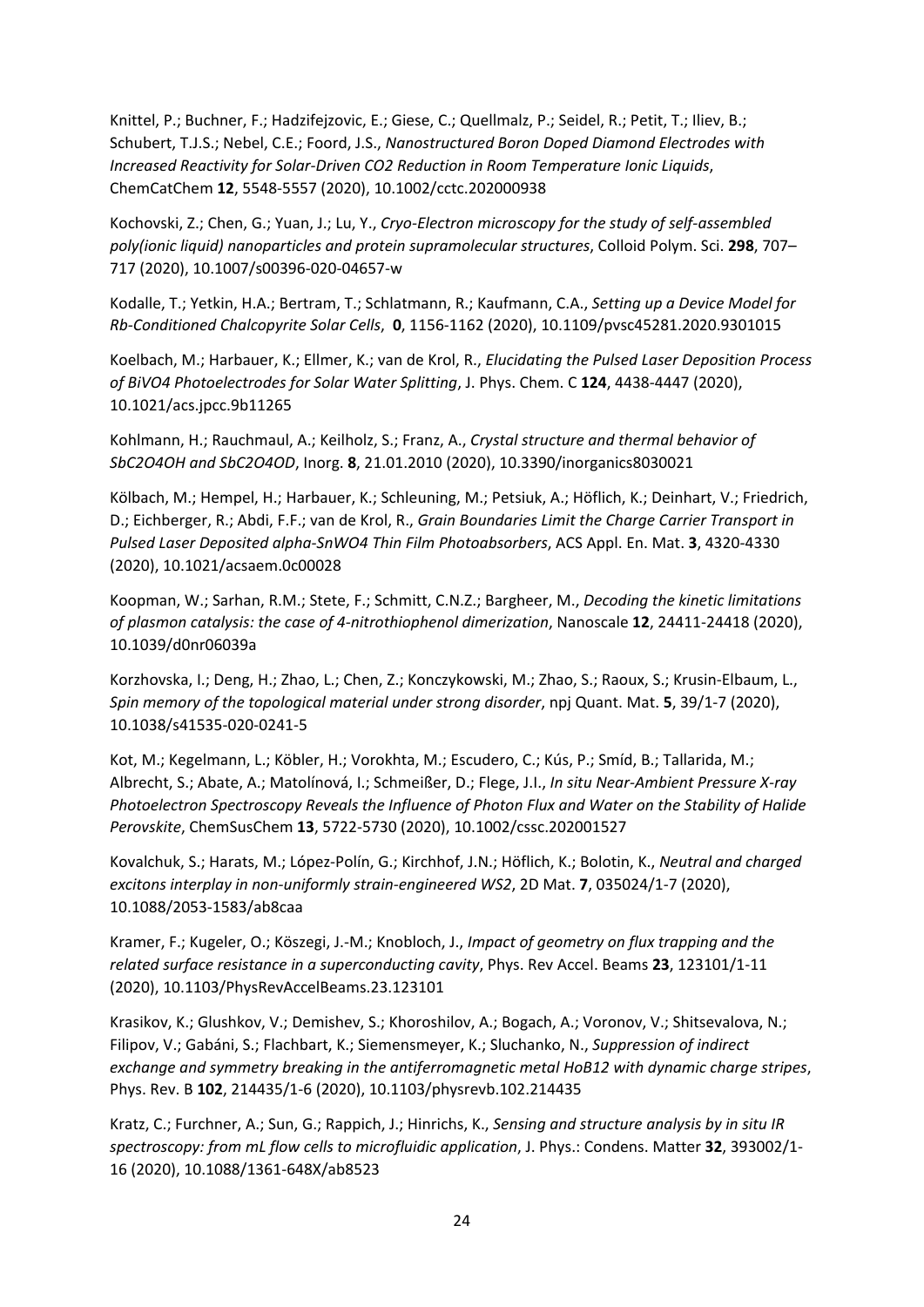Krause, M.; Nikolaeva, A.; Maiberg, M.; Jackson, P.; Hariskos, D.; Witte, W.; Márquez, J.A.; Levcenko, S.; Unold, T.; Scheer, R.; Abou-Ras, D., *Microscopic origins of performance losses in highly efficient Cu(In, Ga)Se2 thin-film solar cells*, Nat. Commun. **11**, 10.01.4189 (2020), 10.1038/s41467-020-17507- 8

Krause, S.; Evans, J.D.; Bon, V.; Senkovska, I.; Ehrling, S.; Iacomi, P.; Többens, D.M.; Wallacher, D.; Weiss, M.S.; Zheng, B.; Yot, P.G.; Maurin, G.; Llewellyn, P.L.; Coudert, F.X.; Kaskel, S., *Engineering micromechanics of soft porous crystals for negative gas adsorption*, Chem. Sci. **11**, 9468-9479 (2020), 10.1039/d0sc03727c

Krempaský, J.; Fanciulli, M.; Nicolaï, L.; Minár, J.; Volfová, H.; Caha, O.; Volobuev, V.V.; Sánchez-Barriga, J.; Gmitra, M.; Yaji, K.; Kuroda, K.; Shin, S.; Komori, F.; Springholz, G.; Dil, J.H., *Fully spinpolarized bulk states in ferroelectric GeTe*, Phys. Rev. Res. **2**, 013107 /1-7 (2020), 10.1103/PhysRevResearch.2.013107

Krzystek, J.; Schnegg, A.; Aliabadi, A.; Holldack, K.; Stoian, S.A.; Ozarowski, A.; Hicks, S.D.; Abu-Omar, M.M.; Thomas, K.E.; Ghosh, A.; Caulfield, P.K.; Tonzetich, Z.J.; Telser, J., *Advanced Paramagnetic Resonance Studies on Manganese and Iron Corroles with a Formal d4 Electron Count*, Inorg. Chem. **59**, 1075-1090 (2020), 10.1021/acs.inorgchem.9b02635

Kshetrimayum, A.; Eisert, J.; Kennes, D.M., *Stark time crystals: Symmetry breaking in space and time*, Phys. Rev. B **102**, 195116/1-8 (2020), 10.1103/physrevb.102.195116

Kshetrimayum, A.; Goihl, M.; Eisert, J., *Time evolution of many-body localized systems in two spatial dimensions*, Phys. Rev. B **102**, 235132/1-12 (2020), 10.1103/physrevb.102.235132

Kshetrimayum, A.; Balz, C.; Lake, B.; Eisert, J., *Tensor network investigation of the double layer Kagome compound Ca10Cr7O28*, Ann. d. Phy. **421**, 168292/1-11 (2020), 10.1016/j.aop.2020.168292

Kube, S.A.; Turke, K.; Ellinghaus, R.; Wallacher, D.; Thommes, M.; Smarsly, B., *Pore size gradient effect in monolithic silica mesopore networks revealed by in-situ-SAXS-physisorption*, Langmuir **36**, 11996- 12009 (2020), 10.1021/acs.langmuir.0c02183

Kumar, V.; Kumar, N.; Reehuis, M.; Gayles, J.; Sukhanov, A.; Hoser, A.; Damay, F.; Shekhar, C.; Adler, P.; Felser, C., *Detection of antiskyrmions by topological Hall effect in Heusler compounds*, Phys. Rev. B **101**, 014424/1-9 (2020), 10.1103/PhysRevB.101.014424

Kumari, S.; Khare, C.; Xi, F.; Nowak, M.; Sliozberg, K.; Gutkowski, R.; Bassi, P.; Fiechter, S.; Schuhmann, W.; Ludwig, A., *Combinatorial Search for New Solar Water Splitting Photoanode Materials in the Thin-Film System Fe-Ti-W-O*, Z. Phys. Chem. **234**, 867–885 (2020), 10.1515/zpch-2019-1462

Kumberg, I.; Golias, E.; Pontius, N.; Hosseinifar, R.; Frischmuth, K.; Gelen, I.; Shinwari, T.; Thakur, S.; Schüßler-Langeheine, C.; Oppeneer, PM..; Kuch, W., *Accelerating the laser-induced demagnetization of a ferromagnetic film by antiferromagnetic order in an adjacent layer*, Phys. Rev. B **102**, 214418/1-8 (2020), 10.1103/physrevb.102.214418

Kunz, P.; Paulisch, M.C.; Osenberg, M.; Bischof, B.; Manke, I.; Nieken, U., *Prediction of Electrolyte Distribution in Technical Gas Diffusion Electrodes: From Imaging to SPH Simulations*, Transp. Porous Media **132**, 381-403 (2020), 10.1007/s11242-020-01396-y

La Francesca, E.; Angelucci, M.; Liedl, A.; Spallino, L.; Gonzalez, L.A.; Bellafont, I.; Siewert, F.; Sertsu, M.G.; Sokolov, A.; Schäfers, F.; Cimino, R., *Reflectivity and photoelectron yield from copper in*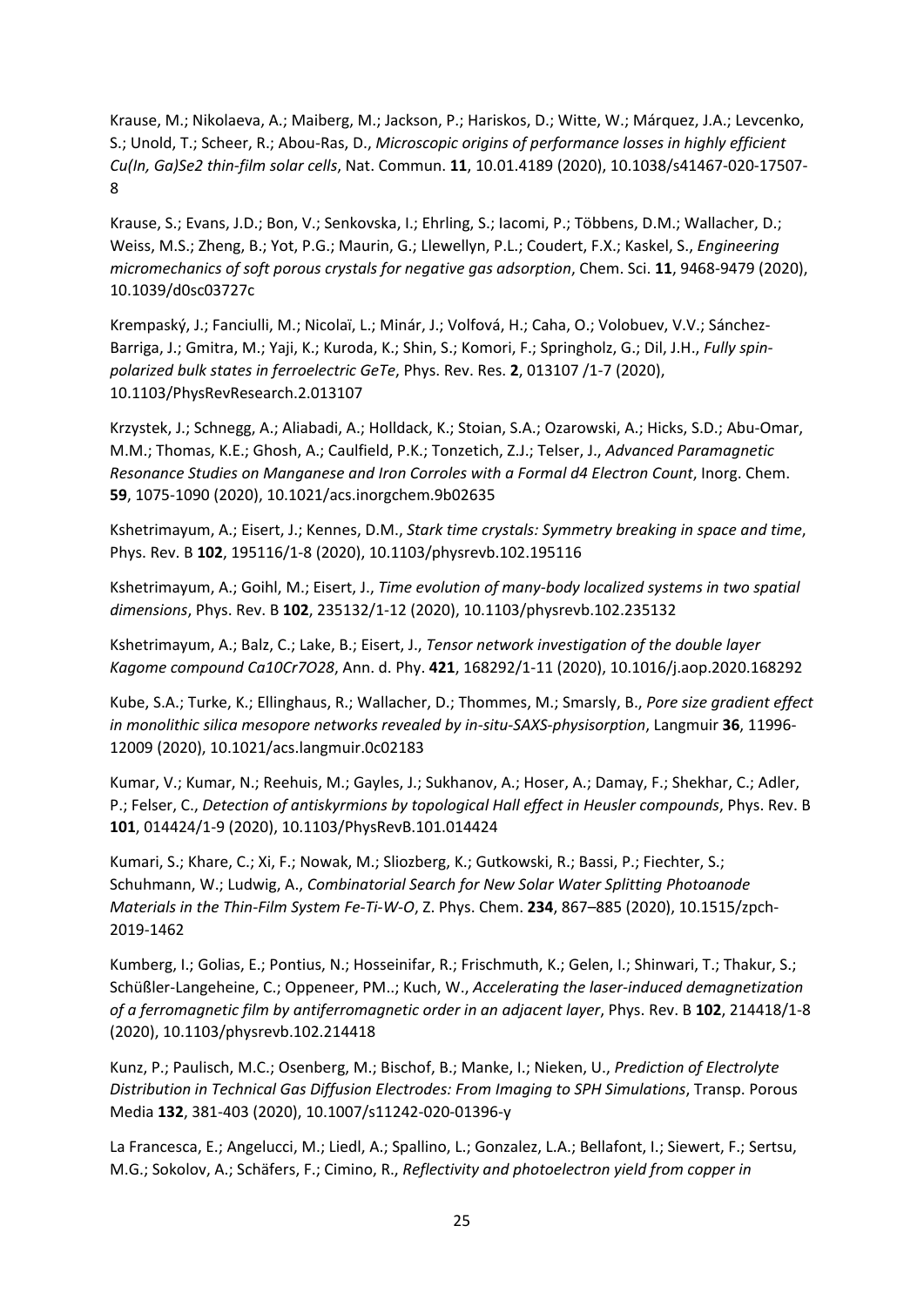*accelerators*, Phys. Rev Accel. Beams **23**, 083101/1-15 (2020), 10.1103/physrevaccelbeams.23.083101

Lamers, M.; Sahre, M.; Müller, M.J.; Abou-Ras, D.; van de Krol, R.; Abdi, F.F., *Influence of postdeposition annealing on the photoelectrochemical performance of CuBi2O4 thin films*, APL Mater. **8**, 061101/1-6 (2020), 10.1063/5.0003005

Landolt, F.; Bettler, S.; Yan, Z.; Gvasaliya, S.; Zheludev, A.; Mishra, S.; Sheikin, I.; Krämer, S.; Horvatic, M.; Gazizulina, A.; Prokhnenko, O., *Presaturation phase in the frustrated ferro-antiferromagnet Pb2VO(PO4)(2)*, Phys. Rev. B **102**, 094414/1-10 (2020), 10.1103/physrevb.102.094414

Lang, F.; Jost, M.; Frohna, K.; Köhnen, E.; Al-Ashouri, A.; Bowman, A.R.; Bertram, T.; Morales-Viches, A.B.; Koushik, D.; Tennyson, E.M.; Galkowski, K.; Landi, G.; Cratore, M.; Stannowski, B.; Kaufmann, C.A.; Bundesmann, J.; Rappich, J.; Rech, B.; Denker,, *Proton Radiation Hardness of Perovskite Tandem Photovoltaics*, Joule **4**, 1054-1069 (2020), 10.1016/j.joule.2020.03.006

Lang, J.; Häußler, S.; Fuhrmann, J.; Waltrich, R.; Laddha, S.; Scharpf, J.; Kubanek, A.; Naydenov, B.; Jelezko, F., *Long optical coherence times of shallow-implanted, negatively charged silicon vacancy centers in diamond*, Appl. Phys. Lett. **116**, 064001/1-5 (2020), 10.1063/1.5143014

Lass, J.; Røhl Andersen, Ch.; Leerberg, H. K.; Birkemose, S.; Toth, S.; Stuhr, U.; Bartkowiak, M.; Niedermayer, Ch.; Lu, Z.; Toft-Petersen, R.; Retuerto, M.; Okkels Birk, J.; Lefmann, K., *Field-induced magnetic incommensurability in multiferroic Ni3TeO6*, Phys. Rev. B **101**, 054415/1-9 (2020), 10.1103/PhysRevB.101.054415

Le Houx, J.; Osenberg, M.; Neumann, M.; Binder, J.R.; Schmidt, V.; Manke, I.; Carraro, T.; Kramer, D., *Effect of Tomography Resolution on Calculation of MicrostructuralProperties for Lithium Ion Porous Electrodes*, ECS Trans. **97**, 255/1-12 (2020), 10.1149/09707.0255ecst

Le, P.T.P.; Hofhuis, K.; Rana, A.; Huijben, M.; Hilgenkamp, H.; Rijnders, G.A.J.H.M.; ten Elshof, J.E.; Koster, G.; Gauquelin, N.; Lumbeeck, G.; Schüßler-Langeheine, C.; Popescu, H.; Fortuna, F.; Smit, S.; Verbeek, X.H.; Araizi-Kanoutas, G.; Mishra, S.; V, *Tailoring Vanadium Dioxide Film Orientation Using Nanosheets: a Combined Microscopy, Diffraction, Transport, and Soft X-Ray in Transmission Study*, Adv. Funct. Mater. **30**, 1900028/1-10 (2020), 10.1002/adfm.201900028

Lee, J.; Prokes, K.; Park, S.; Zaliznyak, I.; Dissanayake, S.; Matsuda, M.; Frontzek, M.; Stoupin, S.; Chappell, G.L.; Baumbach, R.E.; Park, C.; Mydosh, J.A.; Granroth, G.E.; Ruff, J.P.C., *Charge density wave with anomalous temperature dependence in UPt2Si2*, Phys. Rev. B **102**, 041112(R)/1-6 (2020), 10.1103/physrevb.102.041112

Leutenegger, M.A.; Kühn, S.; Micke, P.; Steinbrügge, R.; Stierhof, J.; Shah, C.; Hell, N.; Bissinger, M.; Hirsch, M.; Ballhausen, R.; Lang, M.; Gräfe, C.; Wipf, S.; Cumbee, R.; Betancourt-Martinez, G.L.; Park, S.; Yerokhin, V.A.; Surzhykov, A.; Stolte, W., *High-Precision Determination of Oxygen K\_alpha Transition Energy Excludes Incongruent Motion of Interstellar Oxygen*, Phys. Rev. Lett. **125**, 243001/1- 7 (2020), 10.1103/PhysRevLett.125.243001

Levcenko, S.; Stange, H.; Choubrac, L.; Greiner, D.; Heinemann, M.D.; Mainz, R.; Unold, T., *Investigation of near-stoichiometric polycrystalline CuInSe2 thin films by photoreflectance spectroscopy*, J. Appl. Phys. **127**, 125701/1-6 (2020), 10.1063/1.5145208

Levcenko, S.; Stange, H.; Choubrac, L.; Greiner, D.; Heinemann, M.D.; Mainz, R.; Unold, T., *Radiative recombination properties of near-stoichiometric CuInSe2 thin films*, Phys. Rev. Mat. **4**, 64605 (2020), 10.1103/physrevmaterials.4.064605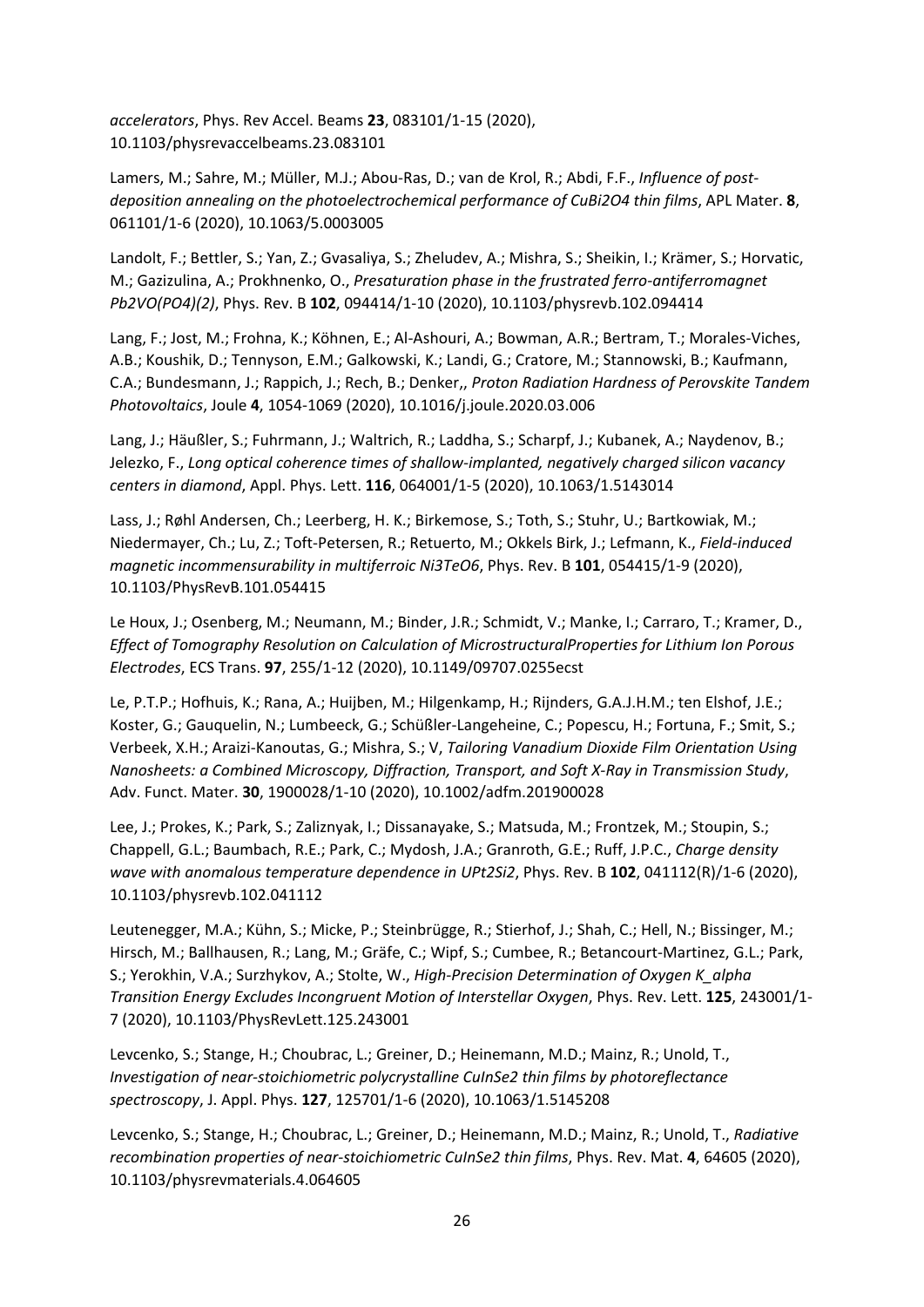Levine, I.; Gamov, I.; Rusu, M.; Irmscher, K.; Merschjann, C.; Richter, E.; Weyers, M.; Dittrich, T., *Bulk photovoltaic effect in carbon-doped gallium nitride revealed by anomalous surface photovoltage spectroscopy*, Phys. Rev. B **101**, 245205/1-7 (2020), 10.1103/PhysRevB.101.245205

Levitan, A.L.; Keskinbora, K.; Sanli, U.T.; Weigand, M.; Comin, R., *Single-frame far-field diffractive imaging with randomized illumination*, Opt. Express **28**, 37103-37117 (2020), 10.1364/oe.397421

Li, C.; Simsek Sanli, E.; Barragan-Yani, D.; Stange, H.; Heinemann, M.-D.; Greiner, D.; Sigle, W.; Mainz, R.; Albe, K.; Abou-Ras, D.; van Aken, P.A., *Secondary-phase-assisted grain boundary migration in CuInSe2*, Phys. Rev. Lett. **124**, 095702/1-6 (2020), 10.1103/PhysRevLett.124.095702

Li, G.; Yu, J.; Yu, W.; Yang, L.; Zhang, X.; Liu, X.; Liu, H.; Zhou, W., *Phosphorus-Doped Iron Nitride Nanoparticles Encapsulated by Nitrogen-Doped Carbon Nanosheets on Iron Foam In Situ Derived from Saccharomycetes Cerevisiae for Electrocatalytic Overall Water Splitting*, Small **16**, 2001980/1-11 (2020), 10.1002/smll.202001980

Li, J.; He, X.; Ostendorp, S.; Zhang, L.; Hou, X.; Zhou, D.; Yan, B.; Meira, D.M.; Yang, Y.; Jia, H.; Schumacher, G.; Wang, J.; Paillard, E.; Wilde, G.; Winter, M.; Li, J., *Tin modification of sodium manganese hexacyanoferrate as a superior cathode material for sodium ion batteries*, Electrochim. Acta **342**, 135928/1- (2020), 10.1016/j.electacta.2020.135928

Li, J.; Cao, H.-L.; Jiao, W.-B.; Wang, Q.; Wei, M.; Cantone, I.; Lü, J.; Abate, A., *Biological impact of lead from halide perovskites reveals the risk of introducing a safe threshold*, Nat. Commun. **11**, 310/1-5 (2020), 10.1038/s41467-019-13910-y

Li, M.; Zuo, W.; Wang, Z.; Li, Y.; Wang, Q.; Wang, K.; Zhou, M.; Köbler, H.; Halbig, E. C.; Eigler, S.; Yang, Y.; Gao, X.; Wang, Z.; Li, Y.; Abate, A., *Ultrathin nanosheets of oxo-functionalized graphene inhibit the ion migration in perovskite solar cells*, Adv. Energy Mat. **10**, 1902653/1-8 (2020), 10.1002/aenm.201902653

Li, M.; Zuo, W.-W.; Ricciardulli, A.G.; Yang, Y.-G.; Liu, Y.-H.; Wang, Q.; Wang, K.-L.; Li, G.-X.; Saliba, M.; Di Girolamo, D.; Abate, A.; Wang, Z.-K., *Embedded Nickel-Mesh Transparent Electrodes for Highly Efficient and Mechanically Stable Flexible Perovskite Photovoltaics: Toward a Portable Mobile Energy Source*, Adv. Mat. **32**, 2003422/1-9 (2020), 10.1002/adma.202003422

Li, M.; Zuo, W.-w.; Yang, Y.-G.; Aldamasy, M.H.; Wang, Q.; Turren Cruz, S.H.; Feng, S.-L.; Saliba, M.; Wang, Z.-K.; Abate, A., *Tin Halide Perovskite Films Made of Highly Oriented 2D Crystals Enable More Efficient and Stable Lead-free Perovskite Solar Cells*, ACS En. Lett. **5**, 1923-1929 (2020), 10.1021/acsenergylett.0c00782

Li, Q.; Ning, D.; Zhou, D.; Ke, A.; Wong, D.; Zhang, L.; Chen, Z.; Schuck, G.; Schulz, C.; Xu, Z.; Schumacher, G.; Liu, X., *The Nature of Oxygen Vacancy and Spinel Phase Integration on Both Anionic and Cationic Redox in Li-rich Cathode Material*, J. Mater. Chem. A **8**, 7733-7745 (2020), 10.1039/D0TA02517H

Li, Q.; Ning, D.; Zhou, D.; An, K.; Schuck, G.; Wong, D.; Kong, W.; Schulz, C.; Schumacher, G.; Liu, X., *Tuning Both Anionic and Cationic Redox Chemistry of Li-RichLi1.2Mn0.6Ni0.2O2 via a "Three-in-One" Strategy*, Chem. Mater. **32**, 9404-9414 (2020), 10.1021/acs.chemmater.0c03460

Li, Z.; Ruiz, V.G.; Kandu¿, M.; Dzubiella, J., *Ion-Specific Adsorption on Bare Gold (Au) Nanoparticles in Aqueous Solutions: Double-Layer Structure and Surface Potentials*, Langmuir **36**, 13457-13468 (2020), 10.1021/acs.langmuir.0c02097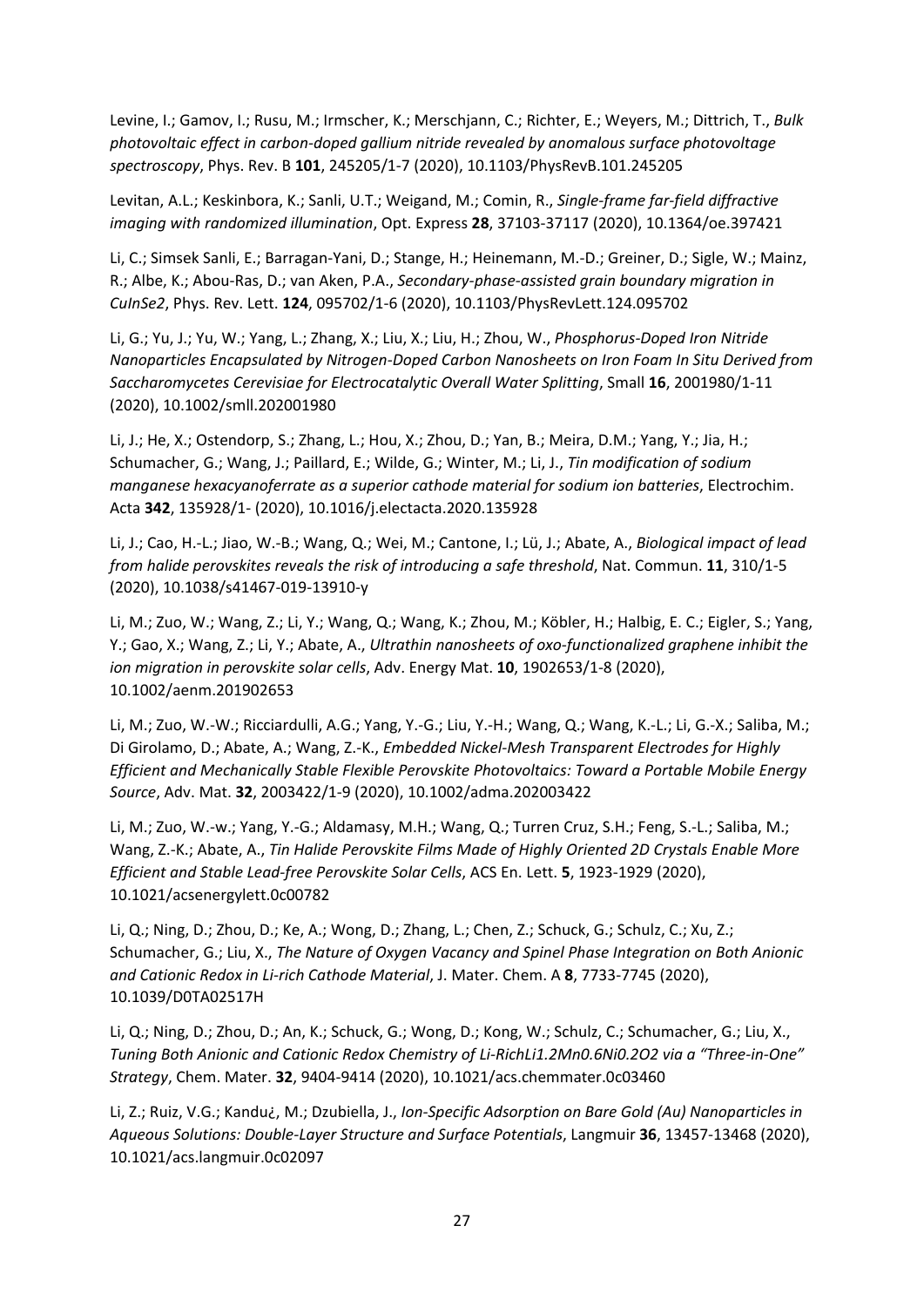Ligorio, G.; Zorn Morales, N.; List-Kratochvil, E.J.W., *Large and continuous tuning of the work function of indium tin oxide using simple mixing of self-assembled monolayers*, Appl. Phys. Lett. **116**, 241603/1-5 (2020), 10.1063/5.0005517

Ligorio, G.; Cotella, G.F.; Bonasera, A.; Zorn Morales, N.; Carnicella, G.; Kobin, B.; Wang, Q.; Koch, N.; Hecht, S.; List-Kratochvil, E.J.W.; Cacialli, F., *Modulating the luminance of organic light-emitting diodes: Via optical stimulation of a photochromic molecular monolayer at transparent oxide electrode*, Nanoscale **12**, 5444-5451 (2020), 10.1039/d0nr00724b

Lim, J.; Kim, S.; Aymerich Armengol, R.; Kasian, O.; Choi, P.; Stephenson, L.; Gault, B.; Scheu, C., *Atomic-Scale Mapping of Impurities in Partially Reduced Hollow TiO2 Nanowires*, Angew. Chem. Int. Ed. **59**, 5651–5655 (2020), 10.1002/anie.201915709

Lima, G.M.A.; Talibov, V.O.; Jagudin, E.; Sele, C.; Nyblom, M.; Knecht, W.; Logan, D.T.; Sjogren, T.; Mueller, U., *FragMAX: The fragment-screening platform at the MAX IV Laboratory*, Acta Crystallogr. D **76**, 771-777 (2020), 10.1107/s205979832000889x

Lin, Y.C.; Kim, W.K.; Dzubiella, J., *Coverage Fluctuations and Correlations in Nanoparticle-Catalyzed Diffusion-Influenced Bimolecular Reactions*, J. Phys. Chem. C **124**, 24204-24214 (2020), 10.1021/acs.jpcc.0c06898

Lin, Y.H.; Sakai, N.; Da, P.; Wu, J.; Sansom, H.C.; Ramadan, A.J.; Mahesh, S.; Liu, J.; Oliver, R.D.J.; Lim, J.; Aspitarte, L.; Sharma, K.; Madhu, P.K.; Morales-Vilches, A.B.; Nayak, P.K.; Bai, S.; Gao, F.; Grovenor, C.R.M.; Johnston, M.B.; Labram, J.G.;, *A piperidinium salt stabilizes efficient metal-halide perovskite solar cells*, Science **369**, 96-102 (2020), 10.1126/science.aba1628

Lin, Z.; Zha, L.; Wang, F.; Liu, Z.; Wu, R.; Yang, J.; Xue, M.; Yang, W.; Tian, G.; Ma, X.; Qiao, L.; Franz, A.; An, Q.; Liu, W.; Wang, C.; Yang, J., *Effect of Ce substitution on the structural and magnetic properties of Nd2Fe14B*, Acta Mat. **200**, 502-509 (2020), 10.1016/j.actamat.2020.08.084

Lindblad, R.; Kjellsson, L.; Couto, R.C.; Timm, M.; Bülow, C.; Zamudio-Bayer, V.; Lundberg, M.; Von Issendorff, B.; Lau, J.T.; Sorensen, S.L.; Carravetta, V.; Ågren, H.; Rubensson, J.E., *X-Ray Absorption Spectrum of the N-2(+) Molecular Ion*, Phys. Rev. Lett. **124**, 203001/1-7 (2020), 10.1103/physrevlett.124.203001

Lindorf, M.; Mazzio, K.A.; Pflaum, J.; Nielsch, K.; Brütting, W.; Albrecht, M., *Organic-based thermoelectrics*, J. Mater. Chem. A **8**, 7495-7507 (2020), 10.1039/c9ta11717b

Liu, M.; Guo, Q.; Zhang, X.; Wüstenhagen, M.; Cizek, J.; Banhart, J., *Clustering phenomena in quenched Al, Al–Mg, Al–Si and Al–Mg–Si alloys*, Scripta Mater. **177**, 203-207 (2020), 10.1016/j.scriptamat.2019.10.034

Liu, R.; Kochovski, Z.; Li, L.; Yin, Y.-W.; Yang, J.; Yang, G.; Tao, G.; Xu, A.; Zhang, E.; Ding, H.-M.; Lu, Y.; Chen, G.; Jiang, M., *Fabrication of Pascal-triangle Lattice of Proteins by Inducing Ligand Strategy*, Angew. Chem. Int. Ed. **59**, 9617-9623 (2020), 10.1002/anie.202000771

Liu, Z.; Sun, Q.; Ye, X.; Wang, X.; Zhou, L.; Shen, X.; Chen, K.; Nataf, L.; Baudelet, F.; Agrestini, S.; Chen, C.T.; Lin, H.J.; Vasili, H.B.; Valvidares, M.; Hu, Z.; Yang, Y.F.; Long, Y., *Quadruple perovskite oxide LaCu3Co2Re2O12: A ferrimagnetic half metal with nearly 100% B-site degree of order*, Appl. Phys. Lett. **117**, 152402/1-5 (2020), 10.1063/5.0025704

Lohmann, O.; Silvi, L.; Kadletz, P.M.; Vaytet, N.; Arnold, O.; Jones, M.D.; Nilsson, J.; Hart, M.; Richter, T.; Von Klitzing, R.; Jackson, A.J.; Arnold, T.; Woracek, R., *Wavelength frame multiplication for*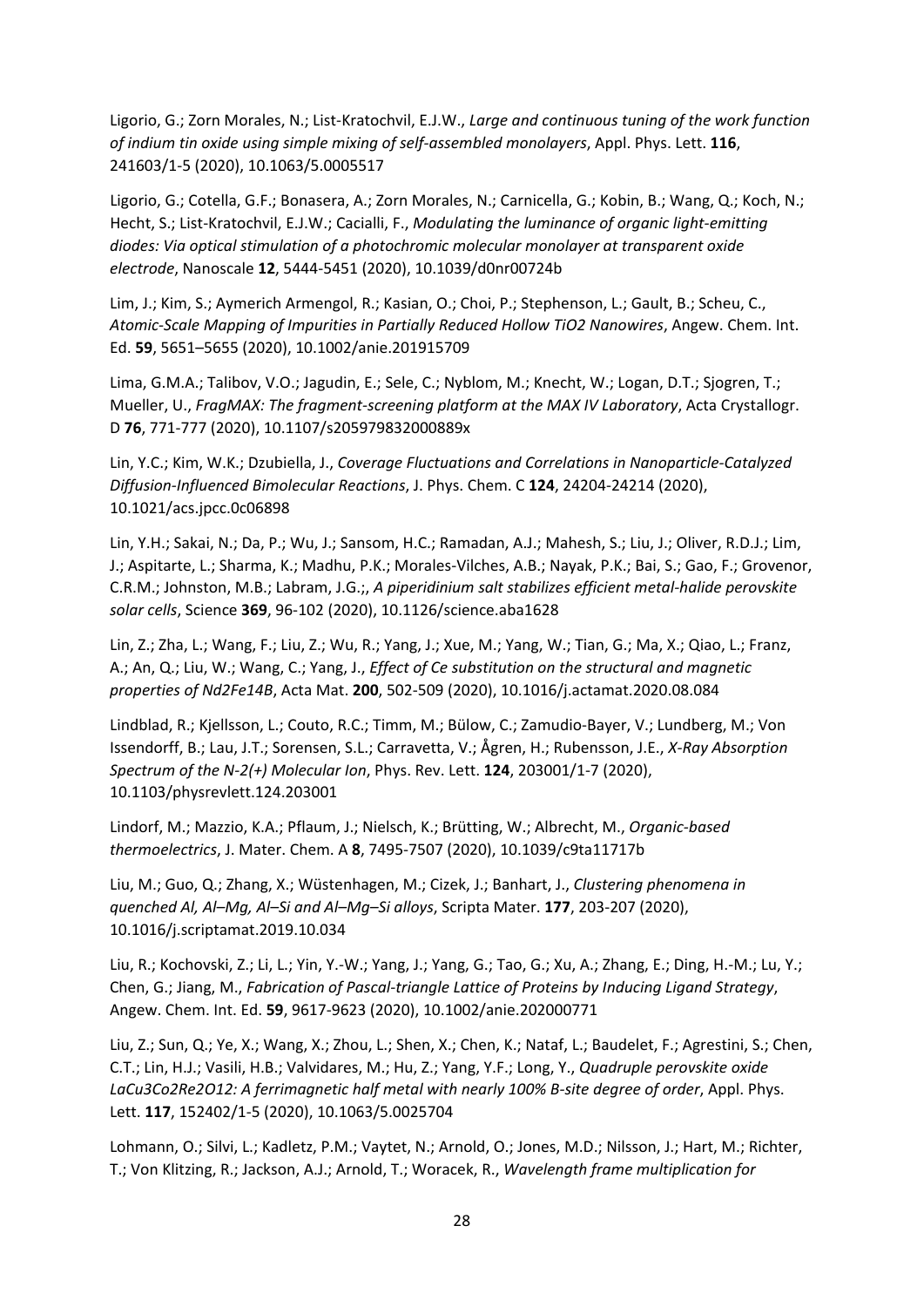*reflectometry at long-pulse neutron sources*, Rev. Sci. Instrum. **91**, 125111/1-14 (2020), 10.1063/5.0014207

Looijmans, S. F. S. P.; Carmeli, E.; Puskar, L.; Ellis, G.; Cavallo, D.; Anderson, P.D.; Breemen, L.C. A. van, *Polarization modulated infrared spectroscopy: A pragmatic tool for polymer science and engineering*, Polymer Crys. **3**, e10138/1-9 (2020), 10.1002/pcr2.10138

López-Flores, V.; Mawass, M.-A.; Herrero-Albillos, J.; Uenal, A.A.; Valencia, S.; Kronast, F.; Boeglin, C., *A local view of the laser induced magnetic domain dynamics in CoPd stripe domains at the picosecond time scale*, J. Phys.: Condens. Matter **32**, 465801/1-8 (2020), 10.1088/1361-648X/aba1ac

Lublow, M.; Schedel-Niedrig, T., *Water Oxidation Catalysts from Waste Metal Resources: A Facile Metal-Organic Electrochemical Approach*, Z. Phys. Chem. **234**, 1097–1113 (2020), 10.1515/zpch-2019-1478

Madanat, M.; Liu, M.; Zhang, X.; Guo, Q.; Cizek, J.; Banhart, J., *Co-evolution of vacancies and solute clusters during artificial ageing of Al-Mg-Si alloys*, Phys. Rev. Mat. **4**, 063608/1-12 (2020), 10.1103/PhysRevMaterials.4.063608

Madian, M.; Wang, Z.; Gonzalez-Martinez, I.; Oswald, S.; Giebeler, L.; Mikhailova, D., *Ordered Ti-Fe-O nanotubes as additive-free anodes for lithium ion batteries*, Appl. Mat. Today **20**, 100676/1-12 (2020), 10.1016/j.apmt.2020.100676

Mahnke, H.E.; Lepper, V., *Virtual unfolding of folded papyri*, Acta Phys. Pol. B **51**, 541-549 (2020), 10.5506/aphyspolb.51.541

Mahnke, H.-E.; Arlt, T.; Baum, D.; Hege, H.; Herter, F.; Lindow, N.; Manke, I.; Siopi, T.; Menei, E.; Etienne, M.; Lepper, V., *Virtual unfolding of folded papyri*, J. Cult. Herit. **41**, 264-269 (2020), 10.1016/j.culher.2019.07.007

Maier, M.; Dodwell, J.; Ziesche, R.; Tan, C.; Heenan, T.; Majasan, J.; Kardjilov, N.; Markötter, H,; Manke, I.; Castanheira, L.; Hinds, G.; Shearing, P.R.; Brett, D.J.L., *Mass transport in polymer electrolyte membrane water electrolyser liquid-gas diffusion layers: A combined neutron imaging and X-ray computed tomography study*, J. Power Sourc. **455**, 227968/1-10 (2020), 10.1016/j.jpowsour.2020.227968

Majumdar, I.; Parvan, V.; Greiner, D.; Schlatmann, R.; Lauermann, I., *Effect of Na from soda-lime glass substrate and as post-deposition on Cu(In,Ga)Se2 absorbers: A photoelectron spectroscopy study in ultra-high vacuum*, Appl. Surf. Sci. **514**, 145941/1-10 (2020), 10.1016/j.apsusc.2020.145941

Makhija, V.; Veyrinas, K.; Boguslavskiy, A.E.; Forbes, R.; Wilkinson, I.; Lausten, R.; Neville, S.P.; Pratt, S.T.; Schuurman, M.S.; Stolow, A., *Ultrafast Molecular Frame Electronic Coherences from Lab Frame Scattering Anisotropies*, J. Phys. B **53**, 114001/1-13 (2020), 10.1088/1361-6455/ab7a84

Manley, P.; Walde, S.; Hagedorn, S.ia; Hammerschmidt, M.; Burger, S.; Becker, C., *Nanopatterned sapphire substrates in deep-UV LEDs: is there an optical benefit?*, Opt. Express **28**, 3619-3635 (2020), 10.1364/OE.379438

Mansour, A.E.; Lungwitz, D.; Schultz, T.; Arvind, M.; Valencia, A.M.; Cocchi, C.; Opitz, A.; Neher, D.; Koch, N., *The optical signatures of molecular-doping induced polarons in poly(3-hexylthiophene-2,5 diyl): individual polymer chains versus aggregates*, J. Mater. Chem. C **8**, 2870-2879 (2020), 10.1039/c9tc06509a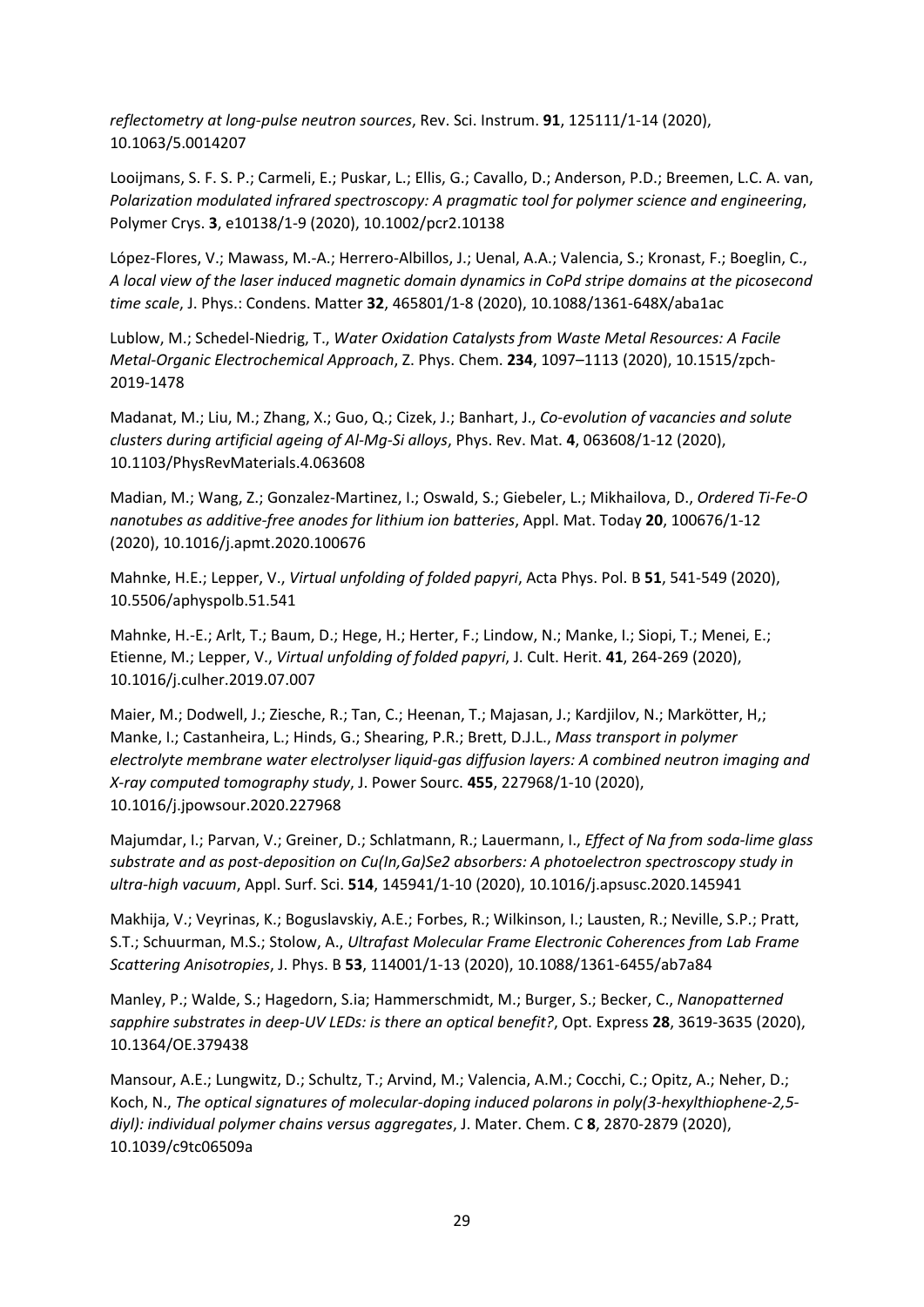Mansour, A.E.; Kim, H.; Park, S.; Schultz, T.; Cao, D.X.; Nguyen, T.Q.; Brütting, W.; Opitz, A.; Koch, N., *Conductive Polymer Work Function Changes due to Residual Water: Impact of Temperature-Dependent Dielectric Constant*, Adv. El. Mat. **6**, 2000408/1-8 (2020), 10.1002/aelm.202000408

Manzoni, A. M.; Dubois, F.; Mousa, M.S.; von Schlippenbach, C.; Többens, D.M.; Yesilcicek, Y.; Zaiser, E.; Hesse, R.; Haas, S.; Glatzel, U., *On the Formation of Eutectics in Variations of the Al10Co25Cr8Fe15Ni36Ti6 Compositionally Complex Alloy*, Metall. Mater. Trans. A **52**, 143–150 (2020), 10.1007/s11661-020-06091-7

Manzoni, A.M.; Haas, S.; Kropf, H.; Duarte, J.; Cakir, C.T.; Dubois, F.; Többens, D.; Glatzel, U., *Temperature evolution of lattice misfit in Hf and Mo variations of the Al10Co25Cr8Fe15Ni36Ti6 compositionally complex alloy*, Scripta Mater. **188**, 74-79 (2020), 10.1016/j.scriptamat.2020.07.013

Mao, Q.; Gao, R.; Li, Q.; Ning, D.; Zhou, D.; Schuck, G.; Schumacher, G.; Hao, Y.; Liu, X., *O3-type NaNi0.5Mn0.5O2 hollow microbars with exposed {010} facets as high performance cathode materials for sodium-ion batteries*, Chem. Eng. J. **382**, 122978/1- (2020), 10.1016/j.cej.2019.122978

Marçal, L.A.B.; Oksenberg, E.; Dzhigaev, D.; Hammarberg, S.; Rothman, A.; Björling, A.; Unger, E.; Mikkelsen, A.; Joselevich, E.; Wallentin, J., *In situ imaging of ferroelastic domain dynamics in CsPbBr3 perovskite nanowires by nanofocused scanning X-ray diffraction*, ACS Nano **14**, 15973-15982 (2020), 10.1021/acsnano.0c07426

Marcano, L.; Orue, I.; Garcia-Prieto, A.; Abrudan, R.; Alonso, J.; Barquin, L.; Valencia, S.; Muela, A.; Fdez-Gubieda, M.L., *Controlled Magnetic Anisotropy in Single Domain Mn-doped Biosynthesized Nanoparticles*, J. Phys. Chem. C **124**, 22827–22838 (2020), 10.1021/acs.jpcc.0c07018

Maron, E.; Kochovski, Z.; Zuckermann, R.N.; Börner, H.G., *Peptide-Assisted Design of Peptoid Sequences: One Small Step in Structure and Distinct Leaps in Functions*, ACS Macr. Lett. **9**, 233-237 (2020), 10.1021/acsmacrolett.9b00977

Márquez, J.A.; Sun, J.P.; Stange, H.; Ali, H.; Choubrac, L.; Schäfer, S.; Hages, C.J.; Leifer, K.; Unold, T.; Mitzi, D.B.; Mainz, R., *High-temperature decomposition of Cu(2)BaSnS(4)with Sn loss reveals newly identified compound Cu2Ba3Sn2S8*, J. Mater. Chem. A **8**, 11346-11353 (2020), 10.1039/d0ta02348e

Maskova-Cerna, S.; Klicpera, M.; Svoboda, P.; Andreev, A.V.; Skourski, Y.; Reehuis, M.; Hoffmann, J.U.; André, G.; Havela, L., *New type of magnetic structure in the R2T2X group: Tb2Pd2In*, J. Phys.: Condens. Matter **32**, 345801/1-9 (2020), 10.1088/1361-648x/ab8428

Massa, N.E.; del Campo, L.; Holldack, K.; Canizarès, A.; Ta Phuoc, V.; Kayser, P.; Alonso, J.A., *h-ErMnO3 absorbance, reflectivity, and emissivity in the terahertz to mid-infrared from 2 to 1700 K: Carrier screening, Fröhlich resonance, small polarons, and bipolarons*, Phys. Rev. B **102**, 134305- 134321 (2020), 10.1103/PhysRevB.102.134305

Massahi, S.; Christensen, F. E.; Ferreira, D. D. M.; Svendsen, S.; Henriksen, P. L.; Vu, L. M.; Gellert, N. C.; Jegers, A. S.; Shortt, B.; Bavdaz, M.; Ferreira, I.; Collon, M.; Landgraf, B.; Girou, D.; Sokolov, A.; Schoenberger, W., *Investigation of boron carbide and iridium thin films, an enabling technology for future x-ray telescopes*, Appl. Optics **59**, 10902-10911 (2020), 10.1364/AO.409453

Mathies, F.; List-Kratochvil, E.; Unger, E.L., *Advances in inkjet-printed metal-halide perovskite photovoltaic and optoelectronic devices*, En. Techn. **8**, 1900991/1-19 (2020), 10.1002/ente.201900991

Matos, B.R.; Goulart, C.A.; Tosco, B.; da Silva, J.S.; Isidoro, R.A.; Santiago, E.I.; Linardi, M.; Schade, U.; Puskar, L.; Fonseca, F.C.; Tavares, A.C., *Properties and DEFC tests of Nafion - Functionalized titanate*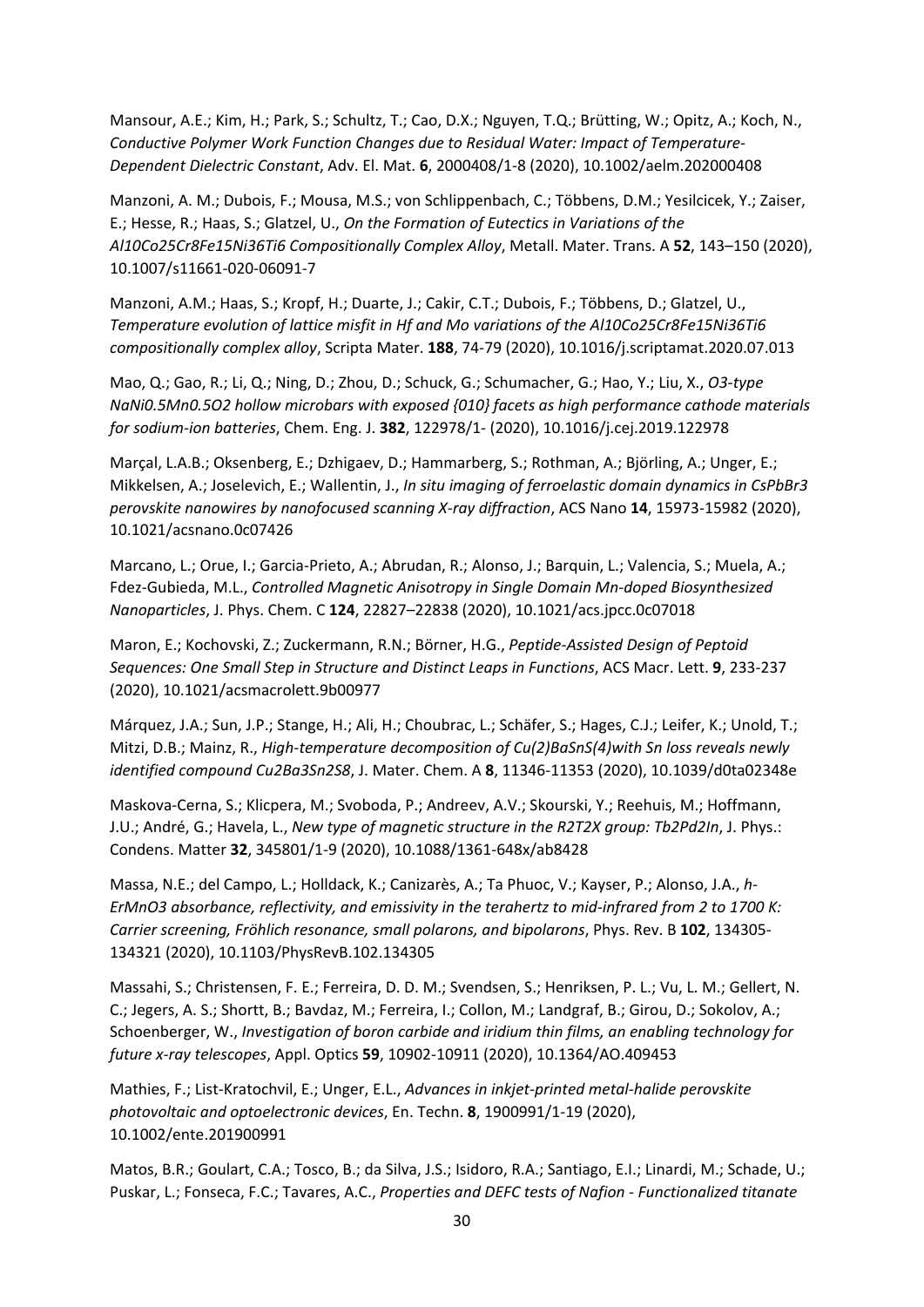*nanotubes composite membranes prepared by melt-extrusion*, J. Mem. Sci. **604**, 118042/1-7 (2020), 10.1016/j.memsci.2020.118042

Matsuda, M.; Dissanayake, S.E.; Hong, T.; Ozaki, Y.; Ito, T.; Tokunaga, M.; Liu, X.Z.; Bartkowiak, M.; Prokhnenko, O., *Magnetic field induced antiferromagnetic cone structure in multiferroic BiFeO3*, Phys. Rev. Mat. **4**, 034412/1-6 (2020), 10.1103/physrevmaterials.4.034412

Maudet, F.; Lacroix, B.; Santos, A.J.; Paumier, F.; Paraillous, M.; Hurand, S.; Corvisier, A.; Dupeyrat, C.; García, R.; Morales, F.M.; Girardeau, T., *On the importance of light scattering for high performances nanostructured antireflective surfaces*, Acta Mat. **188**, 386-393 (2020), 10.1016/j.actamat.2020.02.014

Maudet, F.; Lacroix, B.; Santos, A.J.; Paumier, F.; Paraillous, M.; Hurand, S.; Corvisier, A.; Marsal, C.; Giroire, B.; Dupeyrat, C.; García, R.; Morales, F.M.; Girardeau, T., *Optical and nanostructural insights of oblique angle deposited layers applied for photonic coatings*, Appl. Surf. Sci. **520**, 146312/1-9 (2020), 10.1016/j.apsusc.2020.146312

Maulerova, V.; Kanaki, K.; Kadletz, P.M.; Woracek, R.; Wilpert, T.; Fissum, K.; Laloni, A.; Mauritzson, N.; Issa, F.; Hall-Wilton, R., *Vanadium-based neutron beam monitor*, Phys. Rev Accel. Beams **23**, 072901/1-10 (2020), 10.1103/PhysRevAccelBeams.23.072901

Mawass, M.; Niederhausen, J.; Hengge, M.; Mazzio, K.; Raoux, S.; Kronast, F., *Corrigendum : Sample cartridge with built -in miniature molecule evaporator for in-situ measurement with a photoemission electron microscope*, Ultramicroscopy **209**, 112857/1 (2020), 10.1016/j.ultramic.2019.112857

Mazzarella, L.; Morales-Vilches, A.B.; Korte, L.; Schlatmann, R.; Stannowski, B., *Versatility of Nanocrystalline Silicon Films: from Thin-Film to Perovskite/c-Si Tandem Solar Cell Applications*, Coatings **10**, 759/1-13 (2020), 10.3390/coatings10080759

Mazzio, K.A.; Kojda, D.; Rubio-Govea, R.; Niederhausen, J.; Ryll, B.; Raja-Thulasimani, M.; Habicht, K.; Raoux, S., *P-Type-to-N-Type Transition in Hybrid AgxTe/PEDOT:PSS Thermoelectric Materials via Stoichiometric Control during Solution-Based Synthesis*, ACS Appl. En. Mat. **3**, 10734-10743 (2020), 10.1021/acsaem.0c01774

Medenbach, L.; Hartmann, P.; Janek, J.; Stettner, T.; Balducci, A.; Dirksen, C.; Schulz, M.; Stelter, M.; Adelhelm, P., *A Sodium Polysulfide Battery with Liquid/Solid Electrolyte: Improving Sulfur Utilization Using P2S5 as Additive and Tetramethylurea as Catholyte Solvent*, En. Techn. **8**, 1901200/1-10 (2020), 10.1002/ente.201901200

Mei, S.; Xu, X.; Priestley, R.D.; Lu, Y., *Polydopamine-based nanoreactors: synthesis and applications in bioscience and energy materials*, Chem. Sci. **11**, 12269-12281 (2020), 10.1039/D0SC04486E

Meier, D.; Hartmann, G.; Völker, J.; Viefhaus, J.; Sick, B., *Reconstruction of offsets of an electron gun using deep learning and an optimization algorithm*, , 114930E (2020), 10.1117/12.2568001

Melder, J.; Bogdanoff, P.; Zaharieva, I.; Fiechter, S.; Dau, H.; Kurz, P., *Water-Oxidation Electrocatalysis by Manganese Oxides: Syntheses, Electrode Preparations, Electrolytes and Two Fundamental Questions*, Z. Phys. Chem. **234**, 925-978 (2020), 10.1515/zpch-2019-1491

Meng, X.; Xu, Y.; Cao, H.; Xiao, L.; Pengge, N.; Zhang, Y.; Gonzales Garcia, Y.; Sun, Z., *Internal failure of anode materials for lithium-ion batteries – a critical reivew*, Green Ene. Env. **5**, 22-36 (2020), 10.1016/j.gee.2019.10.003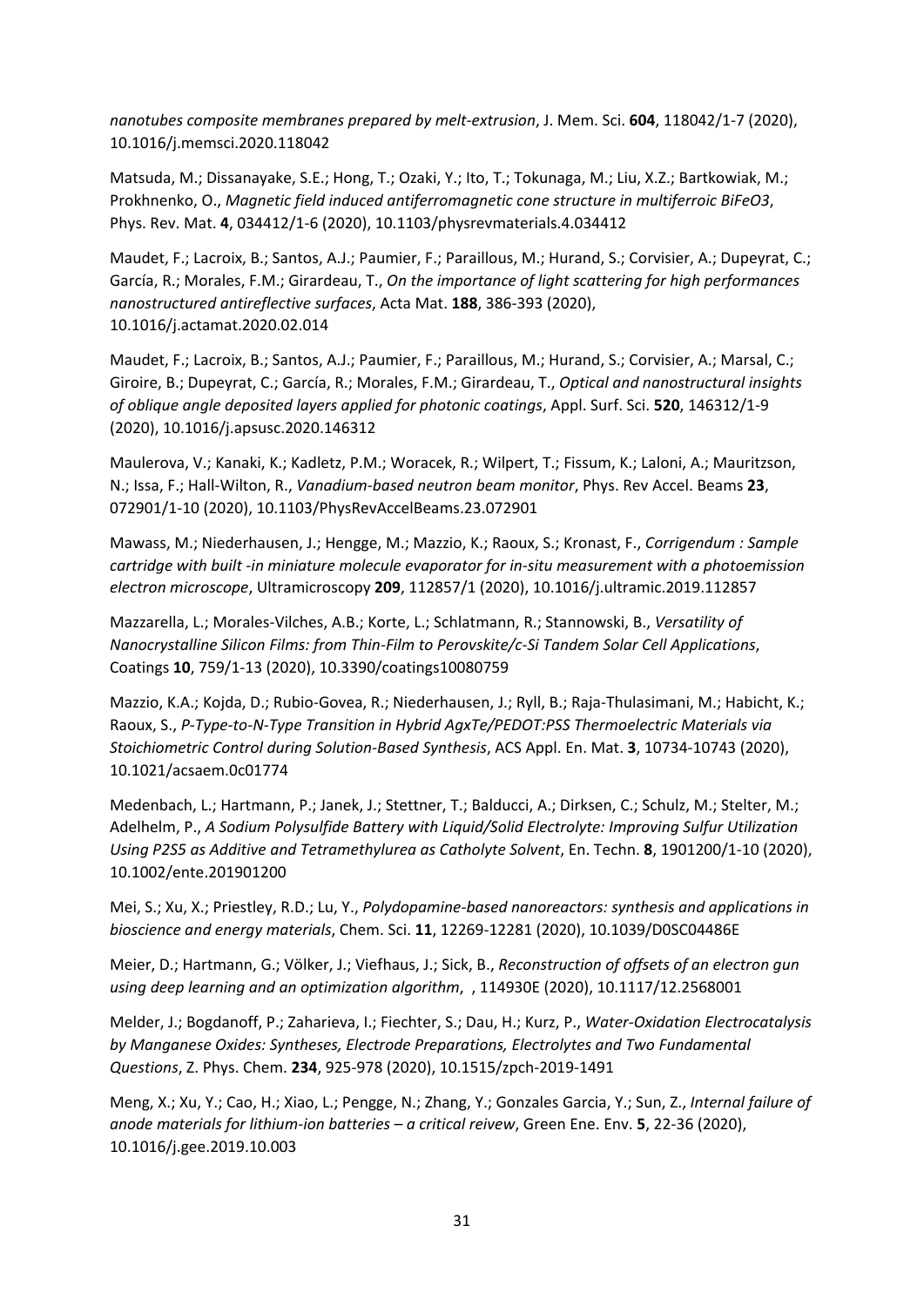Menzel, D.; Korte, L., *Evolution of Optical, Electrical, and Structural Properties of Indium Tungsten Oxide upon High Temperature Annealing*, Phys. Status Solidi A **218**, 2000165/1-8 (2020), 10.1002/pssa.202000165

Merdasa, A.; Tsarev, S.; Akbulatov, A.F.; Troshin, P.; Unger, E.L., *Microscopic insight into the reversibility of photodegradation in MAPbI3 thin films*, J. of Lumin. **219**, 116916/1-7 (2020), 10.1016/j.jlumin.2019.116916

Mesa, C.A.; Francàs, L.; Yang, K.R.; Garrido-Barros, P.; Pastor, E.; Ma, Y.; Kafizas, A.; Rosser, T.E.; Mayer, M.T.; Reisner, E.; Grätzel, M.; Batista, V.S.; Durrant, J.R., *Multihole water oxidation catalysis on haematite photoanodes revealed by operando spectroelectrochemistry and DFT*, Nat. Chem. **12**, 82–89 (2020), 10.1038/s41557-019-0347-1

Mihalik, M.; Roupcová, P.; Tarasenko, R.; Rams, M.; Hoser, A.; Mihalik, M., *Magnetism in NdMn0.1Fe0.9O3 compound*, J. Magn. Magn. Mater. **502**, 166539/1-6 (2020), 10.1016/j.jmmm.2020.166539

Mikoushkin, V.M.; Makarevskaya, E.A.; Solonitsyna, A.P.; Brzhezinskaya, M., *The Diagram of p–n Junction Formed on the n-GaAs Surface by 1.5 keV Ar+ Ion Beam*, Semicon. **54**, 1702-1705 (2020), 10.1134/s1063782620120222

Miletic, M.; Palczynski, K.; Dzubiella, J., *Quantifying entropic barriers in single-molecule surface diffusion*, J. Chem. Phys. **153**, 164713/1-11 (2020), 10.1063/5.0024178

Mindarava, Y.; Blinder, R.; Laube, C.; Knolle, W.; Abel, B.; Jentgens, C.; Isoya, J.; Scheuer, J.; Lang, J.; Schwartz, I.; Naydenov, B.; Jelezko, F., *Efficient conversion of nitrogen to nitrogen-vacancy centers in diamond particles with high-temperature electron irradiation*, Carbon **170**, 182-190 (2020), 10.1016/j.carbon.2020.07.077

Mindarava, Y.; Blinder, R.; Liu, Y.; Scheuer, J.; Lang, J.; Agafonov, V.; Davydov, V.A.; Laube, C.; Knolle, W.; Abel, B.; Naydenov, B.; Jelezko, F., *Synthesis and coherent properties of 13C enriched sub-micron diamond particles with nitrogen vacancy color centers*, Carbon **165**, 395-403 (2020), 10.1016/j.carbon.2020.04.071

Mishra, K.K.; Afshar, A.; Thariat, J.; Shih, H.A.; Scholey, J.E.; Daftari, I.K.; Kacperek, A.; Pica, A.; Hrbacek, J.; Dendale, R.; Mazal, A.; Heufelder, J.; Char, D.H.; Sauerwein, W.A.G.; Weber, D.C.; Damato, B.E., *Practice Considerations for Proton Beam Radiation Therapy of Uveal Melanoma During the Coronavirus Disease Pandemic Particle Therapy Co-Operative Group Ocular Experience*, Adv. in Rad. Onc. **5**, 682-686 (2020), 10.1016/j.adro.2020.04.010

Mishurova, T.; Artzt, K.; Haubrich, J.; Evsevleev, S.; Evans, A.; Meixner, M.; Munoz, I.S.; Sevostianov, I.; Requena, G.; Bruno, G., *Connecting Diffraction-Based Strain with Macroscopic Stresses in Laser Powder Bed Fused Ti-6Al-4V*, Metall. Mater. Trans. A **51**, 3194-3204 (2020), 10.1007/s11661-020- 05711-6

Mohseninia, A.; Kartouzian, D.; Schlumberger, R.; Markötter, H.; Wilhelm, F.; Scholta, J.; Manke, I., *Enhanced Water Management in PEMFCs: Perforated Catalyst Layer and Microporous Layers*, ChemSusChem **13**, 2931-2934 (2020), 10.1002/cssc.202000542

Mohseninia, A.; Kartouzian, D.; Eppler, M.; Langner, P.; Markötter, H.; Wilhelm, F.; Scholta, J.; Manke, I., *Influence of Structural Modification of Micro-Porous Layer and Catalyst Layer on Performance and Water Management of PEM Fuel Cells: Hydrophobicity and Porosity*, Fuel Cells **20**, 469-476 (2020), 10.1002/fuce.201900203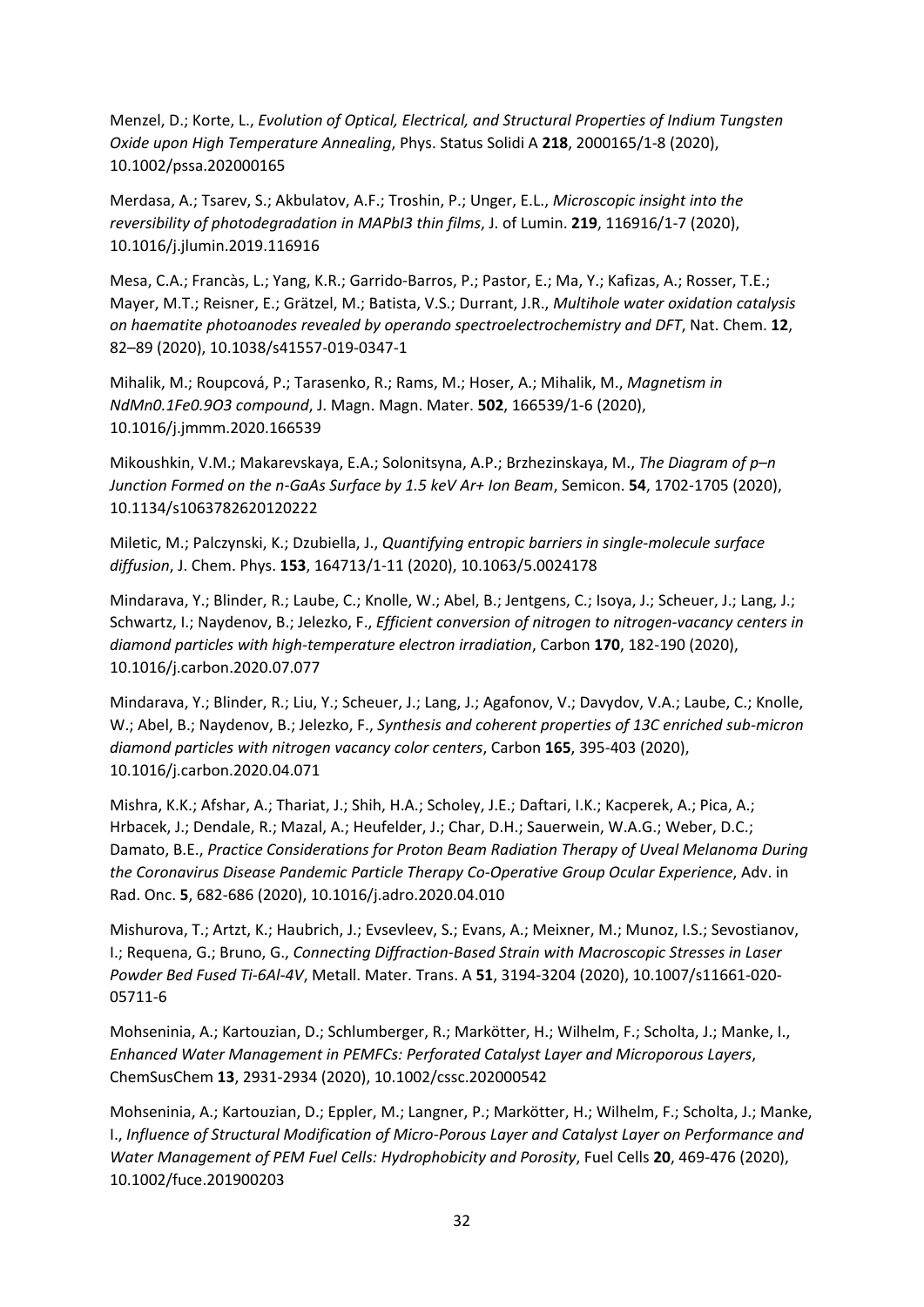Morales, D.M.; Kazakova, M.A.; Purcel, M.; Masa, J.; Schuhmann, W., *The sum is more than its parts: stability of MnFe oxide nanoparticles supported on oxygen-functionalized multi-walled carbon nanotubes at alternating oxygen reduction reaction and oxygen evolution reaction conditions*, J. of Solid St. Electroch. **24**, 2901-2906 (2020), 10.1007/s10008-020-04667-2

Morales-Vilches, A.B.; Wang, E.-C.; Henschel, T.; Kubicki, M.; Cruz, A.; Janke, S.; Korte, L.; Schlatmann, R.; Stannowski, B., *Improved Surface Passivation by Wet Texturing, Ozone-Based Cleaning, and Plasma-Enhanced Chemical VaporDeposition Processes for High-Efficiency SiliconHeterojunction Solar Cells*, Phys. Status Solidi A **217**, 1900518/1-7 (2020), 10.1002/pssa.201900518

Mudryk, K.D.; Robert, S.; Bernd, W.; Wilkinson, I., *The electronic structure of the aqueous permanganate ion: aqueous-phase energetics and molecular bonding studied using liquid jet photoelectron spectroscopy*, Phys. Chem. Chem. Phys. **22**, 20311-20330 (2020), 10.1039/d0cp04033a

Muechler, L.; Topp, A.; Queiroz, R.; Krivenkov, M.; Varykhalov, A.; Cano, J.; Ast, C.R.; Schoop, L.M., *Modular Arithmetic with Nodal Lines: Drumhead Surface States in ZrSiTe*, Phys. Rev. X **10**, 011026/1- 10 (2020), 10.1103/physrevx.10.011026

Mulyaningsih, S.; Klemke, B.; Siemensmeyer, K.; Fritz, M.; Kurniawan, M.; Ispas, A.; Bund, A., *Influence of thermal treatment on the magnetic properties and morphology of electrodeposited Fe-Co films*, J. Magn. Magn. Mater. **513**, 167204/1- (2020), 10.1016/j.jmmm.2020.167204

Mutz, N.; Park, S.; Schultz, T.; Sadofev, S.; Dalgleish, S.; Reissig, L.; Koch, N.; List-Kratochvil, E.J.W.; Blumstengel, S., *Excited-State Charge Transfer Enabling MoS2/Phthalocyanine Photodetectors with Extended Spectral Sensitivity*, J. Phys. Chem. C **124**, 2837-2843 (2020), 10.1021/acs.jpcc.9b10877

Nagano, S.; Guan, K.; Shenkutie, S.M.; Feiler, C.; Weiss, M.; Kraskov, A.; Buhrke, D.; Hildebrandt, P.; Hughes, J., *Structural insights into photoactivation and signalling in plant phytochromes*, Nature plants **6**, 581-588 (2020), 10.1038/s41477-020-0638-y

Näsström, H.; Becker, P.; Márquez, J.A.; Shargaieva, O.; Mainz, R.; Unger, E.; Unold, T., *Dependence of phase transitions on halide ratio in inorganic CsPb(BrxI1-x)(3) perovskite thin films obtained from high-throughput experimentation*, J. Mater. Chem. A **8**, 22626-22631 (2020), 10.1039/D0TA08067E

Navarro-Senent, C.; Quintana, A.; Isarain-Chávez, E.; Weschke, E.; Yu, P.; Coll, M.; Pellicer, E.; Menéndez, E.; Sort, J., *Enhancing Magneto-Ionic Effects in Magnetic Nanostructured Films via Conformal Deposition of Nanolayers with Oxygen Acceptor/Donor Capabilities*, ACS Appl. Mat. Interfaces **12**, 14484-14494 (2020), 10.1021/acsami.9b19363

Neubert, T.J.; Wehrhold, M.; Kaya, N.S.; Balasubramanian, K., *Faradaic effects in electrochemically gated graphene sensors in the presence of redox active molecules*, Nanotechnology **31**, 405201/1-15 (2020), 10.1088/1361-6528/ab98bc

Nguyen, T.H.; Zhang, M.; Septina, W.; Ahmed, M.G.; Tay, Y.F.; Abdi, F.F.; Wong, L.H., *High Throughput Discovery of Effective Metal Doping in FeVO4 for Photoelectrochemical Water Splitting*, Sol. RRL **4**, 2000437/1-8 (2020), 10.1002/solr.202000437

Niavol, S.S.; Budde, M.; Papadogianni, A.; Heilmann, M.; Moghaddam, H.M.; Aldao, C.M.; Ligorio, G.; List-Kratochvil, E.J.W.; Lopes, J.M.J.; Barsan, N.; Bierwagen, O.; Schipani, F., *Conduction mechanisms in epitaxial NiO/Graphene gas sensors*, Sens. Act. B **325**, 128797/1-10 (2020), 10.1016/j.snb.2020.128797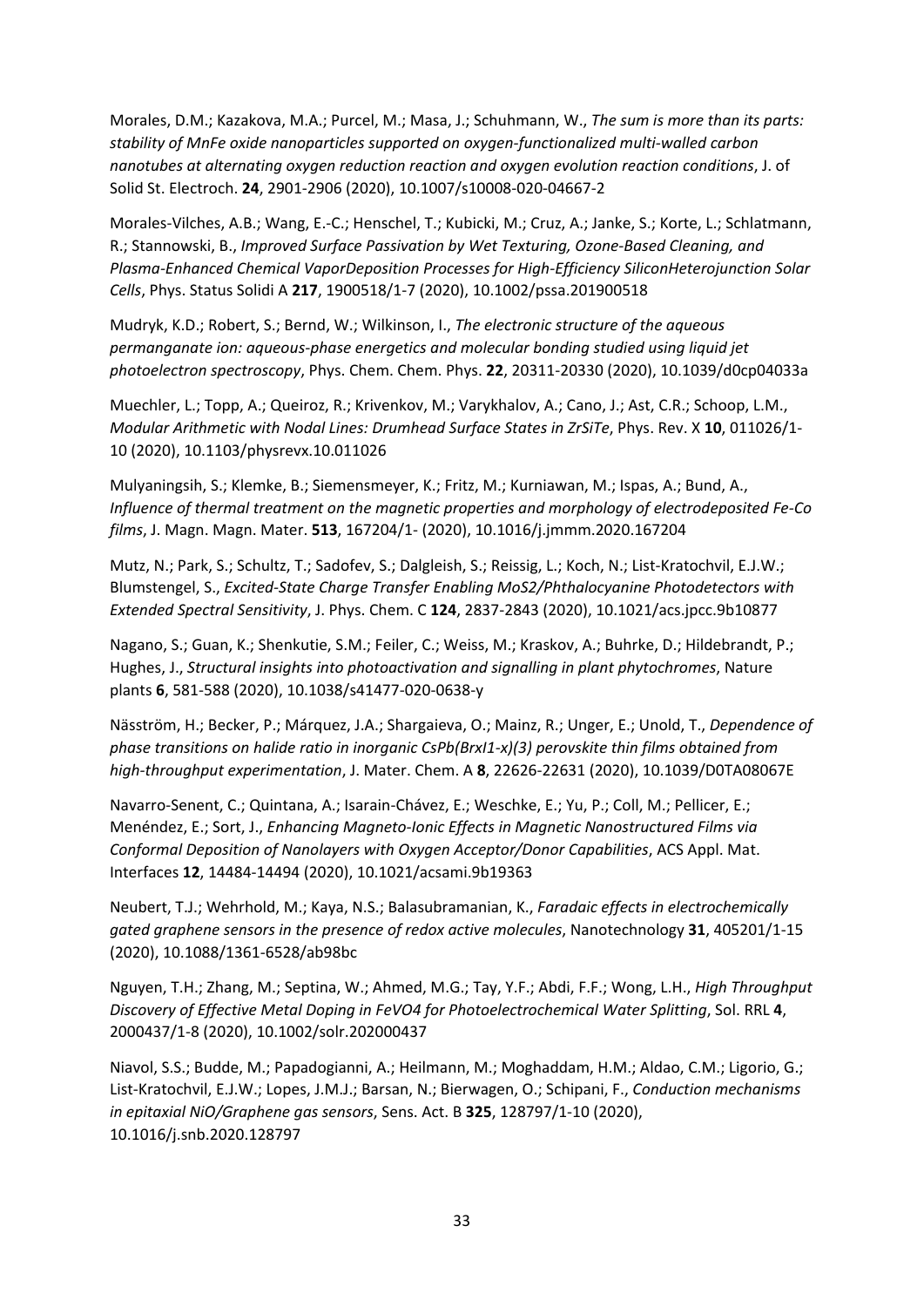Nichols, C.I.O.; Bryson, J.F.J.; Blukis, R.; Herrero-Albillos, J.; Kronast, F.; Rüffer, R.; Chumakov, A.I.; Harrison, R.J., *Variations in the Magnetic Properties of Meteoritic Cloudy Zone*, Geochem. Geophys. Geosyst. **21**, e2019GC008798/1-14 (2020), 10.1029/2019gc008798

Nickel, N. H.; Geilert, K., *Monatomic hydrogen diffusion in b-Ga2O3*, Appl. Phys. Lett. **116**, 242102/1- 3 (2020), 10.1063/5.0007134

Niederhausen, J.; Franco-Cañellas, A.; Erker, S.; Schultz, T.; Broch, K.; Hinderhofer, A.; Duhm, S.; Thakur, P.K.; Duncan, D.A.; Gerlach, A.; Lee, T.L.; Hofmann, O.T.; Schreiber, F.; Koch, N., *X-ray standing waves reveal lack of OH termination at hydroxylated ZnO(0001) surfaces*, Phys. Rev. Mat. **4**, 020602/1-6 (2020), 10.1103/physrevmaterials.4.020602

Niederhausen, J.; Macqueen, R.W.; Lips, K.; Aldahhak, H.; Schmidt, W.G.; Gerstmann, U., *Tetracene Ultrathin Film Growth on Hydrogen-Passivated Silicon*, Langmuir **36**, 9099-9113 (2020), 10.1021/acs.langmuir.0c01154

Niederhausen, J.; MacQueen, R.W.; Özkol, E.; Gersmann, C.; Futscher, M.H.; Liebhaber, M.; Friedrich, D.; Borgwardt, M.; Mazzio, K.A.; Amsalem, P.; Nguyen, M.H.; Daiber, B.; Mews, M.; Rappich, J.; Ruske, F.; Eichberger, R.; Ehrler, B.; Lips, K., *Energy-level Alignment Tuning at Tetracene/c-Si Interfaces*, J. Phys. Chem. C **124**, 27867–27881 (2020), 10.1021/acs.jpcc.0c08104

Nielsen, M.R.; Moss, A.B.; Bjørnlund, A.S.; Liu, X.; Knop-Gericke, A.; Klyushin, A.Y.; Grunwaldt, J.D.; Sheppard, T.L.; Doronkin, D.E.; Zimina, A.; Smitshuysen, T.E.L.; Damsgaard, C.D.; Wagner, J.B.; Hansen, T.W., *Reduction and carburization of iron oxides for Fischer-Tropsch synthesis*, J. of Energy Chem. **51**, 48-61 (2020), 10.1016/j.jechem.2020.03.026

Niessen, F.; Apel, D.; Danoix, F.; Hald, J.; Somers, M.A.J., *Evolution of substructure in low-interstitial martensitic stainless steel during tempering*, Mat. Character. **167**, 110494/1-11 (2020), 10.1016/j.matchar.2020.110494

Nietner, A.; Vanhecke, B.; Verstraete, F.; Eisert, J.; Vanderstraeten, L., *Efficient variational contraction of two-dimensional tensor networks with a non-trivial unit cell*, Quant. **4**, 328/1-23 (2020), 10.22331/q-2020-09-21-328

Nikam, R.; Xu, X.; Kanduc, M.; Dzubiella, J., *Competitive sorption of monovalent and divalent ions by highly charged globular macromolecules*, J. Chem. Phys. **153**, 044904/1-15 (2020), 10.1063/5.0018306

Nikitin, S.E.; Franco, D.G.; Kwon, J.; Bewley, R.; Podlesnyak, A.; Hoser, A.; Koza, M.M.; Geibel, C.; Stockert, O., *Gradual pressure-induced enhancement of magnon excitations in CeCoSi*, Phys. Rev. B **101**, 214426/1-11 (2020), 10.1103/physrevb.101.214426

Nikolaeva, A.; Krause, M.; Schäfer, N.; Witte, W.; Hariskos, D.; Kodalle, T.; Kaufmann, C.A.; Barreau, N.; Abou-Ras, D., *Electrostatic potential fluctuations and light‐soaking effects in Cu(In,Ga)Se2 solar cells*, Progr. Photovolt. **28**, 919–934 (2020), 10.1002/pip.3299

Nomura, T.; Skourski, Y.; Quintero-Castro, D.L.; Zvyagin, A.A.; Suslov, A.V.; Gorbunov, D.; Yasin, S.; Wosnitza, J.; Kindo, K.; Islam, A.T.M.N.; Lake, B.; Kohama, Y.; Zherlitsyn, S.; Jaime, M., *Enhanced spin correlations in the Bose-Einstein condensate compound Sr3Cr2O8*, Phys. Rev. B **102**, 165144/1-9 (2020), 10.1103/physrevb.102.165144

Novakovic-Marinkovic, N.; Mawass, M.A.; Volkov, O.; Makushko, P.; Engel, W.D.; Makarov, D.; Kronast, F., *From stripes to bubbles: Deterministic transformation of magnetic domain patterns in*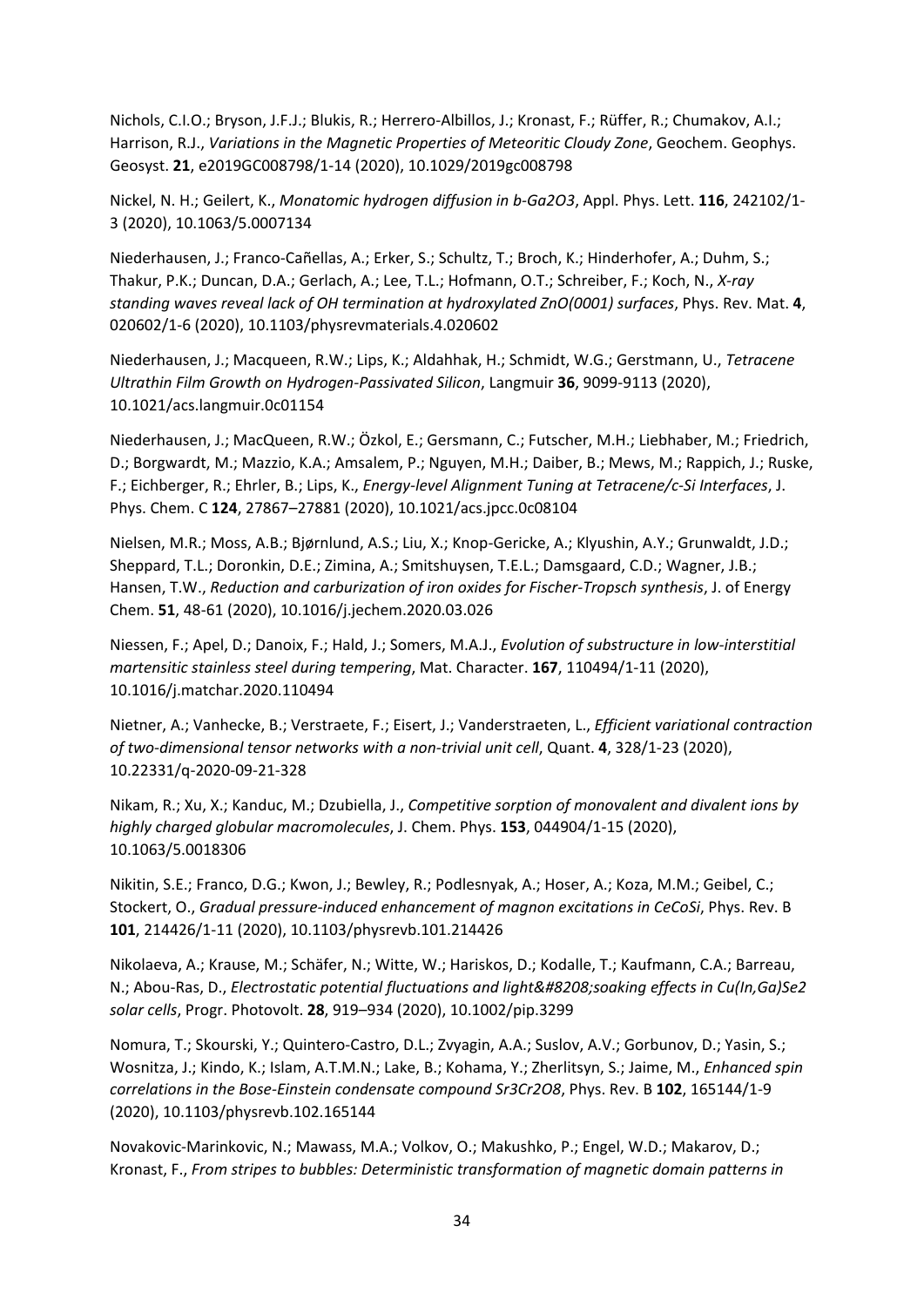*Co/Pt multilayers induced by laser helicity*, Phys. Rev. B **102**, 174412/1-8 (2020), 10.1103/physrevb.102.174412

Obata, K.; van de Krol, R.; Schwarze, M.; Schomäcker, R.; Abdi, F.F., *In-situ Observation of pH Change during Water Splitting in Neutral pH Conditions*, En. Envir. Science **13**, 5104-5116 (2020), 10.1039/D0EE01760D

Oksenberg, E.; Merdasa, A.; Houben, L.; Kaplan-Ashiri, I.; Rothman, A.; Scheblykin, I.G.; Unger, E. L.; Joselevich, E., *Large lattice distortions and size-dependent bandgap modulation in epitaxial halide perovskite nanowires*, Nat. Commun. **11**, 489/1-11 (2020), 10.1038/s41467-020-14365-2

Opitz, A.; Peter, C.; Wegner, B.; Matte, H.S.S.R.; Röttger, A.; Florian, T.; Xu, X.; Beyer, P.; Grubert, L.; Hecht, S.; Belova, V.; Hinderhofer, A.; Schreiber, F.; Kasper, C.; Pflaum, J.; Zhang, Y.; Barlow, S.; Marder, S.R.; Koch, N., *Ordered Donor-Acceptor Complex Formation and Electron Transfer in Codeposited Films of Structurally Dissimilar Molecules*, J. Phys. Chem. C **124**, 11023-11031 (2020), 10.1021/acs.jpcc.0c02465

Oponowicz, A.; Marciszko-Wiackowska, M.; Baczmanski, A.; Klaus, M.; Genzel, C.; Wronski, S.; Kollbek, K.; Wróbel, M., *Gradient of Residual Stress and Lattice Parameter in Mechanically Polished Tungsten Measured Using Classical X-rays and Synchrotron Radiation*, Metall. Mater. Trans. A **51**, 5945-5957 (2020), 10.1007/s11661-020-05967-y

Orendác, M.; Farkasovský, P.; Regeciová, L.; Gabáni, S.; Pristás, G.; Gazo, E.; Backai, J.; Diko, P.; Dukhnenko, A.; Shitsevalova, N.; Siemensmeyer, K.; Flachbart, K., *Tuning the magnetocaloric effect in the Lu-doped frustrated Shastry-Sutherland system TmB4*, Phys. Rev. B **102**, 174422/1-7 (2020), 10.1103/physrevb.102.174422

Orendác, M.; Farkasovský, P.; Regeciová, L.; Flachbart, K.; Gabáni, S.; Gao, E.; Pristás, G.; Dukhnenko, A.; Shitsevalova, N.; Siemensmeyer, K., *Microscopic Description of Rotating Magnetocaloric Effect in Frustrated Antiferromagnetic System TmB4*, Acta Phys. Pol. A **137**, 764-766 (2020), 10.12693/aphyspola.137.764

Özkol, E.; Procel, P.; Zhao, Y.; Mazzarella, L.; Medlin, R.; Sutta, P.; Isabella, O.; Zeman, M., *Effective Passivation of Black Silicon Surfaces via Plasma-Enhanced Chemical Vapor Deposition Grown Conformal Hydrogenated Amorphous Silicon Layer*, Phys. Status Solidi RRL **14**, 1900087/1-7 (2020), 10.1002/pssr.201900087

Pamidi, V.; Mohan Muralikrishna, G.; Bhogi, S.; Georgy, K.; Muduli, F.; García-Moreno, F.; Mukherjee, M., *Visualisation of stabilising particles at the gas-solid interface of metalfoams*, Mater. Lett. **278**, 128371/1-5 (2020), 10.1016/j.matlet.2020.128371

Panchenko, O.; Carmo, M.; Rasinski, M.; Arlt, T.; Manke, I.; Müller, M.; Lehnert, W., *Non-destructive in-operando investigation of catalyst layer degradation for water electrolyzers using synchrotron radiography*, Mat. Today En. **16**, 100394/1-9 (2020), 10.1016/j.mtener.2020.100394

Panchenko, U.; Arlt, T.; Manke, I.; Müller, M.; Stolten, D.; Lehnert, W., *Synchrotron Radiography for a Proton Exchange Membrane (PEM) Electrolyzer*, Fuel Cells **20**, 300-306 (2020), 10.1002/fuce.201900055

Panepinto, A.; Cornil, D.; Guttmann, P.; Bittencourt, C.; Cornil, J.; Snyders, R., *Fine Control of the Chemistry of Nitrogen Doping in TiO2: A Joint Experimental and Theoretical Study*, J. Phys. Chem. C **124**, 17401–17412 (2020), 10.1021/acs.jpcc.0c05003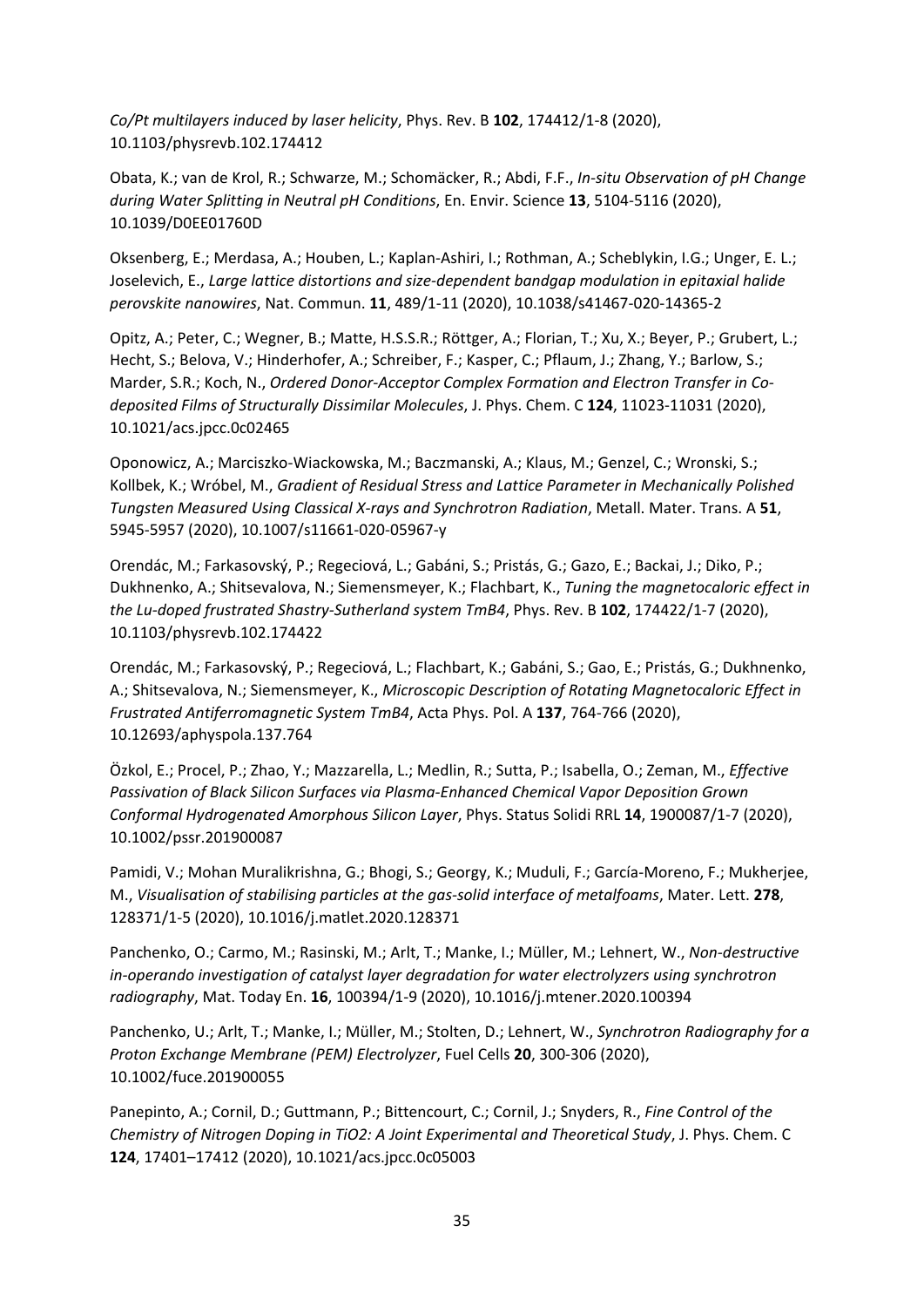Pareek, D.; Taskesen, T.; Márquez, J.A.; Stange, H.; Levcenco, S.; Simsek, I.; Nowak, D.; Pfeiffelmann, T.; Chen, W.; Stroth, C.; Sayed, M.H.; Mikolajczak, U.; Parisi, J.; Unold, T.; Mainz, R.; Gütay, L., *Reaction Pathway for Efficient Cu2ZnSnSe4 Solar Cells from Alloyed Cu-Sn Precursor via a Cu-Rich Selenization Stage*, Sol. RRL **4**, 2000124/1-8 (2020), 10.1002/solr.202000124

Parinova, E.V.; Pisliaruk, A.K.; Schleusener, A.; Koyuda, D.A.; Chumakov, R.G.; Lebedev, A.M.; Ovsyannikov, R.; Makarova, A.; Smirnov, D.; Sivakov, V.; Turishchev, S.Y., *Peculiarities of electronic structure and composition in ultrasound milled silicon nanowires*, Res. Phys. **19**, 103332/1-3 (2020), 10.1016/j.rinp.2020.103332

Parinova, E.V.; Marchenko, D.; Fedotov, A.K.; Koyuda, D.A.; Fedotova, Y.A.; Ovsyannikov, R.; Turishchev, S.Y., *Spectromicroscopic studies of porous silicon oxide on silicon using synchrotron radiation*, Kondens. sred. **22**, 89-96 (2020), 10.17308/kcmf.2020.22/2532

Pasanen, H.; Vivo, P.; Canil, L.; Hempel, H.; Unold, T.; Abate, A.; Tkachenko, N., *Monitoring Charge Carrier Diffusion across a Perovskite Film with Transient Absorption Spectroscopy*, J. Phys. Chem. Lett. **11**, 445-450 (2020), 10.1021/acs.jpclett.9b03427

Pavlov, A.A.; Nehrkorn, J.; Zubkevich, S.V.; Fedin, M.V.; Holldack, K.; Schnegg, A.; Novikov, V.V., *A Synergy and Struggle of EPR, Magnetometry and NMR: A Case Study of Magnetic Interaction Parameters in a Six-Coordinate Cobalt(II) Complex*, Inorg. Chem. **59**, 10746-10755 (2020), 10.1021/acs.inorgchem.0c01191

Pei, H.H.; Hilal, T.; Chen, Z.A.; Huang, Y.H.; Gao, Y.; Said, N.; Loll, B.; Rappsilber, J.; Belogurov, G.A.; Artsimovitch, I.; Wahl, M C., *The delta subunit and NTPase HelD institute a two-pronged mechanism for RNA polymerase recycling*, Nat. Commun. **11**, 14.01.6418 (2020), 10.1038/s41467-020-20159-3

Penã-Camargo, F.; Caprioglio, P.; Zu, F.; Gutierrez-Partida, E.; Wolff, C.M.; Brinkmann, K.; Albrecht, S.; Riedl, T.; Koch, N.; Neher, D.; Stolterfoht, M., *Halide Segregation versus Interfacial Recombination in Bromide-Rich Wide-Gap Perovskite Solar Cells*, ACS En. Lett. **5**, 2728-2736 (2020), 10.1021/acsenergylett.0c01104

Penc, B.; Baran, S.; Hoser, A.; Przewoznik, J.; Szytula, A., *Magnetic properties and magnetic structures of R2PdGe6 (R = Pr, Nd, Gd-Er) and R2PtGe6 (R = Tb, Ho, Er)*, J. Magn. Magn. Mater. **514**, 167152/1-10 (2020), 10.1016/j.jmmm.2020.167152

Pescara, B.; Mazzio, K.A., *Morphological and Surface-State Challenges in Ge Nanoparticle Applications*, Langmuir **36**, 11685-11701 (2020), 10.1021/acs.langmuir.0c01891

Peter, K.; Ji, L.; Masamitsu, A., *Longitudinal acceptance measurement at an electron storage ring*, Phys. Rev Accel. Beams **23**, 030701/1-8 (2020), 10.1103/PhysRevAccelBeams.23.030701

Petzoldt, A.G.; Goetz, T.W.B.; Driller, J.H.; Luetzkendorf, J.; Reddy-Alla, S.; Matkovic-Rachid, T.; Liu, S.; Knoche, E.; Mertel, S.; Ugorets, V.; Lehmann, M.; Ramesh, N.; Beuschel, C.B.; Kuropka, B.; Freund, C.; Stelzl, U.; Loll, B.; Liu, F.; Wahl, M.C.;, *RIM-binding protein couples synaptic vesicle recruitment to release sites*, J. of Cell Biol. **219**, e201902059/1-33 (2020), 10.1083/jcb.201902059

Pfrommer, J.; Steigert, A.; Göbel, C.; Lauermann, I.; Calvet, W.; Klenk, R.; Mikhailov, S.; Azarpira, A.; Lublow, M.; Selve, S.; Driess, M.; Schedel-Niedrig, T., *Novel, large area scalable polycrystalline Zn1 xCoxO films RF sputtered from a single mixed target for electrochemical water oxidation*, Int. J. Hydrogen Energ. **45**, 9380-9385 (2020), 10.1016/j.ijhydene.2020.01.216

Phung, N.; Félix, R.; Meggiolaro, D.; Al-Ashouri, A.; Sousa e Silva, G.; Hartmann, C.; Hidalgo, J.; Köbler, H.; Mosconi, E.; Lai, B.; Gunder, R.; Li, M.; Wang, K.-L.; Wang, Z.-K.; Nie, K.; Handick, E.; Wilks, R.G.;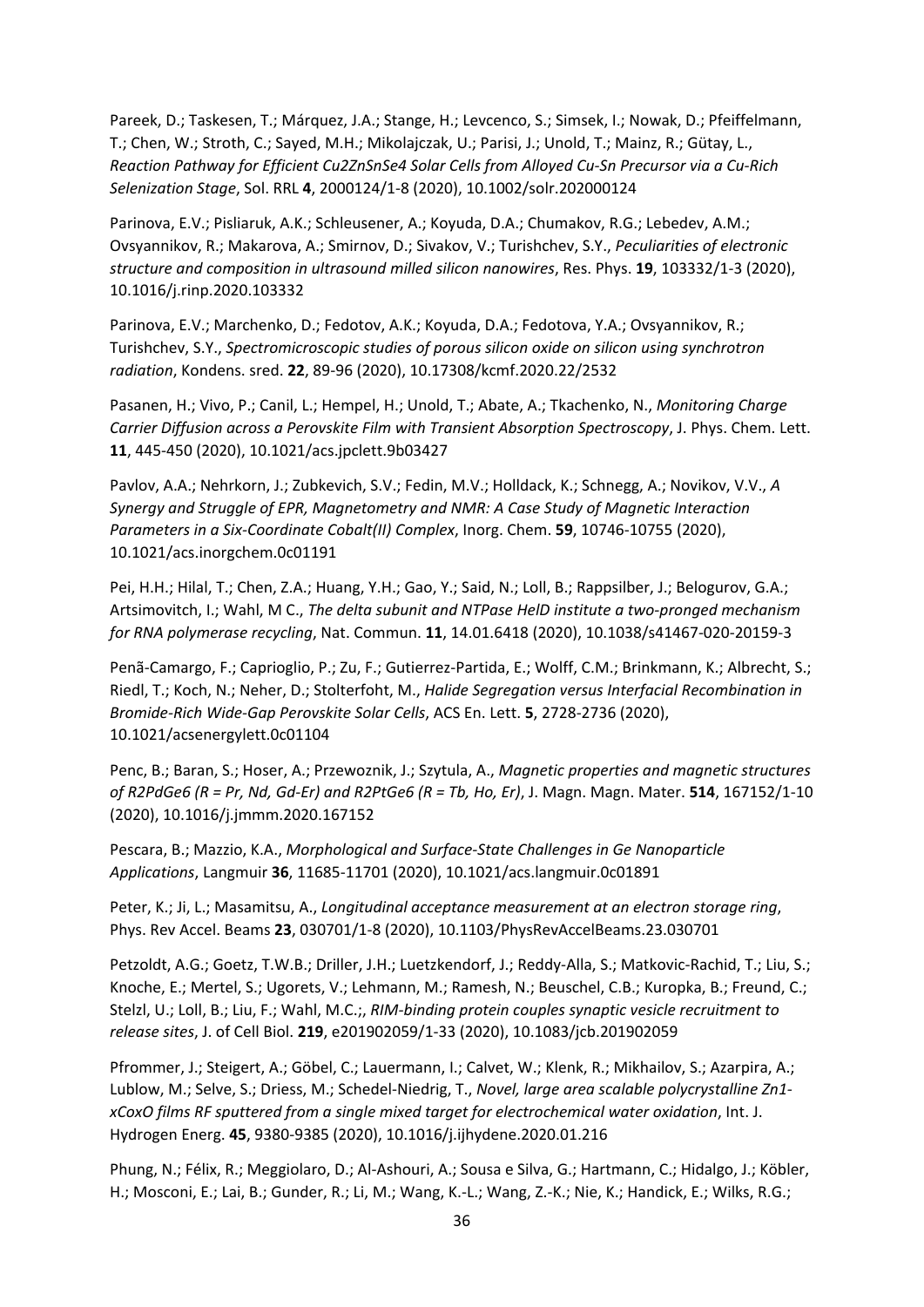Marquez, J.A.; Rech, B.; Unold, T.; Corr, *The doping mechanism of halide perovskite unveiled by alkaline earth metals*, J. Am. Chem. Soc. **142**, 2364-2374 (2020), 10.1021/jacs.9b11637

Phung, N.; Al-Ashouri, A.; Meloni, S.; Mattoni, A.; Albrecht, S.; Unger, E.L.; Merdasa, A.; Abate, A., *The Role of Grain Boundaries on Ionic Defect Migration in Metal Halide Perovskites*, Adv. Energy Mat. **10**, 1903735/1-10 (2020), 10.1002/aenm.201903735

Pohlmann, T.; Kuschel, T.; Rodewald, J.; Thien, J.; Ruwisch, K.; Bertram, F.; Weschke, E.; Shafer, P.; Wollschläger, J.; Küpper, K., *Cation- and lattice-site-selective magnetic depth profiles of ultrathin Fe3O4(001) films*, Phys. Rev. B **102**, 220411(R)/1-6 (2020), 10.1103/physrevb.102.220411

Polushkin, N.I.; Kravtsov, E.A.; Vdovichev, S.N.; Tatarskiy, D.A.; Drozdov, M.N.; Weschke, E.; Fraerman, A.A., *Thermomagnetic switching in strong/weak/strong ferromagnet stack detected with resonant X-ray magnetic reflectometry*, J. Magn. Magn. Mater. **497**, 165930/1-4 (2020), 10.1016/j.jmmm.2019.165930

Portnichenko, P.Y.; Akbari, A.; Nikitin, S. E.; Cameron, A. S.; Dukhnenko, A. V.; Filipov, V. B.; Shitsevalova, N. Yu.; Cermák, P.; Radelytskyi, I.; Schneidewind, A.; Ollivier, J.; Podlesnyak, A.; Huesges, Z.; Xu, J.; Ivanov, A.; Sidis, Y.; Petit, S.; Mig, *Field-Angle-Resolved Magnetic Excitations as a Probe of Hidden-Order Symmetry in CeB6*, Phys. Rev. X **10**, 021010/1-19 (2020), 10.1103/PhysRevX.10.021010

Pramanik, P.; Joshi, D.C.; Reehuis, M.; Hoser, A.; Hoffmann, J.U.; Manna, R.S.; Sarkar, T.; Thota, S., *Neutron diffraction evidence for local spin canting, weak Jahn-Teller distortion, and magnetic compensation in Ti1-xMnxCo2O4 spinel*, J. Phys.: Condens. Matter **32**, 245803/1-17 (2020), 10.1088/1361-648x/ab71a6

Prashanthan, K.; Naydenov, B.; Lips, K.; Unger, E.; MacQueen, R.W., *Interdependence of photon upconversion performance and antisolvent processing in thin-film halide perovskite-sensitized triplettriplet annihilators*, J. Chem. Phys. **153**, 164711/1-9 (2020), 10.1063/5.0026564

Probst, J.; Braig, C.; Langlotz, E.; Rahneberg, I.; Kühnel, M.; Zeschke, T.; Siewert, F.; Krist, T.; Erko, A., *Conception of diffractive wavefront correction for XUV and soft x-ray spectroscopy*, Appl. Optics **59**, 2580-2590 (2020), 10.1364/ao.384782

Prokes, K.; Fabelo, O.; Süllow, S.; Lee, J.; Mydosh, J.A., *High temperature tetragonal crystal structure of UPt2Si2*, Z. Kristallogr. **235**, 175-181 (2020), 10.1515/zkri-2020-0018

Pudell, J.E.; Mattern, M.; Hehn, M.; Malinowski, G.; Herzog, M.; Bargheer, M., *Heat Transport without Heating? - An Ultrafast X-Ray Perspective into a Metal Heterostructure*, Adv. Funct. Mater. **30**, 2004555/1-8 (2020), 10.1002/adfm.202004555

Putz, B.; Wurster, S.; Edwards, T.E.J.; Völker, B.; Milassin, G.; Többens, D.M.; Semprimschnig, C.O.A.; Cordill, M.J., *Mechanical and optical degradation of flexible optical solar reflectors during simulated low earth orbit thermal cycling*, Acta Astron. **175**, 277-289 (2020), 10.1016/j.actaastro.2020.05.032

Qiao, L.; Zizak, I.; Zaslansky, P.; Ma, Y., *The Crystallization Process of Vaterite Microdisc Mesocrystals via Proto-Vaterite Amorphous Calcium Carbonate Characterized by Cryo-X-ray Absorption Spectroscopy*, Cryst. **10**, 750/1-12 (2020), 10.3390/cryst10090750

Rabchinskii, M.K.; Ryzhkov, S.A.; Kirilenko, D.A.; Ulin, N.V.; Baidakova, M.V.; Shnitov, V.V.; Pavlov, S.I.; Chumakov, R.G.; Stolyarova, D.Y.; Besedina, N.A.; Shvidchenko, A.V.; Potorochin, D.V.; Roth, F.; Smirnov, D.A.; Gudkov, M.V.; Brzhezinskaya, M.; L, *From graphene oxide towards aminated*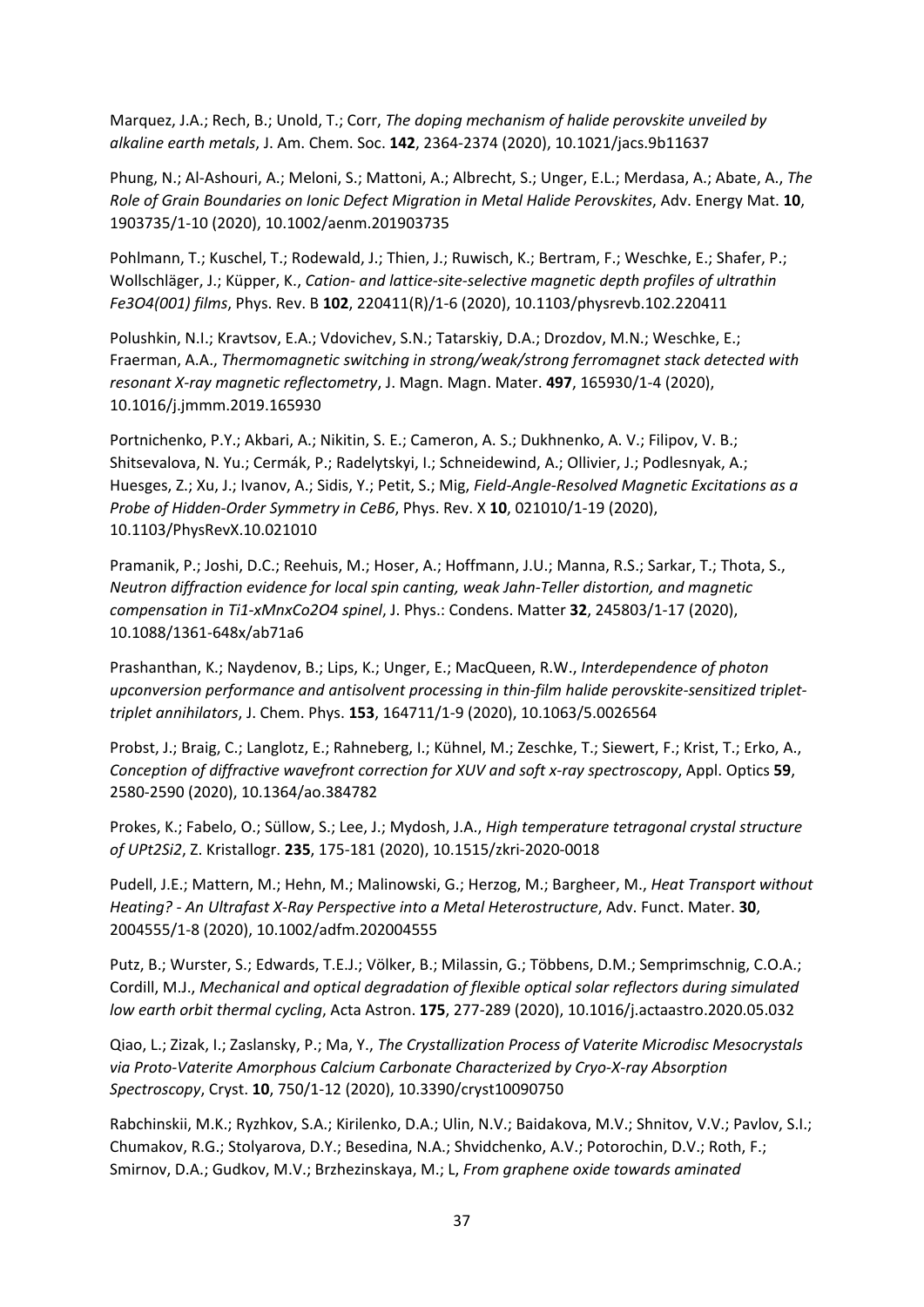*graphene: facile synthesis, its structure and electronic properties*, Sci. Rep. **10**, 12.01.6902 (2020), 10.1038/s41598-020-63935-3

Rabchinskii, M.K.; Ryzhkov, S.A.; Gudkov, M.V.; Baidakova, M.V.; Saveliev, S.D.; Pavlov, S.I.; Shnitov, V.V.; Kirilenko, D.A.; Stolyarova, D.Yu.; Lebedev, A.M.; Chumakov, R.; Brzhezinskaya, M.; Shiyanova, K.A.; Makarova, A.; Pavlov, S.V.; Kislenko, V.A.;, *Unraveling the GO nitrogen doping during the Hummers oxidation, conversion and effect of nitrogen species on the electrical conductivity after thermal annealing*, 2D Mat. **7**, 045001/1-14 (2020), 10.1088/2053-1583/ab9695

Raju, R.R.; Liebig, F.; Klemke, B.; Koetz, J., *Ultralight magnetic aerogels from Janus emulsions*, RSC Adv. **10**, 7492-7499 (2020), 10.1039/c9ra10247g

Ramadan, A.J.; Ralaiarisoa, M.; Zu, F.; Rochford, L.A.; Wenger, B.; Koch, N.; Snaith, H.J., *Revealing the Stoichiometric Tolerance of Lead Trihalide Perovskite Thin Films*, Chem. Mater. **32**, 114-120 (2020), 10.1021/acs.chemmater.9b02639

Ramasubramanian, L.; Kákay, A.; Fowley, C.; Yildirim, O.; Matthes, P.; Sorokin, S.; Titova, A.; Hilliard, D.; Böttger, R.; Hübner, R.; Gemming, S.; Schulz, S.E.; Kronast, F.; Makarov, D.; Fassbender, J.; Deac, A., *Tunable Magnetic Vortex Dynamics in Ion-Implanted Permalloy Disks*, ACS Appl. Mat. Interfaces **12**, 27812-27818 (2020), 10.1021/acsami.0c08024

Rams, M.; Jochim, A.; Böhme, M.; Lohmiller, T.; Ceglarska, M.; Rams, M.M.; Schnegg, A.; Plass, W.; Näther, C., *Single-Chain Magnet Based on Cobalt(II) Thiocyanate as XXZ Spin Chain*, Chem. - a Eur. J. **26**, 2837-2851 (2020), 10.1002/chem.201903924

Rams, M.; Jochim, A.; Böhme, M.; Lohmiller, T.; Ceglarska, M.; Rams, M.M.; Schnegg, A.; Plass, W.; Näther, C., *Cover: Single-Chain Magnet Based on Cobalt(II) Thiocyanate as XXZ Spin Chain*, Chem. - a Eur. J. **26**, Coverpicture 2765 (2020), 10.1002/chem.202000371

Raoufi, M.; Hörmann, U.; Ligorio, G.; Hildebrandt, J.; Pätzel, M.; Schultz, T.; Perdigon, L.; Koch, N.; List-Kratochvil, E.; Hecht, S.; Neher, D., *Simultaneous Effect of Ultraviolet Radiation and Surface Modification on the Work Function and Hole Injection Properties of ZnO Thin Films*, Phys. Status Solidi A **217**, 1900876/1-6 (2020), 10.1002/pssa.201900876

Rappich, J.; Lang, F.; Brus, V.V.; Shargaieva, O.; Dittrich, T.; Nickel, N.H., *Light-induced defect generation in CH3NH3PbI3 thin films and single crystals*, Sol. RRL **4**, 1900216/1-6 (2020), 10.1002/solr.201900216

Regue, M.; Ahmet, I.Y.; Bassi, P.S.; Johnson, A.L.; Fiechter, S.; van de Krol, R.; Abdi, F.F.; Eslava, S., *Zn-Doped Fe2TiO5 Pseudobrookite-Based Photoanodes Grown by Aerosol-Assisted Chemical Vapor Deposition*, ACS Appl. En. Mat. **3**, 12066–12077 (2020), 10.1021/acsaem.0c02190

Rehermann, C.; Merdasa, A.; Suchan, K.; Schröder, V.; Mathies, F.; Unger, E.L., *Origin of Ionic Inhomogeneity in MAPb(IxBr1–x)3 Perovskite Thin Films Revealed by In-Situ Spectroscopy during Spin Coating and Annealing*, ACS Appl. Mat. Interfaces **12**, 30343-30352 (2020), 10.1021/acsami.0c05894

Reike, H.-P.; Alexeev, V.; Gröhn, C.; Arlt, T.; Manke, I., *First extinct species of the genus Holoparamecus (Coleoptera: Merophysiidae: Holoparamecinae) from Eocene amber deposits*, Studies Rep. **16**, 241-255 (2020),

Renfrew, S.E.; Starr, D.E.; Strasser, P., *Electrochemical Approaches toward CO2 Capture and Concentration*, ACS Catal. **10**, 13058-13074 (2020), 10.1021/acscatal.0c03639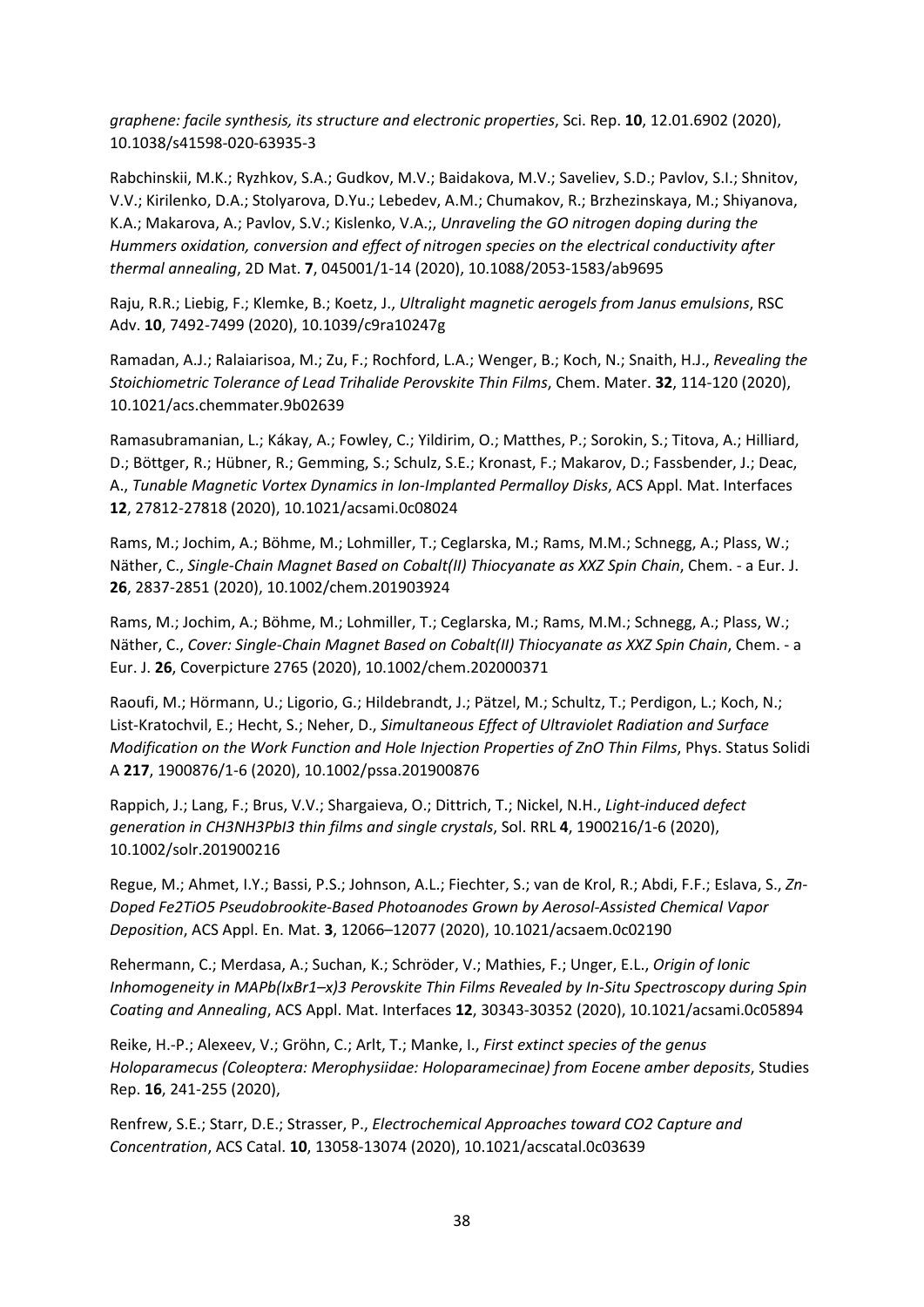Revoju, S.; Matuhina, A.; Canil, L.; Salonen, H.; Hiltunen, A.; Abate, A.; Vivo, P., *Structure-induced optoelectronic properties of phenothiazine-based materials*, J. Mater. Chem. C **8**, 15486-15506 (2020), 10.1039/d0tc03421e

Rhim, S.Y.; Ligorio, G.; Hermerschmidt, F.; Hildebrandt, J.; Pätzel, M.; Hecht, S.; List-Kratochvil, E.J.W., *Using Active Surface Plasmons in a Multibit Optical Storage Device to Emulate Long-Term Synaptic Plasticity*, Phys. Status Solidi A **217**, 2000354/1-5 (2020), 10.1002/pssa.202000354

Riechardt, A.I.; Stroux, A.; Seibel, I.; Heufelder, J.; Zeitz, O.; Böhmer, D.; Joussen, A. M.; Gollrad, J., *Side effects of proton beam therapy of choroidal melanoma in dependence of the dose to the optic disc and the irradiated lengh of the optic nerve*, Gr. Arch. for Cl. and Exp. Opht. **258**, 2523-2533 (2020), 10.1007/s00417-020-04780-y

Ries, L.K.; Liess, A.K.L.; Feiler, C.G.; Spratt, D.E.; Lowe, E.D.; Lorenz, S., *Crystal structure of the catalytic C-lobe of the HECT-type ubiquitin ligase E6AP*, Prot. Sc. **29**, 1550-1554 (2020), 10.1002/pro.3832

Risse, S.; Juhl, A.; Mascotto, S.; Arlt, T.; Markoetter, H.; Hilger, A.; Manke, I.; Froeba, M., *Detailed and Direct Observation of Sulfur Crystal Evolution During Operando Analysis of a Li-S Cell with Synchrotron Imaging*, J. Phys. Chem. Lett. **11**, 5674–5679 (2020), 10.1021/acs.jpclett.0c01284

Ritzer, M.; Schönherr, S.; Schöppe, P.; Wisniewski, W.; Giraldo, S.; Gurieva, G.; Johannes, A.; Plass, C.; Ritter, K.; Martínez-Criado, G.; Schorr, S.; Saucedo, E.; Ronning, C.; Schnohr, C., *On the Germanium Incorporation in Cu2ZnSnSe4 Kesterite Solar Cells Boosting Their Efficiency*, ACS Appl. En. Mat. **3**, 558- 564 (2020), 10.1021/acsaem.9b01784

Ritzer, M.; Schönherr, S.; Schöppe, P.; Larramona, G.; Choné, C.; Gurieva, G.; Johannes, A.; Ritter, K.; Martínez-Criado, G.; Schorr, S.; Ronning, C.; Schnohr, C.S., *Interplay of Performance-Limiting Nanoscale Features in Cu2ZnSn(S,Se)4 Solar Cells*, Phys. Status Solidi A **217**, 2000456/1-9 (2020), 10.1002/pssa.202000456

Romanyuk, O.; Supplie, O.; Paszuk, A.; Stoeckmann, J.P.; Wilks, R.G.; Bombsch, J.; Hartmann, C.; Garcia-Diez, R.; Ueda, S.; Bartos, I.; Gordeev, I.; Houdkova, J.; Kleinschmidt, P.; Bär, M.; Jiricek, P.; Hannappel, T., *Hard X-ray photoelectron spectroscopy study of core level shifts at buried GaP/Si(001) interfaces*, Surf. Interf. Anal. **52**, 933-938 (2020), 10.1002/sia.6829

Ronneburg, A.; Osenberg, M.; Dong, K.; Hilger, A.; Härk, E.; Silvi, L.; Manke, I.; Ballauff, M.; Risse, S., *Morphological evolution of a single crystal silicon battery electrode during lithiation and delithiation: An operando phase-contrast imaging study*, En. Stor. Mat. **32**, 377-385 (2020), 10.1016/j.ensm.2020.06.007

Röseler, A.; Schade, U., *Polarizing interferometer for the unambiguous determination of the ellipsometric parameters*, Appl. Optics **59**, 6619-6624 (2020), 10.1364/AO.392538

Rosenzweig, P.; Karakachian, H.; Marchenko, D.; Küster, K.; Starke, U., *Overdoping Graphene Beyond the van Hove Singularity*, Phys. Rev. Lett. **125**, 176403/1-6 (2020), 10.1103/physrevlett.125.176403

Roshchupkin, D.; Ortega, L.; Vadilonga, S.; Zizak, I.; Emelin, E.; Plotitcyna, O.; Thiaudiere, D.; Leitenberger, W.; Formoso, V.; Fettar, F., *X-ray diffraction on La3Ga5SiO14 crystal modulated by SAW near the K absorption edge of Ga*, Appl. Phys. Lett. **116**, 174101/1-4 (2020), 10.1063/5.0002388

Roshchupkin, D.; Emelin, E.; Plotitcyna, O.; Rashid, F.; Irzhak, D.; Karandashev, V.; Orlova, T.; Targonskaya, N.; Sakharov, S.; Mololkin, A.; Redkin, B.; Fritze, H.; Suhak, Y.; Kovalev, D.; Vadilonga, S.; Ortega, L.; Leitenberger, W., *Single crystals of ferroelectric lithium niobate-tantalate LiNb1-xTaxO3*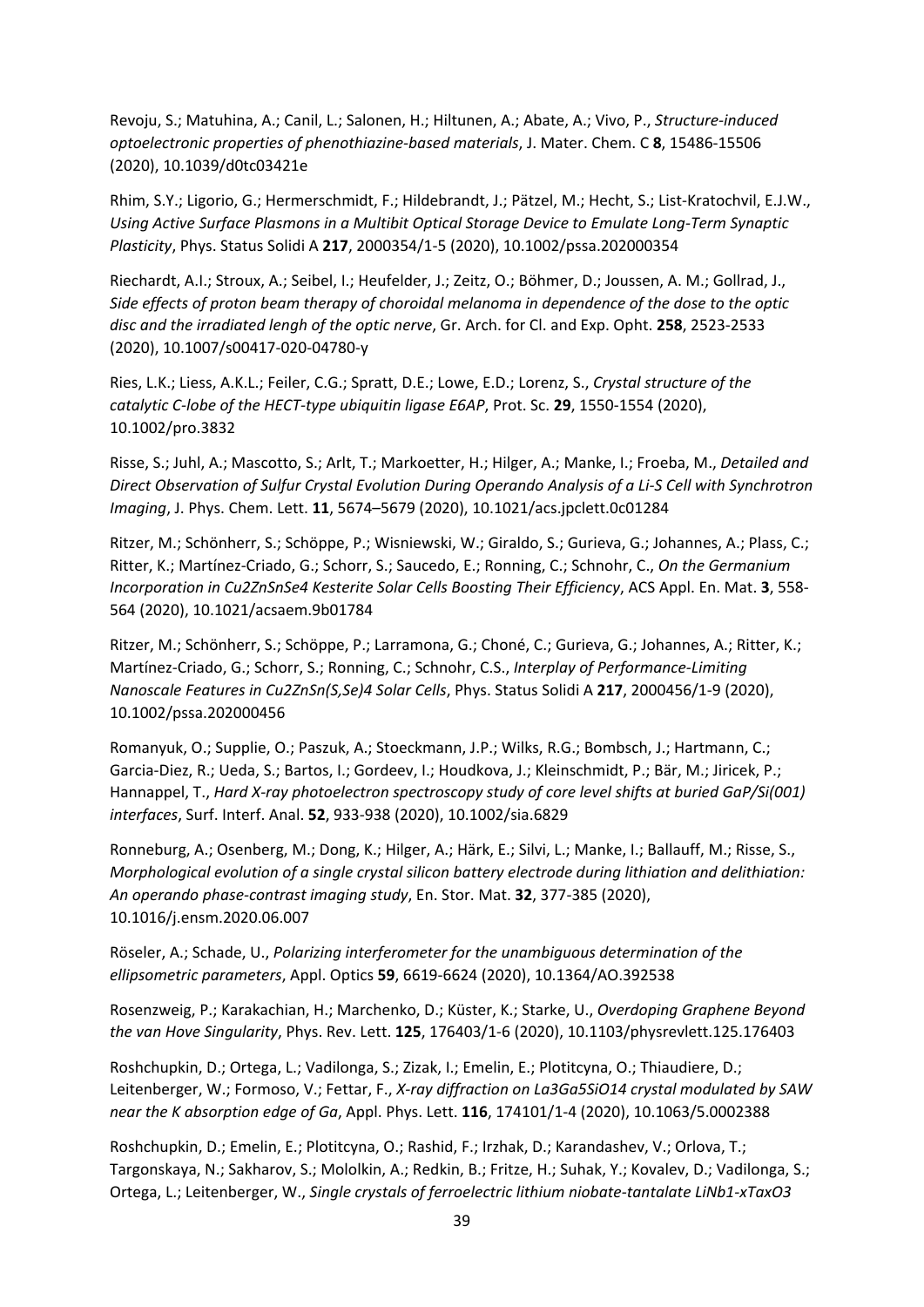*solid solutions for high-temperature sensor and actuator applications*, Acta Crystallogr. B **76**, 1071- 1076 (2020), 10.1107/s2052520620014390

Ross, A.; Lebrun, R.; Gomonay, O.; Grave, D.A.; Kay, A.; Baldrati, L.; Becker, S.; Qaiumzadeh, A.; Ulloa, C.; Jakob, G.; Kronast, F.; Sinova, J.; Duine, R.; Brataas, A.; Rothschild, A.; Kläui, M., *Propagation Length of Antiferromagnetic Magnons Governed by Domain Configurations*, Nano Lett. **20**, 306-313 (2020), 10.1021/acs.nanolett.9b03837

Ross, A.; Lebrun, R.; Ulloa, C.; Grave, D.A.; Kay, A.; Baldrati, L.; Kronast, F.; Valencia, S.; Rothschild, A.; Kläui, M., *Structural sensitivity of the spin Hall magnetoresistance in antiferromagnetic thin films*, Phys. Rev. B **102**, 094415/1-6 (2020), 10.1103/PhysRevB.102.094415

Roß, M.; Gil-Escrig, L.; Al-Ashouri, A.; Tockhorn, P.; Jost, M.; Rech, B.; Albrecht, S., *Co-Evaporated p-in Perovskite Solar Cells beyond 20% Efficiency: Impact of Substrate Temperature and Hole-Transport Layer*, ACS Appl. Mat. Interfaces **12**, 39261-39272 (2020), 10.1021/acsami.0c10898

Ruiz-Perona, A.; Sánchez, Y.; Guc, M.; Khelifi, S.; Kodalle, T.; Placidi, M.; Merino, J.M.; León, M.; Caballero, R., *Effect of Na and the back contact on Cu2Zn(Sn,Ge)Se4 thin-film solar cells: Towards semi-transparent solar cells*, Sol. Energy **206**, 555-563 (2020), 10.1016/j.solener.2020.06.044

Rybkin, A.G.; Rybkina, A.A.; Tarasov, A.V.; Pudikov, D.A.; Klimovskikh, I.I.; Vilkov, O.Yu.; Petukhov, A E.; Usachov, D Yu.; Estyunin, D A.; Voroshnin, V.Yu.; Varykhalov, A.; Di Santo, G.; Petaccia, L.; Schwier, E.F.; Shimada, K.; Kimura, A.; Shikin, A.M., *A new approach for synthesis of epitaxial nano-thin Pt5Gd alloy via intercalation underneath a graphene*, Appl. Surf. Sci. **526**, 146687/1-8 (2020), 10.1016/j.apsusc.2020.146687

Sajedi, M.; Krivenkov, M.; Marchenko, D.; Varykhalov, A.; Sánchez-Barriga, J.; Rienks, E.D.L.; Rader, O., *Absence of a giant Rashba effect in the valence band of lead halide perovskites*, Phys. Rev. B **102**, 081116(R)/1-6 (2020), 10.1103/physrevb.102.081116

Salis, E.; Gerber, A.; Andreasen, J.W.; Gevorgyan, S.A.; Betts, T.; Mihaylov, B.; Gottschalg, R.; Kodolbas, A.O.; Yilmaz, O.; Leidl, R.; Rennhofer, M.; Zamini, S.; Acciarri, M.; Binetti, S.; Lotter, E.; Bakker, K.; Kroon, J.; Soppe, W.; Razongles, G.; Mer, *A European proficiency test on thin-film tandem photovoltaic devices*, Progr. Photovolt. **28**, 1258-1276 (2020), 10.1002/pip.3322

Salvemini, F.; Grazzi, F.; Kardjilov, N.; Manke, I.; Scherillo, A.; Roselli, M.G.; Zoppi, M., *Non-invasive characterization of ancient Indonesian Kris through neutron methods*, EPJ Plus **135**, 402/1-25 (2020), 10.1140/epjp/s13360-020-00452-2

Samothrakitis, S.; Raventós, M.; Capek, J.; Larsen, C.B.; Grünzweig, C.; Tovar, M.; Garcia-Gonzalez, M.; Kopecek, J.; Schmidt, S.; Strobl, M., *Grain morphology reconstruction of crystalline materials from Laue three-dimensional neutron diffraction tomography*, Sci. Rep. **10**, 07.01.3724 (2020), 10.1038/s41598-020-60330-w

Samothrakitis, S.; Larsen, C.B.; Woracek, R.; Heller, L.; Kopecek, J.; Gerstein, G.; Maier, H.J.; Rames, M.; Tovar, M.; Sittner, P.; Schmidt, S.; Strobl, M., *A multiscale study of hot-extruded CoNiGa ferromagnetic shape-memory alloys*, Mater. Design **196**, 109118/1-10 (2020), 10.1016/j.matdes.2020.109118

Saveleva, V.A.; Wang, L.; Kasian, O.; Batuk, M.; Hadermann, J.; Gallet, J.J.; Bournel, F.; Alonso-Vante, N.; Ozouf, G.; Beauger, C.; Mayrhofer, K.J.J.; Cherevko, S.; Gago, A.S.; Friedrich, K.A.; Zafeiratos, S.; Savinova, E.R., *Insight into the Mechanisms of High Activity and Stability of Iridium Supported on*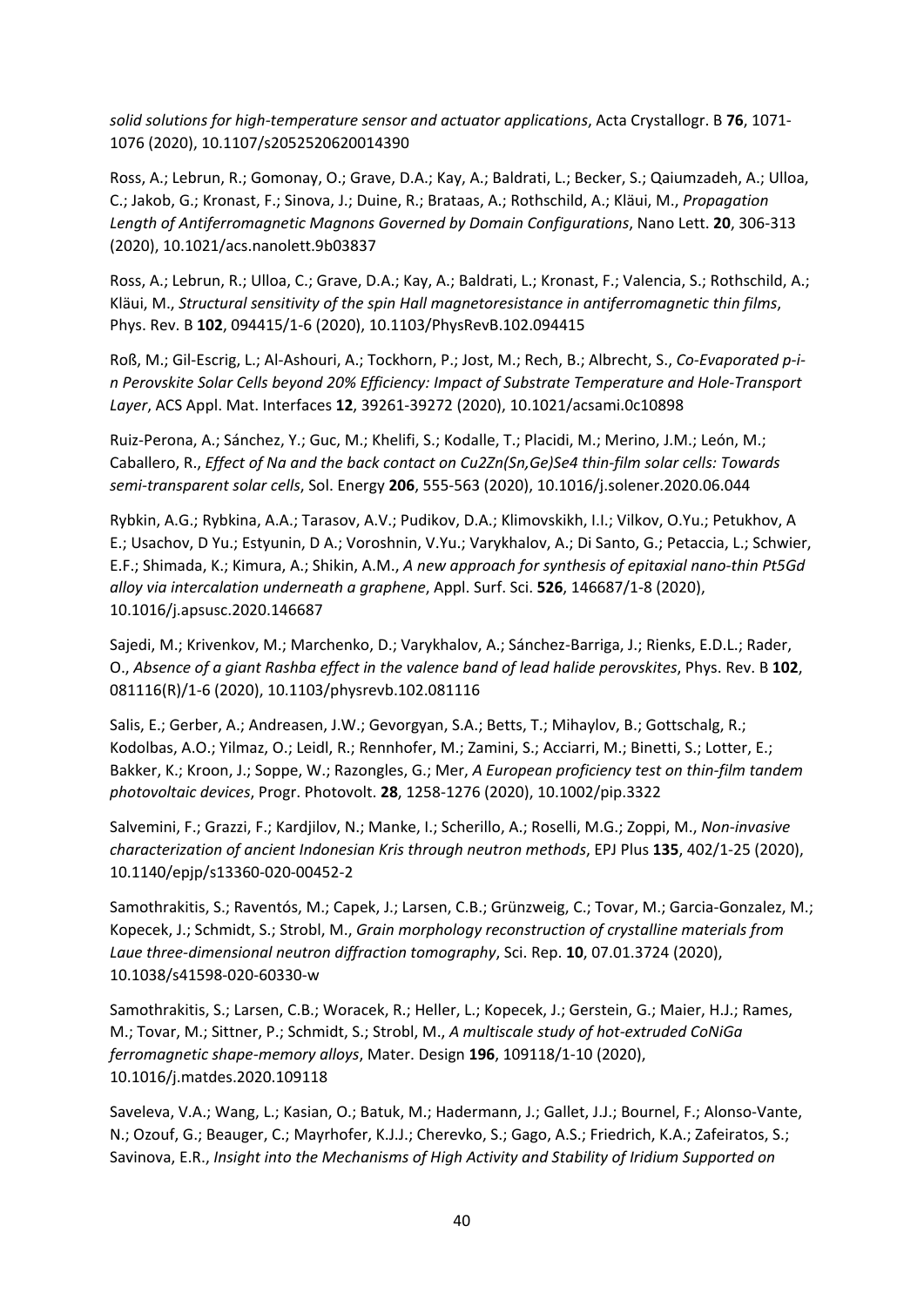*Antimony-Doped Tin Oxide Aerogel for Anodes of Proton Exchange Membrane Water Electrolyzers*, ACS Catal. **10**, 2508-2516 (2020), 10.1021/acscatal.9b04449

Sayre, L.; Lang, F.; Bundesmann, J.; Denker, A.; Pearce, P.; Johnson, A.; Hirst, L., *Ultra-thin Singlejunction GaAs Solar Cells for Extreme Space Environments*, **0**, 1621-1625 (2020), 10.1109/pvsc45281.2020.9300596

Schade, U.; Cao, D.; Puskar, L.; Ritter, E.; Beckmann, J., *Removal of Etalon Features in the Farinfrared/THz Transmittance Spectra of Thin Polymer Films*, Appl. Spect. **74**, 1530-1539 (2020), 10.1177/0003702820922295

Schäfer, S.; Stange, H.; Márquez, J.A.; Genzel, C.; Mainz, R., *Stress Formation During In-Ga Interdiffusion in Thin-Film CuIn1-xGaxSe2 Absorber Layers Leads to Stable Ga Gradients*, Phys. Rev. Appl. **14**, 024063/1-17 (2020), 10.1103/physrevapplied.14.024063

Scherb, T.; Fantin, A.; Checchia, S.; Stephan-Scherb, C.; Escolastico, S.; Franz, A.; Seeger, J.; Meulenberg, W.A.; d'Acapito, F.; Serra, J.M., *Unravelling the crystal structure of Nd5.8WO12-delta and Nd5.7W0.75Mo0.25O12-delta mixed ionic electronic conductors*, J. Appl. Crystallogr. **53**, 1471- 1483 (2020), 10.1107/S1600576720012698

Scheuer, J.; Naydenov, B., *Dynamic nuclear polarization (DNP) in diamond*, , Volume 103, p. 316 (277-293) (2020), 10.1016/bs.semsem.2020.03.009

Schierle, E., *A promising birthplace for skyrmions*, Nat. Mat. **19**, 369-370 (2020), 10.1038/s41563-020- 0642-7

Schlegel, M.C.; Grzimek, V.; Guenther, G.; Svetogorov, R.; Veziri, C.M.; Kapsi, M.; Karanikolos, G.N.; Prokhnenko, O.; Bewley, R.; Russina, M., *Explaining water adsorption in one-dimensional channels in AlPO4-5 on molecular scale*, Microporous Mesoporous Mater. **304**, 109201/1-8 (2020), 10.1016/j.micromeso.2018.11.025

Schmidt, N.Y.; Mondal, R.; Donges, A.; Hintermayr, J.; Luo, C.; Ryll, H.; Radu, F.; Szunyogh, L.; Nowak, U.; Albrecht, M., *L1(0)-ordered (Fe100-xCrx)Pt thin films: Phase formation, morphology, and spin structure*, Phys. Rev. B **102**, 214436/1-10 (2020), 10.1103/physrevb.102.214436

Schmising, C.K.; Willems, F.; Sharma, S.; Yao, K.; Borchert, M.; Hennecke, M.; Schick, D.; Radu, I.; Strüber, C.; Engel, D.W.; Shokeen, V.; Buck, J.; Bagschik, K.; Viefhaus, J.; Hartmann, G.; Manschwetus, B.; Grunewald, S.; Düsterer, S.; Jal, E.; Vodungbo, *Element-Specific Magnetization Dynamics of Complex Magnetic Systems Probed by Ultrafast Magneto-Optical Spectroscopy*, App. Sci. **10**, 15.01.7580 (2020), 10.3390/app10217580

Schmitt, S.; Schwarzburg, K.; Sarau, G.; Christiansen, S.; Wiesner, S.; Dubourdieu, C., *All-silicon polarized light source based on electrically excited whispering gallery modes in inversely tapered photonic resonators*, APL Mater. **8**, 061110/1-8 (2020), 10.1063/5.0007759

Schmitz, D.; Schmitz-Antoniak, C.; Radu, F.; Ryll, H.; Luo, C.; Bhandary, S.; Biermann, S.; Siemensmeyer, K.; Wende, H.; Ivanov, S.; Eriksson, O., *Soft X-Ray Magnetic Circular Dichroism of Vanadium in the Metal-Insulator Two-Phase Region of Paramagnetic V2O3 Doped with 1.1% Chromium*, Phys. Status Solidi B **257**, 1900456/1-7 (2020), 10.1002/pssb.201900456

Schmitz-Antoniak, C.; Izarova, N.V.; Stuckart, M.; Smekhova, A.; Schmitz, D.; Shams, S.F.; Siemensmeyer, K.; Giesen, M.; Kögerler, P., *Sensing alterations of the local environment of 3d, 4d, and 4f central ions in polyoxopalladates with soft X-ray magnetic dichroisms*, J. Magn. Magn. Mater. **514**, 167063/1-9 (2020), 10.1016/j.jmmm.2020.167063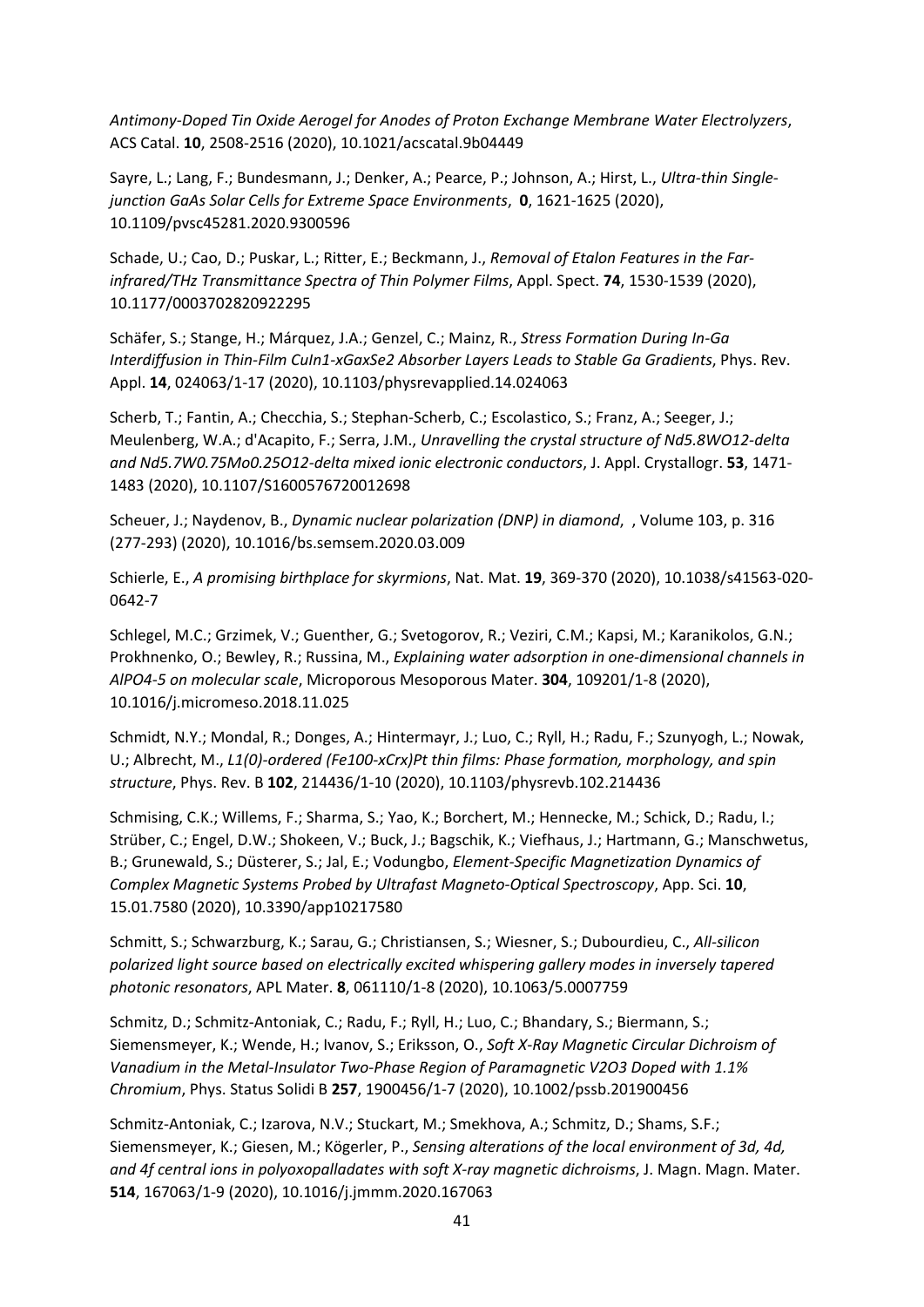Schneider, L.; Wehmeier, J.; Wiedwald, U.; Rodewald, J.; Galakhov, V.R.; Udintseva, M.S.; Mesilov, V.; Radu, F.; Luo, C.; Klare, J.P.; Steinhoff, H.J.; Haase, M.; Kuepper, K., *Magnetic and Electronic Properties of Highly Mn-Doped beta-NaGdF4 and beta-NaEuF4 Nanoparticles with a Narrow Size Distribution*, J. Phys. Chem. C **124**, 18194-18202 (2020), 10.1021/acs.jpcc.0c04639

Schneider, M.; Pfau, B.; Günther, C.M.; Von Korff Schmising, C.; Weder, D.; Geilhufe, J.; Perron, J.; Capotondi, F.; Pedersoli, E.; Manfredda, M.; Hennecke, M.; Vodungbo, B.; Lüning, J.; Eisebitt, S., *Ultrafast Demagnetization Dominates Fluence Dependence of Magnetic Scattering at Co M Edges*, Phys. Rev. Lett. **125**, 127201/1-5 (2020), 10.1103/physrevlett.125.127201

Schubnell, J.; Pontner, P.; Wimpory, R.; Farajian, M.; Schulze, V., *The influence of work hardening and residual stresses on the fatigue behavior of high frequency mechanical impact treated surface layers*, Int. J. of Fatigue **134**, 105450/1-14 (2020), 10.1016/j.ijfatigue.2019.105450

Schubnell, J.; Carl, E.; Farajian, M.; Gkatzogiannis, S.; Knödel, P.; Ummenhofer, T.; Wimpory, R.C.; Eslami, H., *Residual stress relaxation in HFMI-treated fillet welds after single overload peaks*, Weld. World **64**, 1107–1117 (2020), 10.1007/s40194-020-00902-6

Schultz, C.; Fenske, M.; Dagar, J.; Zeiser, A.; Bartelt, A.; Schlatmann, R.; Unger, E.; Stegemann, B., *Ablation mechanisms of nanosecond and picosecond laser scribing for metal halide perovskite module interconnection – An experimental and numerical analysis*, Sol. Energy **198**, 410-418 (2020), 10.1016/j.solener.2020.01.074

Schultz, T.; Kneiß, M.; Storm, P.; Splith, D.; Von Wenckstern, H.; Grundmann, M.; Koch, N., *Band Offsets at kappa-([Al,In](x)Ga1-x)(2)O3/MgO Interfaces*, ACS Appl. Mat. Interfaces **12**, 8879-8885 (2020), 10.1021/acsami.9b21128

Schulz, C.; Lieutenant, K.; Xiao, J.; Hofmann, T.; Wong, D.; Habicht, K., *Characterization of the soft Xray spectrometer PEAXIS at BESSY II*, J. Synchrot. Radiat. **27**, 238-249 (2020), 10.1107/S1600577519014887

Schwarzmüller, S.; Hoelzel, M.; Fritsch, K.; Evenson, Z.; Habicht, K.; Oeckler, O., *Lithium atom mobility in lithium germanium antimony tellurides elucidated by neutron diffraction and quasielastic neutron scattering*, J. Alloy. Compd. **827**, 154346/1-8 (2020), 10.1016/j.jallcom.2020.154346

Schweinar, K.; Beeg, S.; Hartwig, C.; Rajamathi, C.R.; Kasian, O.; Piccinin, S.; Prieto, M.J.; Tanase, L.C.; Gottlob, D.M.; Schmidt, T.; Raabe, D.; Schlögl, R.; Gault, G.; Jones, T.E.; Greiner, M.T., *Formation of a 2D Meta-stable Oxide by Differential Oxidation of AgCu Alloys*, ACS Appl. Mat. Interfaces **12**, 23595– 23605 (2020), 10.1021/acsami.0c03963

Schweinar, K.; Gault, B.; Mouton, I.; Kasian, O., *Lattice Oxygen Exchange in Rutile IrO2 during the Oxygen Evolution Reaction*, J. Phys. Chem. Lett. **11**, 5008-5014 (2020), 10.1021/acs.jpclett.0c01258

Schwob, L.; Dörner, S.; Atak, K.; Schubert, K.; Timm, M.; Bülow, C.; Zamudio-Bayer, V.; von Issendorff, B.; Lau, J.T.; Techert, S.; Bari, S., *Site-Selective Dissociation upon Sulfur L-Edge X-ray Absorption in a Gas-Phase Protonated Peptide*, J. Phys. Chem. Lett. **11**, 1215-1221 (2020), 10.1021/acs.jpclett.0c00041

Seabrook, E.; Baez, M.L.; Reuther, J., *Z2 vortices in the ground states of classical Kitaev-Heisenberg models*, Phys. Rev. B **101**, 174443/1-13 (2020), 10.1103/physrevb.101.174443

Seidel, K.F.; Lungwitz, D.; Opitz, A.; Krüger, T.; Behrends, J.; Marder, S.R.; Koch, N., *Single-Step Formation of a Low Work Function Cathode Interlayer and n-type Bulk Doping from Semiconducting*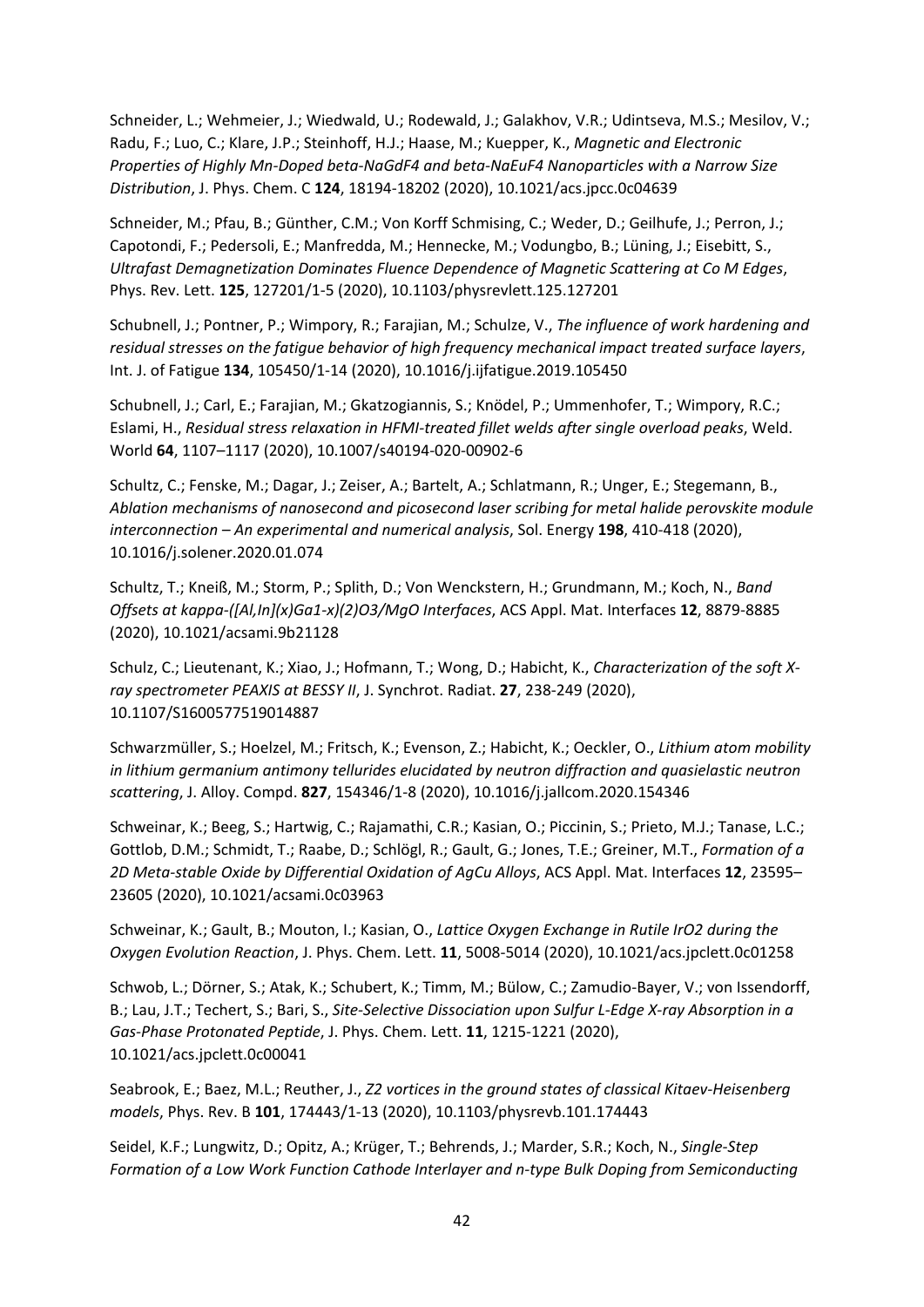*Polymer/Polyethylenimine Blend Solution*, ACS Appl. Mat. Interfaces **12**, 28801-28807 (2020), 10.1021/acsami.0c05857

Shams, S.F.; Ghazanfari, M.R.; Pettinger, S.; Tavabi, A.H.; Siemensmeyer, K.; Smekhova, A.; Dunin-Borkowski, R.E.; Westmeyer, G.G.; Schmitz-Antoniak, C., *Structural perspective on revealing heat dissipation behavior of CoFe2O4-Pd nanohybrids: great promise for magnetic fluid hyperthermia*, Phys. Chem. Chem. Phys. **22**, 26728-26741 (2020), 10.1039/d0cp02076a

Shargaieva, O.; Kuske, L.; Rappich, J.; Unger, E.; Nickel, N.H., *Building Blocks of Hybrid Perovskites: A Photoluminescence Study of Lead-Iodide Solution Species*, ChemPhysChem **21**, 2327-2333 (2020), 10.1002/cphc.202000479

Shen, C.; Raza, M.H.; Amsalem, P.; Schultz, T.; Koch, N.; Pinna, N., *Morphology-controlled MoS2 by low-temperature atomic layer deposition*, Nanoscale **12**, 20404-20412 (2020), 10.1039/d0nr03863f

Shevelev, V.O.; Bokai, K.A.; Makarova, A.A.; Marchenko, D.; Vilkov, O.Y.; Mikhailovskii, V.Y.; Vyalikh, D.V.; Usachov, D.Y., *Highly Ordered and Polycrystalline Graphene on Co(0001) Intercalated by Oxygen*, J. Phys. Chem. C **124**, 17103-17110 (2020), 10.1021/acs.jpcc.0c04830

Shilova, A.; Lebrette, H.; Aurelius, O.; Nan, J.; Welin, M.; Kovacic, R.; Ghosh, S.; Safari, C.; Friel, R.J.; Milas, M.; Matej, Z.; Hogbom, M.; Branden, G.; Kloos, M.; Shoeman, R.L.; Doak, B.; Ursby, T.; Hakansson, M.; Logan, D.T.; Mueller, U., *Current status and future opportunities for serial crystallography at MAX IV Laboratory*, J. Synchrot. Radiat. **27**, 1095-1102 (2020), 10.1107/s1600577520008735

Shokr, M.; Kirchlechner, C.; Malyar, N.; Ariunbold, U.; Hartmann, R.; Strüder, L.; Genzel, C.; Klaus, M.; Pietsch, U., *In situ observations of single grain behaviour during plastic deformation in polycrystalline Ni using energy dispersive Laue diffraction*, Mater. Sci. Eng. A **772**, 138778/1-9 (2020), 10.1016/j.msea.2019.138778

Siebentritt, S.; Avancini, E.; Bär, M.; Bombsch, J.; Bourgeois, E.; Buecheler, S.; Carron, R.; Castro, C; Duguay, S.; Félix, R.; Handick, E.; Hariskos, D.; Havu, V.; Jackson, P.; Komsa, H.-P.; Kunze, T.; Malitckaya, M.; Menozzi, R.; Nesladek, M.; Nicoara,, *Heavy Alkali Treatment of Cu(In,Ga)Se2 Solar Cells: Surface versus Bulk Effects*, Adv. Energy Mat. **10**, 1903752/1-15 (2020), 10.1002/aenm.201903752

Siemensmeyer, K.; Peeples, C.A.; Tholen, P.; Schmitt, F.J.; Çosut, B.; Hanna, G.; Yücesan, G., *Phosphonate Metal-Organic Frameworks: A Novel Family of Semiconductors*, Adv. Mat. **32**, 2000474/1-7 (2020), 10.1002/adma.202000474

Sikolenko, V.V.; Efimov, V.V.; Karpinsky, D.V.; Bushinsky, M.V.; Tiutiunnikov, S.I.; Schorr, S., *Neutron Diffraction Study of Magnetic and Structural Transitions in Complex Nb-Doped Cobalt Oxides*, J. Surf. Invest. **14**, S218-S220 (2020), 10.1134/s1027451020070447

Silva, J. S. da; Carvalho, S. G. M.; Silva, R. P. da; Tavares, A. C.; Schade, U.; Puskar, L.; Fonseca, F. C.; Matos, B. R., *SAXS signature of the lamellar ordering of ionic domains of perfluorinated sulfonic-acid ionomers by electric and magnetic field-assisted casting*, Phys. Chem. Chem. Phys. **22**, 13764-13779 (2020), 10.1039/D0CP01864C

Simmendinger, J.; Bihler, M.; Ionescu, A.M.; Weigand, M.; Schütz, G.; Albrecht, J., *Bound and stable vortex–antivortex pairs in high-Tc superconductors*, New J. Phys. **22**, 123035/1-7 (2020), 10.1088/1367-2630/abd123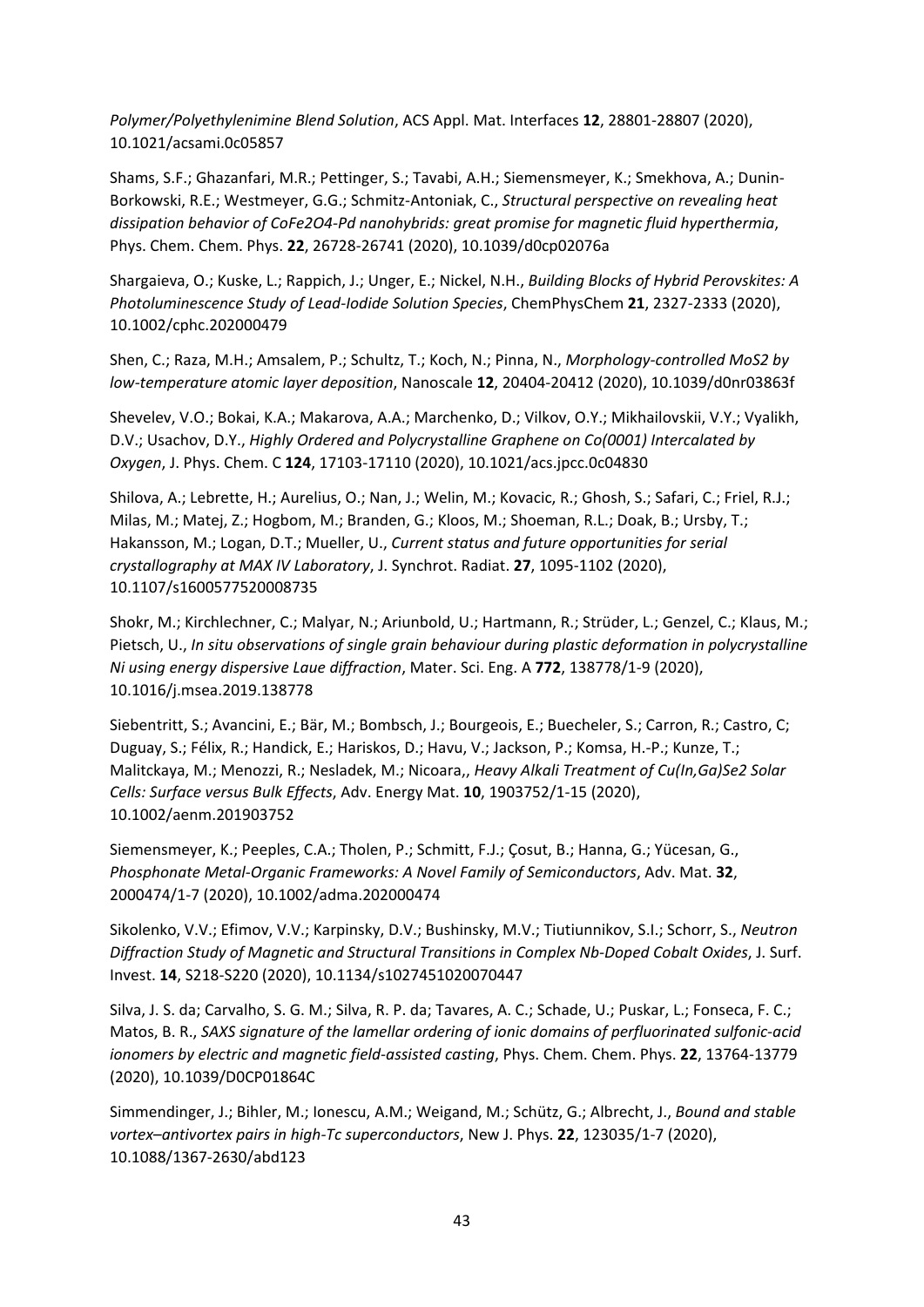Sinha, R.; Friedrich, D.; Zafeiropoulos, G.; Zoethout, E.; Parente, M.; van de Sanden, M. C. M.; Bieberle-Hutter, A., *Charge carrier dynamics and photocatalytic activity of {111} and {100} faceted Ag3PO4 particles*, J. Chem. Phys. **152**, 244710 (2020), 10.1063/5.0006865

Siouris, I.M.; Katsavounis, S.; Kontopou, V.; Hoser, A.; Kremer, R.K., *Cluster glass transition in the ternary Dy2AgIn3 system determined by neutron diffraction and Ac-Dc magnetization measurements*, J. Magn. Magn. Mater. **514**, 167123/1-10 (2020), 10.1016/j.jmmm.2020.167123

Sloboda, T.; Svanström, S.; Johansson, F.O.L.; Andruszkiewicz, A.; Zhang, X.; Giangrisostomi, E.; Ovsyannikov, R.; Föhlisch, A.; Svensson, S.; Martensson, N.; Johansson, E.M.J.; Lindblad, A.; Rensmo, H.; Cappel, U.B., *A method for studying pico to microsecond time-resolved core-level spectroscopy used to investigate electron dynamics in quantum dots*, Sci. Rep. **10**, 22438/1-14 (2020), 10.1038/s41598-020-79792-z

Sluchanko, N.; Khoroshilov, A.; Krasnorussky, V.; Krasikov, K.; Bogach, A.; Demishev, S.; Shitsevalova, N.; Filipov, V.; Gabáni, S.; Siemensmeyer, K.; Gavrilkin, S.; Flachbart, K., *Maltese Cross Anisotropy in Antiferromagnetic State of Metallic Ho0.5Lu0.5B12 with Dynamic Charge Stripes*, Acta Phys. Pol. A **137**, 756-759 (2020), 10.12693/aphyspola.137.756

Smaali, A.; Abdelli-Messaci, S.; Lafane, S.; Mavlonov, A.; Lenzner, J.; Richter, S.; Kechouane, M.; Nemraoui, O.; Ellmer, K., *Pulsed laser deposited transparent and conductive V-doped ZnO thin films*, Thin Solid Films **700**, 137892/1-8 (2020), 10.1016/j.tsf.2020.137892

Smekhova, A.; Schmitz, D.; Izarova, N.V.; Stuckart, M.; Shams, S.F.; Siemensmeyer, K.; de Groot, F.M.F.; Kögerler, P.; Schmitz-Antoniak, C., *Intramolecular crossover from unconventional diamagnetism to paramagnetism of palladium ions probed by soft X-ray magnetic circular dichroism*, Comm. Chem. **3**, 96/1-10 (2020), 10.1038/s42004-020-0327-9

Smith, J.A.; Game, O.S.; Bishop, J.E.; Spooner, E.L.K.; Kilbride, R.C.; Greenland, C.; Jayaprakash, R.; Alanazi, T.I.; Cassella, E.J.; Tejada, A.; Chistiakova, G.; Wong-Stringer, M.; Routledge, T.J.; Parnell, A.J.; Hammond, D.B.; Lidzey, D.G., *Rapid Scalable Processing of Tin Oxide Transport Layers for Perovskite Solar Cells*, ACS Appl. En. Mat. **3**, 5552-5562 (2020), 10.1021/acsaem.0c00525

Soderstrom, J.; Stefanuik, R.; Hennies, F.; Schmitt, T.; Strocov, V.N.; Andersson, J.; Kennedy, B.; Schlappa, J.; Foehlisch, A.; Pietzsch, A.; Rubensson, J.-E., *Resonant inelastic x-ray scattering on CO2: Parity conservation in inversion-symmetric polyatomics*, Phys. Rev. A **101**, 062501/1-9 (2020), 10.1103/physreva.101.062501

Soh, J.R.; Schierle, E.; Yan, D.Y.; Su, H.; Prabhakaran, D.; Weschke, E.; Guo, Y.F.; Shi, Y.G.; Boothroyd, A.T., *Resonant x-ray scattering study of diffuse magnetic scattering from the topological semimetals EuCd2As2 and EuCd2Sb2*, Phys. Rev. B **102**, (2020), 10.1103/physrevb.102.014408

Soldera, M.; Wang, Q.; Soldera, F.; Lang, V.; Abate, A.; Lasagni, A.F., *Toward High-Throughput Texturing of Polymer Foils for Enhanced Light Trapping in Flexible Perovskite Solar Cells Using Roll-to-Roll Hot Embossing*, Adv. Eng. Mater. **22**, 1901217/1-9 (2020), 10.1002/adem.201901217

Song, A.; Levine, I.; van de Krol, R.; Dittrich, T.; Berglund, S.P., *Revealing the relationship between photoelectrochemical performance and interface hole trapping in CuBi2O4 heterojunction photoelectrodes*, Chem. Sci. **11**, 11195-11204 (2020), 10.1039/d0sc03030a

Song, A.; Berglund, S.P.; Chemseddine, A.; Friedrich, D.; Abdi, F.F.; van de Krol, R., *Elucidating the optical, electronic, and photoelectrochemical properties of p-type copper vanadate (p-Cu5V2O10) photocathodes*, J. Mater. Chem. A **8**, 12538-12547 (2020), 10.1039/d0ta04250a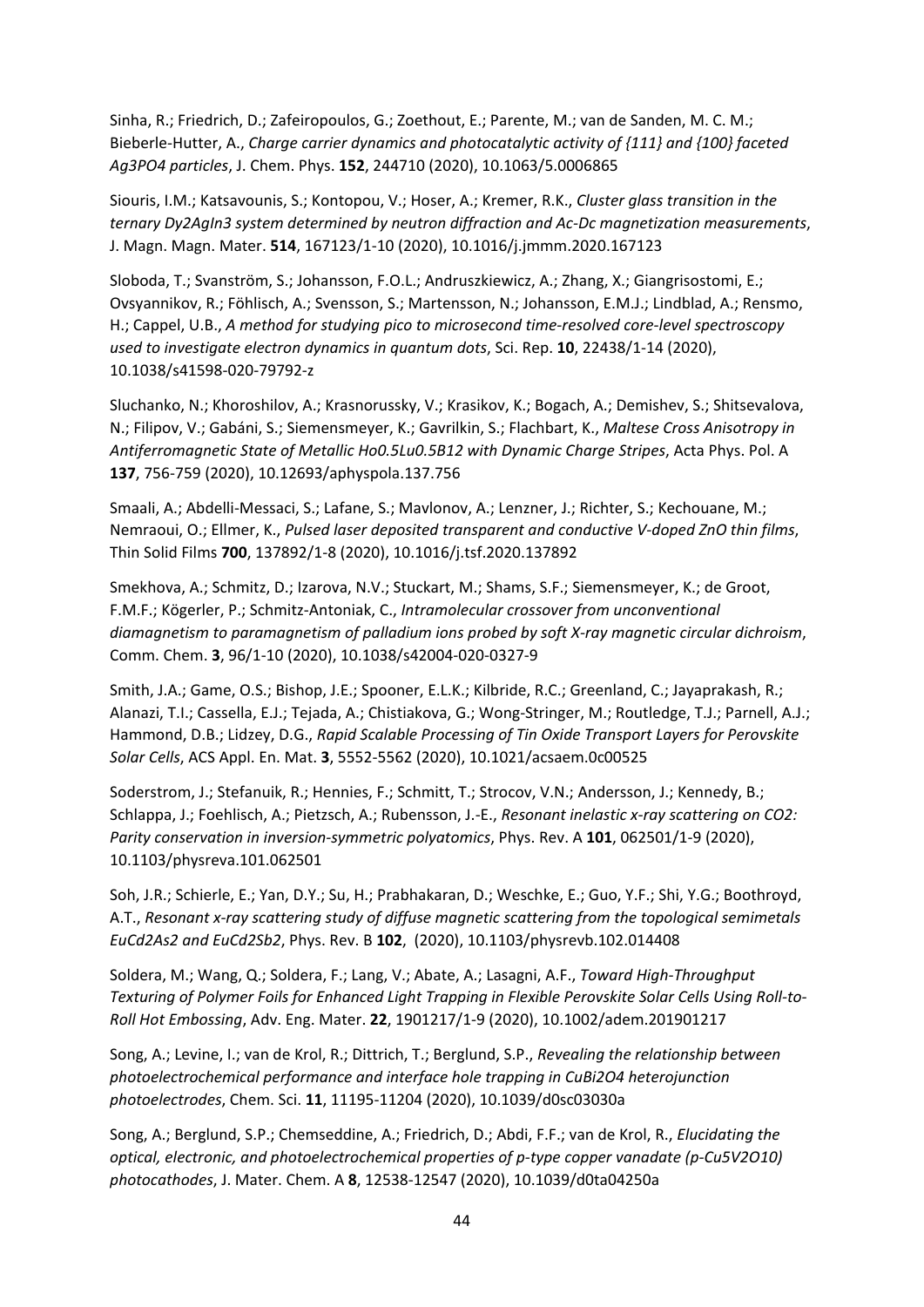Song, A.; Bogdanoff, P.; Esau, A.; Ahmet, I.Y.; Levine, I.; Dittrich, T.; Unold, T.; van de Krol, R.; Berglund, S.P., *Assessment of a W:BiVO4-CuBi2O4 Tandem Photoelectrochemical Cell for Overall Solar Water Splitting*, ACS Appl. Mat. Interfaces **12**, 13959-13970 (2020), 10.1021/acsami.0c00696

Song, A.; Chemseddine, A.; Ahmet, I.Y.; Bogdanoff, P.; Friedrich, D.; Abdi, F.F.; Berglund, S.P.; van de Krol, R., *Evaluation of Copper Vanadate (beta-Cu2V2O7) as a Photoanode Material for Photoelectrochemical Water Oxidation*, Chem. Mater. **32**, 2408-2419 (2020), 10.1021/acs.chemmater.9b04909

Song, J.; Ning, D.; Bouwmeester, H.J.M., *Influence of alkaline-earth metal substitution on structure, electrical conductivity and oxygen transport properties of perovskite-type oxides La(0.6)A(0.4)FeO(3 delta) (A = Ca, Sr and Ba)*, Phys. Chem. Chem. Phys. **22**, 11984-11995 (2020), 10.1039/d0cp00247j

Song, J.; Ning, D.; Boukamp, B.; Bassat, J.M.; Bouwmeester, H.J.M., *Structure, electrical conductivity and oxygen transport properties of Ruddlesden-Popper phases Ln(n+1)Ni(n)O(3n+1) (Ln = La, Pr and Nd; n=1, 2 and 3)*, J. Mater. Chem. A **8**, 22206-22221 (2020), 10.1039/d0ta06731h

Sonnenschein, J.; Chauhan, A.; Iqbal, Y.; Reuther, J., *Projective symmetry group classifications of quantum spin liquids on the simple cubic, body centered cubic, and face centered cubic lattices*, Phys. Rev. B **102**, 125140/1-22 (2020), 10.1103/physrevb.102.125140

Soria, S.R.; Li, X.H.; Schulz, M.; Boin, M.; Hofmann, M., *Determination of martensite content and mapping phase distribution on Austempered Ductile Iron using energy-selective neutron imaging*, Mat. Character. **166**, 110453/1-7 (2020), 10.1016/j.matchar.2020.110453

Soundharrajan, V.; Alfaruqi, M.H.; Lee, S.; Sambandam, B.; Kim, S.; Kim, S.; Mathew, V.; Pham, D.T.; Hwang, J.-Y.; Sun, Y.-K.; Kim, J., *Multidimensional Na4VMn0.9Cu0.1(PO4)(3)/C cotton-candy cathode materials for high energy Na-ion batteries*, J. Mater. Chem. A **8**, 12055-12068 (2020), 10.1039/d0ta03767b

Speck, F.D.; Ali, F.S.M.; Paul, M.T.Y.; Singh, R.K.; Böhm, T.; Hofer, A.; Kasian, O.; Thiele, S.; Bachmann, J.; Dekel, D.R.; Kallio, T.; Cherevko, S., *Improved Hydrogen Oxidation Reaction Activity and Stability of Buried Metal-Oxide Electrocatalyst Interfaces*, Chem. Mater. **32**, 7716-7724 (2020), 10.1021/acs.chemmater.0c02048

Stellmach, D.; Xi, F.; Bloeck, U.; Bogdanoff, P.; Fiechter, S., *Catalytic Behavior of Molybdenum Sulfide for the Hydrogen Evolution Reaction as a Function of Crystallinity and Particle Size Using Carbon Multiwall Nanotubes as Substrates*, Z. Phys. Chem. **234**, 1021-1043 (2020), 10.1515/zpch-2019-1490

Stocker, M.; Krahl, R.; Darroch, L.; Habermann, T.; Devaraju, A.; Schwardmann, U.; D'Onofrio, C.; Häggström, I., *Persistent Identification of Instruments*, Data Sci. J. **19**, 18.01.2012 (2020), 10.5334/dsj-2020-018

Stockert, O.; Hoffmann, J.-U.; Mühlbauer, M.; Senyshyn, A.; Koza, M.M.; Tsirlin, A.A.; Wolf, F.M.; Bachus, S.; Gegenwart, P.; Movshovich, R.; Bobev, S.; Fritsch, V., *Magnetic frustration in a metallic fcc lattice*, Phys. Rev. Res. **2**, 013183/1-12 (2020), 10.1103/PhysRevResearch.2.013183

Stolterfoht, M.; Grischek, M.; Caprioglio, P.; Wolff, C.M.; Gutierrez-Partida, E.; Peña-Camargo, F.; Rothhardt, D.; Zhang, S.; Raoufi, M.; Wolansky, J.; Abdi-Jalebi, M.; Stranks, S.D.; Albrecht, S.; Kirchartz, T.; Neher, D., *How To Quantify the Efficiency Potential of Neat Perovskite Films Perovskite Semiconductors with an Implied Efficiency Exceeding 28%*, Adv. Mat. **32**, 2000080/1-10 (2020), 10.1002/adma.202000080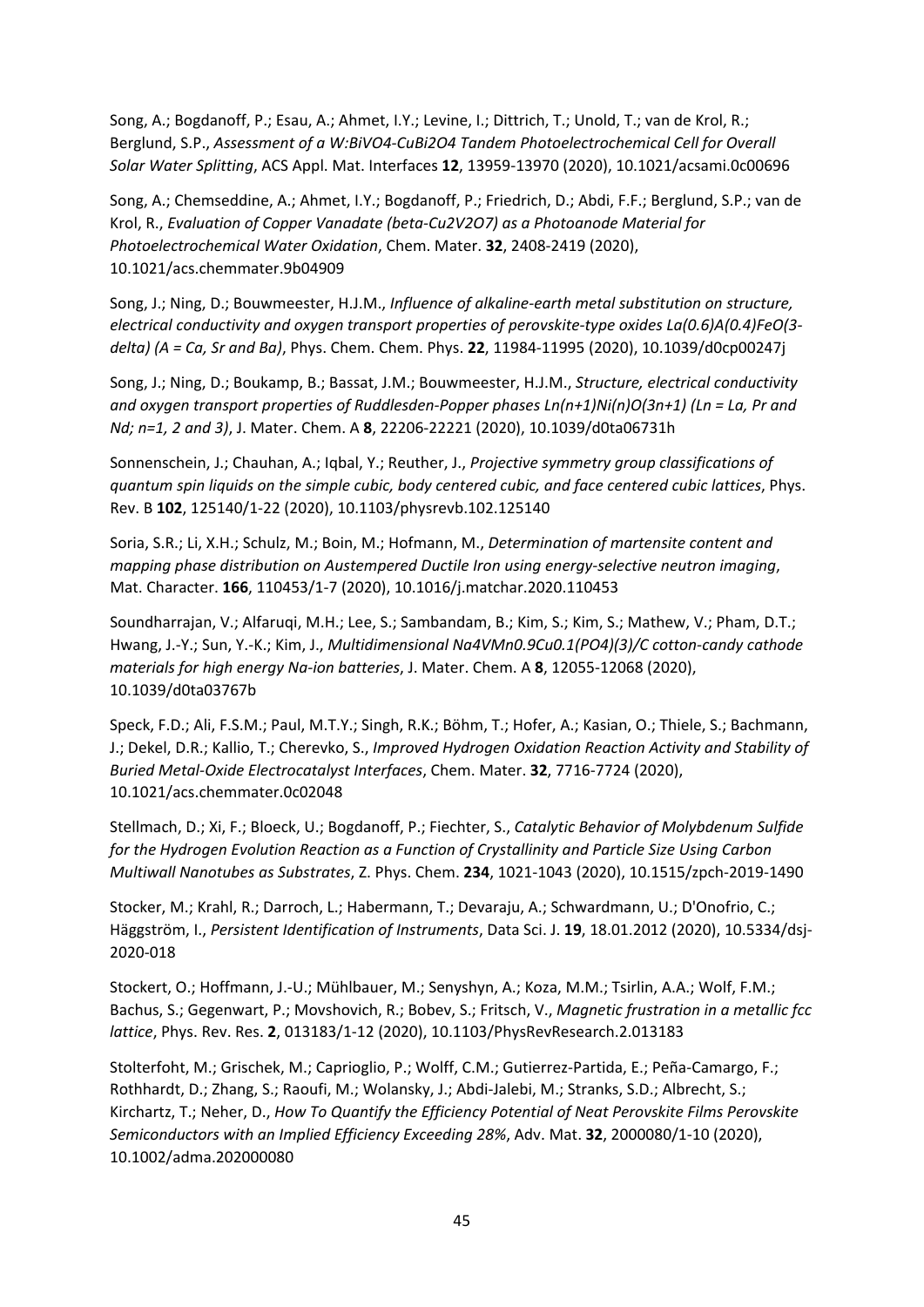Stüsser, N.; Reehuis, M.; Tovar, M.; Klemke, B.; Hoser, A.; Hoffmann, J.U., *Spin reorientation by Ni doping in Cu1-xNixCr2O4 spinels with x = 0 and 0.1, and evidence for canted magnetic Cr order above the onset of a ferromagnetic Cu*, J. Magn. Magn. Mater. **506**, 166683/1-7 (2020), 10.1016/j.jmmm.2020.166683

Suchan, K.; Just, J.; Becker, P.; Unger, E.; Unold, T., *Optical in situ monitoring during the synthesis of halide perovskite solar cells reveals formation kinetics and evolution of optoelectronic properties*, J. Mater. Chem. A **8**, 10439-10449 (2020), 10.1039/D0TA01237H

Suchan, K.; Merdasa, A.; Rehermann, C.; Unger, E.L.; Scheblykin, I.G., *Complex evolution of photoluminescence during phase segregation of MAPb(I1-xBrx)(3) mixed halide perovskite*, J. of Lumin. **221**, 117073/1-7 (2020), 10.1016/j.jlumin.2020.117073

Sun, F.; Zhou, D.; He, X.; Osenberg, M.; Dong, K.; Chen, L.; Mei, S.; Hilger, A.; Markötter, H.; Lu, Y.; Dong, S.; Marathe, S.; Rau, C.; Hou, X.; Li, J.; Stan, M.; Winter, M.; Dominko, R.; Manke, I., *Morphological Reversibility of Modified Li-Based Anodes for Next-Generation Batteries*, ACS En. Lett. **5**, 152-161 (2020), 10.1021/acsenergylett.9b02424

Sun, F.; Yang, C.; Manke, I.; Chen, L.; Dong, S., *Li-based anode: Is dendrite-free sufficient?*, Mater. Today **38**, 07.Sep (2020), 10.1016/j.mattod.2020.04.011

Sutter, J.; Eisenhauer, D.; Wagner, P.; Morales Vilches, A.B.; Rech, B.; Stannowski, B.; Becker, C., *Tailored Nanostructures for Light Management in Silicon Heterojunction Solar Cells*, Sol. RRL **4**, 2000484/1-8 (2020), 10.1002/solr.202000484

Svechnikov, M.; Chkhalo, N.; Lopatin, A.; Pleshkov, R.; Polkovnikov, V.; Salashchenko, N.; Schäfers, F.; Sertsu, M.G.; Sokolov, A.; Tsybin, N., *Optical constants of sputtered beryllium thin films determined from photoabsorption measurements in the spectral range 20.4–250 eV*, J. Synchrot. Radiat. **27**, 75- 82 (2020), 10.1107/S1600577519014188

Sweke, R.; Wilde, F.; Meyer, J.J.; Schuld, M.; Fährmann, P.K.; Meynard-Piganeau, B.; Eisert, J., *Stochastic gradient descent for hybrid quantum-classical optimization*, Quant. **4**, 314/1-29 (2020), 10.22331/q-2020-08-31-314

Szekeres, G.P.; Werner, S.; Guttmann, P.; Spedalieri, C.; Drescher, D.; Montes-Bayon, M.; Bettmer, J.; Kneipp, J., *Relating the composition and interface interactions in the hard corona of gold nanoparticles to the induced response mechanisms in living cells*, Nanoscale **12**, 17450-17461 (2020), 10.1039/d0nr03581e

Szwedowski-Rammert, V.; Hönicke, P.; Wu, M.; Waldschläger, U.; Gross, A.; Baumann, J.; Goetzke, G.; Delmotte, F.; Meltchakov, E.; Kanngießer, B.; Jonnard, P.; Mantouvalou, I., *Laboratory grazingincidence X-ray fluorescence spectroscopy as an analytical tool for the investigation of sub-nanometer CrSc multilayer water window optics*, Spectrochim. Acta B **174**, 105995/1-6 (2020), 10.1016/j.sab.2020.105995

Tampieri, F.; Tommasini, M.; Agnoli, S.; Favaro, M.; Barbon, A., *N-Doped Graphene Oxide Nanoparticles Studied by EPR*, Appl. Magn. Res. **51**, 1481-1495 (2020), 10.1007/s00723-020-01276-0

Tarasov, A.V.; Klyushin, A.Y.; Friedrich, M.; Girgsdies, F.; Schlögl, R.; Frei, E., *Oxygen diffusion in Cubased catalysts: A probe for metal support interactions*, Appl. Catal. A **594**, 117460/1-10 (2020), 10.1016/j.apcata.2020.117460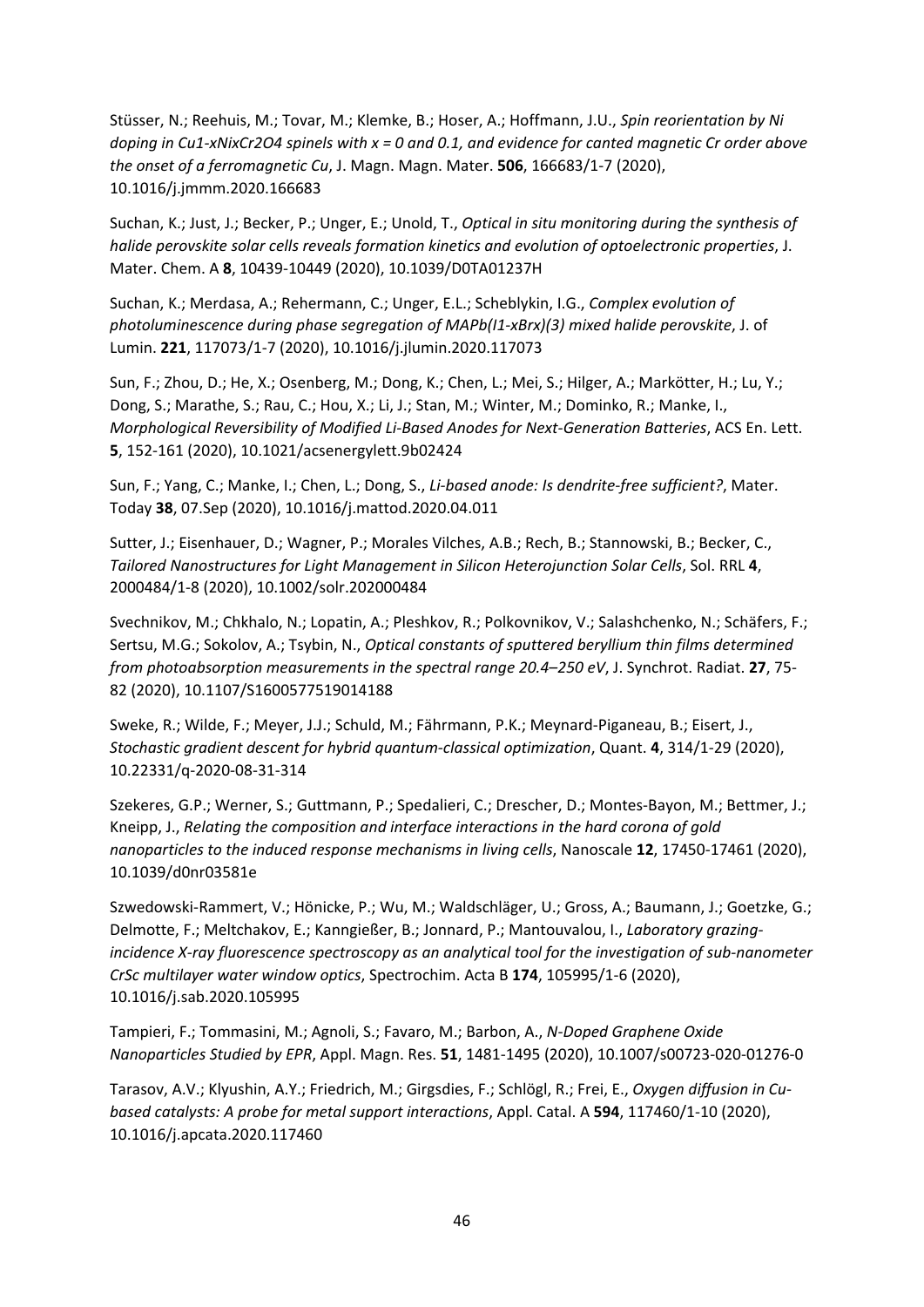Taylor, J.M.; Markou, A.; Lesne, E.; Sivakumar, P.K.; Luo, C.; Radu, F.; Werner, P.; Felser, C.; Parkin, S.S.P., *Anomalous and topological Hall effects in epitaxial thin films of the noncollinear antiferromagnet Mn3Sn*, Phys. Rev. B **101**, 094404/1-7 (2020), 10.1103/physrevb.101.094404

Tcakaev, A.; Zabolotnyy, V.B.; Fornari, C.I.; Rüßmann, P.; Peixoto, T.R.F.; Stier, F.; Dettbarn, M.; Kagerer, P.; Weschke, E.; Schierle, E.; Bencok, P.; Rappl, P.H.O.; Abramof, E.; Bentmann, H.; Goering, E.; Reinert, F.; Hinkov, V., *Incipient antiferromagnetism in the Eu-doped topological insulator Bi2Te3*, Phys. Rev. B **102**, 184401/1-13 (2020), 10.1103/physrevb.102.184401

Teppor, P.; Jäger, R.; Härk, E.; Sepp, S.; Kook, M.; Volobujeva, O.; Paiste, P.; Kochovski, Z.; Tallo, I.; Lust, E., *Exploring Different Synthesis Parameters for the Preparation of Metal-Nitrogen-Carbon Type Oxygen Reduction Catalysts*, J. Electrochem. Soc. **167**, 054513/1-11 (2020), 10.1149/1945- 7111/ab7093

Teppor, P.; Jäger, R.; Paalo, M.; Palm, R.; Volobujeva, O.; Härk, E.; Kochovski, Z.; Romann, T.; Härmas, R.; Aruväli, J.; Kikas, A.; Lust, E., *Peat-derived carbon-based non-platinum group metal type catalyst for oxygen reduction and evolution reactions*, Electrochem. Commun. **113**, 106700/1-7 (2020), 10.1016/j.elecom.2020.106700

Terhal, B.M.; Conrad, J.; Vuillot, C., *Towards scalable bosonic quantum error correction*, Quant. Sci. Techn. **5**, 043001/1-37 (2020), 10.1088/2058-9565/ab98a5

Tichter, T.; Andrae, D.; Schneider, J.; Gebhard, M.; Hilger, A.; Manke, I.; Roth, C., *Real-space simulation of cyclic voltammetry in carbon felt electrodes by combining micro X-ray CT data, digital simulation and convolutive modeling*, Electrochim. Acta **353**, 136487 (2020), 10.1016/j.electacta.2020.136487

Tillmann, P.; Jäger, K.; Becker, C., *Minimising levelised cost of electricity of bifacial solar panel arrays using Bayesian optimisation*, Sustain. Energ. Fuels **4**, 254-264 (2020), 10.1039/C9SE00750D

Tillmann, W.; Grisales, D.; Marin Tovar, C.; Contreras, E.; Apel, D.; Nienhaus, A.; Stangier, D.; Lopes Dias, N.F., *Tribological behaviour of low carbon-containing TiAlCN coatings deposited by hybrid (DCMS/HiPIMS) technique*, Tribol. Intern. **151**, 106528/1-11 (2020), 10.1016/j.triboint.2020.106528

Timpel, M.; Nardi, M.V.; Wegner, B.; Ligorio, G.; Pasquali, L.; Hildebrandt, J.; Pätzel, M.; Hecht, S.; Ohta, H.; Koch, N., *Oligothiophene-Based Phosphonates for Surface Modification of Ultraflat Transparent Conductive Oxides*, Adv. Mater. Interfaces **7**, 1902114/1-8 (2020), 10.1002/admi.201902114

Többens, D.M.; Gurieva, G.; Niedenzu, S.; Schuck, G.; Zizak, I.; Schorr, S., *Cation distribution in Cu2ZnSnSe4, Cu2FeSnS4 and Cu2ZnSiSe4 by multiple-edge anomalous diffraction*, Acta Crystallogr. B **76**, 1027-1035 (2020), 10.1107/s2052520620013384

Tockhorn, P.; Wagner, P.; Kegelmann, L.; Stang, J.-C.; Mews, M.; Albrecht, S.; Korte, L., *Three-Terminal Perovskite/Silicon Tandem Solar Cells with Top and Interdigitated Rear Contacts*, ACS Appl. En. Mat. **3**, 1381-1392 (2020), 10.1021/acsaem.9b01800

Tockhorn, P.; Sutter, J.; Colom, R.; Kegelmann, L.; Al-Ashouri, A.; Roß, M.; Jäger, K.; Unold, T.; Burger, S.; Albrecht, S.; Becker, C., *Improved Quantum Efficiency by Advanced Light Management in Nanotextured Solution-Processed Perovskite Solar Cells*, ACS Phot. **7**, 2589–2600 (2020), 10.1021/acsphotonics.0c00935

Tolod, K.R.; Saboo, T.; Hernández, S.; Guzmán, H.; Castellino, M.; Irani, R.; Bogdanoff, P.; Abdi, F.F.; Quadrelli, E.A.; Russo, N., *Insights on the surface chemistry of BiVO4 photoelectrodes and the role of*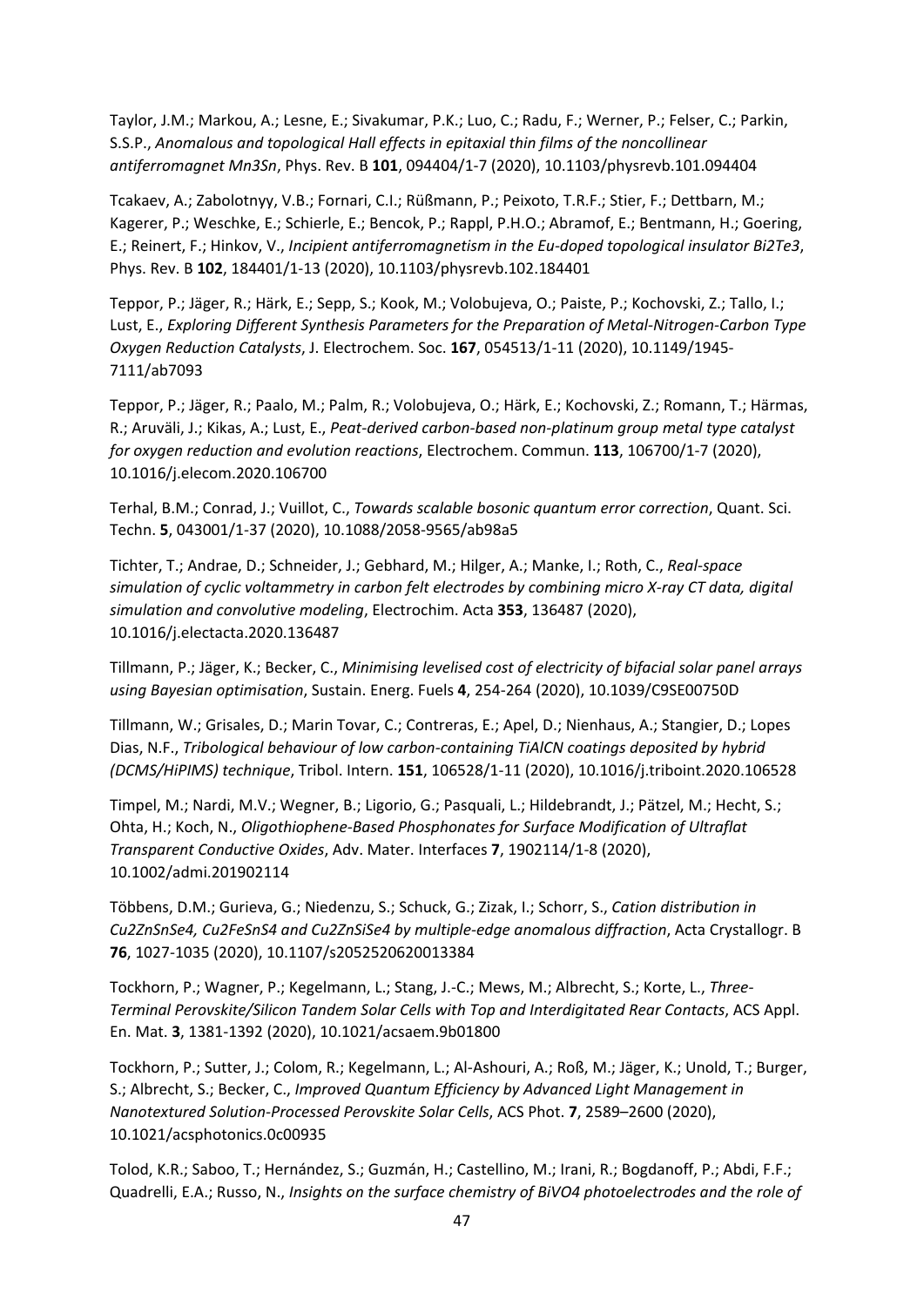*Al overlayers on its water oxidation activity*, Appl. Catal. A **605**, 117796/1-9 (2020), 10.1016/j.apcata.2020.117796

Topic, M.; Lipovsek, B.; Glazar, B.; Brecl, K.; Albrecht, S.; Jost, M., *From the lab to roof top applications: Outdoor performance, temperature behavior and energy yield of perovskite solar cells*, , 0599-0602 (2020), 10.1109/pvsc45281.2020.9300419

Traeger, N.; Gross, F.; Foerster, J.; Baumgaertl, K.; Stoll, H.; Weigand, M.; Schuetz, G.; Grundler, D.; Graefe, J., *Single shot acquisition of spatially resolved spin wave dispersion relations using X-ray microscopy*, Sci. Rep. **10**, 18146/1-6 (2020), 10.1038/s41598-020-74785-4

Traeger, N.; Gruszecki, P.; Lisiecki, F.; Gross, F.; Foerster, J.; Weigand, M.; Glowinski, H.; Kuswik, P.; Dubowik, J.; Krawczyk, M.; Graefe, J., *Demonstration of k-vector selective microscopy for nanoscale mapping of higher order spin wave modes*, Nanoscale **12**, 17238-17244 (2020), 10.1039/d0nr02132f

Träger, N.; Gruszecki, P.; Lisiecki, F.; Förster, J.; Weigand, M.; Wintz, S.; Stoll, H.; Glowinski, H.; Piotr, K.; Krawczyk, M.; Gräfe, J., *Direct imaging of high-frequency multimode spin wave propagation in cobalt-iron waveguides using X-ray microscopy beyond 10 GHz*, Phys. Status Solidi RRL **14**, 2000373/1-5 (2020), 10.1002/pssr.202000373

Triandafillidis, D.P.; Parthenios, N.; Spiliopoulou, M.; Valmas, A.; Kosinas, C.; Gozzo, F.; Reinle-Schmitt, M.; Beckers, D.; Degen, T.; Pop, M.; Fitch, A.N.; Wollenhaupt, J.; Weiss, M.S.; Karavassili, F.; Margiolaki, I., *Insulin polymorphism induced by two polyphenols: New crystal forms and advances in macromolecular powder diffraction*, Acta Crystallogr. D **76**, 1065-1079 (2020), 10.1107/s205979832001195x

Turishchev, S.Yu.; Marchenko, D.; Sivakov, V.; Belikov, E.A.; Chuvenkova, O.A.; Parinova, E.V.; Koyuda, D.A.; Chumakov, R.G.; Lebedev, A.M.; Kulikova, T.V.; Berezhnoy, A.A.; Valiakhmedova, I.V.; Praslova, N.V.; Preobrazhenskaya, E.V.; Antipov, S.S., *On the possibility of PhotoEmission Electron Microscopy for E. coli advanced studies*, Res. Phys. **16**, 102821/1-3 (2020), 10.1016/j.rinp.2019.102821

Tutueanu, A.E.; Sales, M.; Eliasen, K.L.; Lacatusu, M.-E.; Grivel, J.-C.; Kardjilov, N.; Manke, I.; Krzyzagorski, M.; Sassa, Y.; Andersson, M.S.; Schmidt, S.; Lefmann, K., *Non-destructive characterisation of dopant spatial distribution in cupratesuperconductors*, Phy. C **575**, 1353691/1-6 (2020), 10.1016/j.physc.2020.1353691

Unger, E.; Paramasivam, G.; Abate, A., *Perovskite solar cell performance assessment*, J Phys Energy **2**, 044002/1-8 (2020), 10.1088/2515-7655/abaec8

Ursby, T.; Ahnberg, K.; Appio, R.; Aurelius, O.; Barczyk, A.; Bartalesi, A.; Bjelcic, M.; Bolmsten, F.; Cerenius, Y.; Doak, R. B.; Eguiraun, M.; Eriksson, T.; Friel, R.J.; Gorgisyan, I.; Gross, A.; Haghighat, V.; Hennies, F.; Jagudin, E.; Jensen, B.N.; Je, *BioMAX - the first macromolecular crystallography beamline at MAX IV Laboratory*, J. Synchrot. Radiat. **27**, 1415-1429 (2020), 10.1107/s1600577520008723

Usachov, D.Yu.; Nechaev, I.A.; Poelchen, G.; Guettler, M.; ICrasovskii, E.E.; Schulz, S.; Generalov, A.; Kliemt, K.; Kraiker, A.; Krellner, C.; Kummer, K.; Danzenbaecher, S.; Laubschat, C.; Weber, A.P.; Sanchez-Barriga, J.; Chulkov, E.; Santander-Syro, A., *Cubic Rashba Effect in the Surface Spin Structure of Rare-Earth Ternary Materials*, Phys. Rev. Lett. **124**, 237202/1-6 (2020), 10.1103/physrevlett.124.237202

Usenko, S.; Schwickert, D.; Przystawik, A.; Baev, K.; Baev, I.; Braune, M.; Bocklage, L.; Czwalinna, M.K.; Deinert, S.; Düsterer, S.; Hans, A.; Hartmann, G.; Haunhorst, C.; Kuhlmann, M.; Palutke, S.; Röhlsberger, R.; Rönsch-Schulenburg, J.; Schmidt, P.; S, *Auger electron wave packet interferometry on*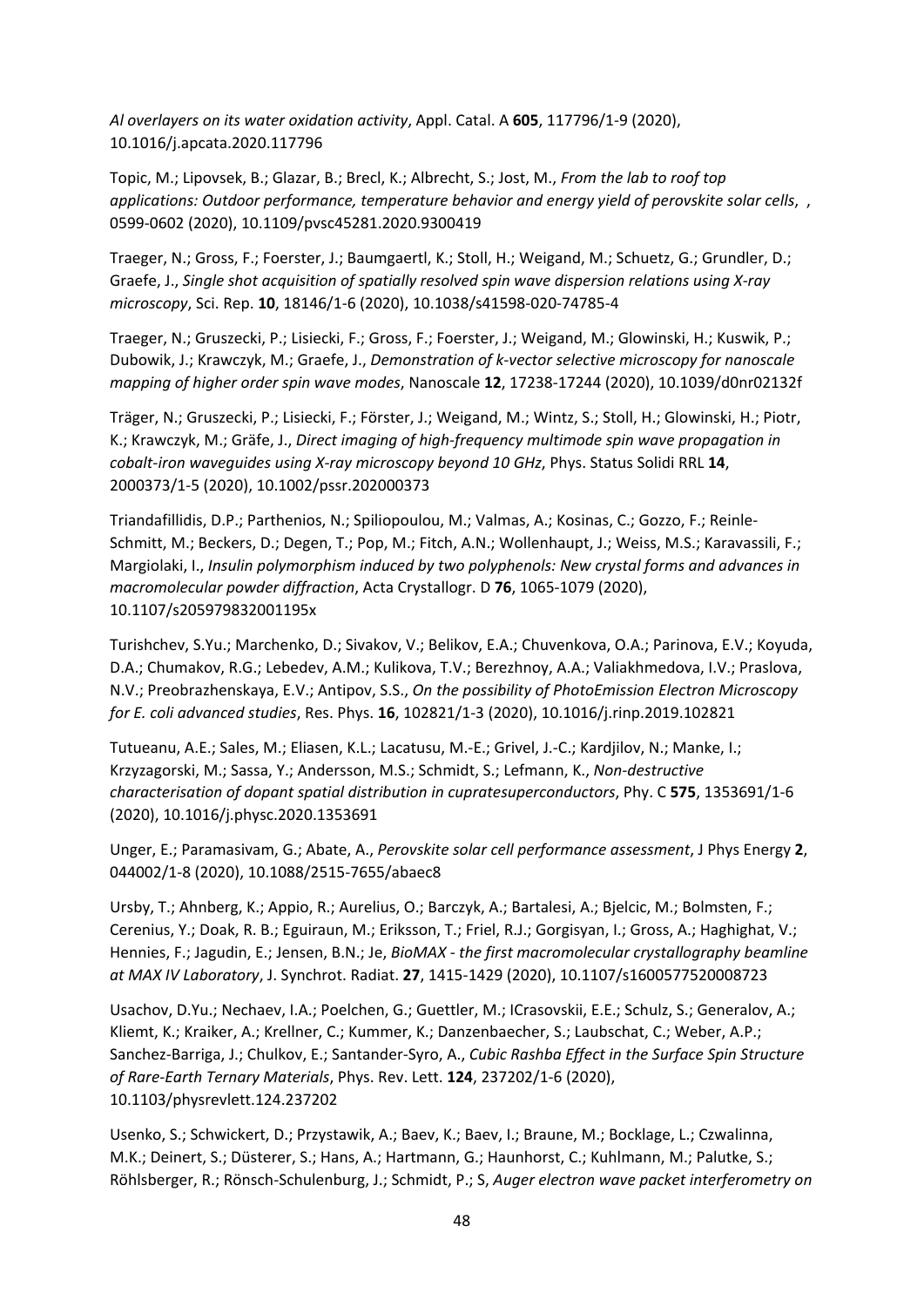*extreme timescales with coherent soft x-rays*, J. Phys. B **53**, 244008/1-7 (2020), 10.1088/1361- 6455/abc661

Vainer, Y.A.; Garakhin, S.A.; Zuev, S.Y.; Nechay, A.N.; Pleshkov, R.S.; Polkovnikov, V.N.; Salashchenko, N.N.; Svechnikov, M.V.; Sertsu, M.G.; Smertin, R.M.; Sokolov, A.; Chkhalo, N.I.; Schäfers, F., *Beryllium-Based Multilayer Mirrors for the Soft X-Ray and Extreme Ultraviolet Wavelength Ranges*, J. Surf. Invest. **14**, 124-134 (2020), 10.1134/s1027451020020160

Valero, S.; Cabrera-Espinoza, A.; Collavini, S.; Pascual, J.; Marinova, N.; Kosta, I.; Delgado, J.L., *Naphthalene Diimide-Based Molecules for Efficient and Stable Perovskite Solar Cells*, Eur. J. Org. Chem. **2020**, 5329-5339 (2020), 10.1002/ejoc.202000287

Varykhalov, A.; Freyse, F.; Aguilera, I.; Battiato, M.; Krivenkov, M.; Marchenko, D.; Bihlmayer, G.; Blügel, S.; Rader, O.; Sánchez-Barriga, J., *Effective mass enhancement and ultrafast electron dynamics of Au(111) surface state coupled to a quantum well*, Phys. Rev. Res. **2**, 013343 /1-9 (2020), 10.1103/PhysRevResearch.2.013343

Vester, K.; Santos, K.F.; Kuropka, B.; Weise, C.; Wahl, M.C., *The inactive C-terminal cassette of the dual-cassette RNA helicase BRR2 both stimulates and inhibits the activity of the N-terminal helicase unit*, J. Biol. Chem. **295**, 2097-2112 (2020), 10.1074/jbc.ra119.010964

Viciano-Chumillas, M.; Blondin, G.; Clémancey, M.; Krzystek, J.; Ozerov, M.; Armentano, D.; Schnegg, A.; Lohmiller, T.; Telser, J.; Lloret, F.; Cano, J., *Single-Ion Magnetic Behaviour in an Iron(III) Porphyrin Complex: A Dichotomy Between High Spin and 5/2-3/2 Spin Admixture*, Chem. - a Eur. J. **26**, 14242- 14251 (2020), 10.1002/chem.202003052

Vidas, L.; Schick, D.; Martínez, E.; Perez-Salinas, D.; Ramos-Álvarez, A.; Cichy, S.; Batlle-Porro, S.; Johnson, A.; Hallman, K.; Haglund, R.; Wall, S., *Does VO2 Host a Transient Monoclinic Metallic Phase?*, Phys. Rev. X **10**, 031047/1-12 (2020), 10.1103/PhysRevX.10.031047

Vilaõ, R.C.; Alberto, H.V.; Vieira, R.B.L.; Gil, J.M.; Weidinger, A., *Reply to Comment on 'Role of the transition state in muon implantation' and 'Thermal spike in muon implantation'*, Phys. Rev. B **101**, 077202/1-3 (2020), 10.1103/physrevb.101.077202

Villanueva-Tovar, A.; Kodalle, T.; Kaufmann, C.A.; Schlatmann, R.; Klenk, R., *Limitation of Current Transport across the Heterojunction in Cu(In,Ga)Se2 Solar Cells Prepared with Alkali Fluoride Postdeposition Treatment*, Sol. RRL **4**, 1900560/1-7 (2020), 10.1002/solr.201900560

von Oertzen, W.; Nasirov, A.K., *A new radioactive decay mode, true ternary fission, the decay of heavy nuclei into three comparable fragments*, EPJ A **56**, 299/1-24 (2020), 10.1140/epja/s10050-020- 00286-7

Von Reppert, A.; Willig, L.; Pudell, J.E.; Rössle, M.; Leitenberger, W.; Herzog, M.; Ganss, F.; Hellwig, O.; Bargheer, M., *Erratum: Ultrafast laser generated strain in granular and continuous FePt thin films*, Appl. Phys. Lett. **117**, 049902/1 (2020), 10.1063/5.0022340

Von Reppert, A.; Mattern, M.; Pudell, J.E.; Zeuschner, S.P.; Dumesnil, K.; Bargheer, M., *Unconventional picosecond strain pulses resulting from the saturation of magnetic stress within a photoexcited rare earth layer*, Str. Dyn. **7**, 024303/1-12 (2020), 10.1063/1.5145315

Von Reppert, A.; Willig, L.; Pudell, J.E.; Zeuschner, S.P.; Sellge, G.; Ganss, F.; Hellwig, O.; Arregi, J.A.; Uhlí¿, V.; Crut, A.; Bargheer, M., *Spin stress contribution to the lattice dynamics of FePt*, Sci. Adv. **6**, eaba1142/1-8 (2020), 10.1126/sciadv.aba1142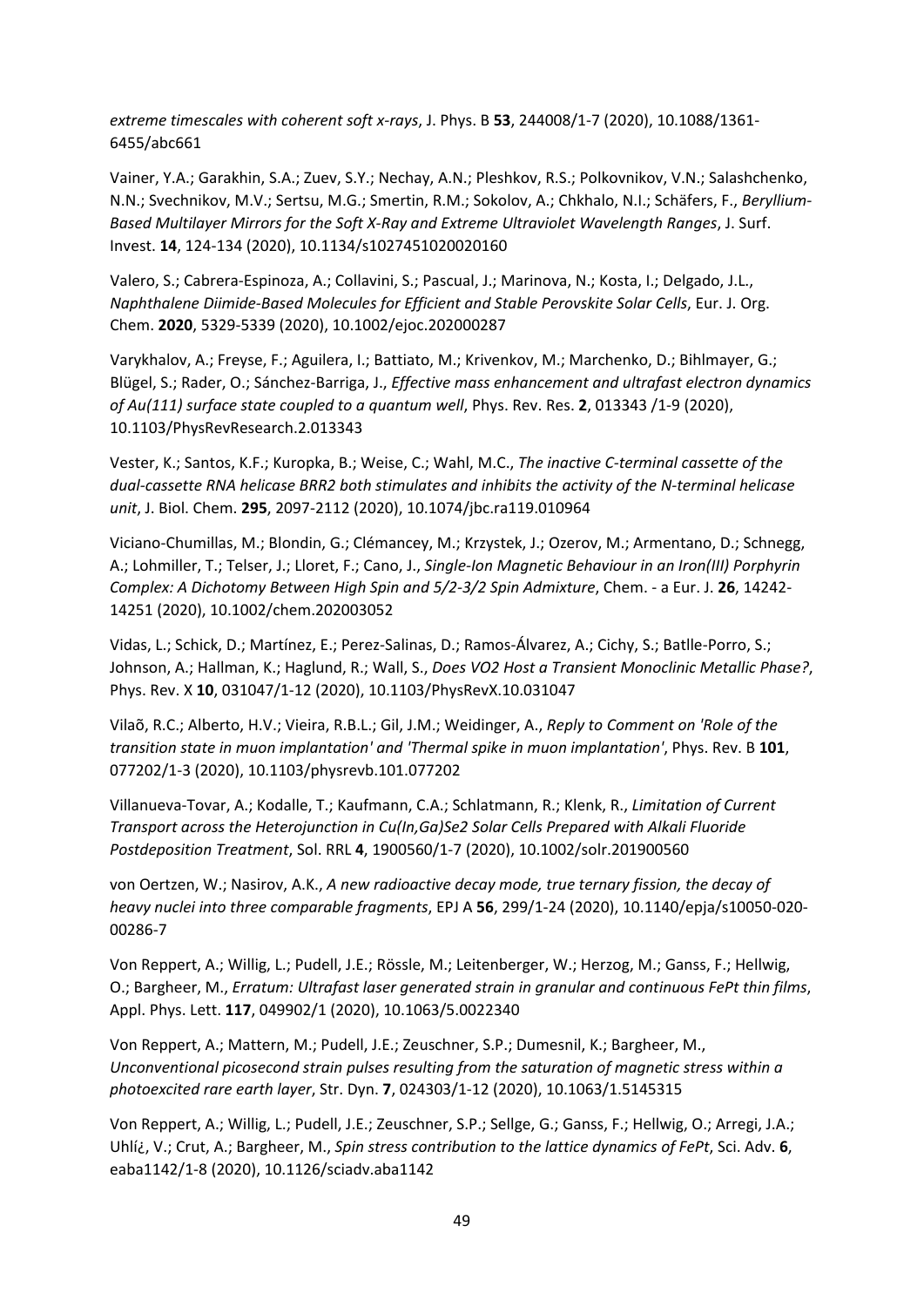Vozda, V.; Burian, T.; Hajkova, V.; Juha, L.; Enkisch, H.; Faatz, B.; Hermann, M.; Jacyna, I.; Jurek, M.; Keitel, B.; Klinger, D.; Loch, R.; Louis, E.; Makhotkin, I.A.; Plönjes, E.; Saksl, K.; Siewert, F.; Sobierajski, R.; Strobel, S.; Tiedtke, K.; Toleik, *Characterization of megahertz X-ray laser beams by multishot desorption imprints in PMMA*, Opt. Express **28**, 25664-25681 (2020), 10.1364/OE.396755

Vysochanskaya, O.N.; Brotsman, V.A.; Goryunkov, A.A.; Feiler, C.G.; Troyanov, S.I., *Fused-Pentagon Isomers of C-60 Fullerene Isolated as Chloro and Trifluoromethyl Derivatives*, Chem. - a Eur. J. **26**, 2338-2341 (2020), 10.1002/chem.201905229

Wagner, P.; Tockhorn, P.; Kegelmann, L.; Albrecht, S.; Korte, L., *Three-Terminal Perovskite/Silicon Tandem Solar Cells with Top and Interdigitated Back-Contacts*, , 457-459 (2020), 10.1109/pvsc45281.2020.9300785

Walkowiak, J.; Lu, Y.; Gradzielski, M.; Zauscher, S.; Ballauff, M., *Thermodynamic Analysis of the Uptake of a Protein in a Spherical Polyelectrolyte Brush*, Macromol. Rapid Comm. **41**, 1900421/1-8 (2020), 10.1002/marc.201900421

Wang, H.; Shao, Y.; Mei, S.; Lu, Y.; Zhang, M.; Sun, J.K.; Matyjaszewski, K.; Antonietti, M.; Yuan, J., *Polymer-Derived Heteroatom-Doped Porous Carbon Materials*, ACS Chem. Rev. **120**, 9363-9419 (2020), 10.1021/acs.chemrev.0c00080

Wang, J.; Zhou, D.; He, X.; Zhang, L.; Cao, X.; Ning, D.; Yan, B.; Qi, X.; Li, J.; Murzin, V.; Paillard, E.; Liu, X.; Schumacher, G.; Winter, M.; Li, J., *Insights into P2-Type Layered Positive Electrodes for Sodium Batteries: From Long: From Short-Range Order*, ACS Appl. Mat. Interfaces **12**, 5017-5024 (2020), 10.1021/acsami.9b18109

Wang, J.; Wilks, R.G.; Félix, R.; Liao, X.X.; Grigoriev, A.; Bär, M., *The Pb(Zr0.2,Ti0.8)O3/ZnO/GaN Ferroelectric–Semiconductor Heterostructure: Insight into the Interfacial Energy Level Alignments*, Adv. Mater. Interfaces **7**, 2000201/1-5 (2020), 10.1002/admi.202000201

Wang, L.; Yu, B.; Jing, R.; Luo, X.; Zeng, J.; Li, J.; Bialo, I.; Bluschke, M.; Tang, Y.; Freyermuth, J.; Yu, G.; Sutarto, R.; He, F.; Weschke, E.; Tabis, W.; Greven, M.; Li, Y., *Doping-dependent phonon anomaly and charge-order phenomena in the HgBa2CuO4+delta and HgBa2CaCu2O6+delta superconductors*, Phys. Rev. B **101**, 220509/1-6 (2020), 10.1103/physrevb.101.220509

Wang, N.; Chen, X.; Maire, E.; Kamm, P.H.; Cheng, Y.; Li, Y.; Garcia-Moreno, F., *Study on Cell Deformation of Low Porosity Aluminum Foams under Quasi-Static Compression by X-Ray Tomography*, Adv. Eng. Mater. **22**, 2000264/1-9 (2020), 10.1002/adem.202000264

Wang, Q.; Zu, F.; Caprioglio, P.; Wolff, C.M.; Stolterfoht, M.; Li, M.; Turren-Cruz, S.H.; Koch, N.; Neher, D.; Abate, A., *Large Conduction Band Energy Offset Is Critical for High Fill Factors in Inorganic Perovskite Solar Cells*, ACS En. Lett. **5**, 2343-2348 (2020), 10.1021/acsenergylett.0c00980

Wang, Q.; Smith, J.A.; Skroblin, D.; Steele, J.A.; Wolff, C.M.; Caprioglio, P.; Stolterfoht, M.; Köbler, H.; Li, M.; Turren-Cruz, S.H.; Gollwitzer, C.; Neher, D.; Abate, A., *Managing Phase Purities and Crystal Orientation for High-Performance and Photostable Cesium Lead Halide Perovskite Solar Cells*, Sol. RRL **4**, 2000213/1-9 (2020), 10.1002/solr.202000213

Wang, R.; Wang, Y.; Wu, C.; Zhai, T.; Yang, J.; Sun, B.; Duhm, S.; Koch, N., *Direct Observation of Conductive Polymer Induced Inversion Layer in n-Si and Correlation to Solar Cell Performance*, Adv. Funct. Mater. **30**, 1903440/1-10 (2020), 10.1002/adfm.201903440

Wang, X.; Xiao, C.; Zheng, P.; Zhao, Z.; Alabsi, M.H.; Shi, Y.; Gao, D.; Duan, A.; Huang, K.W.; Xu, C., *Dendritic micro-mesoporous composites with center-radial pores assembled by TS-1 nanocrystals to*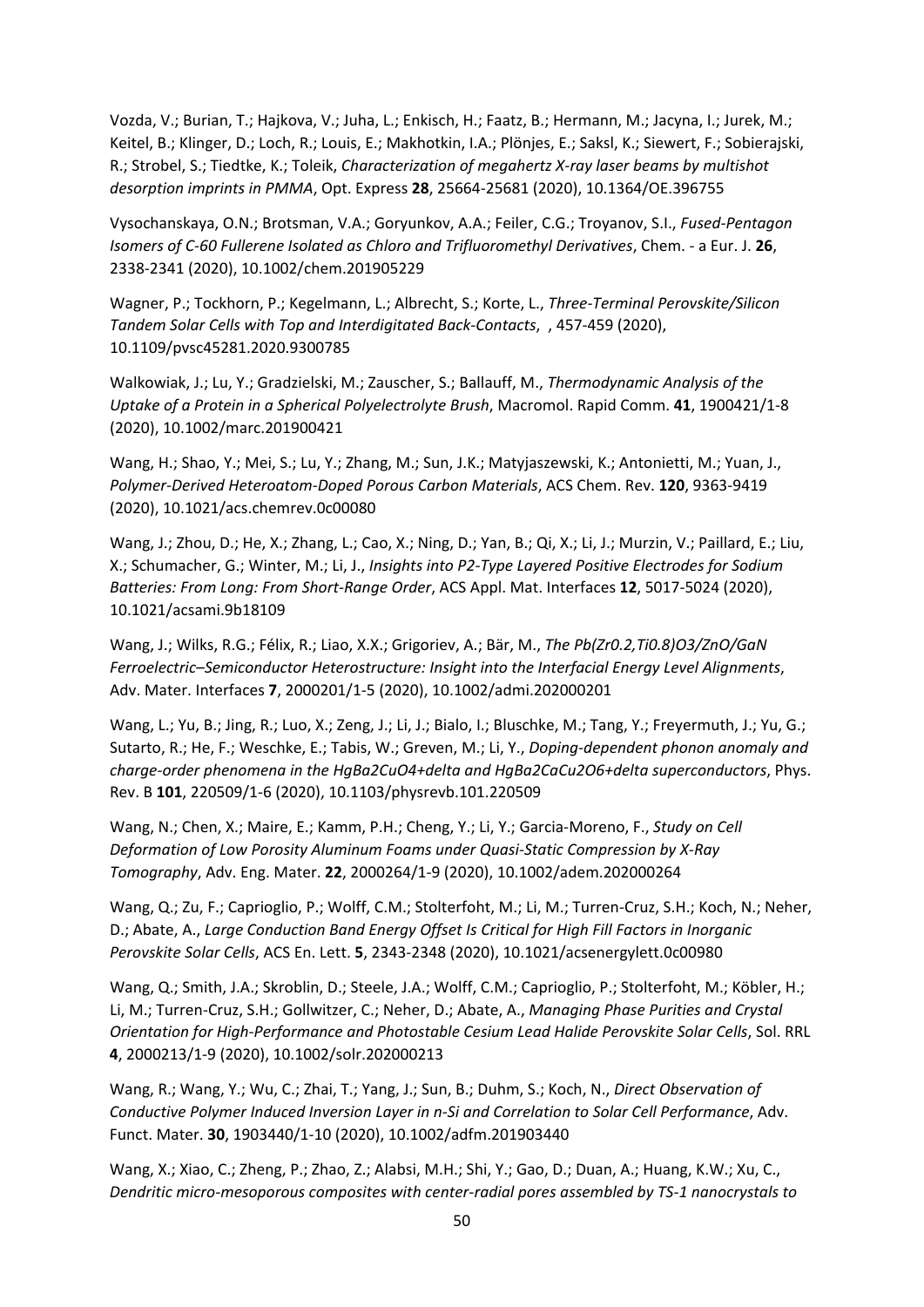*enhance hydrodesulfurization activity of dibenzothiophene and 4,6-dimethyldibenzothiophene*, J. Catal. **384**, 136-146 (2020), 10.1016/j.jcat.2020.02.013

Wansleben, M.; Vinson, J.; Wählisch, A.; Bzheumikhova, K.; Hönicke, P.; Beckhoff, B.; Kayser, Y., *Speciation of iron sulfide compounds by means of X-ray emission spectroscopy using a compact fullcylinder von Hamos spectrometer*, J. Anal. At. Spectr. **35**, 2679-2685 (2020), 10.1039/D0JA00244E

Wator, E.; Rutkiewicz, M.; Weiss, M.S.; Wilk, P., *Co-expression with chaperones can affect protein 3D structure as exemplified by loss-of-function variants of human prolidase*, FEBS Lett. **594**, 3045-3056 (2020), 10.1002/1873-3468.13877

Weber, F.; Tremblay, J.C.; Bande, A., *Proton-Coupled Electron-Transfer Dynamics of Water Splitting at N-doped Graphene Oxides*, J. Phys. Chem. C **124**, 26688–26698 (2020), 10.1021/acs.jpcc.0c08937

Weder, D.; von Korff Schmising, C.; Guenther, C. M.; Schneider, M.; Engel, D.; Hessing, P.; Strueber, C.; Weigand, M.; Vodungbo, B.; Jal, E.; Liu, X.; Merhe, A.; Pedersoli, E.; Capotondi, F.; Luening, J.; Pfau, B.; Eisebitt, S., *Transient magnetic gratings on the nanometer scale*, Str. Dyn. **7**, 054501/1-12 (2020), 10.1063/4.0000017

Wegner, B.; Lungwitz, D.; Mansour, A.E.; Tait, C.E.; Tanaka, N.; Zhai, T.; Duhm, S.; Forster, M.; Behrends, J.; Shoji, Y.; Opitz, A.; Scherf, U.; List-Kratochvil, E.J.W.; Fukushima, T.; Koch, N., *An Organic Borate Salt with Superior p-Doping Capability for Organic Semiconductors*, Adv. Sc. **7**, 2001322/1-15 (2020), 10.1002/advs.202001322

Wei, Y.; Ma, X.; Feng, Z.; Adroja, D.; Hillier, A.; Biswas, P.; Senyshyn, A.; Hoser, A.; Mei, J.W.; Meng, Z.Y.; Luo, H.; Shi, Y.; Li, S., *Magnetic Phase Diagram of Cu4-x Znx(OH)6FBr Studied by Neutron-Diffraction and musR Techniques*, Chin. Phys. Lett. **37**, 107503/1-5 (2020), 10.1088/0256- 307x/37/10/107503

Weinberger, N.; Stock, D.; Kaufmann, C.A.; Kodalle, T.; Heinemann, M.D.; Huber, D.; Harnisch, M.; Zimmermann, A.; Strauss, G.N.; Lackner, R., *New approach for an industrial lowtemperature roll-toroll CI(G)Se hybrid sputter coevaporation deposition process*, J. Vacuum Sc. Techn. A **38**, 033201/1-9 (2020), 10.1116/1.5142830

Wenskat, M.; Bate, Chr.; Pandey, A.D.; Jeromin, A.; Keller, T.F.; Knobloch, J.; Köszegi, J.; Kramer, F.; Kugeler, O.; Kulkarni, S.; Reschke, D.; Schaffran, J.; Semione, G.D.L.; Sievers, S.; Steder, L.; Stierle, A.; Walker, N., *Nitrogen infusion R&D at DESY a case study on cavity cut-outs*, Supercond. Sci. Technol. **33**, 115017-115033 (2020), 10.1088/1361-6668/abb58c

Wieczerzak, K.; Michler, J.; Wheeler, J.M.; Lech, S.; Chulist, R.; Gondek, L.; Czub, J.; Hoser, A.; Schell, N.; Bala, P., *An in situ and ex situ study of ¿ phase formation in a hypoeutectic Fe-based hardfacing alloy*, Mater. Design **188**, 108438/1-14 (2020), 10.1016/j.matdes.2019.108438

Windsor, Y.W.; Ernst, A.; Kummer, K.; Kliemt, K.; Schüßler-Langeheine, C.; Pontius, N.; Staub, U.; Chulkov, E.V.; Krellner, C.; Vyalikh, D.V.; Rettig, L., *Deterministic control of an antiferromagnetic spin arrangement using ultrafast optical excitation*, Comm. Phys. **3**, 139/1-8 (2020), 10.1038/s42005-020- 00407-0

Witte, R.; Sarkar, A.; Velasco, L.; Kruk, R.; Brand, R.A.; Eggert, B.; Ollefs, K.; Weschke, E.; Wende, H.; Hahn, H., *Magnetic properties of rare-earth and transition metal based perovskite type high entropy oxides*, J. Appl. Phys. **127**, 185109/1-10 (2020), 10.1063/5.0004125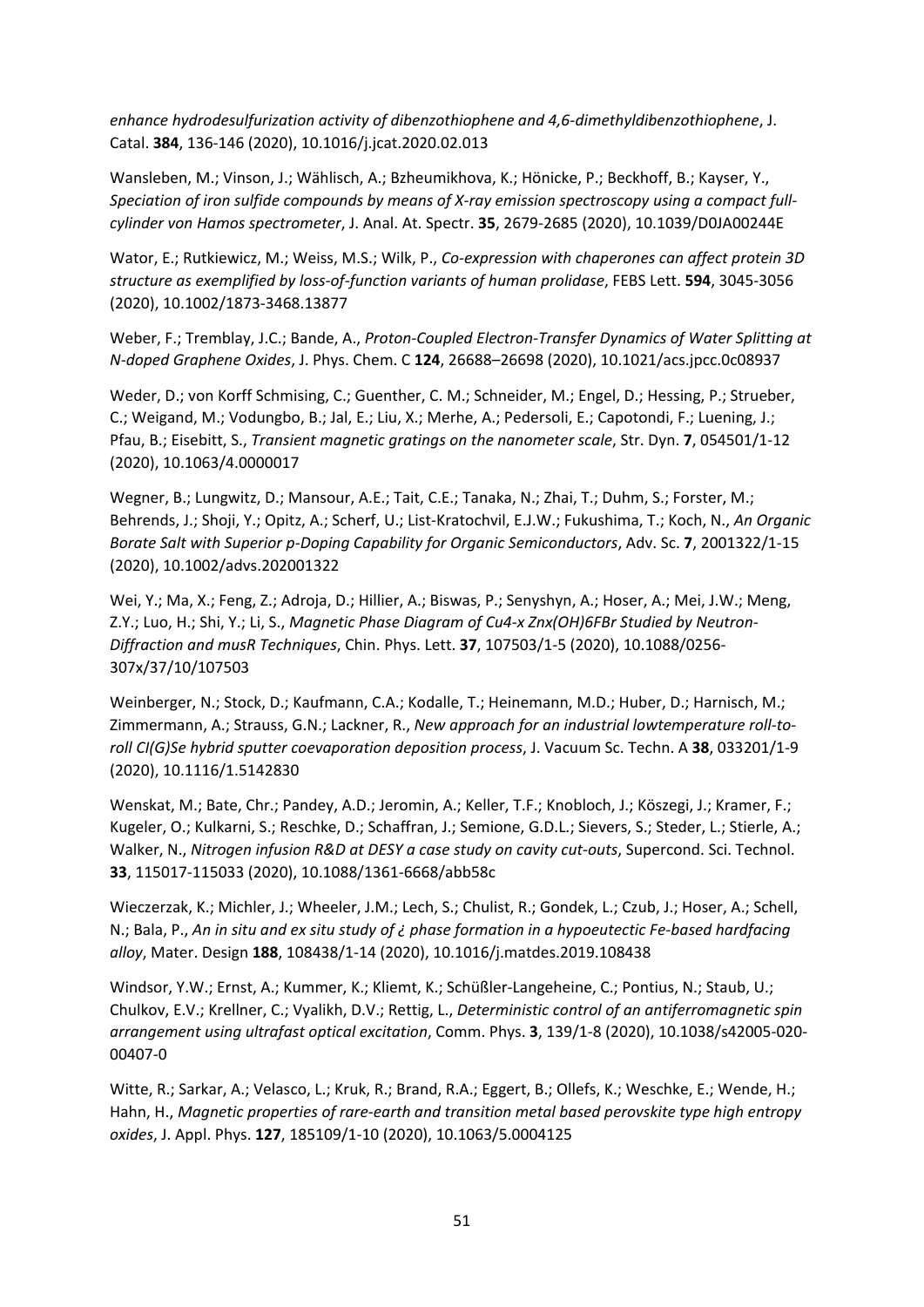Wittkämper, H.; Maisel, S.; Wu, M.; Frisch, J.; Wilks, R.G.; Grabau, M.; Spiecker, E.; Bär, M.; Görling, A.; Steinrück, H.P.; Papp, C., *Oxidation induced restructuring of Rh-Ga SCALMS model catalyst systems*, J. Chem. Phys. **153**, 104702/1-13 (2020), 10.1063/5.0021647

Wolff, C.M.; Canil, L.; Rehermann, C.; Ngoc Linh, N.; Zu, F.; Ralaiarisoa, M.; Caprioglio, P.; Fiedler, L.; Stolterfoht, M.; Kogikoski, S.; Bald, I.; Koch, N.; Unger, E.L.; Dittrich, T.; Abate, A.; Neher, D., *Perfluorinated Self-Assembled Monolayers Enhance the Stability and Efficiency of Inverted Perovskite Solar Cells*, ACS Nano **14**, 1445-1456 (2020), 10.1021/acsnano.9b03268

Wolff, N.; Schwaigert, T.; Siche, D.; Schlom, D..; Klimm, D., *Growth of CuFeO2 single crystals by the optical floating-zone technique*, J. Cryst. Growth **532**, 125426/1-5 (2020), 10.1016/j.jcrysgro.2019.125426

Wollenhaupt, J.; Metz, A.; Barthel, T.; Lima, G.M.A.; Heine, A.; Mueller, U.; Klebe, G.; Weiss, M.S., *F2X-Universal and F2X-Entry: Structurally Diverse Compound Libraries for Crystallographic Fragment Screening*, Struc. **28**, 694-706.e5 (2020), 10.1016/j.str.2020.04.019

Wu, J.; Cho, J.I.S.; Whiteley, M.; Rasha, L.; Neville, T.P.; Ziesche, R.; Xu, R.; Owen, R.; Kulkarni, N.; Hack, J.; Maier, M.; Kardjilov, N.; Markötter, H.; Manke, I.; Wang, F.R.; Shearing, P.R.; Brett, D.J.L., *Characterization of water management in metal foam flow-field based polymer electrolyte fuel cells using in-operando neutron radiography*, Int. J. Hydrogen Energ. **45**, 2195-2205 (2020), 10.1016/j.ijhydene.2019.11.069

Würth, C.; Manley, P.; Voigt, R.; Ahiboz, D.; Becker, C.; Resch-Genger, U., *Metasurface enhanced sensitized photon upconversion: towards highly efficient low power upconversion applications and nano-scale E-field sensors*, Nano Lett. **20**, 6682–6689 (2020), 10.1021/acs.nanolett.0c02548

Xu, J.; Benton, O.; Islam, A.T.M.N.; Guidi, T.; Ehlers, G.; Lake, B., *Order out of a Coulomb Phase and Higgs Transition: Frustrated Transverse Interactions of Nd2Zr2O7*, Phys. Rev. Lett. **124**, 097203/1-6 (2020), 10.1103/physrevlett.124.097203

Xu, W.; Russo, P.A.; Schultz, T.; Koch, N.; Pinna, N., *Niobium-Doped Titanium Dioxide with High Dopant Contents for Enhanced Lithium-Ion Storage*, ChemElectroChem **7**, 4016-4023 (2020), 10.1002/celc.202001040

Xu, X.; Dzubiella, J., *Probing the protein corona around charged macromolecules: interpretation of isothermal titration calorimetry by binding models and computer simulations*, Colloid Polym. Sci. **298**, 747-759 (2020), 10.1007/s00396-020-04648-x

Yadav, A.; Wehrhold, M.; Neubert, T. J.; Iost, R.M.; Balasubramanian, K., *Fast Electron Transfer Kinetics at an Isolated Graphene Edge Nanoelectrode with and without Nanoparticles Implications for Sensing Electroactive Species*, ACS App. Nano Mat. **3**, 11725–11735 (2020), 10.1021/acsanm.0c02171

Yahia, M.; Mei, S.; Mathew, A.P.; Yuan, J., *Linear Main-Chain 1,2,4-Triazolium Poly(ionic liquid)s: Single-Step Synthesis and Stabilization of Cellulose Nanocrystals*, ACS Macr. Lett. **8**, 1372-1377 (2020), 10.1021/acsmacrolett.9b00542

Yang, L.; del Amo, J.M.L.; Shadike, Z.; Bak, S.M.; Bonilla, F.; Galceran, M.; Nayak, P.K.; Buchheim, J.R.; Yang, X.Q.; Rojo, T.; Adelhelm, P., *A Co- and Ni-Free P2/O3 Biphasic Lithium Stabilized Layered Oxide for Sodium-Ion Batteries and its Cycling Behavior*, Adv. Funct. Mater. **30**, 2003364/1-11 (2020), 10.1002/adfm.202003364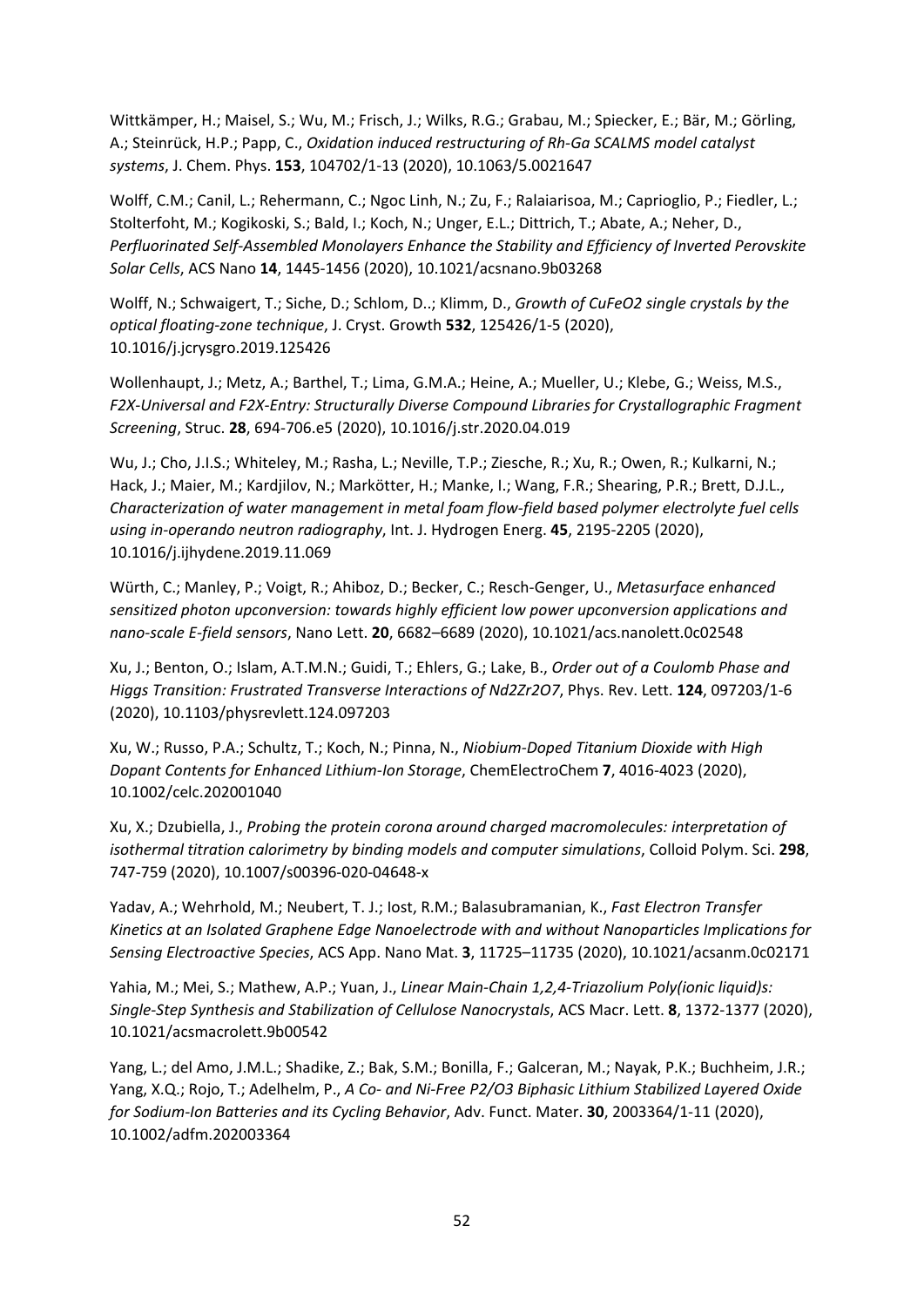Yang, P.; Wilks, R.G.; Yang, W.; Bär, M., *Interface Formation between CdS and Alkali Postdeposition-Treated Cu(In,Ga)Se2 Thin-Film Solar Cell Absorbers - Key to Understanding the Efficiency Gain*, ACS Appl. Mat. Interfaces **12**, 6688-6698 (2020), 10.1021/acsami.9b20327

Yang, W.; Mathies, F.; Unger, E.L.; Hermerschmidt, F.; List-Kratochvil, E.J.W., *One-pot synthesis of a stable and cost-effective silver particle-free ink for inkjet-printed flexible electronics*, J. Mater. Chem. C **8**, 16443-16451 (2020), 10.1039/D0TC03864D

Yang, Y.; Huang, Q.; Kozhevnikov, I.V.; Liao, Y.; Qi, R.; Sokolov, A.A.; Zhang, Z.; Zhang, Z.; Wang, Z., *Comparative study of single-layer, bilayer, and trilayer mirrors with enhanced x-ray reflectance in 0.5 to 8-keV energy region*, J. of Astr. Tel., Instr. and Syst. **6**, 044001 /1-12 (2020), 10.1117/1.JATIS.6.4.044001

Yao, M.; Manna, K.; Yang, Q.; Fedorov, A.; Voroshnin, V.; Schwarze, B.; Hornung, J.; Chattopadhyay, S.; Sun, Z.; Guin, S.; Wosnitza, J.; Borrmann, H.; Shekhar, C.; Kumar, N.; Fink, J.; Sun, Y.; Felser, C., *Observation of giant spin-split Fermi-arc with maximal Chern number in the chiral topological semimetal PtGa*, Nat. Commun. **11**, 07.01.2033 (2020), 10.1038/s41467-020-15865-x

Yetkin, H.A.; Kodalle, T.; Bertram, T.; Villanueva-Tovar, A.; Klenk, R.; Szyszka, B.; Schlatmann, R.; Kaufmann, C.A., *Comparison of the Thermal Stability of Differently Buffered CIGSe Solar Cells*, , 1192- 1197 (2020), 10.1109/pvsc45281.2020.9300930

Yu, Y.; Kong, W.; Li, Q.; Ning, D.; Schuck, G.; Schumacher, G.; Su, C.; Liu, X., *Understanding the Multiple Effects of TiO2 Coating on NaMn0.33Fe0.33Ni0.33O2 Cathode Material for Na-Ion Batteries*, ACS Appl. En. Mat. **3**, 933-942 (2020), 10.1021/acsaem.9b02021

Yusenko, K.V.; Martynov, S.A.; Khandarkhaev, S.; Fedotenko, T.; Glazyrin, K.; Koemets, E.; Bykov, M.; Hanfland, M.; Siemensmeyer, K.; Smekhova, A.; Gromilov, S.A.; Dubrovinsky, L.S., *High compressibility of synthetic analogous of binary iridium–ruthenium and ternary iridium–osmium– ruthenium minerals*, Materialia **14**, 100920/1-11 (2020), 10.1016/j.mtla.2020.100920

Zaiser, E.; Zhou, X.Y.; Manzoni, A.M.; Haas, S.; Glatzel, U.; Zhang, X.P.; Thompson, G.B.; Li, W.; Vogel, F., *Hierarchical phase separation behavior in a Ni-Si-Fe alloy*, Acta Mat. **195**, 327-340 (2020), 10.1016/j.actamat.2020.05.023

Zakay, N.; Stange, H.; Alpern, H.; Greiner, D.; Abou-Ras, D.; Mainz, R.; Balberg, I.; Millo, O.; Azulay, D., *Phototransport Properties of CuInSe2 Thin Films: The Influence of Na and Planar Defects*, Phys. Rev. Appl. **14**, 024005/1-14 (2020), 10.1103/PhysRevApplied.14.024005

Zeuschner, S.P.; Pudell, J.-E.; von Reppert, A.; Deb, M.; Popova, E.; Keller, N.; Rössle, M.; Herzog, M.; Bargheer, M., *Measurement of transient strain induced by two-photon excitation*, Phys. Rev. Res. **2**, 022013(R)/1-6 (2020), 10.1103/PhysRevResearch.2.022013

Zhai, T.; Wang, R.; Katase, T.; Quigley, F.; Ohta, H.; Amsalem, P.; Koch, N.; Duhm, S., *Substrate-Independent Energy-Level Pinning of an Organic Semiconductor Providing Versatile Hole-Injection Electrodes*, ACS Appl. Elect. Mat. **2**, 3994-4001 (2020), 10.1021/acsaelm.0c00823

Zhai, Y.; Yang, W.; Ning, D.; Yang, J.-B.; Sun, L.; Schuck, G.; Schumacher, G.; Xiangfeng, L., *Improving the Cycling and Air-Storage Stability of LiNi0.8Co0.1Mn0.1O2 through an Integrated Surface/Interface/Doping Engineering*, J. Mater. Chem. A **8**, 5234-5245 (2020), 10.1039/C9TA13014D

Zhang, L.; Wang, J.; Li, J.; Schuck, G.; Winter, M.; Schumacher, G.; Jie, L., *Preferential Occupation of Na in P3-type Layered Cathode Material for Sodium Ion Batteries*, Nano Energy **70**, 104535/1-8 (2020), 10.1016/j.nanoen.2020.104535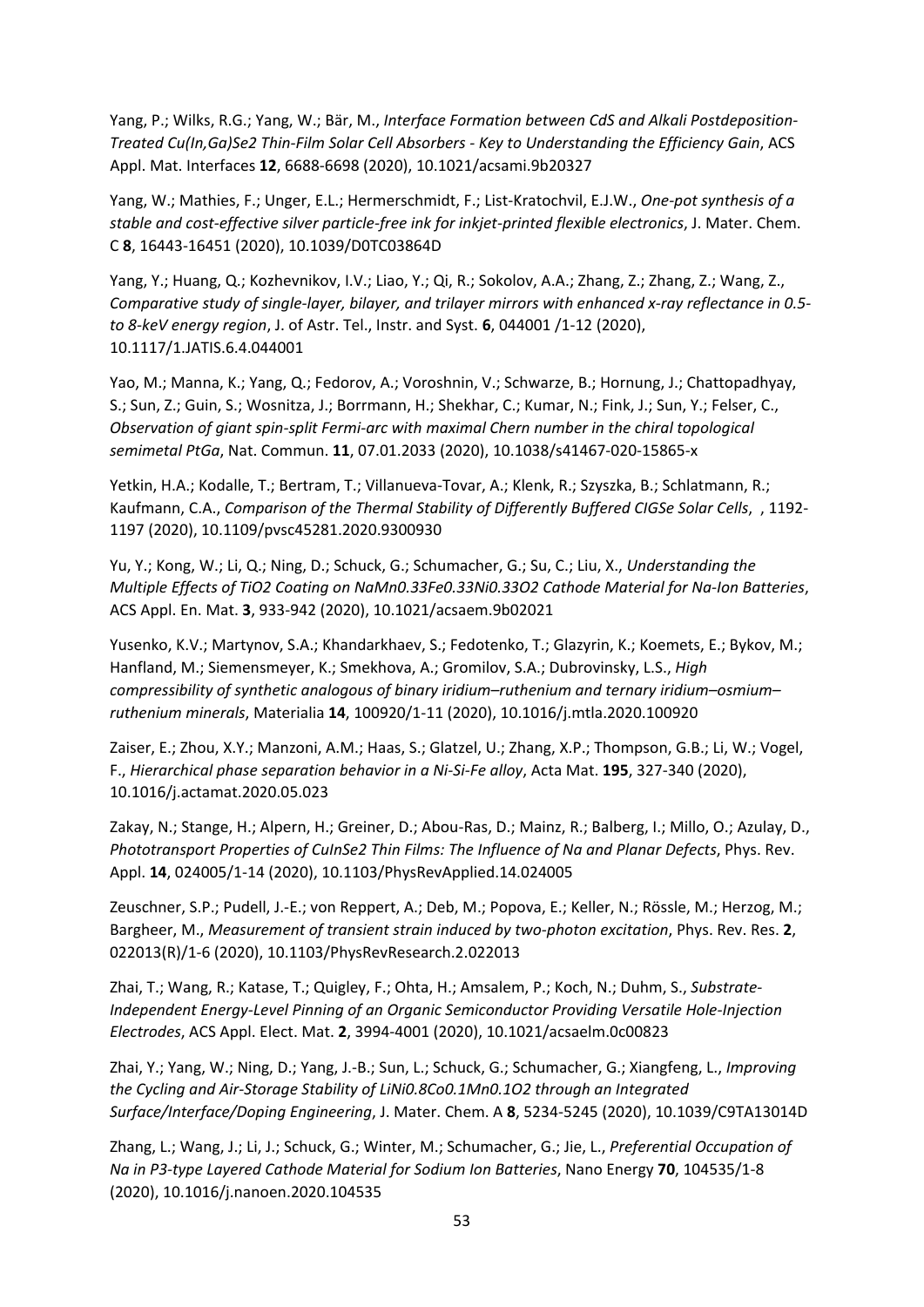Zhang, L.; Wang, J.; Schuck, G.; Xi, F.; Leilei, D.; Winter, M.; Schumacher, G.; Li, J., *Stabilizing P3-Type Oxides as Cathodes for High-Rate and Long-Life Sodium Ion Batteries by Disordered Distribution of Transition Metals*, Small Meth. **4**, 2000422/1-8 (2020), 10.1002/smtd.202000422

Zhang, S.; Ahmet, I.Y.; Kim, S.H.; Kasian, O.; Mingers, A.M.; Schnell, P.; Kölbach, M.; Lim, Y.; Fischer, A.; Mayrhofer, K.J.J.; Cherevko, S.; Gault, B.; van de Krol, R.; Scheu, C., *Different Photostability of BiVO4 in Near-pH-Neutral Electrolytes*, ACS Appl. En. Mat. **3**, 9523-9527 (2020), 10.1021/acsaem.0c01904

Zhang, Y.; Qiao, L.; Yan, H.; Zizak, I.; Zaslansky, P.; Li, Y.; Qi, L.; Ma, Y., *Vaterite Microdisc Mesocrystals Exposing the (001) Facet Formed via Transformation from Proto-Vaterite Amorphous Calcium Carbonate*, Cryst. Growth Design **20**, 3482-3492 (2020), 10.1021/acs.cgd.0c00259

Zhang, Z.; Li, Y.; Frisch, J.; Bär, M.; Rappich, J.; Kneipp, J., *In situ surface-enhanced Raman scattering shows ligand-enhanced hot electron harvesting on silver, gold, and copper nanoparticles*, J. Catal. **383**, 153-159 (2020), 10.1016/j.jcat.2020.01.006

Zhao, C.; Yao, Z.; Zhou, D.; Jiang, L.; Wang, J.; Murzin, V.; Lu, Y.; Bai, X.; Aspuru-Guzik, A.; Chen, L.; Hu, Y.S., *Constructing Na-Ion Cathodes via Alkali-Site Substitution*, Adv. Funct. Mater. **30**, 1910840/1-9 (2020), 10.1002/adfm.201910840

Zhao, K.; Deng, H.; Chen, H.; Ross, K.A.; Petricek, V.; Günther, G.; Russina, M.; Hutanu, V.; Gegenwart, P., *Realization of the kagome spin ice state in a frustrated intermetallic compound*, Science **367**, 1218-1223 (2020), 10.1126/science.aaw1666

Zhao, Y.; Chen, K.; Li, N.; Ma, S.; Wang, Y.; Kong, Q.; Baudelet, F.; Wang, X.; Yang, W., *Tricolor Ho3+ Photoluminescence Enhancement from Site Symmetry Breakdown in Pyrochlore Ho2Sn2O7 after Pressure Treatment*, Phys. Rev. Lett. **125**, 245701/1-5 (2020), 10.1103/physrevlett.125.245701

Zhivulin, V.E.; Pesin, L.A.; Belenkov, E.A.; Greshnyakov, V.A.; Zlobina, N.; Brzhezinskaya, M., *Ageing of chemically modified poly(vinylidene fluoride) film: Evolution of triple carbon-carbon bonds infrared absorption*, Polym. Degr. Stab. **172**, 109059/1-9 (2020), 10.1016/j.polymdegradstab.2019.109059

Zhou, D.; Zhang, M.; Sun, F.; Arlt, T.; Frerichs, J.E.; Dong, K.; Wang, J.; Hilger, A.; Wilde, F.; Kolek, M.; Hansen, M.R.; Bieker, P.; Manke, I.; Stan, M.C.; Winter, M., *Performance and behavior of LLZO-based composite polymer electrolyte for lithium metal electrode with high capacity utilization*, Nano Energy **77**, 105196/1-9 (2020), 10.1016/j.nanoen.2020.105196

Zhou, D.; Wang, J.; Liu, X.; He, X.; Sun, F.; Murzin, V.; Schumacher, G.; Yao, X.; Winter, M.; Li, J., *Operando X-ray absorption spectroscopy investigations on NaxNi1/3Fe1/3Mn1/3O2 positive electrode materials for sodium and sodium ion batteries*, J. Power Sourc. **473**, 228557/1-9 (2020), 10.1016/j.jpowsour.2020.228557

Zhou, Y.; Mansell, R.; Valencia, S.; Kronast, F.; van Dijken, S., *Temperature dependence of the Dzyaloshinskii-Moriya interaction in ultrathin films*, Phys. Rev. B **101**, 054433/1-5 (2020), 10.1103/PhysRevB.101.054433

Zhuang, Y.; Huang, Q.; Kozhevnikov, I.V.; Feng, J.; Qi, R.; Sokolov, A.; Senf, F.; Zhang, Z.; Wang, Z., *Theoretical analysis and development of high efficiency tender x-ray multilayer coated gratings*, , 114930R/1-10 (2020), 10.1117/12.2567578

Ziesche, R.; Robinson, J.B.; Kok, M. D. R.; Markötter, H.; Kockelmann, W.; Kardjilov, N.; Manke, I.; Brett, D.J.L.; Shearing, P.R., *4D Neutron and X-ray Tomography Studies of High Energy Density*